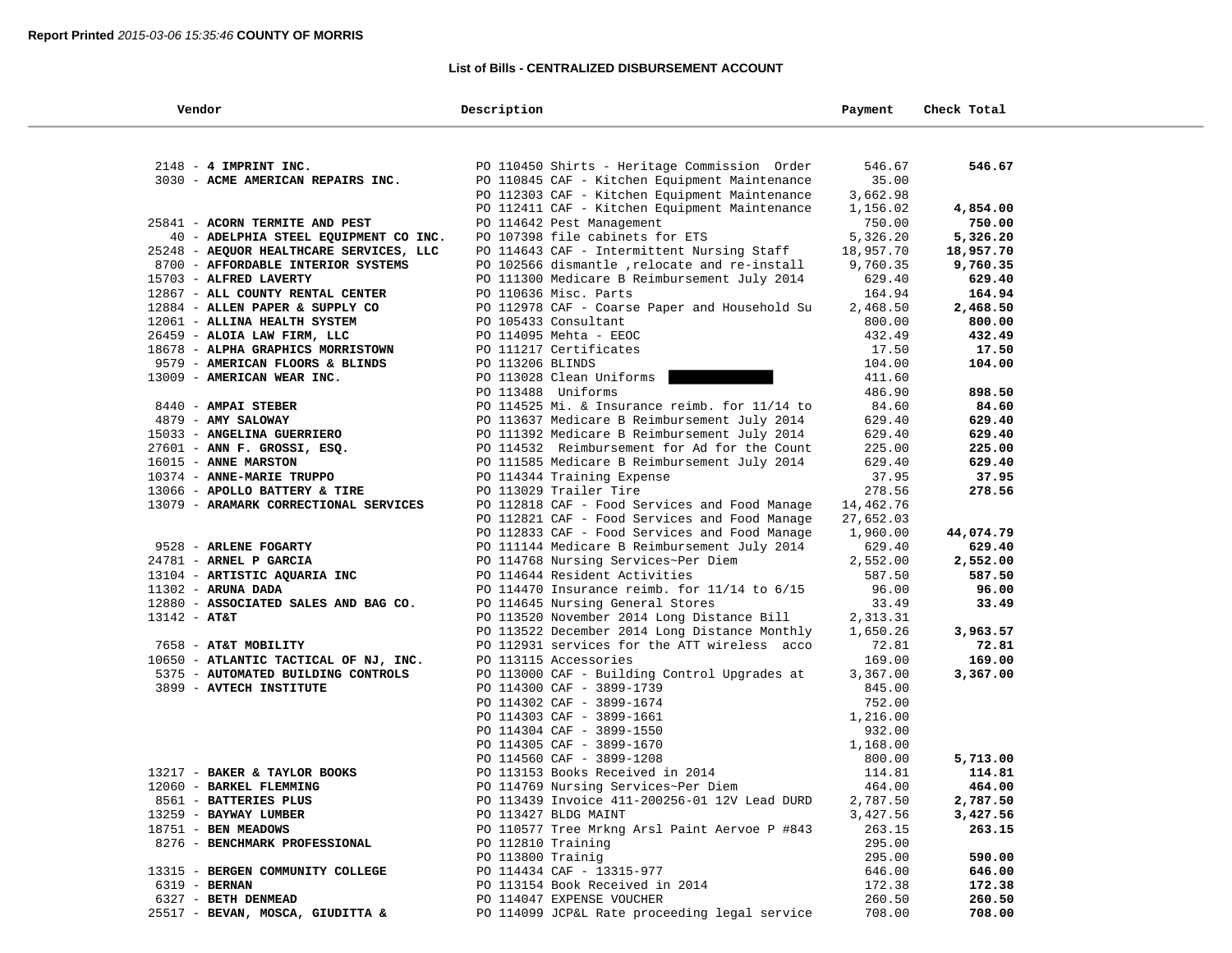|              |                                                                                                                        |  | 13338 - BEYER BROS CORP 113491 TRUCK PARTS 2,432.48<br>23983 - BEYER FORD PO 113490 CAR PARTS 720.51<br>9476 - BINSKY SERVICE LLC PO 112879 CAF - Boiler Services for Various B 1,316.00<br>PO 113602 CAF - Labor Rates for HVAC Rep       |           | 2,432.48  |
|--------------|------------------------------------------------------------------------------------------------------------------------|--|--------------------------------------------------------------------------------------------------------------------------------------------------------------------------------------------------------------------------------------------|-----------|-----------|
|              |                                                                                                                        |  |                                                                                                                                                                                                                                            |           | 720.51    |
|              |                                                                                                                        |  |                                                                                                                                                                                                                                            |           |           |
|              |                                                                                                                        |  |                                                                                                                                                                                                                                            |           |           |
|              |                                                                                                                        |  | PO 114121 CAF - Boiler Services for Various C 1,946.47                                                                                                                                                                                     |           | 4,229.47  |
|              |                                                                                                                        |  | 27572 - BLADENSBURG VOLUNTEER FIRE DEPARTME DO 114121 CAF - Boiler Structure for Various C 1,946.47<br>13239 - BOB BARKER COMPANY, INC.<br>13239 - BOB BARKER COMPANY, INC.<br>13239 - BOB BARKER COMPANY, INC.<br>13239 - BOB BARKER      |           | 20,000.00 |
|              |                                                                                                                        |  |                                                                                                                                                                                                                                            |           |           |
|              |                                                                                                                        |  |                                                                                                                                                                                                                                            |           | 2,253.00  |
|              |                                                                                                                        |  |                                                                                                                                                                                                                                            |           | 100.16    |
|              |                                                                                                                        |  |                                                                                                                                                                                                                                            |           | 66.10     |
|              |                                                                                                                        |  |                                                                                                                                                                                                                                            |           | 536.44    |
|              |                                                                                                                        |  |                                                                                                                                                                                                                                            |           |           |
|              |                                                                                                                        |  |                                                                                                                                                                                                                                            |           | 3,200.00  |
|              |                                                                                                                        |  |                                                                                                                                                                                                                                            |           | 1,018.16  |
|              |                                                                                                                        |  |                                                                                                                                                                                                                                            |           | 6,250.00  |
|              |                                                                                                                        |  |                                                                                                                                                                                                                                            |           | 105.86    |
|              |                                                                                                                        |  |                                                                                                                                                                                                                                            |           | 227.00    |
|              |                                                                                                                        |  |                                                                                                                                                                                                                                            |           | 788.51    |
|              |                                                                                                                        |  |                                                                                                                                                                                                                                            |           | 3,200.00  |
|              |                                                                                                                        |  |                                                                                                                                                                                                                                            |           | 3,200.00  |
|              |                                                                                                                        |  |                                                                                                                                                                                                                                            |           | 650.00    |
|              |                                                                                                                        |  | PO 111197 Cable Service - Public Safety Train 1,017.65                                                                                                                                                                                     |           | 1,017.65  |
|              | 8451 - CABLEVISION<br>8451 - CABLEVISION                                                                               |  |                                                                                                                                                                                                                                            | 301.77    | 301.77    |
|              |                                                                                                                        |  |                                                                                                                                                                                                                                            | 225.48    | 225.48    |
|              |                                                                                                                        |  |                                                                                                                                                                                                                                            | 779.80    | 779.80    |
|              | 8451 - CABLEVISION<br>13591 - CABLEVISION<br>13609 - CALEA                                                             |  | PO 111198 Cable Service - PSTA<br>PO 113668 Cable Service<br>PO 113668 Cable Service<br>PO 114671 Cable Service<br>PO 113419 Training<br>PO 113445 nameplates                                                                              | 6,000.00  |           |
|              |                                                                                                                        |  |                                                                                                                                                                                                                                            | 180.00    | 6,180.00  |
|              | 24595 - CAPOZZI OVERHEAD DOORS, INC.<br>27035 - CARLO N DURAN                                                          |  |                                                                                                                                                                                                                                            |           |           |
|              |                                                                                                                        |  | PO 114146 CAF - Labor Rates for Garage Door R 1,294.80                                                                                                                                                                                     |           | 1,294.80  |
|              |                                                                                                                        |  |                                                                                                                                                                                                                                            |           | 888.00    |
|              | 25474 - CARRELLE L CALIXTE                                                                                             |  |                                                                                                                                                                                                                                            |           | 3,016.00  |
|              | 13675 - CARSTENS, INC                                                                                                  |  | PO 114770 Nursing Services~Per Diem<br>PO 114772 Nursing Services~Per Diem<br>PO 114772 Nursing Services~Per Diem<br>20 114646 Office Supplies<br>PO 108811 Repair and install supplies<br>PO 108811 Repair and install supplies<br>1,961. |           | 570.42    |
|              |                                                                                                                        |  |                                                                                                                                                                                                                                            |           | 599.85    |
|              | 21725 - CARTRIDGE WORLD OF PARSIPPANY<br>4598 - CDW GOVERNMENT LLC<br>13708 - CDW GOVERNMENT LLC                       |  |                                                                                                                                                                                                                                            |           | 1,961.18  |
|              | 13708 - CDW GOVERNMENT LLC                                                                                             |  | PO 111341 Back-up System for Video System 959.99<br>PO 113155 Books Received in 2014 96.73                                                                                                                                                 |           | 959.99    |
|              | 3638 - CENTER POINT LARGE PRINT                                                                                        |  |                                                                                                                                                                                                                                            |           | 96.73     |
|              | 13726 - CENTRAL JERSEY TITLE CO INC                                                                                    |  | PO 114096 Various title insurance services, up 917.00<br>PO 114096 Various title insurance services, up 270.00                                                                                                                             |           |           |
|              |                                                                                                                        |  |                                                                                                                                                                                                                                            |           | 1,187.00  |
|              | 26919 - CENTRAL LEWMAR                                                                                                 |  |                                                                                                                                                                                                                                            | 244.50    | 244.50    |
|              | 13731 - CENTRAL POLY CORP                                                                                              |  | FO 108574 Certificate Paper<br>PO 113001 SNOW / ICE REMOVAL<br>PO 113606 SNOW REMOVAL<br>PO 113416 January phone bill<br>DO 114475 January Phone bill                                                                                      | 5,862.00  |           |
|              |                                                                                                                        |  |                                                                                                                                                                                                                                            | 4,396.50  | 10,258.50 |
|              | 20487 - <b>CENTURYLINK</b><br>1465 - <b>CHARLES F. ROUFAEAL</b><br>26522 - <b>CHARLES MOORE</b><br>20487 - CENTURYLINK |  |                                                                                                                                                                                                                                            | 255.98    | 255.98    |
|              |                                                                                                                        |  | PO 114477 Insurance reimb. for 1/15 to 6/15                                                                                                                                                                                                | 72.00     | 72.00     |
|              | 26522 - CHARLES MOORE                                                                                                  |  | PO 114177 Reimb. for Work Boots                                                                                                                                                                                                            | 90.00     | 90.00     |
|              | 13788 - CHERRY WEBER & ASSOC. PC                                                                                       |  | PO 114053 CAF - Inspection Services for Brid 10,176.00                                                                                                                                                                                     |           |           |
|              |                                                                                                                        |  | PO 114054 CAF - Construction Support Services                                                                                                                                                                                              | 571.07    | 10,747.07 |
|              |                                                                                                                        |  |                                                                                                                                                                                                                                            | 629.40    | 629.40    |
|              | 27000 - CHERYL KNEVALS<br>20522 - CHESTER LIBRARY                                                                      |  |                                                                                                                                                                                                                                            |           |           |
|              | 8344 - CHESTER TOWNSHIP POLICE DEPT                                                                                    |  | PO 111319 Medicare B Reimbursement July 2014<br>PO 113334 CAF - Re-Grant Agreement<br>PO 113225 DRE Reimbursement                                                                                                                          | 1,093.60  | 1,093.60  |
|              |                                                                                                                        |  | PO 113225 DRE Reimbursement                                                                                                                                                                                                                | 605.00    | 605.00    |
|              | 21648 - CHRISTINE BRAUN                                                                                                |  | PO 110969 Medicare B Reimbursement July 2014 629.40                                                                                                                                                                                        |           | 629.40    |
|              | 27150 - CLAUDETTE JENNINGS                                                                                             |  | PO 111361 Medicare B Reimbursement July 2014                                                                                                                                                                                               | 1,049.00  | 1,049.00  |
|              | 20319 - CLAUDIA BUDDY                                                                                                  |  | PO 110988 Medicare B Reimbursement July 2014 629.40                                                                                                                                                                                        |           | 629.40    |
|              | 8454 - CLIFTON ELEVATOR SERVICE CO INC                                                                                 |  | PO 112302 CAF - Elevatior Maintenance & Inspe                                                                                                                                                                                              | 1,400.00  |           |
|              |                                                                                                                        |  | PO 113408 CAF - Elevatior Maintenance & Inspe                                                                                                                                                                                              | 5,170.00  |           |
|              |                                                                                                                        |  | PO 113426 CAF - Elevatior Maintenance & Inspe                                                                                                                                                                                              | 357.50    |           |
|              |                                                                                                                        |  | PO 114110 CAF - Elevatior Maintenance & Inspe                                                                                                                                                                                              | 5,415.00  | 12,342.50 |
| 8277 - COANJ |                                                                                                                        |  | PO 113448 Memebership Fees                                                                                                                                                                                                                 | 750.00    | 750.00    |
|              | 4150 - COLLEGE OF ST ELIZABETH                                                                                         |  | PO 112533 COLLEGE TUITION                                                                                                                                                                                                                  | 1,992.00  | 1,992.00  |
|              | $12043$ - COMCAST                                                                                                      |  | PO 113359 High-Speed Internet Long Valley Gar                                                                                                                                                                                              | 92.85     | 92.85     |
|              | 26074 - COMMUNICATIONS SERVICE                                                                                         |  | PO 113456 lights etc -vehicle                                                                                                                                                                                                              | 360.00    | 360.00    |
|              | 9486 - COMPLETE SECURITY SYSTEMS, INC.                                                                                 |  | PO 113458 CAF - Expansion to Courthouse Secur                                                                                                                                                                                              | 5,244.00  | 5,244.00  |
|              | 27297 - CONNOLLY & HICKEY HISTORICAL                                                                                   |  | PO 113893 CAF - Historical Structure Report/M                                                                                                                                                                                              | 6,795.00  | 6,795.00  |
|              | 8043 - CONTRACT PHARMACY SERVICES INC                                                                                  |  | PO 112355 CAF - Pharmaceutical and Related Se                                                                                                                                                                                              | 21,368.35 | 21,368.35 |
|              | 26101 - COOPER ELECTRIC SUPPLY CO.                                                                                     |  | PO 113226 CAF - Electrical Supplies                                                                                                                                                                                                        | 2,584.97  | 2,584.97  |
|              | 14644 - CORNERSTONE FAMILY PROGRAMS                                                                                    |  | PO 114579 Operation of Adult Day Care MV Per                                                                                                                                                                                               | 12,808.09 | 12,808.09 |
|              |                                                                                                                        |  |                                                                                                                                                                                                                                            |           |           |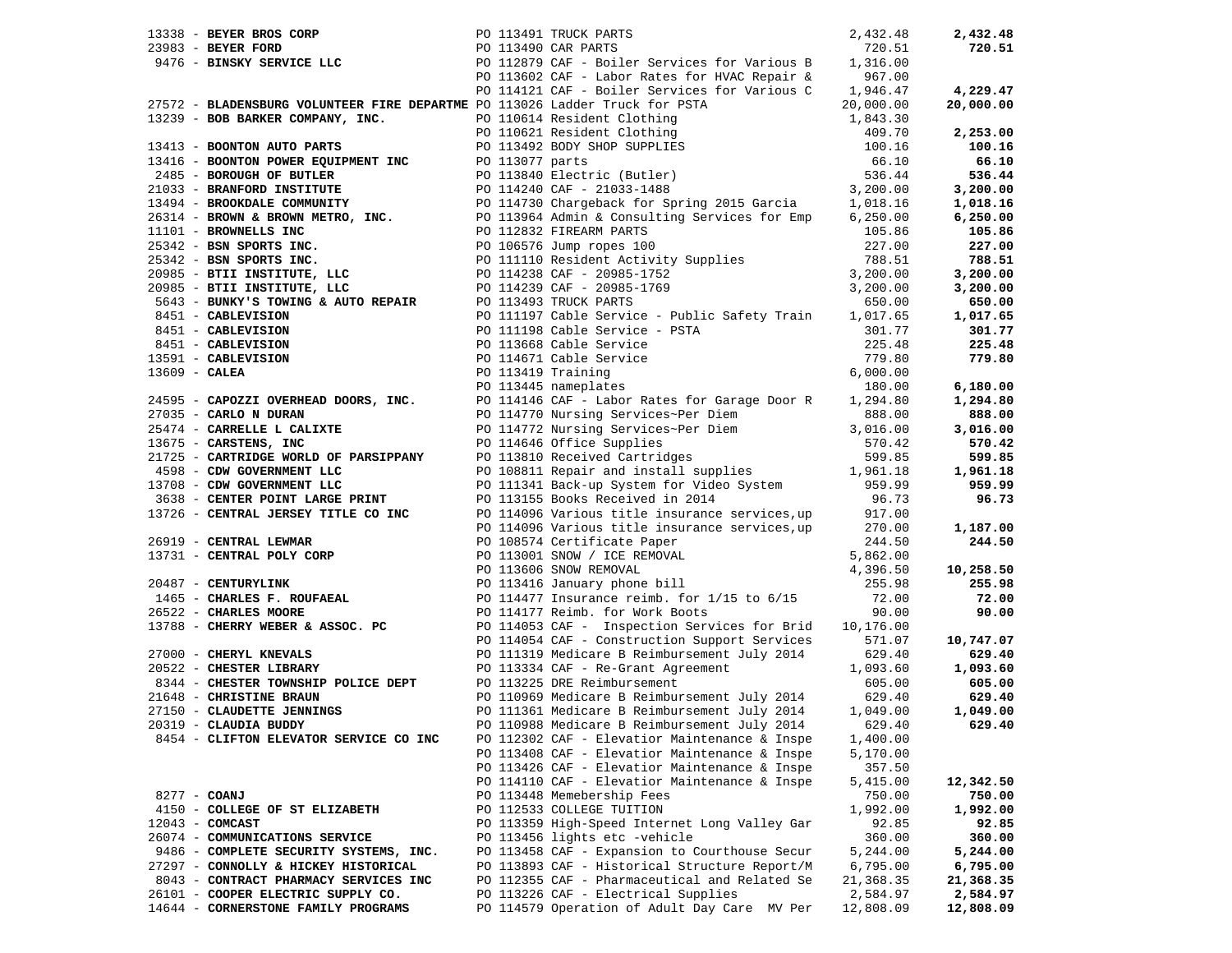|                                          | 14029 <b>CONTRET COLLEGE ON THE SECTION 14029 CONTRESS (1402)</b> 114029 <b>CONTRESS (1402)</b> 1404-2013<br>14029 <b>CONTR COLLEGE OF NORTHS</b> (2011) 14029 1412<br>14022 <b>- CONTR COLLEGE OF NORTHS</b> (2011) 14029 1421<br>14022 <b>- CONTR COLLE</b> |          |          |
|------------------------------------------|---------------------------------------------------------------------------------------------------------------------------------------------------------------------------------------------------------------------------------------------------------------|----------|----------|
|                                          |                                                                                                                                                                                                                                                               |          |          |
|                                          |                                                                                                                                                                                                                                                               |          |          |
|                                          |                                                                                                                                                                                                                                                               |          |          |
|                                          |                                                                                                                                                                                                                                                               |          |          |
|                                          |                                                                                                                                                                                                                                                               |          |          |
|                                          |                                                                                                                                                                                                                                                               |          |          |
|                                          |                                                                                                                                                                                                                                                               |          |          |
|                                          |                                                                                                                                                                                                                                                               |          |          |
|                                          |                                                                                                                                                                                                                                                               |          |          |
|                                          |                                                                                                                                                                                                                                                               |          |          |
|                                          |                                                                                                                                                                                                                                                               |          |          |
|                                          |                                                                                                                                                                                                                                                               |          |          |
|                                          |                                                                                                                                                                                                                                                               |          |          |
|                                          |                                                                                                                                                                                                                                                               |          |          |
|                                          |                                                                                                                                                                                                                                                               |          |          |
|                                          |                                                                                                                                                                                                                                                               |          |          |
|                                          |                                                                                                                                                                                                                                                               |          |          |
|                                          |                                                                                                                                                                                                                                                               |          |          |
|                                          |                                                                                                                                                                                                                                                               |          |          |
|                                          |                                                                                                                                                                                                                                                               |          |          |
|                                          |                                                                                                                                                                                                                                                               |          |          |
|                                          |                                                                                                                                                                                                                                                               |          |          |
|                                          |                                                                                                                                                                                                                                                               |          |          |
|                                          |                                                                                                                                                                                                                                                               |          |          |
|                                          |                                                                                                                                                                                                                                                               |          |          |
|                                          |                                                                                                                                                                                                                                                               |          |          |
|                                          |                                                                                                                                                                                                                                                               |          |          |
|                                          |                                                                                                                                                                                                                                                               |          |          |
|                                          |                                                                                                                                                                                                                                                               |          |          |
|                                          |                                                                                                                                                                                                                                                               |          |          |
|                                          |                                                                                                                                                                                                                                                               |          |          |
|                                          |                                                                                                                                                                                                                                                               |          |          |
|                                          |                                                                                                                                                                                                                                                               |          |          |
|                                          |                                                                                                                                                                                                                                                               |          |          |
|                                          |                                                                                                                                                                                                                                                               |          |          |
|                                          |                                                                                                                                                                                                                                                               |          |          |
|                                          | 21638 - DENNIS GRAU PO 114649 Resident Activities 300.00 300.00<br>24349 - DIRECT ENERGY BUSINESS MARKETING PO 114125 GAS - DIRECT ENERGY - LONG VALLEY 560.94 560.94<br>2067 - PIRECT ANGELIA ANG POSTALET ANG POSTALET ANG POSTALE                          |          |          |
|                                          |                                                                                                                                                                                                                                                               |          |          |
|                                          |                                                                                                                                                                                                                                                               |          |          |
|                                          |                                                                                                                                                                                                                                                               |          |          |
|                                          |                                                                                                                                                                                                                                                               |          |          |
|                                          |                                                                                                                                                                                                                                                               |          |          |
|                                          |                                                                                                                                                                                                                                                               |          |          |
|                                          |                                                                                                                                                                                                                                                               |          |          |
|                                          |                                                                                                                                                                                                                                                               |          |          |
|                                          |                                                                                                                                                                                                                                                               |          |          |
|                                          | 24349 - DIRECT ENERGY BUSINESS MARKETING PO 114125 GAS - DIRECT ENERGY - LONG VALLEY 560.94<br>14312 - DIRECT MACHINERY SERVICE CORP. PO 11317 CAF - Service & Repair Laundry Equi 3,735.28<br>14312 - DIRECT TUPLY INC PO 114550                             |          |          |
|                                          |                                                                                                                                                                                                                                                               |          |          |
|                                          |                                                                                                                                                                                                                                                               |          |          |
|                                          | 14438 - E.A. MORSE & CO. INC.<br>PO 112381 FACILITY GLOVES 6 100 100 100 12381 FACILITY GLOVES                                                                                                                                                                |          |          |
|                                          | PO 112966 JANITORIAL SUPPLIES                                                                                                                                                                                                                                 | 3,391.48 | 6,926.48 |
| 26312 - EASTERN CONCRETE MATERIALS, INC. | PO 113024 3/4" Stone                                                                                                                                                                                                                                          | 329.72   | 329.72   |
| 1441 - EDILMA ACEVEDO                    | PO 114463 Insurance reimb. for $1/15$ to $6/15$                                                                                                                                                                                                               | 72.00    | 72.00    |
| 26117 - EDWARDS LEARNING CENTER          | PO 114290 CAF - Edwards-JR/JS-15-WFNJ                                                                                                                                                                                                                         | 4,382.21 | 4,382.21 |
| 26117 - EDWARDS LEARNING CENTER          | PO 114478 CAF - Edwards-JR/JS-15-WFNJ                                                                                                                                                                                                                         | 800.00   | 800.00   |
| 26117 - EDWARDS LEARNING CENTER          | PO 114479 CAF - Edwards-JR/JS-15-WFNJ                                                                                                                                                                                                                         | 800.00   | 800.00   |
| 26117 - EDWARDS LEARNING CENTER          | PO 114480 CAF - Edwards-JR/JS-15-WFNJ                                                                                                                                                                                                                         | 1,600.00 | 1,600.00 |
| 26117 - EDWARDS LEARNING CENTER          | PO 114481 CAF - Edwards-JR/JS-15-WFNJ                                                                                                                                                                                                                         | 800.00   | 800.00   |
| 26117 - EDWARDS LEARNING CENTER          | PO 114636 CAF - Edwards-JR/JS-15-WFNJ                                                                                                                                                                                                                         | 888.00   | 888.00   |
| 14491 - EL PRIMER PASO, LTD.             | PO 114380 CAF - Grant in Aid Funding 2015, El                                                                                                                                                                                                                 | 7,362.00 | 7,362.00 |
| 8779 - ELIZABETH JAEGER                  | PO 111356 Medicare B Reimbursement July 2014                                                                                                                                                                                                                  | 629.40   | 629.40   |
|                                          | PO 114775 Nursing Services~Per Diem                                                                                                                                                                                                                           |          |          |
| 27135 - ELIZABETH VILLASENOR             |                                                                                                                                                                                                                                                               | 3,561.25 | 3,561.25 |
| 14505 - ELIZABETHTOWN GAS COMPANY        | PO 114126 NATURAL GAS - LONG VALLEY                                                                                                                                                                                                                           | 388.60   | 388.60   |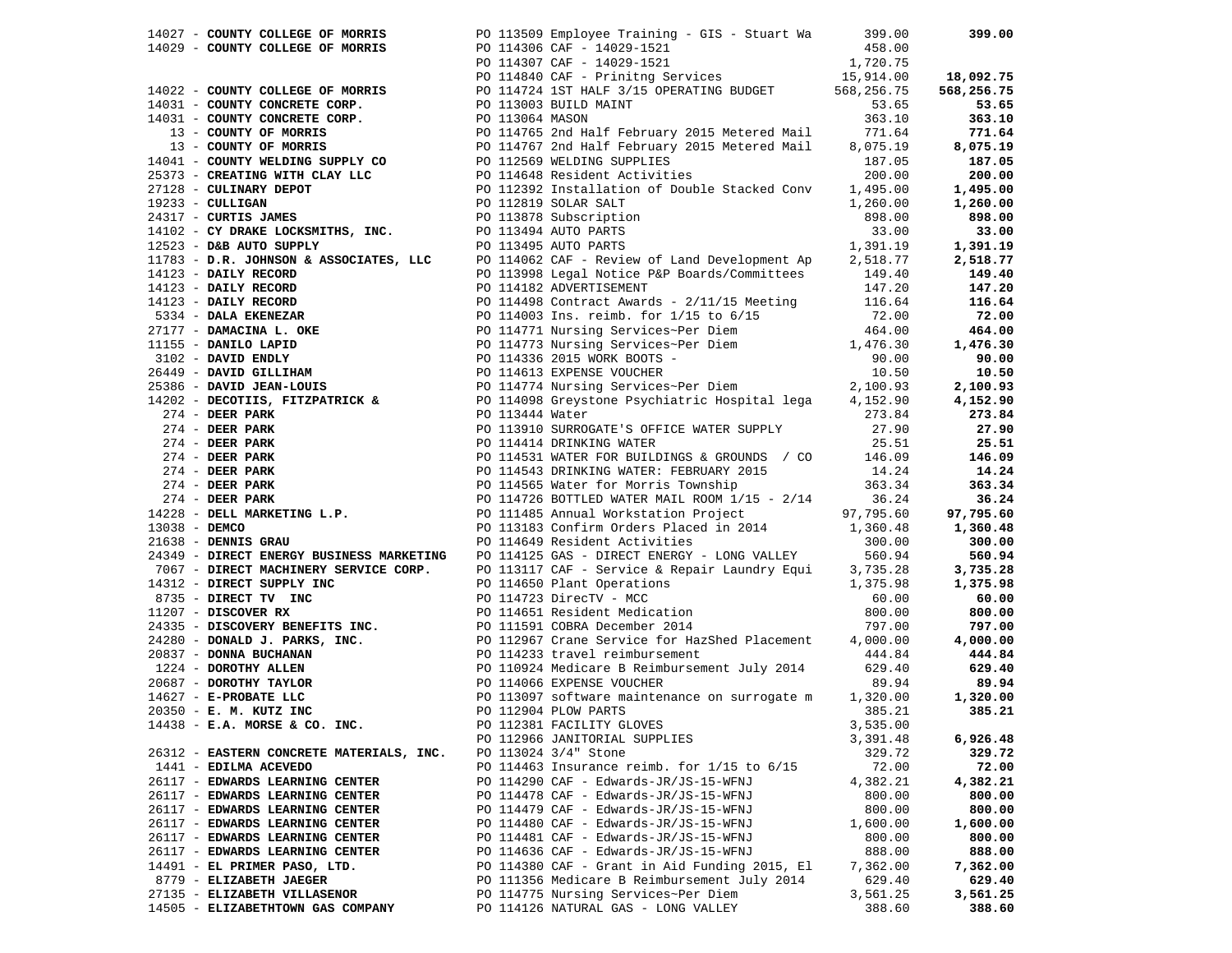| 17157 – EMERALD PROFESSIONAL PO 113932 Nursing General Stores<br>17157 – EMERALD PROFESSIONAL PO 113932 Nursing General Stores<br>PO 114652 Nursing General Stores 4,060.00<br>PU 114052 Nutsing Jeneral Doorley<br>2047 - EMPLOYMENT HORIZONS, INC. PO 114148 CAF - Lawn Cutting and Office Clean 34,859.00<br>2015 - PO 114485 JANITORIAL SERVICES: JANUARY 2015 859.00 | PO 114776 Nursing Services~Per Diem 870.00<br>870.00 |
|---------------------------------------------------------------------------------------------------------------------------------------------------------------------------------------------------------------------------------------------------------------------------------------------------------------------------------------------------------------------------|------------------------------------------------------|
|                                                                                                                                                                                                                                                                                                                                                                           |                                                      |
|                                                                                                                                                                                                                                                                                                                                                                           | 9,570.00                                             |
|                                                                                                                                                                                                                                                                                                                                                                           |                                                      |
|                                                                                                                                                                                                                                                                                                                                                                           | 35,718.00                                            |
| 24329 - ERICA BAUERLEIN<br>2723 - ERICA JOHNSON<br>2723 - ERICA JOHNSON<br>2723 - ERICA JOHNSON<br>2723 - ERICA JOHNSON<br>2723 - ERICA JOHNSON<br>2723 - ERICA JOHNSON<br>2723 - ERICA JOHNSON<br>2723 - ERICA JOHNSON<br>273 - ERICA JOHNSON<br>                                                                                                                        | 111.90                                               |
|                                                                                                                                                                                                                                                                                                                                                                           | 72.00                                                |
|                                                                                                                                                                                                                                                                                                                                                                           | 1,239.50                                             |
|                                                                                                                                                                                                                                                                                                                                                                           | 90.00                                                |
|                                                                                                                                                                                                                                                                                                                                                                           | 19,663.00                                            |
|                                                                                                                                                                                                                                                                                                                                                                           | 1,188.00                                             |
| 14604 - EXTEL COMMUNICATIONS<br>1609 - <b>EXTEL COMMUNICATIONS</b><br>16098 - <b>F &amp; E CHECK PROTECTOR SALES CO.</b><br>16098 - <b>F &amp; E CHECK PROTECTOR SALES CO.</b><br>168.00<br>168.00<br>168.00<br>20 113184 Received Signs for MC Library<br>168.00                                                                                                         |                                                      |
|                                                                                                                                                                                                                                                                                                                                                                           | 4,930.00                                             |
|                                                                                                                                                                                                                                                                                                                                                                           | 499.50                                               |
|                                                                                                                                                                                                                                                                                                                                                                           | 168.00                                               |
| 12515 - FASTENAL COMPANY                                                                                                                                                                                                                                                                                                                                                  | 69.67<br>69.67                                       |
|                                                                                                                                                                                                                                                                                                                                                                           | 1,348.00<br>1,348.00                                 |
|                                                                                                                                                                                                                                                                                                                                                                           | 2,432.92<br>2,432.92                                 |
|                                                                                                                                                                                                                                                                                                                                                                           | 895.00                                               |
|                                                                                                                                                                                                                                                                                                                                                                           |                                                      |
|                                                                                                                                                                                                                                                                                                                                                                           | 1,176.00<br>2,316.00                                 |
|                                                                                                                                                                                                                                                                                                                                                                           | 7,859.00                                             |
|                                                                                                                                                                                                                                                                                                                                                                           | 259.53                                               |
|                                                                                                                                                                                                                                                                                                                                                                           | 158.97                                               |
|                                                                                                                                                                                                                                                                                                                                                                           |                                                      |
|                                                                                                                                                                                                                                                                                                                                                                           |                                                      |
|                                                                                                                                                                                                                                                                                                                                                                           |                                                      |
| 9388 - FFI PROFESSIONAL SAFETY SERVICES<br>14693 - FINANCIAL INFORMATION INC 1001945 Rebuild Engine Pump<br>14693 - FINANCIAL INFORMATION INC 101369 EOC Maintenance 1,140.00<br>14702 - FIRE FIGHTERS EQUIPMENT CO INC 1013659 EOC                                                                                                                                       | 3,474.84                                             |
|                                                                                                                                                                                                                                                                                                                                                                           | 15,500.00                                            |
|                                                                                                                                                                                                                                                                                                                                                                           | 20,562.50                                            |
|                                                                                                                                                                                                                                                                                                                                                                           | 264.45                                               |
|                                                                                                                                                                                                                                                                                                                                                                           | 891.25                                               |
|                                                                                                                                                                                                                                                                                                                                                                           |                                                      |
| 96.96.96<br>249325 - <b>FRANK BRODEEN OLC</b><br>26.96.96<br>26.96.96.96<br>26.96.96.96.96<br>26.96.96.96<br>26.96.96.96<br>26.96.96.96<br>26.96.96.96<br>26.96.96.96<br>26.96.96.96<br>26.96.96.96<br>26.96.96.00<br>26.96.96.96<br>26.96.96.96<br>26.96.96.96                                                                                                           | 3,010.39                                             |
|                                                                                                                                                                                                                                                                                                                                                                           | 9,966.44                                             |
|                                                                                                                                                                                                                                                                                                                                                                           | 354.77                                               |
|                                                                                                                                                                                                                                                                                                                                                                           | 275.00                                               |
| 24838 - GENE DX                                                                                                                                                                                                                                                                                                                                                           | 3,375.00<br>3,375.00                                 |
| PO 113659 Testing<br>PO 114778 Nursing Services~Per Diem<br>8269 - GEORGINA GRAY-HORSLEY                                                                                                                                                                                                                                                                                  | 928.00<br>928.00                                     |
|                                                                                                                                                                                                                                                                                                                                                                           | 28,113.49<br>28, 113. 49                             |
| 27440 - GERISCRIPT PHARMACY PO 114655 CAF - Pharmaceutical and Related Se<br>6316 - GILBY'S PO 112865 ACADEMY UNIFORMS                                                                                                                                                                                                                                                    |                                                      |
|                                                                                                                                                                                                                                                                                                                                                                           | 164.00<br>164.00                                     |
|                                                                                                                                                                                                                                                                                                                                                                           | 151.99                                               |
|                                                                                                                                                                                                                                                                                                                                                                           |                                                      |
| 14916 - GILL ASSOCIATES IDENTIFICATION DO 113420 fuji jx660 finepix digital camera f 151.99<br>21585 - GIOVANNA ALVES DO 114347 Mileage<br>PO 114347 Mileage<br>21585 - GIOVANNA ALVES                                                                                                                                                                                    | 248.85<br>248.85                                     |
| PO 98691 OIT Staff Training<br>14936 - GLOBAL KNOWLEDGE TRANING LLC                                                                                                                                                                                                                                                                                                       | 4,165.75                                             |
| PO 114315 Global Knowledge Freedom Super Save                                                                                                                                                                                                                                                                                                                             | 24, 165. 75<br>20,000.00                             |
| $14984$ - GRAINGER                                                                                                                                                                                                                                                                                                                                                        |                                                      |
| PO 112953 WO74103/ RE: B&G/ 12-08-14 4,462.24<br>PO 113068 SECURITY IMPROVEMENT/ JANITORIAL/ 1,483.75                                                                                                                                                                                                                                                                     |                                                      |
| PO 113068 SECURITY IMPROVEMENT/ JANITORIAL/                                                                                                                                                                                                                                                                                                                               | 399.76                                               |
| PO 113499 SHOP SUPPLIES                                                                                                                                                                                                                                                                                                                                                   | 612.80                                               |
| PO 114153 BLDG MAINT                                                                                                                                                                                                                                                                                                                                                      | 173.60<br>7,132.15                                   |
| $14983$ - GRAINGER<br>PO 113119 Plant Operations                                                                                                                                                                                                                                                                                                                          | 48.62<br>48.62                                       |
| 14993 - GRAY SUPPLY CORP<br>PO 113048 rental of equipment                                                                                                                                                                                                                                                                                                                 | 1,800.00<br>1,800.00                                 |
| 480 - GRAYBAR ELECTRIC COMPANY<br>PO 112684 Network Cables for Stock / 30 Schuy                                                                                                                                                                                                                                                                                           | 3,406.70<br>3,406.70                                 |
| 2086 - GREAT-WEST RETIREMENT SERVICES<br>PO 114343 profit sharing contribution for 201                                                                                                                                                                                                                                                                                    | 87,218.52<br>87,218.52                               |
| 15490 - GUARANTEED REBUILDERS INC<br>PO 112908 TRUCK PARTS                                                                                                                                                                                                                                                                                                                | 345.25<br>345.25                                     |
| PO 110634 Brakes<br>9668 - HANOVER POWER SPORTS                                                                                                                                                                                                                                                                                                                           | 197.88<br>197.88                                     |
| 9728 - HARRIET VALLECER RN<br>PO 114779 Nursing Services~Per Diem                                                                                                                                                                                                                                                                                                         | 592.00<br>592.00                                     |
| 15174 - HB & HS, INC.<br>PO 114657 Nursing General Stores                                                                                                                                                                                                                                                                                                                 | 294.95<br>294.95                                     |
| 4059 - HEALTH CARE LOGISTICS INC.<br>PO 112982 MEDICAL SUPPLIES                                                                                                                                                                                                                                                                                                           | 121.61                                               |
| PO 112962 MEDICAL SUPPLIES                                                                                                                                                                                                                                                                                                                                                | 101.81<br>223.42                                     |
| 15188 - HILL-ROM CO, INC.<br>PO 114659 Nursing Equipment                                                                                                                                                                                                                                                                                                                  | 1,805.00<br>1,805.00                                 |
| PO 113335 CAF - Re-Grant Agreement<br>6973 - HISTORICAL SOCIETY BOONTON TWP                                                                                                                                                                                                                                                                                               | 3,824.00<br>3,824.00                                 |
| 27558 - HOIMARK-LEMBO PAVING, LLC<br>PO 112974 CAF - Snow Plowing and Ice Removal                                                                                                                                                                                                                                                                                         | 2,000.00<br>2,000.00                                 |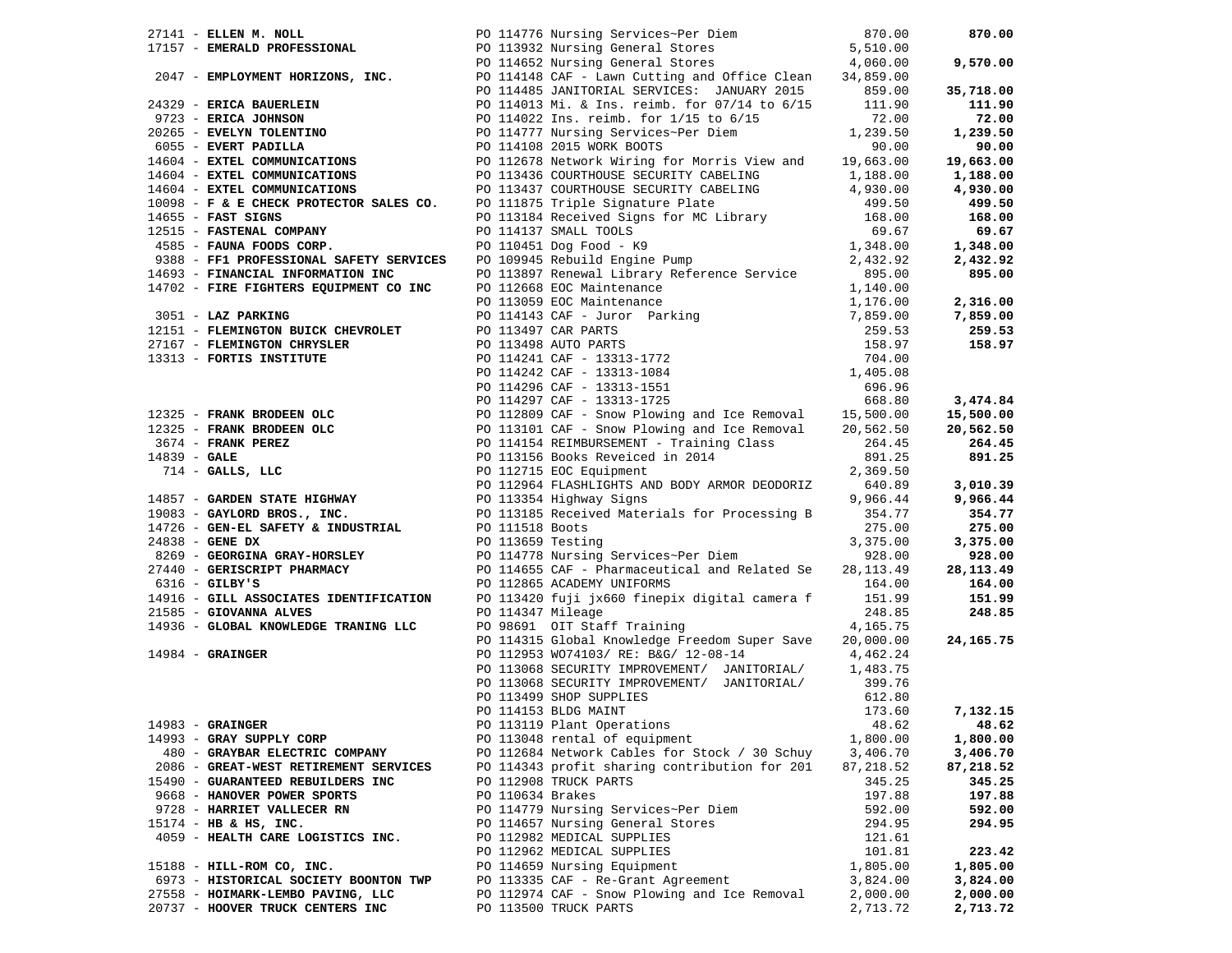|                         |                                                                          |                | 3960 - HOUSING AUTHORITY OF THE TOWN PO 114046 RENT AND UTILITIES 19960 - HUNAN WOK 1,000.00<br>PO 113073 Meals 10636 - HUNAN WOK 425.50<br>1965 <b>HOUGHE CONTROLLATE PRODUCTS</b> FOR 1973 <b>Materix Controllate Controllate Controllate Controllate 1974 <b>Materix 200</b><br/> 1975 <b>F. 2008 CONTROLLATE PRODUCTS CONTROLLATE CONTROLLATE CONTROLLATE CONTROLLATE CONTROLLATE PRO</b></b> |          | 1,000.00  |
|-------------------------|--------------------------------------------------------------------------|----------------|---------------------------------------------------------------------------------------------------------------------------------------------------------------------------------------------------------------------------------------------------------------------------------------------------------------------------------------------------------------------------------------------------|----------|-----------|
|                         |                                                                          |                |                                                                                                                                                                                                                                                                                                                                                                                                   |          | 425.50    |
|                         |                                                                          |                |                                                                                                                                                                                                                                                                                                                                                                                                   |          | 29.95     |
|                         |                                                                          |                |                                                                                                                                                                                                                                                                                                                                                                                                   |          | 3,348.50  |
|                         |                                                                          |                |                                                                                                                                                                                                                                                                                                                                                                                                   |          |           |
|                         |                                                                          |                |                                                                                                                                                                                                                                                                                                                                                                                                   |          |           |
|                         |                                                                          |                |                                                                                                                                                                                                                                                                                                                                                                                                   |          |           |
|                         |                                                                          |                |                                                                                                                                                                                                                                                                                                                                                                                                   |          |           |
|                         |                                                                          |                |                                                                                                                                                                                                                                                                                                                                                                                                   |          |           |
|                         |                                                                          |                |                                                                                                                                                                                                                                                                                                                                                                                                   |          |           |
|                         |                                                                          |                |                                                                                                                                                                                                                                                                                                                                                                                                   |          |           |
|                         |                                                                          |                |                                                                                                                                                                                                                                                                                                                                                                                                   |          |           |
|                         |                                                                          |                |                                                                                                                                                                                                                                                                                                                                                                                                   |          | 8,430.00  |
|                         |                                                                          |                |                                                                                                                                                                                                                                                                                                                                                                                                   |          |           |
|                         |                                                                          |                |                                                                                                                                                                                                                                                                                                                                                                                                   |          | 1,770.00  |
|                         |                                                                          |                |                                                                                                                                                                                                                                                                                                                                                                                                   |          | 2,006.91  |
|                         |                                                                          |                |                                                                                                                                                                                                                                                                                                                                                                                                   |          | 250.00    |
|                         |                                                                          |                |                                                                                                                                                                                                                                                                                                                                                                                                   |          | 2,550.00  |
|                         |                                                                          |                |                                                                                                                                                                                                                                                                                                                                                                                                   |          | 2,143.41  |
|                         |                                                                          |                |                                                                                                                                                                                                                                                                                                                                                                                                   |          | 655.00    |
|                         |                                                                          |                |                                                                                                                                                                                                                                                                                                                                                                                                   |          | 3,840.00  |
|                         |                                                                          |                |                                                                                                                                                                                                                                                                                                                                                                                                   |          | 690.00    |
|                         |                                                                          |                |                                                                                                                                                                                                                                                                                                                                                                                                   |          |           |
|                         |                                                                          |                |                                                                                                                                                                                                                                                                                                                                                                                                   |          | 1,875.00  |
|                         |                                                                          |                |                                                                                                                                                                                                                                                                                                                                                                                                   |          |           |
|                         |                                                                          |                |                                                                                                                                                                                                                                                                                                                                                                                                   |          | 210.00    |
|                         |                                                                          |                |                                                                                                                                                                                                                                                                                                                                                                                                   |          | 2,200.00  |
|                         |                                                                          |                |                                                                                                                                                                                                                                                                                                                                                                                                   |          | 128.40    |
|                         |                                                                          |                |                                                                                                                                                                                                                                                                                                                                                                                                   |          | 629.40    |
|                         |                                                                          |                |                                                                                                                                                                                                                                                                                                                                                                                                   |          | 1,258.80  |
|                         |                                                                          |                |                                                                                                                                                                                                                                                                                                                                                                                                   |          | 191.50    |
|                         |                                                                          |                |                                                                                                                                                                                                                                                                                                                                                                                                   |          | 67.95     |
|                         |                                                                          |                |                                                                                                                                                                                                                                                                                                                                                                                                   |          | 153.60    |
|                         |                                                                          |                |                                                                                                                                                                                                                                                                                                                                                                                                   |          | 13,310.68 |
|                         |                                                                          |                | PO 112930 JCP&L<br>PO 112930 JCP&L<br>PO 112932 JCP&L<br>PO 112957 JCP&L<br>PO 113765 JCP&L<br>PO 113765 JCP&L<br>PO 113904 JCP&L<br>PO 113904 JCP&L<br>23.99<br>PO 114064 JCP&L<br>23.99<br>23.99                                                                                                                                                                                                |          | 46.31     |
|                         |                                                                          |                |                                                                                                                                                                                                                                                                                                                                                                                                   |          | 348.89    |
|                         |                                                                          |                |                                                                                                                                                                                                                                                                                                                                                                                                   |          | 106.62    |
|                         | 960 - JERSEY CENTRAL POWER & LIGHT                                       |                |                                                                                                                                                                                                                                                                                                                                                                                                   |          | 37.40     |
|                         |                                                                          |                |                                                                                                                                                                                                                                                                                                                                                                                                   |          |           |
|                         | 960 - JERSEY CENTRAL POWER & LIGHT<br>960 - JERSEY CENTRAL POWER & LIGHT |                |                                                                                                                                                                                                                                                                                                                                                                                                   |          | 72.83     |
|                         |                                                                          |                |                                                                                                                                                                                                                                                                                                                                                                                                   |          | 23.99     |
|                         |                                                                          |                |                                                                                                                                                                                                                                                                                                                                                                                                   |          |           |
|                         |                                                                          |                |                                                                                                                                                                                                                                                                                                                                                                                                   |          |           |
|                         |                                                                          |                |                                                                                                                                                                                                                                                                                                                                                                                                   |          |           |
|                         |                                                                          |                |                                                                                                                                                                                                                                                                                                                                                                                                   |          |           |
|                         |                                                                          |                | 33.99 23.99 23.99 23.99 23.99 23.99 23.99 23.99 23.99 23.99 23.99 23.99 23.99 23.99 23.99 23.99 23.99 23.99 23.99 23.99 23.99 23.99 23.99 23.99 23.99 23.99 23.99 23.99 23.99 23.99 23.99 23.99 23.99 23.99 23.99 23.99 23.99                                                                                                                                                                     |          |           |
|                         |                                                                          |                |                                                                                                                                                                                                                                                                                                                                                                                                   |          |           |
|                         |                                                                          |                |                                                                                                                                                                                                                                                                                                                                                                                                   |          |           |
|                         |                                                                          |                |                                                                                                                                                                                                                                                                                                                                                                                                   |          |           |
|                         |                                                                          |                |                                                                                                                                                                                                                                                                                                                                                                                                   |          |           |
|                         |                                                                          |                |                                                                                                                                                                                                                                                                                                                                                                                                   |          |           |
|                         |                                                                          |                |                                                                                                                                                                                                                                                                                                                                                                                                   |          |           |
|                         |                                                                          |                | 15508 - JML MEDICAL INC. 2.14663 CAF - Various Medical Supplies 1,971.51 2,971.51                                                                                                                                                                                                                                                                                                                 |          |           |
| 26493 - JOAN CARUSO     |                                                                          |                | PO 111005 Medicare B Reimbursement July 2014                                                                                                                                                                                                                                                                                                                                                      | 1,258.80 | 1,258.80  |
| 13402 - JOHN BONANNI    |                                                                          |                | PO 114324 Parking fee                                                                                                                                                                                                                                                                                                                                                                             | 8.00     | 8.00      |
| 25485 - JOHN JUSULAVAGE |                                                                          |                | PO 111373 Medicare B Reimbursement July 2014                                                                                                                                                                                                                                                                                                                                                      | 629.40   | 629.40    |
| 7418 - JOHN KRUGER      |                                                                          |                | PO 111333 Medicare B Reimbursement July 2014                                                                                                                                                                                                                                                                                                                                                      | 629.40   | 629.40    |
| 26528 - JOHN ZEGERS     |                                                                          |                |                                                                                                                                                                                                                                                                                                                                                                                                   | 90.00    | 90.00     |
|                         |                                                                          |                | PO 114176 Reimb. for Work Boots                                                                                                                                                                                                                                                                                                                                                                   |          |           |
|                         | 12452 - JOHNSON & JOHNSON, ESQS                                          |                | PO 114514 Legal services rendered for 1/15                                                                                                                                                                                                                                                                                                                                                        | 4,901.00 | 4,901.00  |
|                         | 2695 - JOHNSTONE SUPPLY                                                  | PO 114145 HVAC |                                                                                                                                                                                                                                                                                                                                                                                                   | 149.14   | 149.14    |
| 27113 - JOSEPH DEMAIO   |                                                                          |                | PO 114202 Work Boots                                                                                                                                                                                                                                                                                                                                                                              | 90.00    | 90.00     |
| 13399 - JULIE BOLCAR    |                                                                          |                | PO 110959 Medicare B Reimbursement January 20                                                                                                                                                                                                                                                                                                                                                     | 1,258.80 | 1,258.80  |
|                         | 3778 - JULIE CICCHETTI                                                   |                | PO 114466 Insurance reimb. for $1/15$ to $6/15$                                                                                                                                                                                                                                                                                                                                                   | 72.00    | 72.00     |
| 7026 - JUNE TAYLOR      |                                                                          |                | PO 111938 Medicare B Reimbursement July 2014                                                                                                                                                                                                                                                                                                                                                      | 629.40   | 629.40    |
| 7432 - JUNE WITTY       |                                                                          |                | PO 113787 SANE SART SUPPLEMENTAL NURSE PAY                                                                                                                                                                                                                                                                                                                                                        | 294.90   | 294.90    |
|                         | 25418 - KATHLEEN FIUMARA                                                 |                | PO 111141 Medicare B Reimbursement July 2014                                                                                                                                                                                                                                                                                                                                                      | 629.40   | 629.40    |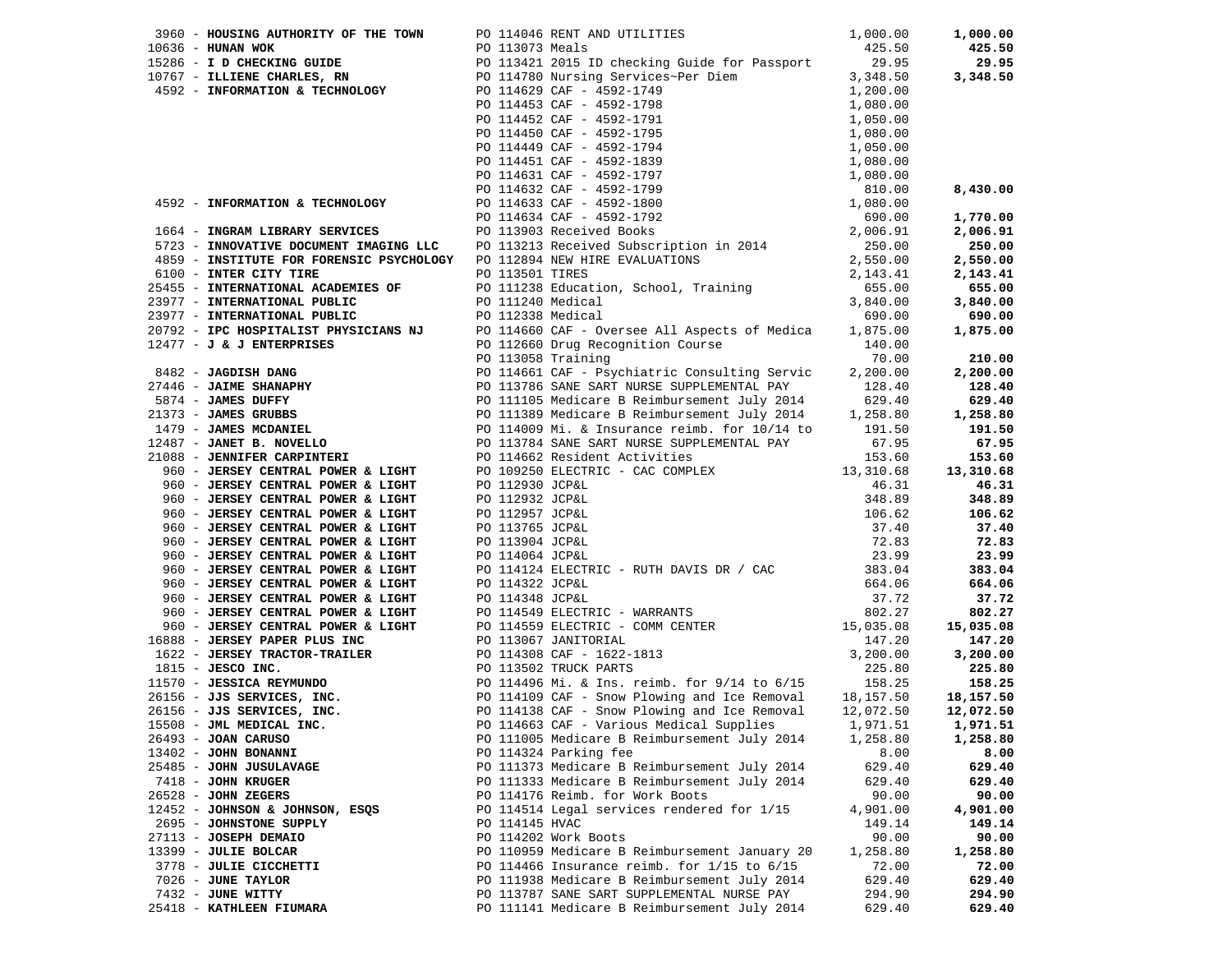| 25275 - KATHRYN KUTEPOW              | PO 114253 Travel for Training Expense 320.51                                                                                                                                                                                            |           | 320.51                |
|--------------------------------------|-----------------------------------------------------------------------------------------------------------------------------------------------------------------------------------------------------------------------------------------|-----------|-----------------------|
|                                      |                                                                                                                                                                                                                                         |           |                       |
|                                      |                                                                                                                                                                                                                                         |           | 551.19                |
|                                      |                                                                                                                                                                                                                                         |           |                       |
|                                      |                                                                                                                                                                                                                                         |           | 191.95                |
|                                      |                                                                                                                                                                                                                                         |           | 12,232.00             |
|                                      |                                                                                                                                                                                                                                         |           | 82.90                 |
|                                      |                                                                                                                                                                                                                                         |           | 150.00                |
|                                      |                                                                                                                                                                                                                                         |           | 440.00                |
|                                      |                                                                                                                                                                                                                                         |           |                       |
|                                      |                                                                                                                                                                                                                                         |           | 51,340.19<br>1,088.78 |
|                                      |                                                                                                                                                                                                                                         |           | 1,558.95              |
|                                      |                                                                                                                                                                                                                                         |           | 129.00                |
|                                      |                                                                                                                                                                                                                                         |           | 69.95                 |
|                                      |                                                                                                                                                                                                                                         |           |                       |
|                                      |                                                                                                                                                                                                                                         |           |                       |
|                                      |                                                                                                                                                                                                                                         |           |                       |
|                                      |                                                                                                                                                                                                                                         |           | 1,023.40              |
|                                      |                                                                                                                                                                                                                                         |           |                       |
|                                      |                                                                                                                                                                                                                                         |           | 7,200.00              |
|                                      |                                                                                                                                                                                                                                         |           | 136.50                |
|                                      |                                                                                                                                                                                                                                         |           | 26.60                 |
|                                      |                                                                                                                                                                                                                                         |           | 1,258.80              |
|                                      |                                                                                                                                                                                                                                         |           | 1,214.20              |
|                                      |                                                                                                                                                                                                                                         |           | 114.55                |
|                                      |                                                                                                                                                                                                                                         |           | 1,888.20              |
|                                      |                                                                                                                                                                                                                                         |           | 103.92                |
|                                      |                                                                                                                                                                                                                                         |           | 903.54                |
|                                      |                                                                                                                                                                                                                                         |           | 54.34                 |
|                                      |                                                                                                                                                                                                                                         |           |                       |
|                                      |                                                                                                                                                                                                                                         |           | 1,434.12              |
|                                      | 26775 - EXTREMENT EVITRE POLITICS 114237 Travel Incident Fracting Experime<br>16787 - EXTREMENT OVER EQUIPMENT, INC.<br>16787 - EXTREMENT MOUTHER (2001)<br>16797 - EXTREMENT MOUTHER (2001)<br>16794 - EXTREMENT MOUTHER (2002)<br>167 |           | 2,400.00              |
|                                      |                                                                                                                                                                                                                                         |           | 2,400.00              |
|                                      |                                                                                                                                                                                                                                         |           | 1,400.00              |
|                                      |                                                                                                                                                                                                                                         |           | 1,150.00              |
|                                      |                                                                                                                                                                                                                                         |           | 3,338.65              |
|                                      |                                                                                                                                                                                                                                         |           | 500.00                |
|                                      |                                                                                                                                                                                                                                         |           | 769.00                |
|                                      |                                                                                                                                                                                                                                         |           | 888.00                |
|                                      |                                                                                                                                                                                                                                         |           | 2,368.00              |
|                                      |                                                                                                                                                                                                                                         |           | 91.60                 |
|                                      |                                                                                                                                                                                                                                         |           | 907.20                |
|                                      |                                                                                                                                                                                                                                         |           | 725.00                |
|                                      |                                                                                                                                                                                                                                         |           | 629.40                |
|                                      |                                                                                                                                                                                                                                         |           | 72.00                 |
|                                      |                                                                                                                                                                                                                                         |           | 480.00                |
|                                      | 26155 - LS ENGINEERING ASSOCIATES CORP. PO 114553 CAP - Professional Engineering Cons<br>26155 - LS ENGINEERING ASSOCIATES CORP. PO 114553 CAP - Professional Engineering Cons<br>26155 - LS ENGINEERING ASSOCIATES CORP. PO 1145       |           | 2,355.00              |
|                                      |                                                                                                                                                                                                                                         |           |                       |
|                                      |                                                                                                                                                                                                                                         |           | 79.50<br>1,193.25     |
|                                      |                                                                                                                                                                                                                                         |           | 125.00                |
| 9650 - MC LEAGUE OF MUNICIPALITIES   |                                                                                                                                                                                                                                         |           |                       |
|                                      | PO 112915 Reservation for two for the county 100.00                                                                                                                                                                                     |           | 100.00                |
| 16096 - MCMASTER-CARR SUPPLY CO      | PO 113503 TRUCK PARTS                                                                                                                                                                                                                   | 187.98    | 187.98                |
| 4783 - MEDICAL & DENTAL INSTITUTE    | PO 114647 CAF - 4783-1423                                                                                                                                                                                                               | 3,200.00  | 3,200.00              |
| 20839 - MEDLINE INDUSTRIES INC       | PO 114666 Nursing General Stores                                                                                                                                                                                                        | 426.00    | 426.00                |
| 8443 - MELOJANE CELESTINO            | PO 114756 Nursing Services~Per Diem                                                                                                                                                                                                     | 1,184.00  | 1,184.00              |
| 16129 - MENTAL HEALTH ASSOCIATION OF | PO 114376 MENTAL HEALTH FIRST AID TRAINING                                                                                                                                                                                              | 100.00    | 100.00                |
| 16147 - METRO FLAG INC               | PO 109125 FLAGS/PLEASE ORDER                                                                                                                                                                                                            | 14,688.00 | 14,688.00             |
| 267 - METRO IMAGING SERVICES INC     | PO 113186 Confirm Toners in 2014                                                                                                                                                                                                        | 360.00    | 360.00                |
| 1191 - MICHAEL CORCORAN              | PO 111056 Medicare B Reimbursement July 2014                                                                                                                                                                                            | 1,258.80  | 1,258.80              |
| 26517 - MICHAEL HENDERSON            | PO 114175 Work Boot Reimb.                                                                                                                                                                                                              | 44.00     | 44.00                 |
| 21669 - MICHAEL MCMAHON              | PO 114103 Reimbursement                                                                                                                                                                                                                 | 76.16     | 76.16                 |
| 27136 - MICHAEL ZINN                 | PO 114757 Nursing Services~Per Diem                                                                                                                                                                                                     | 2,368.00  | 2,368.00              |
| 20546 - MICHALSKI FUNERAL HOME       | PO 113660 Indigent burial                                                                                                                                                                                                               | 1,350.00  | 1,350.00              |
| 24951 - MICHELLE CAPILI              | PO 114758 Nursing Services~Per Diem                                                                                                                                                                                                     | 296.00    | 296.00                |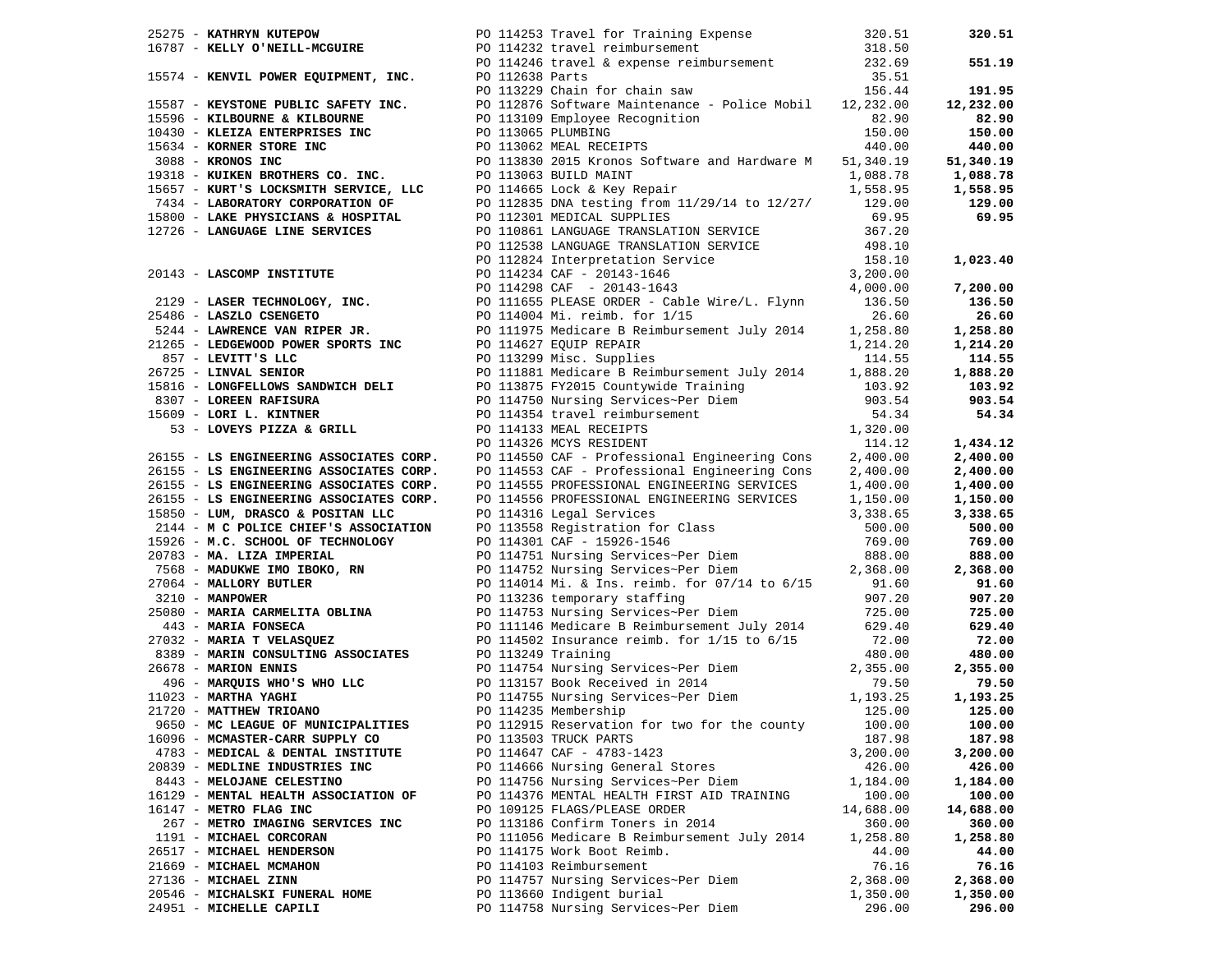|                                           |                                                                                                                                                                                                                                                                                                                                                                                                                                                            |          | 286.90                |
|-------------------------------------------|------------------------------------------------------------------------------------------------------------------------------------------------------------------------------------------------------------------------------------------------------------------------------------------------------------------------------------------------------------------------------------------------------------------------------------------------------------|----------|-----------------------|
|                                           |                                                                                                                                                                                                                                                                                                                                                                                                                                                            |          | 52.97                 |
|                                           |                                                                                                                                                                                                                                                                                                                                                                                                                                                            |          | 869.34                |
|                                           |                                                                                                                                                                                                                                                                                                                                                                                                                                                            |          | 4,199.50              |
|                                           |                                                                                                                                                                                                                                                                                                                                                                                                                                                            |          | 42.24                 |
|                                           |                                                                                                                                                                                                                                                                                                                                                                                                                                                            |          | 2,936.00              |
|                                           |                                                                                                                                                                                                                                                                                                                                                                                                                                                            |          | 165.00                |
|                                           |                                                                                                                                                                                                                                                                                                                                                                                                                                                            |          |                       |
|                                           |                                                                                                                                                                                                                                                                                                                                                                                                                                                            |          | 324.75                |
|                                           |                                                                                                                                                                                                                                                                                                                                                                                                                                                            |          | 181.20                |
|                                           |                                                                                                                                                                                                                                                                                                                                                                                                                                                            |          |                       |
|                                           |                                                                                                                                                                                                                                                                                                                                                                                                                                                            |          | 450.00                |
|                                           |                                                                                                                                                                                                                                                                                                                                                                                                                                                            |          |                       |
|                                           |                                                                                                                                                                                                                                                                                                                                                                                                                                                            |          |                       |
|                                           |                                                                                                                                                                                                                                                                                                                                                                                                                                                            |          |                       |
|                                           |                                                                                                                                                                                                                                                                                                                                                                                                                                                            |          |                       |
|                                           | PO 113070 Chamber of Commerce Luncheon 250.00<br>PO 113364 Registration DL & CM to attend 2-27 150.00<br>PO 113580 Women In Business Luncheon 60.00                                                                                                                                                                                                                                                                                                        |          | 2,270.00              |
|                                           |                                                                                                                                                                                                                                                                                                                                                                                                                                                            |          | 7,293.75              |
|                                           |                                                                                                                                                                                                                                                                                                                                                                                                                                                            |          | 285.73                |
|                                           |                                                                                                                                                                                                                                                                                                                                                                                                                                                            |          | 350.00                |
|                                           |                                                                                                                                                                                                                                                                                                                                                                                                                                                            |          | 200.00                |
|                                           |                                                                                                                                                                                                                                                                                                                                                                                                                                                            |          |                       |
|                                           |                                                                                                                                                                                                                                                                                                                                                                                                                                                            |          |                       |
|                                           |                                                                                                                                                                                                                                                                                                                                                                                                                                                            |          |                       |
|                                           |                                                                                                                                                                                                                                                                                                                                                                                                                                                            |          | 388.77                |
|                                           |                                                                                                                                                                                                                                                                                                                                                                                                                                                            |          |                       |
|                                           |                                                                                                                                                                                                                                                                                                                                                                                                                                                            |          |                       |
|                                           |                                                                                                                                                                                                                                                                                                                                                                                                                                                            |          |                       |
|                                           |                                                                                                                                                                                                                                                                                                                                                                                                                                                            |          |                       |
|                                           |                                                                                                                                                                                                                                                                                                                                                                                                                                                            |          |                       |
|                                           |                                                                                                                                                                                                                                                                                                                                                                                                                                                            |          |                       |
|                                           |                                                                                                                                                                                                                                                                                                                                                                                                                                                            |          | 1,603.99<br>10,000.00 |
|                                           | $16321 - \text{MORMISTOWN LUMBER & \color{red}{16321 - \text{MORMISTOWN LUMBER} \ \text{AD} \ \text{MD} \ \text{AD} \ \text{AD} \ \text{AD} \ \text{AD} \ \text{AD} \ \text{AD} \ \text{AD} \ \text{AD} \ \text{AD} \ \text{AD} \ \text{AD} \ \text{AD} \ \text{AD} \ \text{AD} \ \text{AD} \ \text{AD} \ \text{AD} \ \text{AD} \ \text{AD} \ \text{AD} \ \text{AD} \ \text{AD} \ \text{AD} \ \text{AD} \ \text{AD} \ \text{AD} \ \text{AD} \ \text{AD} \$ |          | 17,756.14             |
|                                           |                                                                                                                                                                                                                                                                                                                                                                                                                                                            |          | 4,549.00              |
|                                           |                                                                                                                                                                                                                                                                                                                                                                                                                                                            |          | 30,406.20             |
|                                           |                                                                                                                                                                                                                                                                                                                                                                                                                                                            |          |                       |
|                                           | 16323 - MORRISTOWN MEDICAL CENTER<br>16323 - MORRISTOWN MEDICAL CENTER<br>16323 - MORRISTOWN MEDICAL CENTER<br>1637 - MORRISTOWN MEMORIAL/PATHOLOGY<br>20114799 Lab fees<br>20110029 Lab fees<br>20110029 Lab fees<br>20110029 Lab fees<br>201                                                                                                                                                                                                             |          |                       |
|                                           |                                                                                                                                                                                                                                                                                                                                                                                                                                                            |          |                       |
|                                           |                                                                                                                                                                                                                                                                                                                                                                                                                                                            |          |                       |
|                                           |                                                                                                                                                                                                                                                                                                                                                                                                                                                            |          |                       |
|                                           |                                                                                                                                                                                                                                                                                                                                                                                                                                                            |          |                       |
|                                           |                                                                                                                                                                                                                                                                                                                                                                                                                                                            |          |                       |
|                                           |                                                                                                                                                                                                                                                                                                                                                                                                                                                            |          |                       |
|                                           |                                                                                                                                                                                                                                                                                                                                                                                                                                                            |          |                       |
|                                           |                                                                                                                                                                                                                                                                                                                                                                                                                                                            |          |                       |
|                                           |                                                                                                                                                                                                                                                                                                                                                                                                                                                            |          |                       |
|                                           |                                                                                                                                                                                                                                                                                                                                                                                                                                                            |          |                       |
|                                           |                                                                                                                                                                                                                                                                                                                                                                                                                                                            |          |                       |
|                                           |                                                                                                                                                                                                                                                                                                                                                                                                                                                            |          |                       |
|                                           | PO 114128 NATURAL GAS - WHARTON BRIDGES 2,219.26                                                                                                                                                                                                                                                                                                                                                                                                           |          |                       |
|                                           | PO 114129 NATURAL GAS - WHARTON BRIDGE GEN                                                                                                                                                                                                                                                                                                                                                                                                                 | 26.11    |                       |
|                                           | PO 114130 NATURAL GAS - DOVER PROBATION                                                                                                                                                                                                                                                                                                                                                                                                                    | 471.92   |                       |
|                                           | PO 114113 NATURAL GAS - WHARTON ROADS                                                                                                                                                                                                                                                                                                                                                                                                                      | 944.98   |                       |
|                                           | PO 114118 NATURAL GAS - MONTVILLE                                                                                                                                                                                                                                                                                                                                                                                                                          | 1,212.93 | 5,126.94              |
| 810 - NESTLE PURE LIFE DIRECT             | PO 114602 Treasury Water & Cooler Rental                                                                                                                                                                                                                                                                                                                                                                                                                   | 33.69    | 33.69                 |
| 20856 - NEW HORIZONS COMPUTER LEARNING    | PO 114299 CAF - 20856-1424                                                                                                                                                                                                                                                                                                                                                                                                                                 | 3,200.00 | 3,200.00              |
| 8486 - NEW JERSEY ASSOCIATION OF          | PO 113446 OEM Membership                                                                                                                                                                                                                                                                                                                                                                                                                                   | 75.00    | 75.00                 |
| 16635 - NEW JERSEY LAW JOURNAL            | PO 113211 Received NJ Employment Law in 2014                                                                                                                                                                                                                                                                                                                                                                                                               | 217.00   | 217.00                |
| 26554 - NEW JERSEY MOSQUITO CONTROL ASSO. | PO 110760 Registration for Director Deena Lea                                                                                                                                                                                                                                                                                                                                                                                                              | 200.00   |                       |
|                                           | PO 112597 Registration of NJMCA Annual Meetin                                                                                                                                                                                                                                                                                                                                                                                                              | 1,080.00 |                       |
|                                           | PO 113351 Registration for the NJMCA Annual M                                                                                                                                                                                                                                                                                                                                                                                                              | 480.00   | 1,760.00              |
| 4801 - NEW JERSEY STATE SAFETY            | PO 113523 CEVO Fire Response Books                                                                                                                                                                                                                                                                                                                                                                                                                         | 505.00   | 505.00                |
| 16552 - NEWBRIDGE SERVICES INC            | PO 114312 2014 Funding through the Older Amer                                                                                                                                                                                                                                                                                                                                                                                                              | 3,710.00 | 3,710.00              |
|                                           |                                                                                                                                                                                                                                                                                                                                                                                                                                                            |          |                       |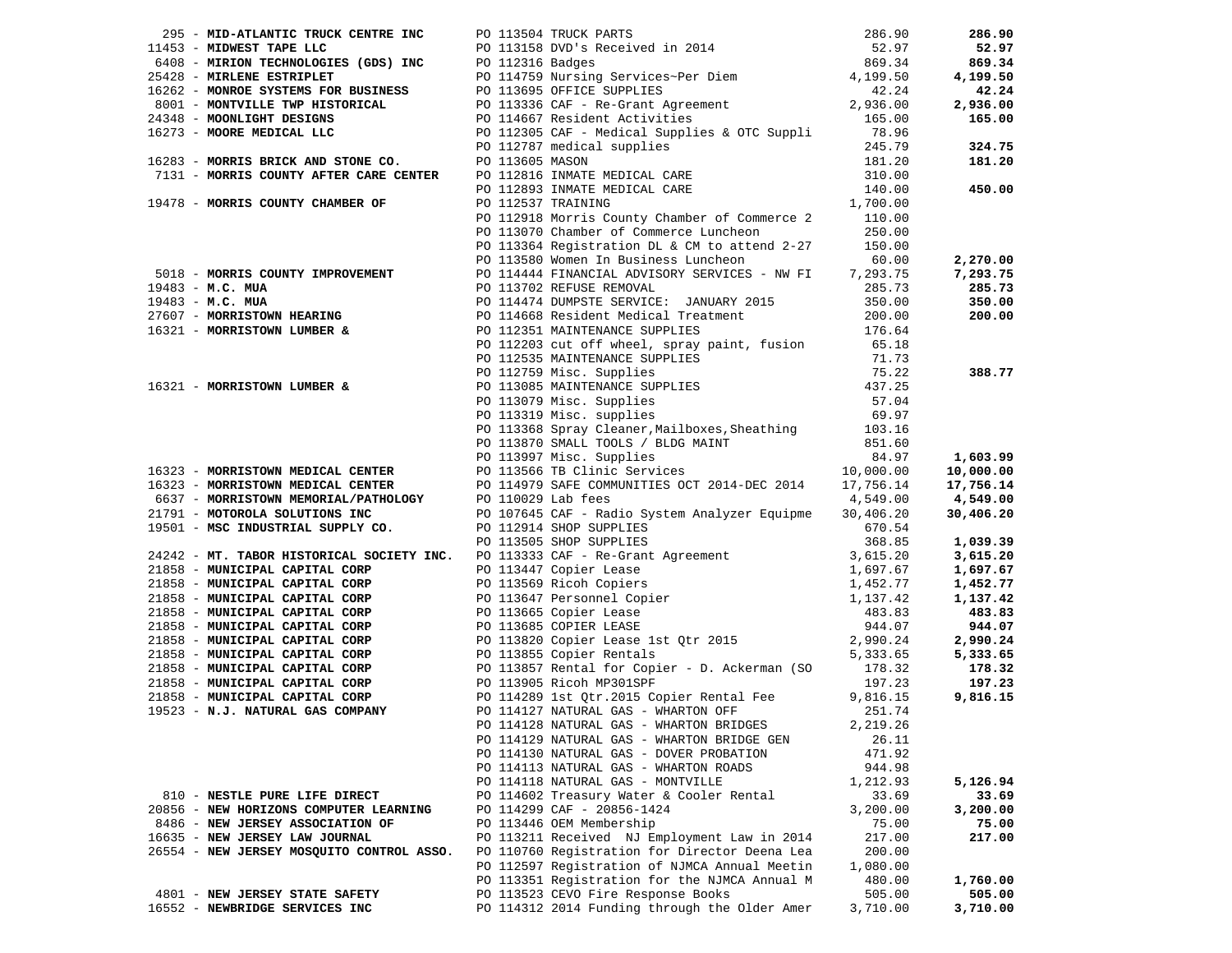| 4809 - NJ ASSOCIATION OF AREA                                                                                                                                                                                                                                |                | PO 114377 FISCAL YEAR 2015 DUES                                                             | 1,000.00             | 1,000.00  |
|--------------------------------------------------------------------------------------------------------------------------------------------------------------------------------------------------------------------------------------------------------------|----------------|---------------------------------------------------------------------------------------------|----------------------|-----------|
| 27598 - NJ COUNTY PLANNER ASSOCIATION DO 114350 Registration for 2-20-15 Meeting<br>16633 - NJ INSTITUTE FOR CONTINUING DO 112334 Training                                                                                                                   |                |                                                                                             | 30.00                | 30.00     |
| 16633 - NJ INSTITUTE FOR CONTINUING                                                                                                                                                                                                                          |                |                                                                                             | 220.00               | 220.00    |
| 580 - NJ SEX CRIMES OFFICERS ASSOC PO 111248 Conference                                                                                                                                                                                                      |                |                                                                                             | 660.00               | 660.00    |
| 10594 - NJ STATE ASSO. OF CHIEFS POLICE PO 113801 Membership                                                                                                                                                                                                 |                |                                                                                             | 275.00               | 275.00    |
| $10662$ - NMS LABS                                                                                                                                                                                                                                           |                | PO 113654 CAF - Toxicological Testing Service 1,684.00                                      |                      |           |
|                                                                                                                                                                                                                                                              |                | PO 113700 CAF - Toxicological Testing Service 2,384.00                                      |                      | 4,068.00  |
|                                                                                                                                                                                                                                                              |                |                                                                                             |                      |           |
|                                                                                                                                                                                                                                                              |                |                                                                                             |                      | 316.26    |
| 1359 - NORMAN GALE BUICK GMC<br>26357 - NORTHEAST COMMUNICATIONS, INC.<br>26357 - NORTHEAST COMMUNICATIONS, INC.<br>274.59<br>261.67<br>261.67<br>261.67<br>261.67<br>261.67<br>261.67<br>261.67<br>261.67<br>261.67<br>261.67<br>261.67<br>26357 - NORTHEAS |                |                                                                                             |                      | 63.00     |
|                                                                                                                                                                                                                                                              |                |                                                                                             |                      | 1,035.00  |
|                                                                                                                                                                                                                                                              |                |                                                                                             |                      | 4,023.00  |
|                                                                                                                                                                                                                                                              |                |                                                                                             |                      | 1,489.00  |
|                                                                                                                                                                                                                                                              |                |                                                                                             |                      | 707.00    |
|                                                                                                                                                                                                                                                              |                |                                                                                             |                      | 856.00    |
|                                                                                                                                                                                                                                                              |                |                                                                                             |                      | 474.00    |
|                                                                                                                                                                                                                                                              |                |                                                                                             |                      | 363.08    |
|                                                                                                                                                                                                                                                              |                |                                                                                             |                      | 192.52    |
|                                                                                                                                                                                                                                                              |                |                                                                                             |                      | 127.27    |
|                                                                                                                                                                                                                                                              |                |                                                                                             |                      | 90.00     |
| 10287 - PANCIELLO CONSTRUCTION LLC                                                                                                                                                                                                                           |                | PO 114135 CAF - Labor Rates Concrete Replacem                                               | 3,530.00             | 3,530.00  |
| 11693 - PARETTE SOMJEN ARCHITECTS LLC                                                                                                                                                                                                                        |                | PO 113053 CAF - Engineering design services f                                               | 52.28                |           |
|                                                                                                                                                                                                                                                              |                | PO 114115 CAF - Engineering design services f                                               | 4,000.00             | 4,052.28  |
| 16899 - PARK UNION BUILDING                                                                                                                                                                                                                                  |                | PO 112710 Shovels/credit                                                                    | 89.97                | 89.97     |
| 25411 - PATRICIA W. GIBBONS                                                                                                                                                                                                                                  |                | PO 114375 NUTRITION SUPPORT SERVICES                                                        | 318.19               | 318.19    |
| 18491 - PATRICIA WILLS                                                                                                                                                                                                                                       |                | PO 112023 Medicare B Reimbursement July 2014                                                | 881.40               | 881.40    |
|                                                                                                                                                                                                                                                              |                |                                                                                             | 1,258.80             | 1,258.80  |
|                                                                                                                                                                                                                                                              |                |                                                                                             | 230.00               | 230.00    |
|                                                                                                                                                                                                                                                              |                |                                                                                             | 59.95                | 59.95     |
|                                                                                                                                                                                                                                                              |                |                                                                                             | 2,602.99             | 2,602.99  |
|                                                                                                                                                                                                                                                              |                |                                                                                             | 3,500.00             | 3,500.00  |
|                                                                                                                                                                                                                                                              |                |                                                                                             | 4,449.45             | 4,449.45  |
|                                                                                                                                                                                                                                                              |                |                                                                                             | 4,056.00             |           |
| 18491 - PATRICIA WILLER<br>1850 - PAUL CARIFI<br>525 - PAULS DISTRIBUTION, LLC<br>416 - PDR DISTRIBUTION, LLC<br>18966 - PENN-JERSEY PAPER CO.<br>18102 - PEQUANNOCK TOWNSHIP<br>27463 - PERFORMANCE SAFETY GROUP, INC.<br>19663 - PERFORMAN                 |                |                                                                                             | 372.00               | 4,428.00  |
|                                                                                                                                                                                                                                                              |                |                                                                                             | 75.00                | 75.00     |
| 12426 - PETROCHOICE                                                                                                                                                                                                                                          |                | PO 113508 OIL AND LUBRICANTS                                                                | 617.45               | 617.45    |
| 17005 - PHARMA CARE INC                                                                                                                                                                                                                                      |                | PO 114674 CAF - Pharmaceutical Consulting Ser 3,835.30                                      |                      | 3,835.30  |
| 19681 - PITNEY BOWES CREDIT CORP                                                                                                                                                                                                                             |                | PO 111854 Rental charges for postage & mail m 2,067.00                                      |                      | 2,067.00  |
| 17066 - PLAINSMAN AUTO SUPPLY                                                                                                                                                                                                                                |                | PO 113081 Misc. Supplies                                                                    | 171.86               |           |
|                                                                                                                                                                                                                                                              |                | PO 113323 Battery and other Mis. Supplies for 139.31                                        |                      |           |
|                                                                                                                                                                                                                                                              |                | PO 113467 Misc. Supplies for 2002 Chevy Blaze 66.31<br>PO 113640 Oil filters and oil 534.90 |                      |           |
|                                                                                                                                                                                                                                                              |                | PO 113640 Oil filters and oil                                                               | 534.90               |           |
|                                                                                                                                                                                                                                                              |                | PO 113761 Parts for 2002 Chevy Blazer                                                       | 273.76               |           |
|                                                                                                                                                                                                                                                              | PO 113999 Tube |                                                                                             | 105.32               | 1,291.46  |
| 13432 - POSITIVE PROMOTIONS, INC.<br>17117 - POWER PLACE INC<br>24970 - POWERDMS, INC.<br>24970 - POWERDMS, INC.<br>26363 - PRAXAIR DISTRIBUTION<br>10503 - PREMIER HEALTHCARE<br>26363 - PRAXAIR DISTRIBUTION<br>20113511 WELDING SUPPLIES<br>              |                |                                                                                             | 283.45               | 283.45    |
|                                                                                                                                                                                                                                                              |                |                                                                                             | 439.12               | 439.12    |
|                                                                                                                                                                                                                                                              |                |                                                                                             | 2,857.97<br>4,845.00 | 2,857.97  |
|                                                                                                                                                                                                                                                              |                |                                                                                             |                      | 4,845.00  |
|                                                                                                                                                                                                                                                              |                |                                                                                             | 299.70               | 299.70    |
| 10503 - PREMIER HEALTHCARE                                                                                                                                                                                                                                   |                | PO 114676 CAF - Management Services                                                         | 87,028.30            | 87,028.30 |
| 21397 - PRESERVATION DESIGN PARTNERSHIP LLC PO 114339 CAF - C1213-1 - Consultants for the                                                                                                                                                                    |                |                                                                                             | 200.00               | 200.00    |
| 6638 - PRESERVATION DESIGN PARTNERSHIP, LL PO 114341 CAF - Historic Preservation Archite                                                                                                                                                                     |                |                                                                                             | 6,485.39             |           |
|                                                                                                                                                                                                                                                              |                | PO 114342 CAF - Review Grant Applications for                                               | 1,365.00             | 7,850.39  |
| 27376 - PROCOMM SYSTEMS, INC.                                                                                                                                                                                                                                |                | PO 113227 CAF - Labor Rates Carpentry                                                       | 2,873.00             | 2,873.00  |
| 3153 - PROFORMA WTB ENTERPRISES                                                                                                                                                                                                                              |                | PO 113169 Label Pins                                                                        | 370.00               | 370.00    |
| 17189 - PSE&G CO                                                                                                                                                                                                                                             |                | PO 114123 GAS - PSE & G - MOSQUITO                                                          | 1,697.94             | 1,697.94  |
| 21413 - QUALITY AUTO GLASS, INC                                                                                                                                                                                                                              |                | PO 113512 AUTO PARTS                                                                        | 232.79               | 232.79    |
| 17205 - QUIVER FARM PROJECTS INC                                                                                                                                                                                                                             |                | PO 114675 Resident Activities                                                               | 300.00               | 300.00    |
| 264 - R & J CONTROL, INC.                                                                                                                                                                                                                                    |                | PO 112890 GENERATOR MAINTENANCE                                                             | 374.00               |           |
|                                                                                                                                                                                                                                                              |                | PO 113431 CAF - Generator Repair Services                                                   | 3,135.00             |           |
|                                                                                                                                                                                                                                                              |                | PO 113466 EOC Maintenance                                                                   | 740.00               |           |
|                                                                                                                                                                                                                                                              |                | PO 113603 CAF - Generator Repair Services                                                   | 262.50               |           |
|                                                                                                                                                                                                                                                              |                | PO 113746 CAF - Generator Repair Services                                                   | 2,100.79             | 6,612.29  |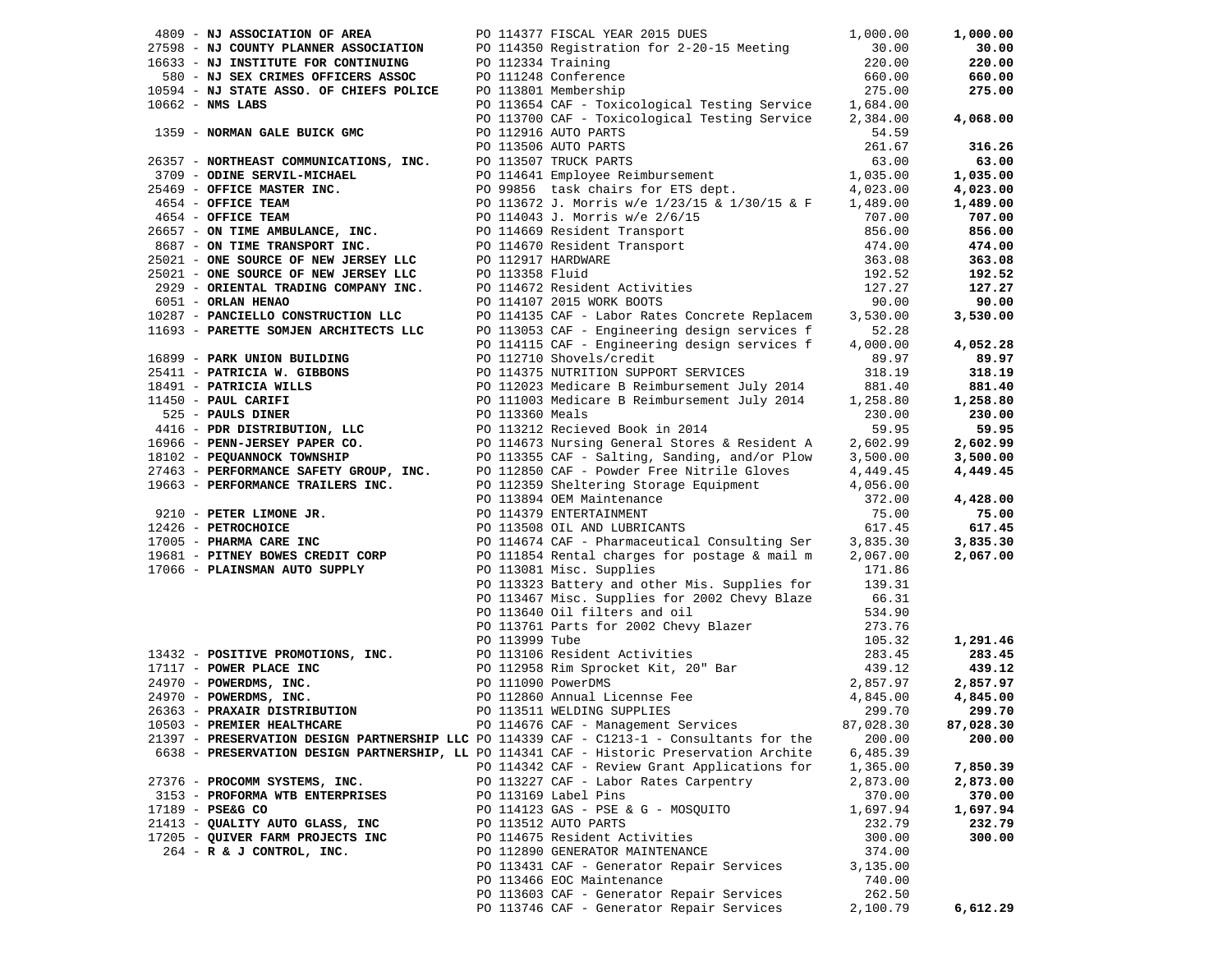| 2014 - R. S. CONTENT - HOLLASS COMPANY (2011) - Jenesto Corporation (2011) - 10. 2013<br>1924 - R. S. Company (2011) - 10. 2013) - 2014 - 2014 - 2014 - 2014 - 2014 - 2014 - 2014 - 2014 - 2014 - 2014<br>1924 - R. S. Company ( |                 |                                               |            |            |
|----------------------------------------------------------------------------------------------------------------------------------------------------------------------------------------------------------------------------------|-----------------|-----------------------------------------------|------------|------------|
|                                                                                                                                                                                                                                  |                 |                                               |            |            |
|                                                                                                                                                                                                                                  |                 |                                               |            |            |
|                                                                                                                                                                                                                                  |                 |                                               |            |            |
|                                                                                                                                                                                                                                  |                 |                                               |            |            |
|                                                                                                                                                                                                                                  |                 |                                               |            |            |
|                                                                                                                                                                                                                                  |                 |                                               |            |            |
|                                                                                                                                                                                                                                  |                 |                                               |            |            |
|                                                                                                                                                                                                                                  |                 |                                               |            |            |
|                                                                                                                                                                                                                                  |                 |                                               |            |            |
|                                                                                                                                                                                                                                  |                 |                                               |            |            |
|                                                                                                                                                                                                                                  |                 |                                               |            |            |
|                                                                                                                                                                                                                                  |                 |                                               |            |            |
|                                                                                                                                                                                                                                  |                 |                                               |            |            |
|                                                                                                                                                                                                                                  |                 |                                               |            |            |
|                                                                                                                                                                                                                                  |                 |                                               |            |            |
|                                                                                                                                                                                                                                  |                 |                                               |            |            |
|                                                                                                                                                                                                                                  |                 |                                               |            |            |
|                                                                                                                                                                                                                                  |                 |                                               |            |            |
|                                                                                                                                                                                                                                  |                 |                                               |            |            |
|                                                                                                                                                                                                                                  |                 |                                               |            |            |
|                                                                                                                                                                                                                                  |                 |                                               |            |            |
| 6981 - SODEXO INC & AFFILIATES PO 114058 Invoice for Refreshments at the ReO 175.00 175.00                                                                                                                                       |                 |                                               |            |            |
| 6981 - SODEXO INC & AFFILIATES                                                                                                                                                                                                   | PO 114381 MEALS |                                               | 3,367.00   | 3,367.00   |
|                                                                                                                                                                                                                                  |                 |                                               |            |            |
| 6981 - SODEXO INC & AFFILIATES                                                                                                                                                                                                   | PO 114382 MEALS |                                               | 185,493.62 | 185,493.62 |
| 6981 - SODEXO INC & AFFILIATES                                                                                                                                                                                                   |                 | PO 114679 CAF - Dietary Services for Various  | 273,667.21 | 273,667.21 |
| 6981 - SODEXO INC & AFFILIATES                                                                                                                                                                                                   |                 | PO 114680 CAF - Housekeeping, Facility and Bo | 175,810.12 | 175,810.12 |
| 6981 - SODEXO INC & AFFILIATES                                                                                                                                                                                                   |                 | PO 114681 CAF - Laundry Services at Morris Vi | 91,332.37  | 91,332.37  |
| 27447 - SOLOMON PAGE GROUP LLC                                                                                                                                                                                                   |                 | PO 113653 K. Massage w/e 1/24/15 & 1/31/15 &  | 2,575.00   |            |
|                                                                                                                                                                                                                                  |                 |                                               |            |            |
|                                                                                                                                                                                                                                  |                 | PO 114045 K. Massage w/e 2/7/15               | 1,400.00   | 3,975.00   |
| 17755 - SOUTHEAST MORRIS COUNTY                                                                                                                                                                                                  |                 | PO 114112 WATER - QTR MEM                     | 710.87     | 710.87     |
| 20804 - SPECIALTY MEDICAL PRODUCTS INC.                                                                                                                                                                                          |                 | PO 114682 Nursing Equipment Rental            | 4,919.76   | 4,919.76   |
| 5031 - SPRINT NEXTEL                                                                                                                                                                                                             |                 | PO 113407 Jack's cell phone                   | 32.28      | 32.28      |
|                                                                                                                                                                                                                                  |                 |                                               |            |            |
| 3959 - ST. JOHN EPISCOPAL CHURCH                                                                                                                                                                                                 |                 | PO 114067 RENT AND UTILITIES                  | 2,000.00   | 2,000.00   |
| 4611 - STAPLES ADVANTAGE                                                                                                                                                                                                         |                 | PO 109611 Office Supplies                     | 127.51     | 127.51     |
| 4611 - STAPLES ADVANTAGE                                                                                                                                                                                                         |                 | PO 112680 Office Supplies                     | 313.02     | 313.02     |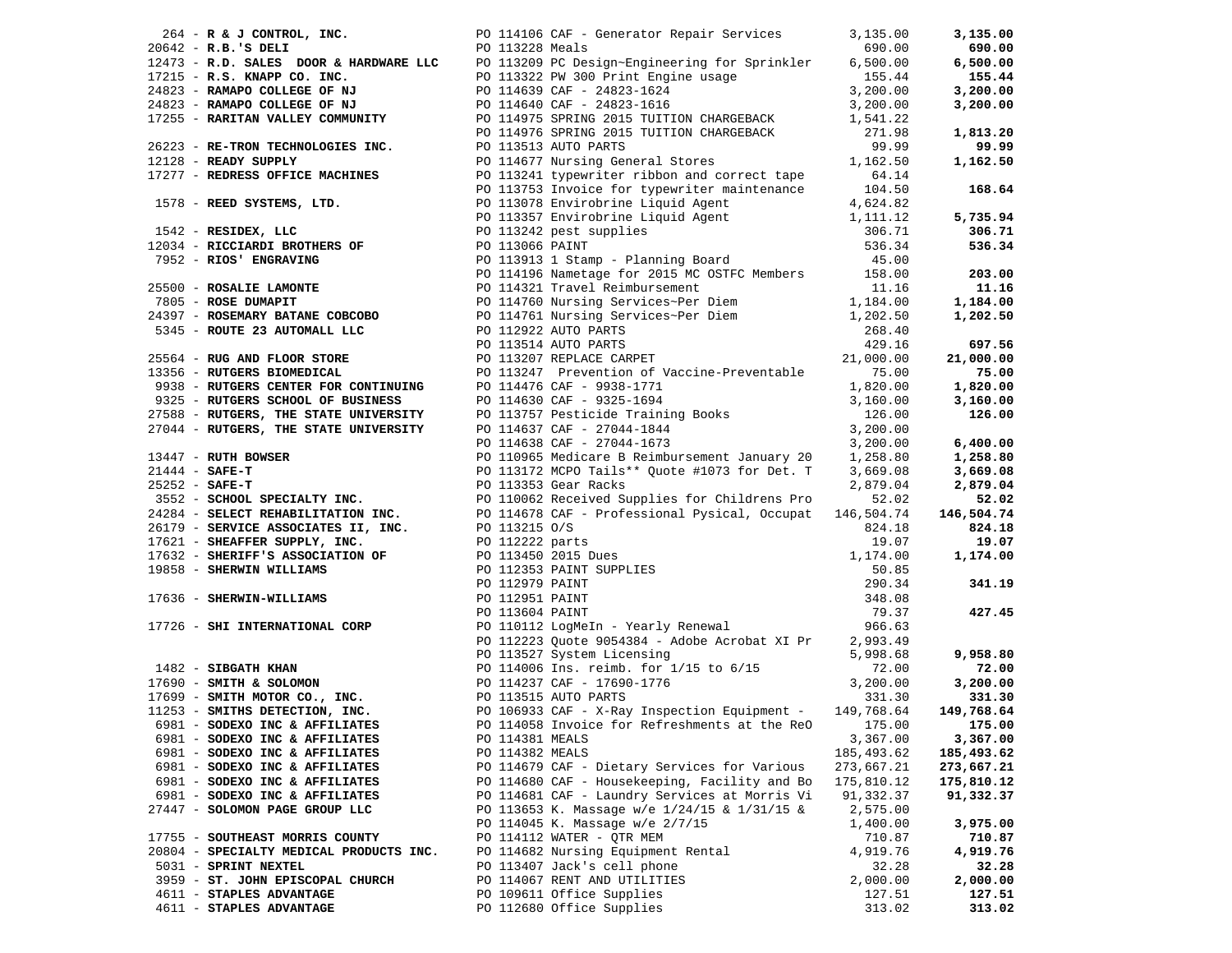|                                                                                                                                                                                                                                                                                             |  |                                                                 |           | 18.06     |
|---------------------------------------------------------------------------------------------------------------------------------------------------------------------------------------------------------------------------------------------------------------------------------------------|--|-----------------------------------------------------------------|-----------|-----------|
|                                                                                                                                                                                                                                                                                             |  |                                                                 |           | 43.57     |
|                                                                                                                                                                                                                                                                                             |  |                                                                 |           | 84.74     |
|                                                                                                                                                                                                                                                                                             |  |                                                                 |           | 166.59    |
|                                                                                                                                                                                                                                                                                             |  |                                                                 |           | 308.87    |
|                                                                                                                                                                                                                                                                                             |  |                                                                 |           |           |
|                                                                                                                                                                                                                                                                                             |  |                                                                 |           | 487.79    |
|                                                                                                                                                                                                                                                                                             |  |                                                                 |           | 46.49     |
|                                                                                                                                                                                                                                                                                             |  |                                                                 |           | 83.75     |
|                                                                                                                                                                                                                                                                                             |  |                                                                 |           | 175.95    |
|                                                                                                                                                                                                                                                                                             |  |                                                                 |           | 444.64    |
|                                                                                                                                                                                                                                                                                             |  |                                                                 |           | 214.89    |
|                                                                                                                                                                                                                                                                                             |  |                                                                 |           | 133.48    |
|                                                                                                                                                                                                                                                                                             |  |                                                                 |           | 589.84    |
|                                                                                                                                                                                                                                                                                             |  |                                                                 |           |           |
|                                                                                                                                                                                                                                                                                             |  |                                                                 |           | 80.37     |
|                                                                                                                                                                                                                                                                                             |  |                                                                 |           | 573.93    |
|                                                                                                                                                                                                                                                                                             |  |                                                                 |           | 1,797.63  |
|                                                                                                                                                                                                                                                                                             |  |                                                                 |           | 16.31     |
|                                                                                                                                                                                                                                                                                             |  |                                                                 |           | 421.14    |
|                                                                                                                                                                                                                                                                                             |  |                                                                 |           | 730.43    |
|                                                                                                                                                                                                                                                                                             |  |                                                                 |           | 231.86    |
|                                                                                                                                                                                                                                                                                             |  |                                                                 |           | 343.26    |
| 4611 <b>STAPLES ADVANTAGE</b><br>4611 <b>STAPLES ADVANTAGE</b><br>4611 <b>STAPLES ADVANTAGE</b><br>4611 <b>STAPLES ADVANTAGE</b><br>4611 <b>STAPLES ADVANTAGE</b><br>4611 <b>STAPLES ADVANTAGE</b><br>4611 <b>STAPLES ADVANTAGE</b><br>4611 <b>STAPLES ADVANTAGE</b><br>4611 <b>STAPLES</b> |  |                                                                 |           | 148.64    |
|                                                                                                                                                                                                                                                                                             |  |                                                                 |           | 150.00    |
|                                                                                                                                                                                                                                                                                             |  |                                                                 |           |           |
|                                                                                                                                                                                                                                                                                             |  |                                                                 |           |           |
|                                                                                                                                                                                                                                                                                             |  |                                                                 |           |           |
|                                                                                                                                                                                                                                                                                             |  |                                                                 |           | 9,029.10  |
|                                                                                                                                                                                                                                                                                             |  |                                                                 |           | 585.00    |
|                                                                                                                                                                                                                                                                                             |  |                                                                 |           | 150.00    |
|                                                                                                                                                                                                                                                                                             |  |                                                                 |           | 4.00      |
|                                                                                                                                                                                                                                                                                             |  |                                                                 |           | 73.45     |
|                                                                                                                                                                                                                                                                                             |  |                                                                 |           | 72.00     |
|                                                                                                                                                                                                                                                                                             |  |                                                                 |           | 2,500.00  |
| 25836 - STATE OF NJ CIVIL SERVICE COMMISSIO PO 112308 Camps Training<br>FINANCIAL INC. The political care - Agreement STATSHUT-15M-JARC 2,993.76<br>PO 114482 CAF - Agreement STATSHUT-15M-JARC 3,041.58<br>PO 114628 CAF - Agreeme                                                         |  |                                                                 |           |           |
|                                                                                                                                                                                                                                                                                             |  |                                                                 |           | 3,307.00  |
|                                                                                                                                                                                                                                                                                             |  |                                                                 |           | 2,830.50  |
|                                                                                                                                                                                                                                                                                             |  |                                                                 |           | 619.00    |
|                                                                                                                                                                                                                                                                                             |  |                                                                 |           |           |
|                                                                                                                                                                                                                                                                                             |  |                                                                 |           | 49.00     |
|                                                                                                                                                                                                                                                                                             |  |                                                                 |           | 61,743.61 |
|                                                                                                                                                                                                                                                                                             |  |                                                                 |           | 5,358.34  |
|                                                                                                                                                                                                                                                                                             |  |                                                                 |           |           |
|                                                                                                                                                                                                                                                                                             |  |                                                                 |           |           |
|                                                                                                                                                                                                                                                                                             |  |                                                                 |           |           |
|                                                                                                                                                                                                                                                                                             |  |                                                                 |           |           |
|                                                                                                                                                                                                                                                                                             |  |                                                                 |           |           |
|                                                                                                                                                                                                                                                                                             |  |                                                                 |           | 6,748.76  |
|                                                                                                                                                                                                                                                                                             |  |                                                                 |           | 4,224.00  |
|                                                                                                                                                                                                                                                                                             |  |                                                                 |           | 2,701.00  |
|                                                                                                                                                                                                                                                                                             |  |                                                                 |           | 1,258.80  |
|                                                                                                                                                                                                                                                                                             |  |                                                                 |           |           |
|                                                                                                                                                                                                                                                                                             |  | PO 114764 Nursing Services~Per Diem<br>PO 110025 Misc. supplies |           | 1,183.26  |
| 19622 - THE OLYMPIC GLOVE & SAFETY CO.                                                                                                                                                                                                                                                      |  | PO 110025 Misc. supplies 180.00 180.00                          |           |           |
| 5711 - THE TAB GROUP                                                                                                                                                                                                                                                                        |  | PO 113099 CAF - Records Storage                                 | 4,503.47  | 4,503.47  |
| 24933 - THOMAS POLLIO                                                                                                                                                                                                                                                                       |  | PO 114309 PETTY CASH REIMBURSEMENT                              | 113.00    | 113.00    |
| 122 - TILCON NEW YORK INC.                                                                                                                                                                                                                                                                  |  | PO 112959 Bituminous Concrete                                   | 2,357.25  |           |
|                                                                                                                                                                                                                                                                                             |  | PO 113080 Bituminous Concrete                                   | 2,379.33  | 4,736.58  |
| 281 - TOMAR INDUSTRIES INC                                                                                                                                                                                                                                                                  |  | PO 111724 Misc. supplies                                        | 385.21    |           |
|                                                                                                                                                                                                                                                                                             |  | PO 113050 JANITORIAL                                            | 3,321.60  | 3,706.81  |
| 9099 - TONY SANCHEZ LTD                                                                                                                                                                                                                                                                     |  | PO 113516 TRUCK PARTS                                           | 2,258.55  | 2,258.55  |
| 9055 - TOTAL ADMINISTRATIVE SERVICES                                                                                                                                                                                                                                                        |  | PO 112197 1/1/2015-3/31/2015 TASC Admin Fees                    | 2,632.75  | 2,632.75  |
| 26316 - TOTAL VIDEO PRODUCTS, INC.                                                                                                                                                                                                                                                          |  | PO 113177 Maintenance Contract - Freeholders'                   | 4,900.00  | 4,900.00  |
|                                                                                                                                                                                                                                                                                             |  |                                                                 |           |           |
| 13793 - TOWNSHIP OF CHESTER                                                                                                                                                                                                                                                                 |  | PO 113615 CAF - 2015 Municipal Alliance Funds                   | 3,488.24  | 3,488.24  |
| 1122 - TOWNSHIP OF MORRIS                                                                                                                                                                                                                                                                   |  | PO 114114 SEWER- TWP MORRIS                                     | 80,912.98 | 80,912.98 |
| 19736 - TOWNSHIP OF RANDOLPH                                                                                                                                                                                                                                                                |  | PO 114530 WATER - HEALTH MNGMNT                                 | 67.31     | 67.31     |
| 11837 - TOWNSHIP OF ROXBURY                                                                                                                                                                                                                                                                 |  | PO 114526 SCADRTAP Subgrant#SC005                               | 1,527.75  | 1,527.75  |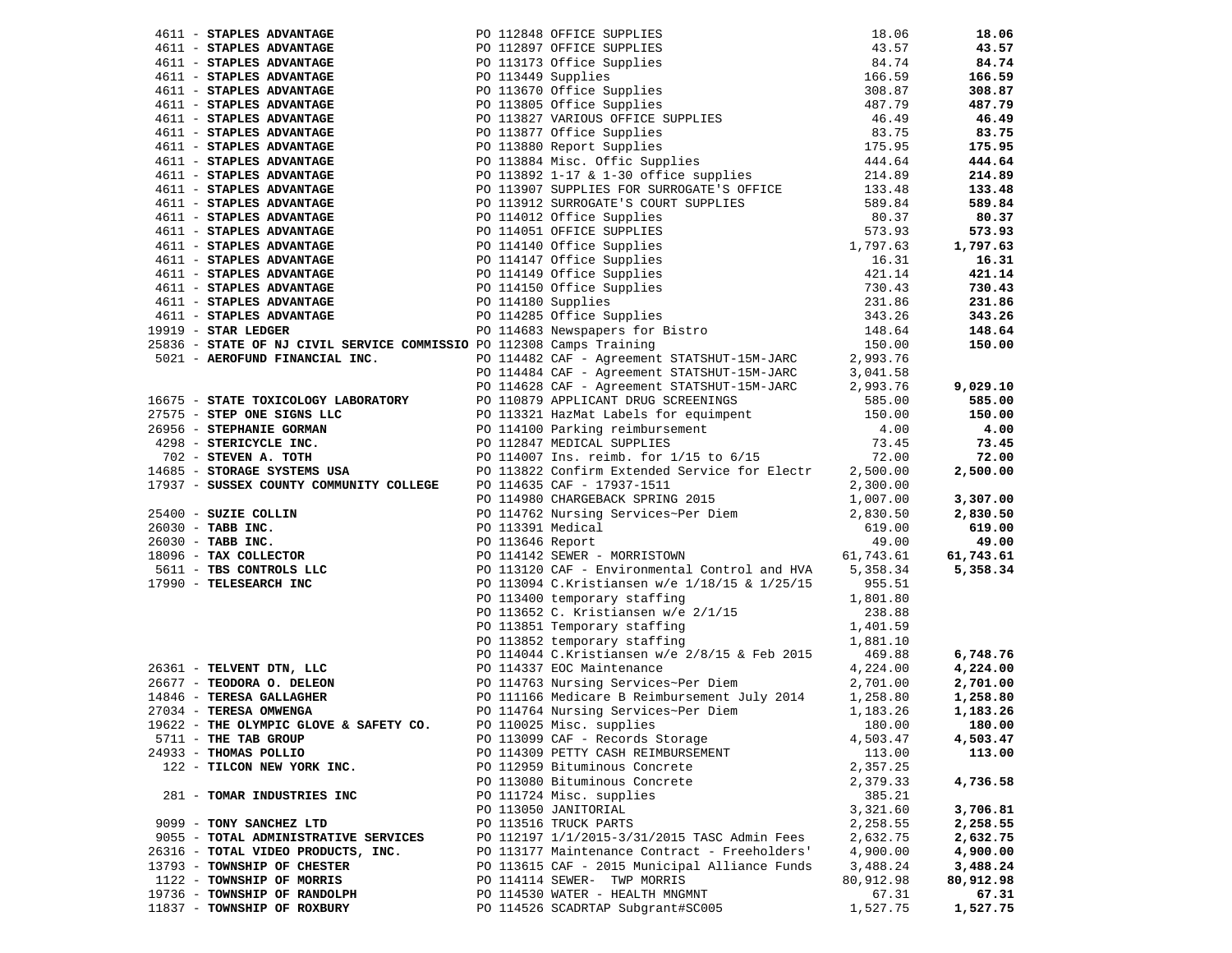| 11781 - TREASURER. ST OF NJ                                                                                                                                                                                                                              |               | PO 114748 REFUND OVERPAYMENT - SSBG & SHRAP C                                                                                             | 924.00    | 924.00     |
|----------------------------------------------------------------------------------------------------------------------------------------------------------------------------------------------------------------------------------------------------------|---------------|-------------------------------------------------------------------------------------------------------------------------------------------|-----------|------------|
|                                                                                                                                                                                                                                                          |               |                                                                                                                                           | 60.00     | 60.00      |
| 20000 - TREASURER-STATE OF NEW JERSEY PO 112697 Manifest Processing Fee<br>18144 - TREE KING INC PO 113082 CAF - Snow Plowing and Ice Removal                                                                                                            |               | PO 113082 CAF - Snow Plowing and Ice Removal 44,850.00                                                                                    |           | 44,850.00  |
| 18144 - TREE KING INC                                                                                                                                                                                                                                    |               | PO 113363 CAF - Snow Plowing and Ice Removal 183,142.50                                                                                   |           | 183,142.50 |
| 24804 - TRITEC OFFICE EQUIPMENT INC                                                                                                                                                                                                                      |               | PO 112844 COLOR COPIES                                                                                                                    | 867.51    | 867.51     |
| 24804 - TRITEC OFFICE EQUIPMENT INC                                                                                                                                                                                                                      |               | PO 113136 COPIER STAPLES                                                                                                                  | 318.00    | 318.00     |
| 24804 - TRITEC OFFICE EQUIPMENT INC                                                                                                                                                                                                                      |               | PO 113773 (4) toner cartridges for Panasonic                                                                                              | 728.00    | 728.00     |
| 24804 - TRITEC OFFICE EQUIPMENT INC                                                                                                                                                                                                                      |               | PO 114445 Moving Charge - Heritage Commission                                                                                             | 180.00    | 180.00     |
| 24804 - TRITEC OFFICE EQUIPMENT INC                                                                                                                                                                                                                      |               | PO 114542 Color Copies - Superintendent of Sc                                                                                             | 229.32    | 229.32     |
| 12345 - TSI INCORPORATED                                                                                                                                                                                                                                 |               | PO 112707 Clean & calibrate PortaCount                                                                                                    | 988.02    | 988.02     |
| 26643 - U.S. CHEMICAL STORAGE, LLC                                                                                                                                                                                                                       |               | PO 98698 CAF - One Freestanding Chemical Sto                                                                                              | 87,821.00 |            |
|                                                                                                                                                                                                                                                          |               | PO 114430 Chemical Storage Building                                                                                                       | 273.00    | 88,094.00  |
| 9285 - U.S. SECURITY ASSOCIATES, INC.                                                                                                                                                                                                                    |               | PO 114005 Security Officer - 1/23/15 - 1/29/1                                                                                             | 496.40    |            |
|                                                                                                                                                                                                                                                          |               | PO 114510 Security Officer - (1/30/15 - 02/1                                                                                              | 989.15    |            |
|                                                                                                                                                                                                                                                          |               | PO 114684 CAF - Unarmed Security Guards 33,326.20                                                                                         |           | 34,811.75  |
| 18217 - UNION COUNTY COLLEGE                                                                                                                                                                                                                             |               | PO 114978 2014 FALL SEMESTER CHARGEBACK BILLI 6,929.77                                                                                    |           | 6,929.77   |
| 18232 - UNITED PARCEL SERVICE                                                                                                                                                                                                                            |               | PO 113098 account summary for 6X7742                                                                                                      | 90.40     |            |
|                                                                                                                                                                                                                                                          |               | PO 114197 Shipment to Edward Ball, 249 Flockt 19.06                                                                                       |           | 109.46     |
| 18233 - UNITED PARCEL SERVICE                                                                                                                                                                                                                            |               |                                                                                                                                           | 16.35     | 16.35      |
| 20034 - UNIVERSAL SUPPLY GROUP INC.                                                                                                                                                                                                                      | PO 113609 HVC | PO 113160 Postage from 2014<br>po 113609 HVC                                                                                              | 150.95    | 150.95     |
| 15732 - UNIVERSAL UNIFORM SALES CO INC<br>15732 - UNIVERSAL UNIFORM SALES CO INC<br>15732 - UNIVERSAL UNIFORM SALES CO INC<br>15732 - UNIVERSAL UNIFORM SALES CO INC<br>1763 - UNIVERSITY OF MISSOURI<br>20260 - UPSTART<br>20260 - UPSTART<br>1776      |               | PO 112898 CAF - Contract Renewal                                                                                                          | 1,573.80  | 1,573.80   |
|                                                                                                                                                                                                                                                          |               |                                                                                                                                           | 105.00    | 105.00     |
|                                                                                                                                                                                                                                                          |               |                                                                                                                                           | 2,360.70  | 2,360.70   |
|                                                                                                                                                                                                                                                          |               |                                                                                                                                           | 2,100.00  | 2,100.00   |
|                                                                                                                                                                                                                                                          |               | PO 113190 Received Reading Program for Childr                                                                                             | 198.69    | 198.69     |
| $17763 - V.A. SPATZ & SONS INC.$                                                                                                                                                                                                                         |               | PO 112975 CAF - Snow Plowing and Ice Removal                                                                                              | 23,720.00 | 23,720.00  |
| 18285 - VAN CLEEF ENGINEERING ASSOC                                                                                                                                                                                                                      |               | PO 114052 old Ref# CF05001150000                                                                                                          | 9,717.32  | 9,717.32   |
|                                                                                                                                                                                                                                                          |               | PO 113519 November 2014 Centrex Bill 15,009.15                                                                                            |           | 15,009.15  |
|                                                                                                                                                                                                                                                          |               |                                                                                                                                           |           | 14,710.66  |
|                                                                                                                                                                                                                                                          |               | PO 113521 December 2014 Centrex Bill 14,710.66<br>PO 113798 Telephone pobox4833 354.87<br>PO 113798 Telephone pobox4833                   | 354.87    | 354.87     |
|                                                                                                                                                                                                                                                          |               | PO 113833 Data Services at MCL/OLIS - Final B 12,204.00                                                                                   |           | 12,204.00  |
|                                                                                                                                                                                                                                                          |               | PO 114040 MORRIS COUNTY SHERIFF'S OFC & INST                                                                                              | 41.35     | 41.35      |
|                                                                                                                                                                                                                                                          |               |                                                                                                                                           | 66.21     | 66.21      |
| 10158 - VERIZON                                                                                                                                                                                                                                          |               | PO 114041 MORRIS COUNTY OFCS & INST<br>po 114439 phone bill.                                                                              | 767.90    | 767.90     |
| 1286 - VERIZON<br>1286 - VERIZON<br>1286 - VERIZON<br>1286 - VERIZON<br>1286 - VERIZON<br>1286 - VERIZON<br>1286 - VERIZON<br>1286 - VERIZON<br>1286 - VERIZON<br>1286 - VERIZON<br>1286 - VERIZON<br>1286 - VERIZON<br>1286 - VERIZON<br>1286 - VERIZON |               |                                                                                                                                           |           |            |
|                                                                                                                                                                                                                                                          |               | PO 93945 CELL PHONES & GPS TRACKING SERVICE 319.21<br>PO 99837 CELL PHONES AND GPS SERVICE 365.25<br>PO 99837 CELL PHONES AND GPS SERVICE |           |            |
|                                                                                                                                                                                                                                                          |               | PO 101925 CELL PHONES                                                                                                                     | 242.47    | 926.93     |
|                                                                                                                                                                                                                                                          |               | PO 101923 CELL PHONES<br>PO 112354 CELL PHONES<br>PO 112354 CELL SERVICE<br>PO 113122 Cell Phone<br>PO 114318 Wireless Service            | 243.67    |            |
|                                                                                                                                                                                                                                                          |               |                                                                                                                                           | 233.78    |            |
|                                                                                                                                                                                                                                                          |               |                                                                                                                                           | 59.45     |            |
|                                                                                                                                                                                                                                                          |               | PO 114318 Wireless Service                                                                                                                | 80.04     |            |
|                                                                                                                                                                                                                                                          |               | PO 114834 Verizon Mobile Phone Service - Janu                                                                                             | 288.04    |            |
|                                                                                                                                                                                                                                                          |               | PO 114834 Verizon Mobile Phone Service - Janu                                                                                             | 8,597.81  |            |
|                                                                                                                                                                                                                                                          |               | PO 114835 Verizon Mobile Phone Service Februa                                                                                             | 286.52    |            |
|                                                                                                                                                                                                                                                          |               | PO 114835 Verizon Mobile Phone Service Februa 8,789.58                                                                                    |           | 18,578.89  |
| 27117 - VFW POST 2833                                                                                                                                                                                                                                    |               | PO 114835 Verizon Mobile Phone Service Februa<br>PO 114985 2013 CDBG GRANT-PROJECT CODE 1202 V                                            | 28,000.00 | 28,000.00  |
|                                                                                                                                                                                                                                                          |               |                                                                                                                                           | 250.00    | 250.00     |
|                                                                                                                                                                                                                                                          |               |                                                                                                                                           | 75.16     | 75.16      |
| 26928 - VIKTOR FLORIAN SCHANTZ<br>7037 - VILLAGE SUPER MARKET, INC.<br>14766 - VIRGINIA FORTE<br>2024 - VIRGINIA FORTE<br>2024 - VIRGINIA FORTE<br>2024 - VIRGINIA FORTE<br>2024 - VIRGINIA FORTE<br>2024 - VIRGINIA FORTE<br>2024 - PO 111150           |               | PO 111150 Medicare B Reimbursement July 2014                                                                                              | 629.40    | 629.40     |
| 8384 - VMC                                                                                                                                                                                                                                               |               | PO 114049 2014 Funding through the Older Amer                                                                                             | 60.67     | 60.67      |
| 25832 - VOIANCE LANGUAGE SERVICES, LLC                                                                                                                                                                                                                   |               | PO 113838 Interpreter Fees                                                                                                                | 500.49    | 500.49     |
| 25815 - VOLKER CRANE LLC                                                                                                                                                                                                                                 |               | PO 114546 W&M GENERATOR INSTALL - CONSULT FEE                                                                                             | 5,303.00  | 5,303.00   |
| 25815 - VOLKER CRANE LLC                                                                                                                                                                                                                                 |               | PO 114557 PROFESSIONAL SERVICES                                                                                                           | 460.00    | 460.00     |
| 6146 - W.B. MASON COMPANY INC                                                                                                                                                                                                                            |               | PO 113639 Custom date/time stamp                                                                                                          | 86.51     |            |
|                                                                                                                                                                                                                                                          |               | PO 113824 Confirm Supplies                                                                                                                | 220.75    | 307.26     |
| 13392 - WEBSTER PLUMBING &                                                                                                                                                                                                                               |               | PO 114435 CAF - Labor Rates Plumbing                                                                                                      | 70.70     |            |
|                                                                                                                                                                                                                                                          |               | PO 114435 CAF - Labor Rates Plumbing                                                                                                      | 1,496.38  | 1,567.08   |
| 18435 - WEST CHESTER MACHINERY AND                                                                                                                                                                                                                       |               | PO 113517 TRUCK PARTS                                                                                                                     | 307.78    | 307.78     |
| 10812 - WEST PAYMENT CENTER                                                                                                                                                                                                                              |               | PO 112800 Discount plan charges: 12/5/14-1/4/                                                                                             | 181.00    | 181.00     |
| 27568 - WEXFORD ASSOCIATES, LLC                                                                                                                                                                                                                          |               | PO 113006 Education, School, Training                                                                                                     | 995.00    | 995.00     |
| 18453 - WHARTON WATER DEPARTMENT                                                                                                                                                                                                                         |               | PO 114136 WATER - WHARTON                                                                                                                 | 119.25    | 119.25     |
| 18456 - WHITE & SHAUGER INC.                                                                                                                                                                                                                             |               | PO 113118 Machinery Repairs & Parts                                                                                                       | 121.34    | 121.34     |
| 4677 - WHITEMARSH CORPORATION                                                                                                                                                                                                                            |               | PO 113518 GAS PUMP EQUIPMENT                                                                                                              | 634.12    | 634.12     |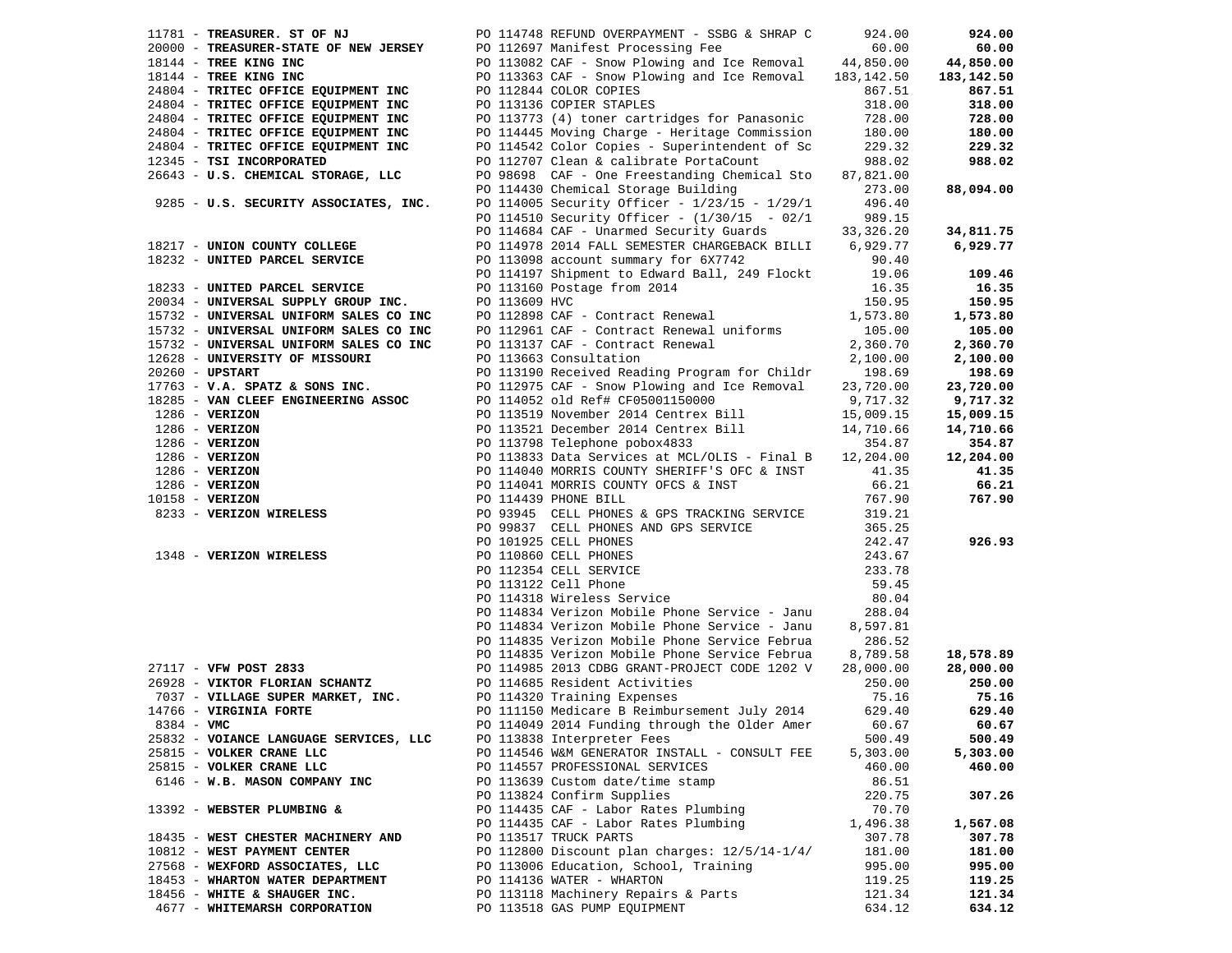| 13247 - WILLIAM J. BARON, DMD.     | PO 114587 Dental Program                      | 90.00    | 90.00        |
|------------------------------------|-----------------------------------------------|----------|--------------|
| 8335 - WILLIAM PATERSON UNIVERSITY | PO 114291 CAF - 8335-1544                     | 1,386.10 |              |
|                                    | PO 114292 CAF - 8335-1566                     | 1,333.80 |              |
|                                    | PO 114293 CAF - 8335-1640                     | 1,932.85 |              |
|                                    | PO 114294 CAF - 8335-1695                     | 799.80   |              |
|                                    | PO 114295 CAF - 8335-1492                     | 546.30   | 5,998.85     |
| $18564$ - XEROX CORP               | PO 113100 base charge on wide format copier M | 203.70   |              |
|                                    | PO 113442 meter usage on 7335 color copy mach | 13.20    | 216.90       |
| 20132 - ZEE MEDICAL INC.           | PO 112960 Safety Supplies                     | 167.85   | 167.85       |
| $20140$ - ZERISH FYFFE             | PO 111163 Medicare B Reimbursement July 2014  | 629.40   | 629.40       |
|                                    |                                               |          |              |
| TOTAL                              |                                               |          | 3,736,783.86 |

Total to be paid from Fund 01 Current Fund 2,884,604.97<br>
Total to be paid from Fund 02 Grant Fund 257,154.51 Total to be paid from Fund 02 Grant Fund 257,154.51 **257,154.51 Total to be paid from Fund 04 County Capital** 257,154.51 Total to be paid from Fund 04 County Capital  **Total to be paid from Fund 13 Dedicated Trust 164,300.59** 

 **------------- 3,736,783.86**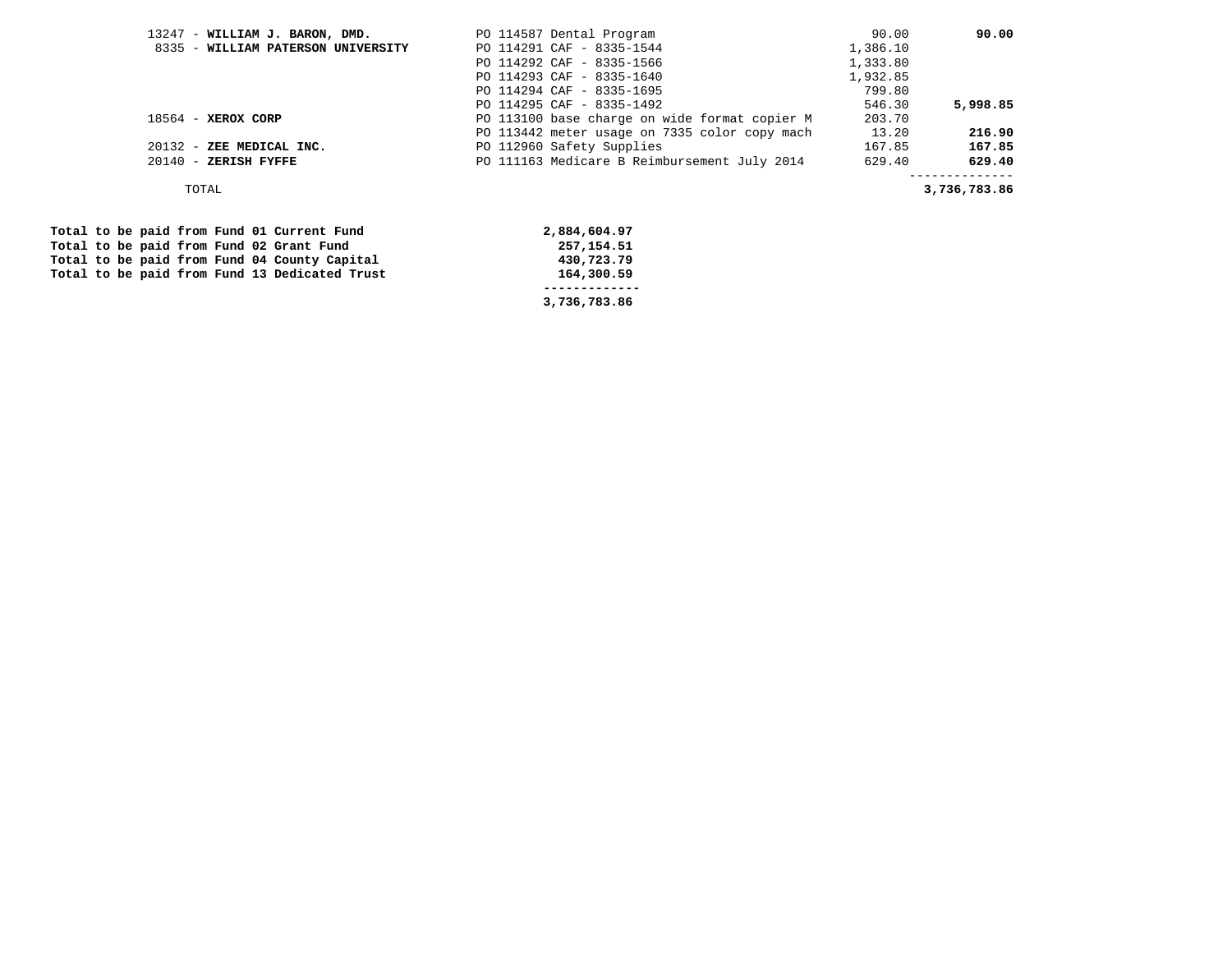### **List of Bills (Department/Account Detail) - CENTRALIZED DISBURSEMENT ACCOUNT**

| Account                            | PO#                 | Vendor                                                                                     | Description                                                                                      | Payment            | Account Total            |
|------------------------------------|---------------------|--------------------------------------------------------------------------------------------|--------------------------------------------------------------------------------------------------|--------------------|--------------------------|
|                                    |                     |                                                                                            | <b>Current Fund</b>                                                                              |                    |                          |
| <b>County Administrator</b>        |                     |                                                                                            |                                                                                                  |                    |                          |
| 01-201-20-100100-058               |                     | 113827 STAPLES ADVANTAGE<br>Office Supplies & Stationery                                   | Magnet holder name badge size<br>TOTAL FOR ACCOUNT                                               | 46.49              | 46.49                    |
|                                    |                     | 114767 COUNTY OF MORRIS                                                                    | 2nd Half February 2015 Metered Mail                                                              | 13.09              |                          |
| 01-201-20-100100-068               |                     | 114767 COUNTY OF MORRIS<br>Postage & Metered Mail                                          | 2nd Half February 2015 Metered Mail<br>TOTAL FOR ACCOUNT                                         | 19.99              | 33.08                    |
|                                    |                     | TOTAL for County Administrator                                                             |                                                                                                  |                    | ============<br>79.57    |
| <b>Personnel</b>                   |                     |                                                                                            |                                                                                                  |                    |                          |
| 01-201-20-105100-068               |                     | 114767 COUNTY OF MORRIS<br>Postage & Metered Mail                                          | 2nd Half February 2015 Metered Mail<br>TOTAL FOR ACCOUNT                                         | 101.33             | 101.33                   |
| 01-201-20-105100-164               |                     | 113905 MUNICIPAL CAPITAL CORP<br>113647 MUNICIPAL CAPITAL CORP<br>Office Machines - Rental | Ricoh MP301SPF Jan, Feb, March 2015<br>Payment for Jan, Feb, and March 2015<br>TOTAL FOR ACCOUNT | 197.23<br>1,137.42 | 1,334.65                 |
|                                    |                     |                                                                                            |                                                                                                  |                    |                          |
|                                    | TOTAL for Personnel |                                                                                            |                                                                                                  |                    | ============<br>1,435.98 |
| <b>Board of Chosen Freeholders</b> |                     |                                                                                            |                                                                                                  |                    |                          |
|                                    |                     | 114767 COUNTY OF MORRIS                                                                    | 2nd Half February 2015 Metered Mail                                                              | 48.77              |                          |
| 01-201-20-110100-068               |                     | 114767 COUNTY OF MORRIS<br>Postage & Metered Mail                                          | 2nd Half February 2015 Metered Mail<br>TOTAL FOR ACCOUNT                                         | 1,339.05           | 1,387.82                 |
|                                    |                     |                                                                                            |                                                                                                  |                    |                          |
|                                    |                     | 113070 MORRIS COUNTY CHAMBER OF                                                            | Registration for Freeholder Cabana and K                                                         | 125.00             |                          |
|                                    |                     | 113070 MORRIS COUNTY CHAMBER OF<br>114058 SODEXO INC & AFFILIATES                          | Refreshments for the Freeholders ReOrg M                                                         | 125.00<br>175.00   |                          |
|                                    |                     | 113580 MORRIS COUNTY CHAMBER OF                                                            | Reservation for Freeholder Kathy DeFilli                                                         | 60.00              |                          |
| 01-201-20-110100-079               |                     | Special Projects                                                                           | TOTAL FOR ACCOUNT                                                                                |                    | 485.00                   |
| 01-201-20-110100-082               | 114324 JOHN BONANNI | Travel Expense                                                                             | Parking 2/19/15 Local Government Service<br>TOTAL FOR ACCOUNT                                    | 8.00               | 8.00                     |
|                                    |                     | 114444 MORRIS COUNTY IMPROVEMENT                                                           | FINANCIAL ADVISORY SERVICES, JAN 2015                                                            | 472.50             |                          |
| 01-201-20-110100-084               |                     | 113753 REDRESS OFFICE MACHINES<br>Other Outside Services                                   | Invouce for the replacement of a knob an<br>TOTAL FOR ACCOUNT                                    | 104.50             | 577.00                   |
| 01-203-20-110100-084               |                     | 114444 MORRIS COUNTY IMPROVEMENT<br>(2014) Other Outside Services                          | FINANCIAL ADVISORY SERVICES, DEC 2014<br>TOTAL FOR ACCOUNT                                       | 6,821.25           | 6,821.25                 |
|                                    |                     | TOTAL for Board of Chosen Freeholders                                                      |                                                                                                  |                    | ============             |
|                                    |                     |                                                                                            |                                                                                                  |                    | 9,279.07                 |

#### **Clerk of the Board**

| 114182 DAILY RECORD | ASB-03668474 SHOWER SUITE ALTERATIONS             | 147.20 |
|---------------------|---------------------------------------------------|--------|
| 114498 DAILY RECORD | ASB-70021774 Northeast & Bucks $\frac{p}{d}$ 2/17 | 57.00  |
| 114498 DAILY RECORD | Suburban Consulting (p/d 2/17)                    | 59.64  |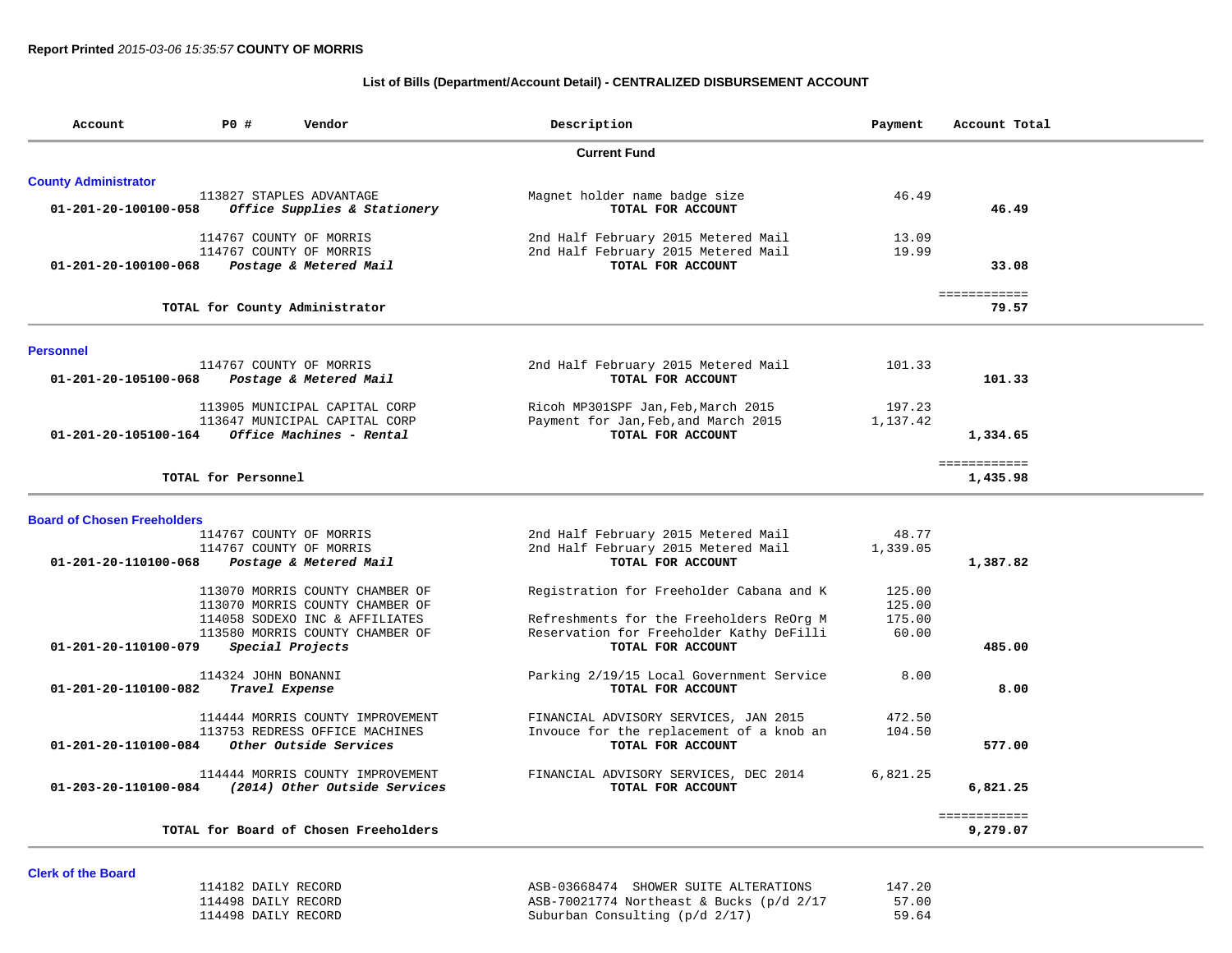**County Clerk** 

 ============ **TOTAL for Clerk of the Board 263.84**

| 01-201-20-120100-028               | <i>Books &amp; Periodicals</i>                                                | TOTAL FOR ACCOUNT                                                                                         |                           | 29.95                    |
|------------------------------------|-------------------------------------------------------------------------------|-----------------------------------------------------------------------------------------------------------|---------------------------|--------------------------|
|                                    | 112931 AT&T MOBILITY<br>114834 VERIZON WIRELESS<br>114835 VERIZON WIRELESS    | service for the wireless for #973.610-83<br>County Clerk<br>County Clerk                                  | 72.81<br>192.23<br>230.24 |                          |
| 01-201-20-120100-031               | Cellular Phones/Pagers                                                        | TOTAL FOR ACCOUNT                                                                                         |                           | 495.28                   |
| 01-201-20-120100-044               | 113097 E-PROBATE LLC<br>113442 XEROX CORP<br>Equipment Service Agreements     | 1 year software maintenance on Surrogate<br>meter usage on the color copier in the A<br>TOTAL FOR ACCOUNT | 1,320.00<br>13.20         | 1,333.20                 |
| 01-201-20-120100-059               | 113099 THE TAB GROUP<br>113099 THE TAB GROUP<br>Other General Expenses        | first Quarter of 2015 storage (january,<br>retrieval 1/19/15 delivery and pick up.a<br>TOTAL FOR ACCOUNT  | 4,377.97<br>125.50        | 4,503.47                 |
| $01 - 201 - 20 - 120100 - 068$     | 114767 COUNTY OF MORRIS<br>Postage & Metered Mail                             | 2nd Half February 2015 Metered Mail<br>TOTAL FOR ACCOUNT                                                  | 1,333.21                  | 1,333.21                 |
| 01-201-20-120100-069               | 113420 GILL ASSOCIATES IDENTIFICATION<br>Printing                             | fuji jx660 finepix digital camera for ip<br>TOTAL FOR ACCOUNT                                             | 151.99                    | 151.99                   |
| 01-201-20-120100-084               | 113098 UNITED PARCEL SERVICE<br>Other Outside Services                        | account status summary monthly payment o<br>TOTAL FOR ACCOUNT                                             | 90.40                     | 90.40                    |
| 01-201-20-120100-185               | 112915 MC LEAGUE OF MUNICIPALITIES<br>112918 MORRIS COUNTY CHAMBER OF<br>Food | Reservation for two attending the Wednes<br>ID:496 Trenton update Breakfast with Ass<br>TOTAL FOR ACCOUNT | 100.00<br>110.00          | 210.00                   |
| $01 - 203 - 20 - 120100 - 044$     | 113100 XEROX CORP<br>(2014) Equipment Service Agreements                      | base charge & meter usage on the wide fo<br>TOTAL FOR ACCOUNT                                             | 203.70                    | 203.70                   |
|                                    | TOTAL for County Clerk                                                        |                                                                                                           |                           | ============<br>8,351.20 |
| <b>County Board of Elections</b>   |                                                                               |                                                                                                           |                           |                          |
| 01-201-20-121100-068               | 114767 COUNTY OF MORRIS<br>Postage & Metered Mail                             | 2nd Half February 2015 Metered Mail<br>TOTAL FOR ACCOUNT                                                  | 15.09                     | 15.09                    |
|                                    | TOTAL for County Board of Elections                                           |                                                                                                           |                           | ============<br>15.09    |
| <b>Superintendent of Elections</b> |                                                                               |                                                                                                           |                           |                          |
| 01-201-20-121105-057               | 112223 SHI INTERNATIONAL CORP<br>National Voter Registration                  | Quote 9054384 - Adobe Acrobat XI Pro-(v.<br>TOTAL FOR ACCOUNT                                             | 2,993.49                  | 2,993.49                 |
| 01-201-20-121105-068               | 114767 COUNTY OF MORRIS<br>Postage & Metered Mail                             | 2nd Half February 2015 Metered Mail<br>TOTAL FOR ACCOUNT                                                  | 431.30                    | 431.30                   |
| $01 - 201 - 20 - 121105 - 104$     | 113439 BATTERIES PLUS<br>Electronic Voting Machine                            | Item #SLADC12-35J 12Volt Lead DURDC 12-3<br>TOTAL FOR ACCOUNT                                             | 2,787.50                  | 2,787.50                 |
|                                    | TOTAL for Superintendent of Elections                                         |                                                                                                           |                           | ============<br>6,212.29 |

113421 I D CHECKING GUIDE 2015 I.D. Checking Guide for the Passpor 29.95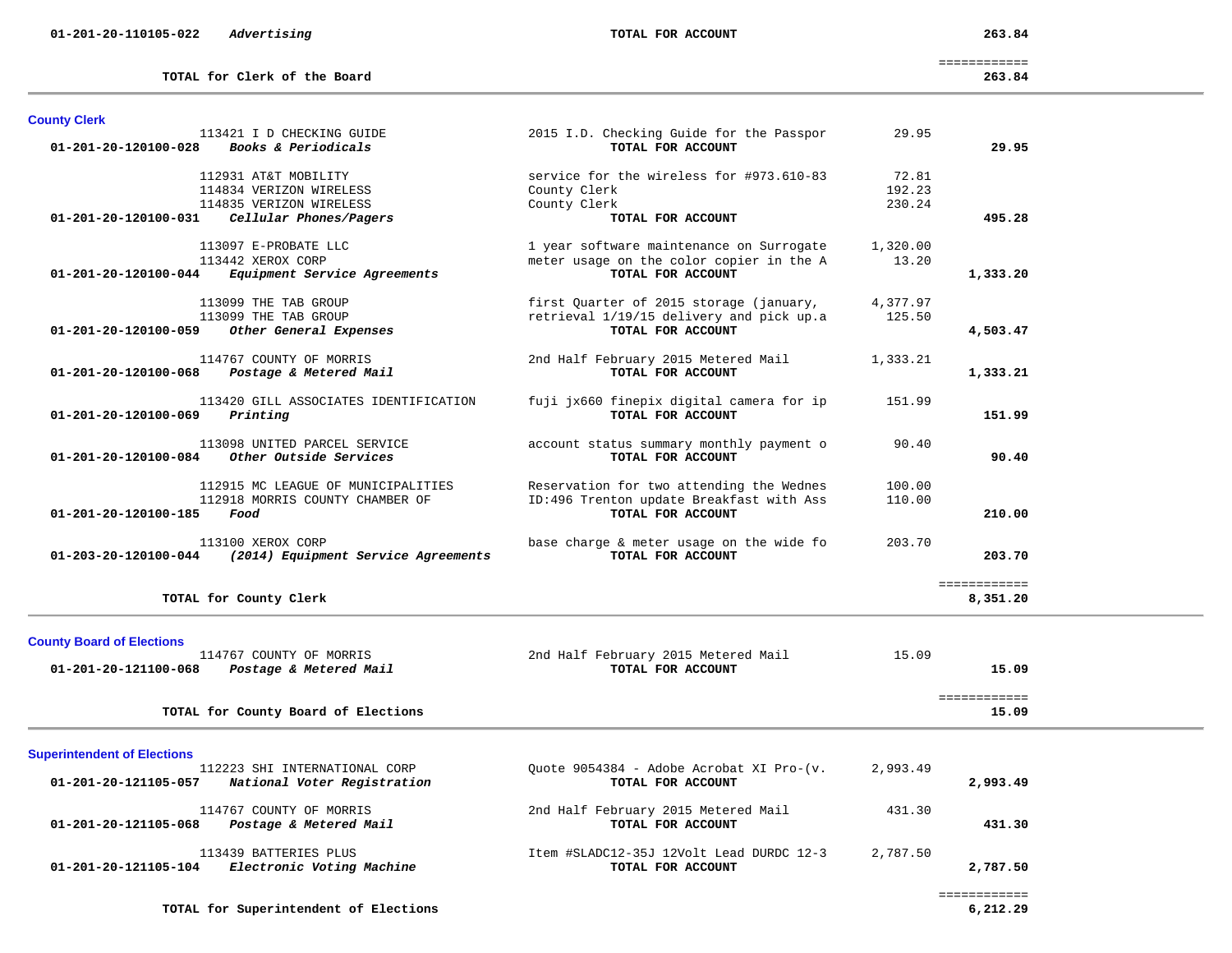| <b>County Elections (Cty Clerk)</b>                  |                                          |           |              |  |
|------------------------------------------------------|------------------------------------------|-----------|--------------|--|
| 114532 ANN F. GROSSI, ESQ.                           | reimbursement for two ads that were plac | 225.00    |              |  |
| 01-201-20-121110-022<br>Advertising                  | TOTAL FOR ACCOUNT                        |           | 225.00       |  |
| 114767 COUNTY OF MORRIS                              | 2nd Half February 2015 Metered Mail      | 6.24      |              |  |
| 01-201-20-121110-068 Postage & Metered Mail          | TOTAL FOR ACCOUNT                        |           | 6.24         |  |
|                                                      |                                          |           | ============ |  |
| TOTAL for County Elections (Cty Clerk)               |                                          |           | 231.24       |  |
| <b>County Treasurer</b>                              |                                          |           |              |  |
| 114043 OFFICE TEAM                                   | J. Morris w/e 2/6/15                     | 707.00    |              |  |
| 114045 SOLOMON PAGE GROUP LLC                        | K. Massage $w/e$ 2/7/15                  | 1,400.00  |              |  |
| 113672 OFFICE TEAM                                   | J. Morris w/e 1/23/15                    | 707.00    |              |  |
| 113672 OFFICE TEAM                                   | J. Morris Parking 2/15                   | 75.00     |              |  |
| 113672 OFFICE TEAM                                   | J. Morris w/e 1/30/15                    | 707.00    |              |  |
| 113653 SOLOMON PAGE GROUP LLC                        | K. Massage w/e $1/24/15$                 | 1,400.00  |              |  |
| 113653 SOLOMON PAGE GROUP LLC                        | K. Massage $w/e$ 1/31/15                 | 1,100.00  |              |  |
| 113653 SOLOMON PAGE GROUP LLC                        | K. Massage 2/15 Parking                  | 75.00     |              |  |
| 01-201-20-130100-016 Outside Salaries & Wages        | TOTAL FOR ACCOUNT                        |           | 6,171.00     |  |
| 114414 DEER PARK                                     | $0434495552 - 01/15/15 - 02/14/15$       | 25.51     |              |  |
| 01-201-20-130100-044 Equipment Service Agreements    | TOTAL FOR ACCOUNT                        |           | 25.51        |  |
|                                                      |                                          |           |              |  |
| 114767 COUNTY OF MORRIS                              | 2nd Half February 2015 Metered Mail      | 724.54    |              |  |
| 01-201-20-130100-068<br>Postage & Metered Mail       | TOTAL FOR ACCOUNT                        |           | 724.54       |  |
| 114602 NESTLE PURE LIFE DIRECT                       | 5 Gal Nestle Pure Life Drinking Water    | 29.90     |              |  |
| 114602 NESTLE PURE LIFE DIRECT                       | 9 oz Plastic Cups                        | 2.80      |              |  |
| 114602 NESTLE PURE LIFE DIRECT                       | Cooler Rental                            | 0.99      |              |  |
| 01-201-20-130100-084 Other Outside Services          | TOTAL FOR ACCOUNT                        |           | 33.69        |  |
|                                                      |                                          |           | ============ |  |
| TOTAL for County Treasurer                           |                                          |           | 6,954.74     |  |
| <b>Purchasing Division</b>                           |                                          |           |              |  |
| 113094 TELESEARCH INC                                | C.Kristiansen w/e 1/18/15                | 541.13    |              |  |
| 113094 TELESEARCH INC                                | C.Kristiansen w/e 1/25/15                | 414.38    |              |  |
| 114044 TELESEARCH INC                                | C.Kristiansen Feb 2015 Parking           | 75.00     |              |  |
| 114044 TELESEARCH INC                                | C.Kristiansen w/e 2/8/15                 | 394.88    |              |  |
| 113652 TELESEARCH INC                                | C. Kristiansen w/e 2/1/15                | 238.88    |              |  |
| 01-201-20-130105-016<br>Outside Salaries and Wages   | TOTAL FOR ACCOUNT                        |           | 1,664.27     |  |
| 114767 COUNTY OF MORRIS                              | 2nd Half February 2015 Metered Mail      | 244.62    |              |  |
| 01-201-20-130105-068 Postage & Metered Mail          | TOTAL FOR ACCOUNT                        |           | 244.62       |  |
|                                                      |                                          |           | ============ |  |
| TOTAL for Purchasing Division                        |                                          |           | 1,908.89     |  |
|                                                      |                                          |           |              |  |
| <b>Office Services</b>                               |                                          |           |              |  |
| 114726 DEER PARK                                     | 5 GALLON BOTTLES DRINKING WATER          | 26.91     |              |  |
| 114726 DEER PARK                                     | 3 SLEEVES 90Z PLASTIC DRINKING CUPS      | 8.34      |              |  |
| 114726 DEER PARK                                     | WATER COOLER RENTAL                      | 0.99      |              |  |
| Office Supplies & Stationery<br>01-201-20-130110-058 | TOTAL FOR ACCOUNT                        |           | 36.24        |  |
| 114840 COUNTY COLLEGE OF MORRIS                      | Printing February 2015 as per Contract   | 15,914.00 |              |  |
| 01-201-20-130110-069<br>Printing                     | TOTAL FOR ACCOUNT                        |           | 15,914.00    |  |
|                                                      |                                          |           |              |  |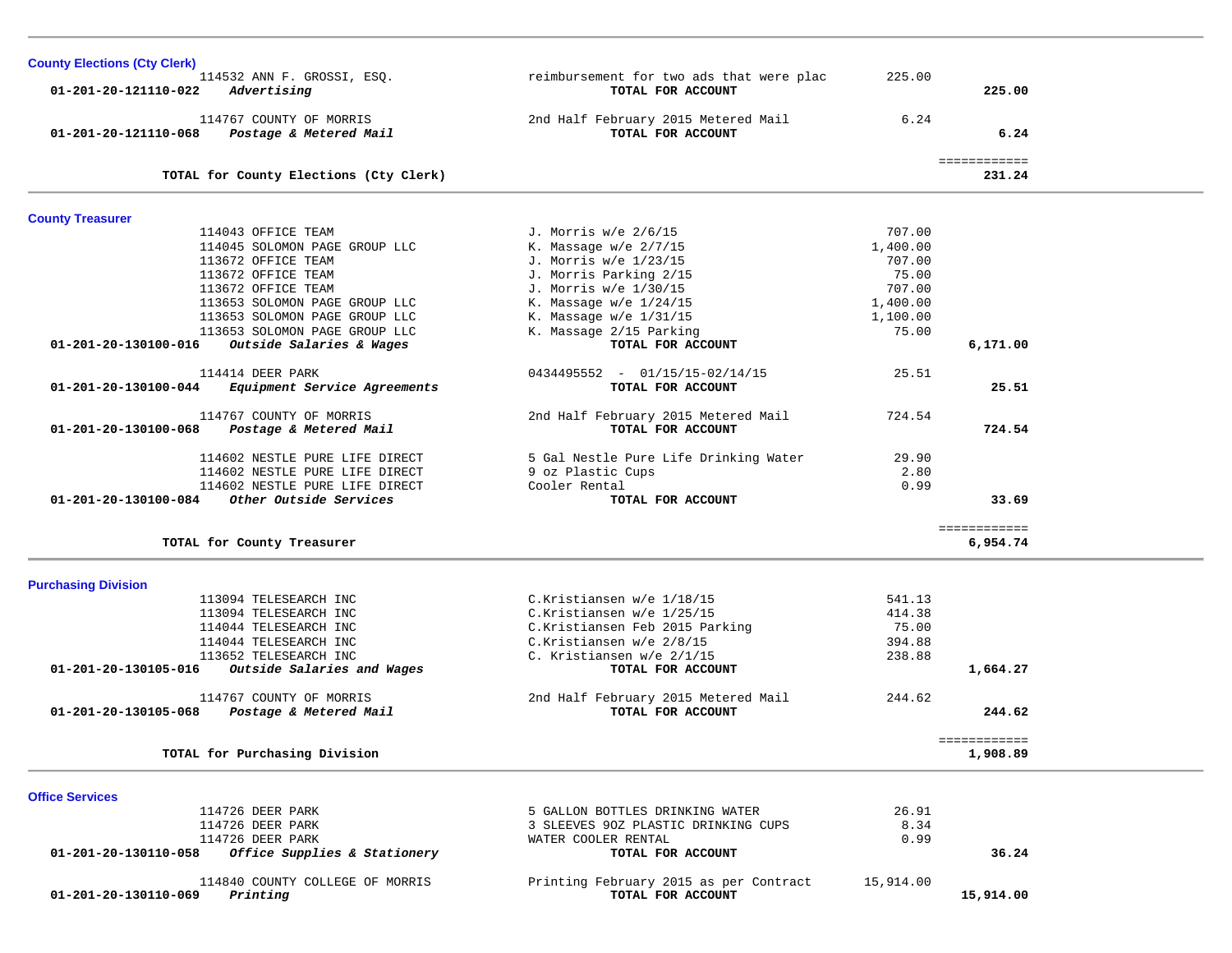| 01-201-20-140100-039<br>01-201-20-140100-044 | 113509 COUNTY COLLEGE OF MORRIS<br>114315 GLOBAL KNOWLEDGE TRANING LLC<br>Education Schools & Training | Plan Project SuccessCourse Section Numbe<br>Global Knowledge Freedom Super Saver<br>TOTAL FOR ACCOUNT | 399.00<br>20,000.00 |                             |
|----------------------------------------------|--------------------------------------------------------------------------------------------------------|-------------------------------------------------------------------------------------------------------|---------------------|-----------------------------|
|                                              |                                                                                                        |                                                                                                       |                     |                             |
|                                              |                                                                                                        |                                                                                                       |                     |                             |
|                                              |                                                                                                        |                                                                                                       |                     | 20,399.00                   |
|                                              | 113177 TOTAL VIDEO PRODUCTS, INC.                                                                      | Maintenance Contract Option B as per att                                                              | 4,900.00            |                             |
|                                              | Equipment Service Agreements                                                                           | TOTAL FOR ACCOUNT                                                                                     |                     | 4,900.00                    |
|                                              | 113173 STAPLES ADVANTAGE                                                                               | Legal Size Paper                                                                                      | 41.89               |                             |
|                                              | 113173 STAPLES ADVANTAGE                                                                               | Ledger Size Paper                                                                                     | 42.85               |                             |
|                                              | 112680 STAPLES ADVANTAGE                                                                               | Staples® Standard-Grade PackagingTape,                                                                | 18.98               |                             |
|                                              | 112680 STAPLES ADVANTAGE                                                                               | Electronic Key Safe, 48-Key, Steel, Sand,                                                             | 177.30              |                             |
|                                              | 112680 STAPLES ADVANTAGE                                                                               | AT-A-GLANCE 2015 RecycledMonthly Wall Ca                                                              | 7.06                |                             |
| 01-201-20-140100-058                         | Office Supplies & Stationery                                                                           | TOTAL FOR ACCOUNT                                                                                     |                     | 288.08                      |
|                                              | 114767 COUNTY OF MORRIS                                                                                | 2nd Half February 2015 Metered Mail                                                                   | 5.28                |                             |
| 01-201-20-140100-068                         | Postage & Metered Mail                                                                                 | TOTAL FOR ACCOUNT                                                                                     |                     | 5.28                        |
|                                              | 113830 KRONOS INC                                                                                      | Software Maintenance                                                                                  | 43,613.11           |                             |
|                                              | 113830 KRONOS INC                                                                                      | Hardware Maintenance                                                                                  | 1,271.71            |                             |
|                                              | 113830 KRONOS INC                                                                                      | Hardware Maintenance                                                                                  | 6,339.78            |                             |
|                                              | 113830 KRONOS INC                                                                                      | Hardware Maintenance                                                                                  | 115.59              |                             |
| 01-201-20-140100-078                         | Software Maintenance                                                                                   | TOTAL FOR ACCOUNT                                                                                     |                     | 51,340.19                   |
|                                              | 112680 STAPLES ADVANTAGE                                                                               | Kingston® DataTraveler® G4 8GBUSB 3.0                                                                 | 55.74               |                             |
|                                              | 112680 STAPLES ADVANTAGE                                                                               | HP 16GB 165 USB Drive                                                                                 | 53.94               |                             |
| 01-201-20-140100-098                         | Other Operating&Repair Supply                                                                          | TOTAL FOR ACCOUNT                                                                                     |                     | 109.68                      |
|                                              | 98691 GLOBAL KNOWLEDGE TRANING LLC                                                                     | Project Management, Leadership, and Comm                                                              | 1,975.50            |                             |
|                                              | 98691 GLOBAL KNOWLEDGE TRANING LLC                                                                     | AMA2233 Time Management                                                                               | 1,895.25            |                             |
|                                              | 98691 GLOBAL KNOWLEDGE TRANING LLC                                                                     | Building the Business Case                                                                            | 295.00              |                             |
| 01-203-20-140100-039                         | (2014) Education Schools & Training                                                                    | TOTAL FOR ACCOUNT                                                                                     |                     | 4,165.75                    |
|                                              | 110112 SHI INTERNATIONAL CORP                                                                          | Log Me In Rescue License Renewal                                                                      | 966.63              |                             |
| 01-203-20-140100-078                         | (2014) Software Maintenance                                                                            | TOTAL FOR ACCOUNT                                                                                     |                     | 966.63                      |
|                                              | 108811 CDW GOVERNMENT LLC                                                                              | HP Elitepad AC Adapter                                                                                | 195.00              |                             |
|                                              | 108811 CDW GOVERNMENT LLC                                                                              | 3FT Power Cable                                                                                       | 152.40              |                             |
|                                              | 108811 CDW GOVERNMENT LLC                                                                              | 2FT Power Cable                                                                                       | 270.80              |                             |
|                                              | 108811 CDW GOVERNMENT LLC                                                                              | APC Pro8 Surge Protector                                                                              | 1,253.28            |                             |
|                                              | 108811 CDW GOVERNMENT LLC                                                                              | HP Elitepad AC Adapter                                                                                | 39.00               |                             |
|                                              | 108811 CDW GOVERNMENT LLC                                                                              | Credit Memo for Invoice RL07556                                                                       | $-152.40$           |                             |
|                                              | 108811 CDW GOVERNMENT LLC                                                                              | Tripplite 3FT Power Cable                                                                             | 203.10              |                             |
| $01 - 203 - 20 - 140100 - 098$               | (2014) Other Operating&Repair Supply                                                                   | TOTAL FOR ACCOUNT                                                                                     |                     | 1,961.18                    |
|                                              | TOTAL for Information Technology Div                                                                   |                                                                                                       |                     | ============<br>84, 135. 79 |

| 114767 COUNTY OF MORRIS                        | 2nd Half February 2015 Metered Mail | 180.83       |  |
|------------------------------------------------|-------------------------------------|--------------|--|
| 01-201-20-150100-068<br>Postage & Metered Mail | TOTAL FOR ACCOUNT                   | 180.83       |  |
|                                                |                                     |              |  |
|                                                |                                     | ------------ |  |
| TOTAL for County Board of Taxation             |                                     | 180.83       |  |
|                                                |                                     |              |  |

**County Counsel**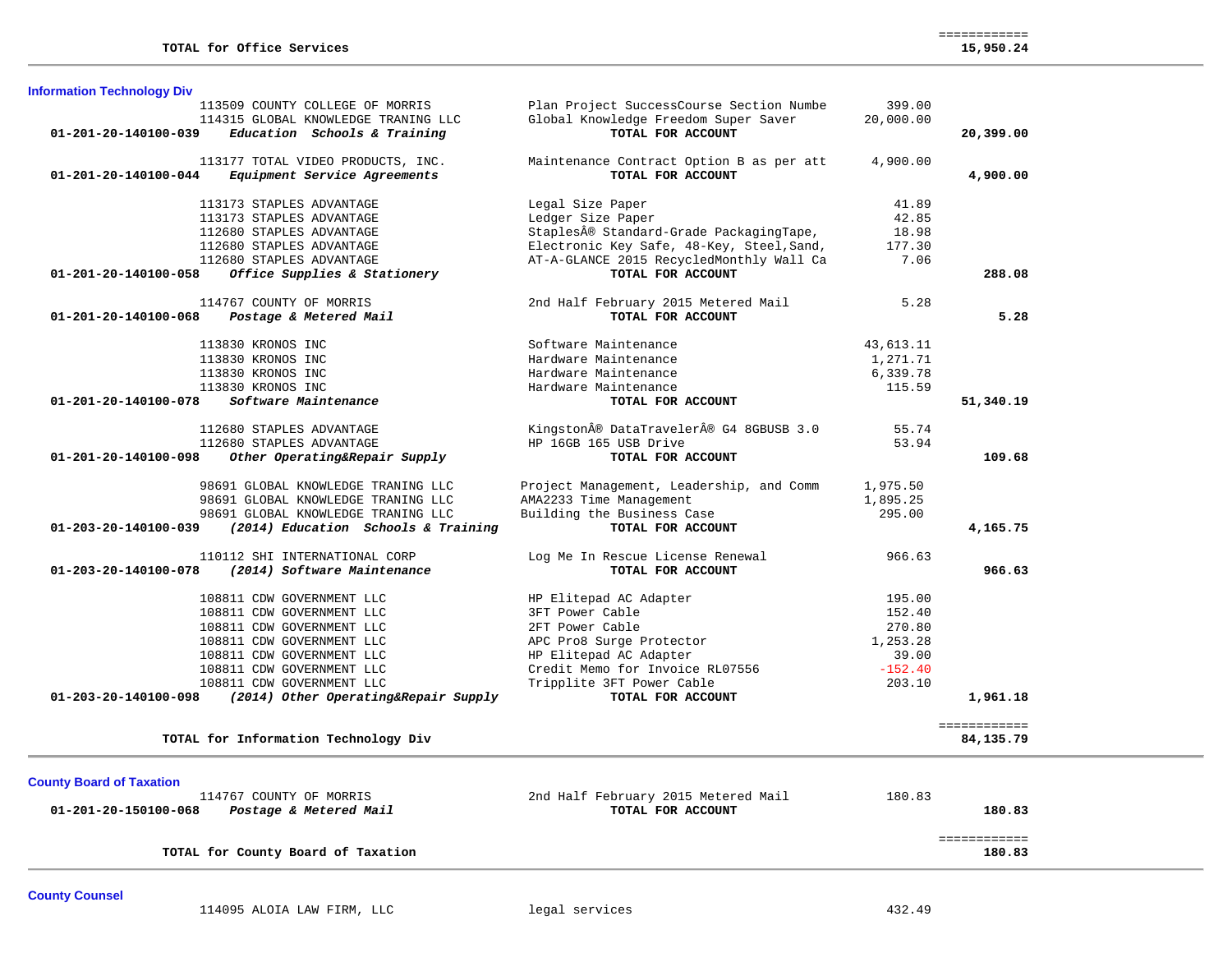| 114099 BEVAN, MOSCA, GIUDITTA &<br>114098 DECOTIIS, FITZPATRICK &<br>01-201-20-155100-051<br>Legal | Legal services rendered<br>Legal services rendered<br>TOTAL FOR ACCOUNT | 708.00<br>4,152.90 | 5,293.39                 |
|----------------------------------------------------------------------------------------------------|-------------------------------------------------------------------------|--------------------|--------------------------|
| 113639 W.B. MASON COMPANY INC<br>Office Supplies & Stationery<br>01-201-20-155100-058              | Custom date/time stamp (SR)<br>TOTAL FOR ACCOUNT                        | 86.51              | 86.51                    |
| 114767 COUNTY OF MORRIS<br>01-201-20-155100-068 Postage & Metered Mail                             | 2nd Half February 2015 Metered Mail<br>TOTAL FOR ACCOUNT                | 14.72              | 14.72                    |
| 112800 WEST PAYMENT CENTER<br>01-203-20-155100-050 (2014) Law Books                                | Discount plan charges: 12/5/14-1/5/15<br>TOTAL FOR ACCOUNT              | 181.00             | 181.00                   |
| TOTAL for County Counsel                                                                           |                                                                         |                    | ============<br>5,575.62 |
| <b>County Surrogate</b>                                                                            |                                                                         |                    |                          |
| 113907 STAPLES ADVANTAGE                                                                           | 1054187, 2/5/2015                                                       | 41.34              |                          |
| 113912 STAPLES ADVANTAGE                                                                           | SUPPLIES                                                                | 400.87             |                          |
| 113912 STAPLES ADVANTAGE                                                                           | SUPPLIES                                                                | 3.98               |                          |
| 113912 STAPLES ADVANTAGE                                                                           | SUPPLIES                                                                | 51.30              |                          |
| 113912 STAPLES ADVANTAGE                                                                           | SUPPLIES                                                                | 23.70              |                          |
| 113912 STAPLES ADVANTAGE                                                                           | SUPPLIES                                                                | 109.99             |                          |
| Office Supplies & Stationery<br>01-201-20-160100-058                                               | TOTAL FOR ACCOUNT                                                       |                    | 631.18                   |
| 114767 COUNTY OF MORRIS                                                                            | 2nd Half February 2015 Metered Mail                                     | 373.97             |                          |
| 01-201-20-160100-068 Postage & Metered Mail                                                        | TOTAL FOR ACCOUNT                                                       |                    | 373.97                   |
|                                                                                                    |                                                                         |                    |                          |
| 113907 STAPLES ADVANTAGE                                                                           | 1032165, 12/8/14                                                        | 184.28             |                          |
| 113907 STAPLES ADVANTAGE                                                                           | 1032165, 12/12/14                                                       | $-92.14$           |                          |
| $01-203-20-160100-058$ (2014) Office Supplies & Stationery                                         | TOTAL FOR ACCOUNT                                                       |                    | 92.14                    |
|                                                                                                    |                                                                         |                    |                          |
| 113910 DEER PARK<br>$01-203-20-160100-095$ (2014) Other Administrative Supplies                    | 0434552170, 12/15-01/14/15<br>TOTAL FOR ACCOUNT                         | 27.90              | 27.90                    |
| TOTAL for County Surrogate                                                                         |                                                                         |                    | ============<br>1,125.19 |
|                                                                                                    |                                                                         |                    |                          |
| <b>Engineering</b>                                                                                 |                                                                         |                    |                          |
| 113241 REDRESS OFFICE MACHINES                                                                     | Typewriter ribbons and Corrective tape                                  | 64.14              |                          |
| Office Supplies & Stationery<br>01-201-20-165100-058                                               | TOTAL FOR ACCOUNT                                                       |                    | 64.14                    |
| $114755$ $201$                                                                                     | $0.4 \text{ m}$ $1.5 \text{ m}$ $1.5 \text{ m}$                         | $F \cap 2$         |                          |

| 01-201-20-165100-058<br>Office Supplies & Stationery | TOTAL FOR ACCOUNT                        | 64.14  |
|------------------------------------------------------|------------------------------------------|--------|
| 114767 COUNTY OF MORRIS                              | 2nd Half February 2015 Metered Mail      | 5.81   |
| 114767 COUNTY OF MORRIS                              | 2nd Half February 2015 Metered Mail      | 107.15 |
| 114767 COUNTY OF MORRIS                              | 2nd Half February 2015 Metered Mail      | 0.96   |
| 01-201-20-165100-068<br>Postage & Metered Mail       | TOTAL FOR ACCOUNT                        | 113.92 |
| 113322 R.S. KNAPP CO. INC.                           | PW300 Print EngineMonthly Base<br>243171 | 155.44 |
| 01-201-20-165100-164<br>Office Machines - Rental     | TOTAL FOR ACCOUNT                        | 155.44 |
| 113242 RESIDEX, LLC                                  | Sterifab & Freight Charge                | 151.13 |
| 113242 RESIDEX, LLC                                  | Contrac Meal Place Pacs & Freight Charge | 155.58 |
| 01-201-20-165100-225<br>Chemicals & Sprays           | TOTAL FOR ACCOUNT                        | 306.71 |
|                                                      |                                          |        |
| TOTAL for Engineering                                |                                          | 640.21 |

# **Heritage Commission**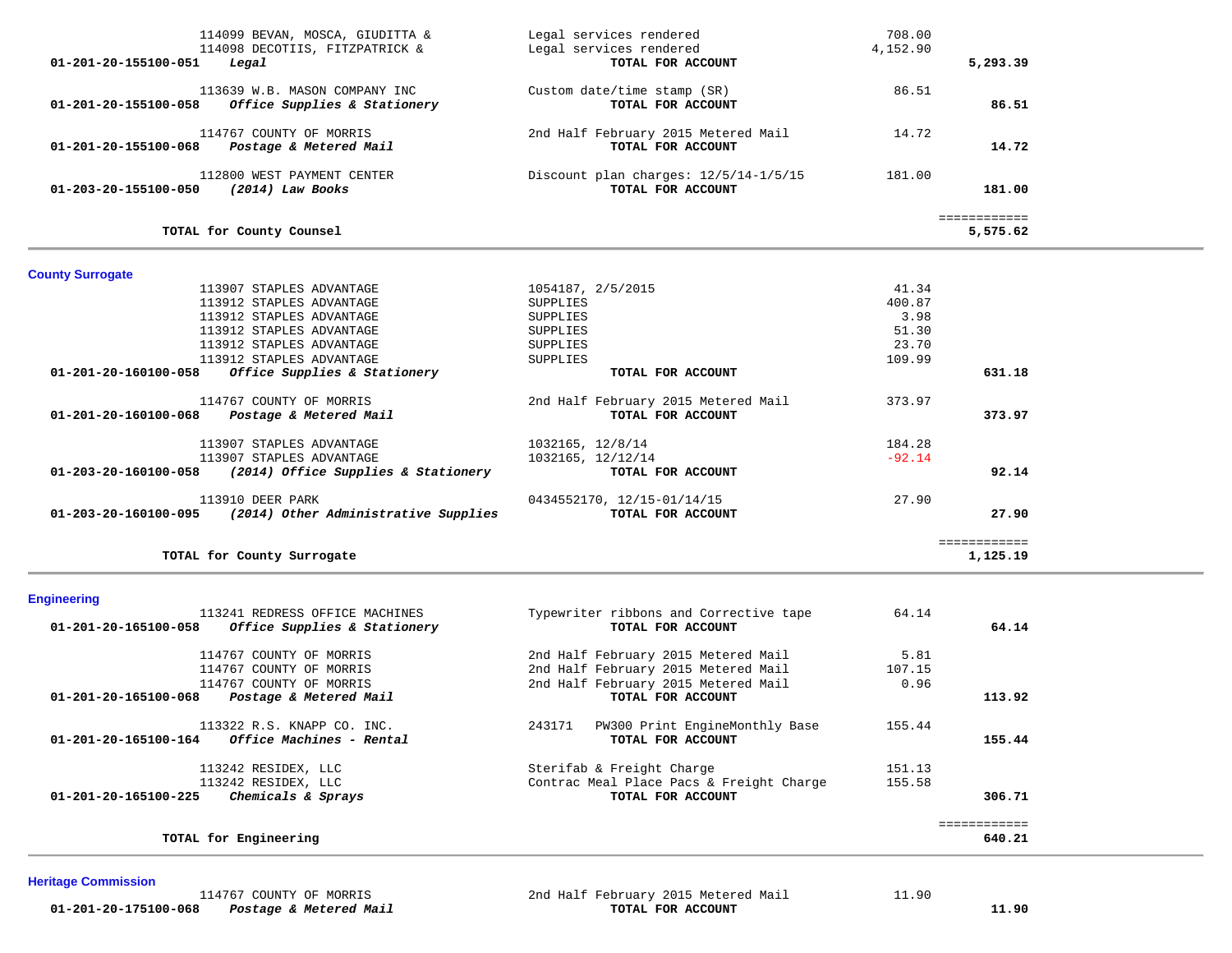| 110450 4 IMPRINT INC.                                    | Ladies' Polo Shirt Item #9019-L          | 369.54 |                          |
|----------------------------------------------------------|------------------------------------------|--------|--------------------------|
| 110450 4 IMPRINT INC.                                    | Freight                                  | 8.92   |                          |
| 110450 4 IMPRINT INC.                                    | Mens Polo Shirt Item #0919-M             | 164.24 |                          |
| 110450 4 IMPRINT INC.                                    | Freight                                  | 3.97   |                          |
| 114445 TRITEC OFFICE EQUIPMENT INC                       | Move equipment from cultural center to t | 180.00 |                          |
| Special Projects<br>01-201-20-175100-079                 | TOTAL FOR ACCOUNT                        |        | 726.67                   |
|                                                          |                                          |        | ============             |
| TOTAL for Heritage Commission                            |                                          |        | 738.57                   |
| <b>Planning Board</b>                                    |                                          |        |                          |
| 110760 NEW JERSEY MOSOUITO CONTROL ASSO.                 | Registration for Deena Leary, Director,  | 200.00 |                          |
| 114350 NJ COUNTY PLANNER ASSOCIATION                     | Registration for Christine Marion and Ba | 30.00  |                          |
| 113364 MORRIS COUNTY CHAMBER OF                          | Registration for Deena Leary, Director M | 75.00  |                          |
| 113364 MORRIS COUNTY CHAMBER OF                          | Registration for Christine Marion, Plann | 75.00  |                          |
| Education Schools & Training<br>01-201-20-180100-039     | TOTAL FOR ACCOUNT                        |        | 380.00                   |
| 113913 RIOS' ENGRAVING                                   | X-stamper stamp "Amended" See Ord.       | 45.00  |                          |
| 113880 STAPLES ADVANTAGE                                 | Office Supplies - Report Supplies - fold | 175.95 |                          |
| Office Supplies & Stationery<br>01-201-20-180100-058     | TOTAL FOR ACCOUNT                        |        | 220.95                   |
| 114767 COUNTY OF MORRIS                                  | 2nd Half February 2015 Metered Mail      | 49.61  |                          |
| Postage & Metered Mail<br>01-201-20-180100-068           | TOTAL FOR ACCOUNT                        |        | 49.61                    |
| 113998 DAILY RECORD                                      | ASB-187835 Publication & Affidavit for a | 149.40 |                          |
| Publication & Subscriptions<br>01-201-20-180100-070      | TOTAL FOR ACCOUNT                        |        | 149.40                   |
| TOTAL for Planning Board                                 |                                          |        | ============<br>799.96   |
|                                                          |                                          |        |                          |
| <b>County Weights &amp; Measures</b>                     |                                          |        |                          |
| 114834 VERIZON WIRELESS                                  | L&PS / Weights & Measures                | 227.61 |                          |
| 114835 VERIZON WIRELESS                                  | L&PS / Weights & Measures                | 231.17 |                          |
| 01-201-22-201100-031<br>Cellular Phones/Pagers           | TOTAL FOR ACCOUNT                        |        | 458.78                   |
| 114767 COUNTY OF MORRIS                                  | 2nd Half February 2015 Metered Mail      | 0.96   |                          |
| 01-201-22-201100-068<br>Postage & Metered Mail           | TOTAL FOR ACCOUNT                        |        | 0.96                     |
| 114543 DEER PARK                                         | $0426700738$ $01/15/15 - 02/14/15$       | 14.24  |                          |
| 114485 EMPLOYMENT HORIZONS, INC.                         | JANITORIAL SERVICE: JAN 2015             | 859.00 |                          |
| 114474 M.C. MUA                                          | CUSTOMER# WEIGHTSM                       | 350.00 |                          |
| Other Outside Services<br>$01 - 201 - 22 - 201100 - 084$ | TOTAL FOR ACCOUNT                        |        | 1,223.24                 |
| TOTAL for County Weights & Measures                      |                                          |        | ============<br>1,682.98 |
|                                                          |                                          |        |                          |

# **Employee Group Insurance**

| 113964 BROWN & BROWN METRO, INC.                                        | January 2015 Administrative and Consulti | 6, 250.00 |          |
|-------------------------------------------------------------------------|------------------------------------------|-----------|----------|
| 112197 TOTAL ADMINISTRATIVE SERVICES                                    | 1/1/2015-3/31/2015 Administration FeesIn | 2,632.75  |          |
| Employee Group Insurance Expenditures<br>$01 - 201 - 23 - 220100 - 090$ | TOTAL FOR ACCOUNT                        |           | 8,882.75 |
| 111585 ANNE MARSTON                                                     | Medicare B - July 2014 through December  | 629.40    |          |
| 111300 ALFRED LAVERTY                                                   | Medicare B - July 2014 through December  | 629.40    |          |
| 111392 ANGELINA GUERRIERO                                               | Medicare B - July 2014 through December  | 629.40    |          |
| 111144 ARLENE FOGARTY                                                   | Medicare B - July 2014 through December  | 629.40    |          |
| 110969 CHRISTINE BRAUN                                                  | Medicare B - July 2014 through December  | 629.40    |          |
| 111319 CHERYL KNEVALS                                                   | Medicare B - July 2014 through December  | 629.40    |          |
| 111591 DISCOVERY BENEFITS INC.                                          | December 2014 COBRA Inv#0000510323-IN Ac | 797.00    |          |
| 111356 ELIZABETH JAEGER                                                 | Medicare B - July 2014 through December  | 629.40    |          |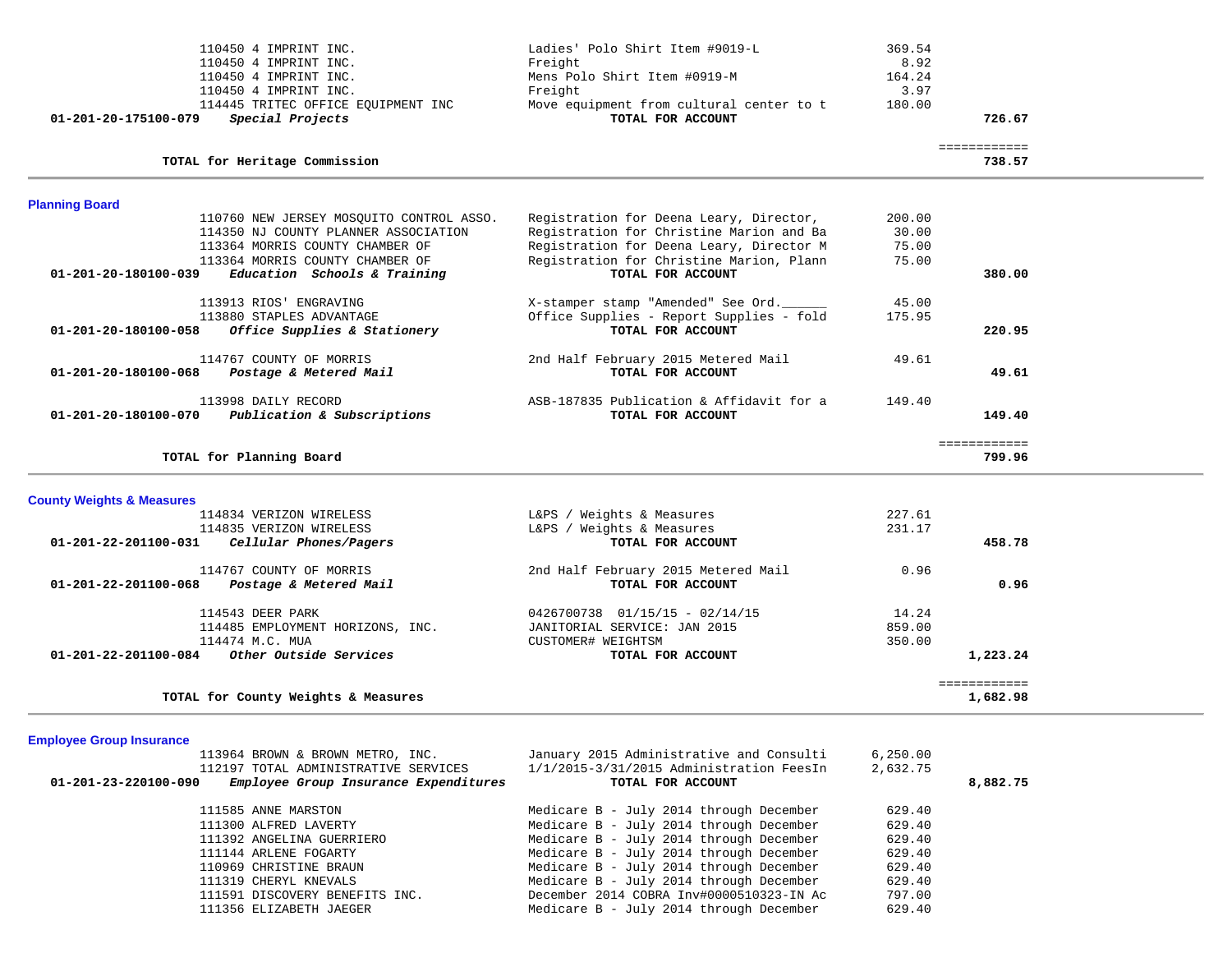| 110959 JULIE BOLCAR                                              | Medicare B - January 2014 through Decemb | 1,258.80 |           |
|------------------------------------------------------------------|------------------------------------------|----------|-----------|
| 111389 JAMES GRUBBS                                              | Medicare B - July 2014 through December  | 1,258.80 |           |
| 111373 JOHN JUSULAVAGE                                           | Medicare B - July 2014 through December  | 629.40   |           |
| 111938 JUNE TAYLOR                                               | Medicare B - July 2014 through December  | 629.40   |           |
| 111005 JOAN CARUSO                                               | Medicare B - July 2014 through December  | 1,258.80 |           |
| 111333 JOHN KRUGER                                               | Medicare B - July 2014 through December  | 629.40   |           |
| 111141 KATHLEEN FIUMARA                                          | Medicare B - July 2014 through December  | 629.40   |           |
| 111881 LINVAL SENIOR                                             | Medicare B - July 2014 through December  | 1,888.20 |           |
| 111056 MICHAEL CORCORAN                                          | Medicare B - July 2014 through December  | 1,258.80 |           |
| 111146 MARIA FONSECA                                             | Medicare B - July 2014 through December  | 629.40   |           |
| 111361 CLAUDETTE JENNINGS                                        | Medicare B - July 2014 through December  | 1,049.00 |           |
| 110924 DOROTHY ALLEN                                             | Medicare B - July 2014 through December  | 629.40   |           |
| 111003 PAUL CARIFI                                               | Medicare B - July 2014 through December  | 1,258.80 |           |
| 110965 RUTH BOWSER                                               | Medicare B - January 2014 through Decemb | 1,258.80 |           |
| 112023 PATRICIA WILLS                                            | Medicare B - July 2014 through December  | 881.40   |           |
| 111166 TERESA GALLAGHER                                          | Medicare B - July 2014 through December  | 1,258.80 |           |
| 111150 VIRGINIA FORTE                                            | Medicare B - July 2014 through December  | 629.40   |           |
| 111163 ZERISH FYFFE                                              | Medicare B - July 2014 through December  | 629.40   |           |
| 113637 AMY SALOWAY                                               | Medicare B - July 2014 through December  | 629.40   |           |
| 111105 JAMES DUFFY                                               | Medicare B - July 2014 through December  | 629.40   |           |
| 111975 LAWRENCE VAN RIPER JR.                                    | Medicare B - July 2014 through December  | 1,258.80 |           |
| 110988 CLAUDIA BUDDY                                             | Medicare B - July 2014 through December  | 629.40   |           |
| 01-203-23-220100-090<br>(2014) Employee Group Insurance Expendit | TOTAL FOR ACCOUNT                        |          | 26,015.20 |
|                                                                  |                                          |          |           |

============

============<br>34,897.95

**TOTAL for Employee Group Insurance 34,897.95**

**Office of Emergency Management**

| 113446 NEW JERSEY ASSOCIATION OF                               | Annual 2015 Dues                         | 75.00    |          |
|----------------------------------------------------------------|------------------------------------------|----------|----------|
| $01 - 201 - 25 - 252100 - 023$<br>Associations and Memberships | TOTAL FOR ACCOUNT                        |          | 75.00    |
| 114834 VERIZON WIRELESS                                        | L&PS / Admin                             | 114.03   |          |
| 114835 VERIZON WIRELESS                                        | L&PS/Admin                               | 152.04   |          |
| 114318 VERIZON WIRELESS                                        | Account 542033839-00001                  | 80.04    |          |
| Cellular Phones/Pagers<br>01-201-25-252100-031                 | TOTAL FOR ACCOUNT                        |          | 346.11   |
| 113449 STAPLES ADVANTAGE                                       | Cust#NYC1054187, 1/21/15                 | 151.89   |          |
| 113449 STAPLES ADVANTAGE                                       | Cust#NYC1054187, 1/21/15                 | 12.59    |          |
| 113449 STAPLES ADVANTAGE                                       | Cust#NYC1054187, 1/21/15                 | 2.11     |          |
| 114180 STAPLES ADVANTAGE                                       | Cust#NYC1054187, 2/6/15                  | 180.92   |          |
| 114180 STAPLES ADVANTAGE                                       | Cust#NYC1054187, 2/6/15                  | 50.94    |          |
| 01-201-25-252100-058<br>Office Supplies & Stationery           | TOTAL FOR ACCOUNT                        |          | 398.45   |
| 111197 CABLEVISION                                             | Service Period 1/1/15-3/31/15            | 937.77   |          |
| 111198 CABLEVISION                                             | Service Period $1/1/15 - 3/31/15$        | 301.77   |          |
| 114723 DIRECT TV INC                                           | Account 056856956 - Business, Local Chan | 60.00    |          |
| 113894 PERFORMANCE TRAILERS INC.                               | OEM Pickup Truck maintenance 2/10/15     | 372.00   |          |
| 113646 TABB INC.                                               | AC#3019, 1/30/15, Pre-employment check   | 49.00    |          |
| $01 - 201 - 25 - 252100 - 059$<br>Other General Expenses       | TOTAL FOR ACCOUNT                        |          | 1,720.54 |
| 114767 COUNTY OF MORRIS                                        | 2nd Half February 2015 Metered Mail      | 1.67     |          |
| 114767 COUNTY OF MORRIS                                        | 2nd Half February 2015 Metered Mail      | 1.44     |          |
| Postage & Metered Mail<br>01-201-25-252100-068                 | TOTAL FOR ACCOUNT                        |          | 3.11     |
| 113447 MUNICIPAL CAPITAL CORP                                  | L&PS Copier Jan-March 2015 Payment 7/12  | 681.46   |          |
| 113447 MUNICIPAL CAPITAL CORP                                  | Emer Mgmt Copier Jan - March 2015, Payme | 1,016.21 |          |
| 01-201-25-252100-164<br>Office Machines - Rental               | TOTAL FOR ACCOUNT                        |          | 1,697.67 |
| 111197 CABLEVISION                                             | 07876-529178-02-1 December 2014 Installa | 79.88    |          |
| 112715 GALLS, LLC                                              | Item BG437 Pelican IM2975 Storm Transpor | 2,369.50 |          |
| (2014) Other General Expenses<br>01-203-25-252100-059          | TOTAL FOR ACCOUNT                        |          | 2,449.38 |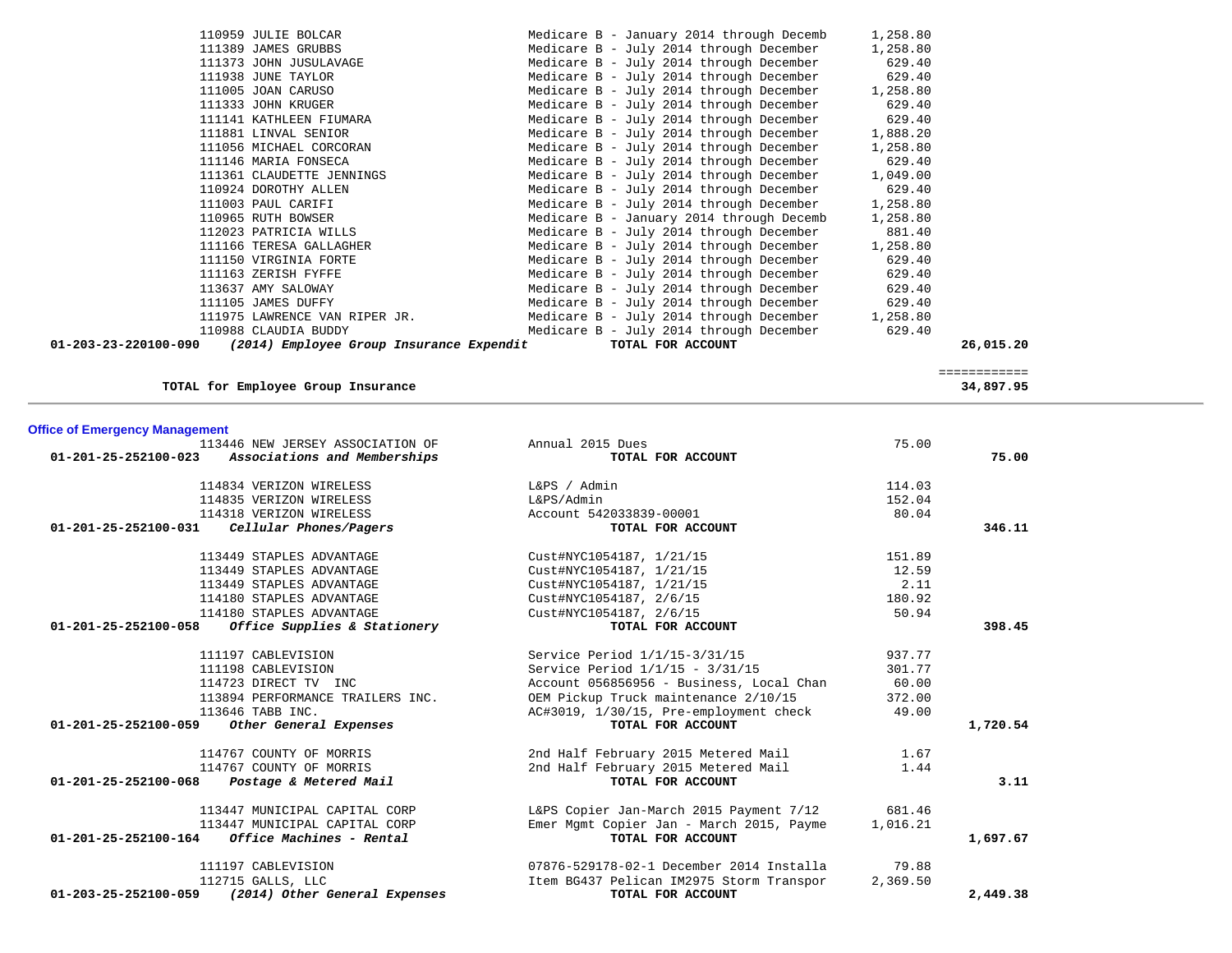| <b>Communications Center</b>          |                                                                     |                                                                                |           |              |
|---------------------------------------|---------------------------------------------------------------------|--------------------------------------------------------------------------------|-----------|--------------|
|                                       | 113006 WEXFORD ASSOCIATES, LLC                                      | Quote# 2015-001, 1/24/15, Conduct a revi                                       | 995.00    |              |
|                                       | 113419 CALEA<br>$01-201-25-252105-039$ Education Schools & Training | 1/5/15, Cust ID N2823, Item# 00305000101                                       | 6,000.00  |              |
|                                       |                                                                     | TOTAL FOR ACCOUNT                                                              |           | 6,995.00     |
|                                       | 114767 COUNTY OF MORRIS                                             | 2nd Half February 2015 Metered Mail                                            | 5.95      |              |
|                                       | 01-201-25-252105-068 Postage & Metered Mail                         | TOTAL FOR ACCOUNT                                                              |           | 5.95         |
|                                       | 113878 CURTIS JAMES                                                 | 2/2015, LogMeIn Pro for Small businesses                                       | 898.00    |              |
|                                       | 01-201-25-252105-070 Publication & Subscriptions                    | TOTAL FOR ACCOUNT                                                              |           | 898.00       |
|                                       |                                                                     | 113838 VOIANCE LANGUAGE SERVICES, LLC 1/31/15, CV45120, Interpreter fees, 1/1/ | 500.49    |              |
| $01 - 201 - 25 - 252105 - 117$        | Interpretor Fees                                                    | TOTAL FOR ACCOUNT                                                              |           | 500.49       |
|                                       | 113840 BOROUGH OF BUTLER                                            | 3680-0, 2/4/15, Denise Drive cell tower                                        | 536.44    |              |
| 01-201-25-252105-137 Electricity      |                                                                     | TOTAL FOR ACCOUNT                                                              |           | 536.44       |
|                                       | 111238 INTERNATIONAL ACADEMIES OF                                   | 12/4/14, Expired EFD Cert reinstatement                                        | 30.00     |              |
|                                       | 111238 INTERNATIONAL ACADEMIES OF                                   | $12/5/14$ , 4 EMD Re-cert, 6 EFD Re-cert, 6                                    | 625.00    |              |
|                                       | $01 - 203 - 25 - 252105 - 039$ (2014) Education Schools & Training  | TOTAL FOR ACCOUNT                                                              |           | 655.00       |
|                                       | 107645 MOTOROLA SOLUTIONS INC                                       | 10/6/14, Radio System Analyzer Equipment                                       | 30,406.20 |              |
| 01-203-25-252105-131                  | (2014) County Wide Radio System                                     | TOTAL FOR ACCOUNT                                                              |           | 30,406.20    |
|                                       | 111240 INTERNATIONAL PUBLIC                                         | 1/24/14, Answer sheets, admin fee, test                                        | 3,840.00  |              |
|                                       | 112338 INTERNATIONAL PUBLIC                                         | 10/7/13, Answer sheets, admin fee, test                                        | 690.00    |              |
|                                       | 113391 TABB INC.                                                    | 10/31/14, (10) Pre-employment investigat                                       | 619.00    |              |
| $01-203-25-252105-189$ (2014) Medical |                                                                     | TOTAL FOR ACCOUNT                                                              |           | 5,149.00     |
|                                       |                                                                     |                                                                                |           | ------------ |
|                                       | TOTAL for Communications Center                                     |                                                                                |           | 45,146.08    |

45,146.08

# **County Medical Examiner Office**

| 114320 VILLAGE SUPER MARKET, INC.                       | Staff Training Expenses - 2/18/15        | 4.59     |          |
|---------------------------------------------------------|------------------------------------------|----------|----------|
| 114320 VILLAGE SUPER MARKET, INC.                       | Staff Training Expenses - 2/18/15        | 70.57    |          |
| $01-201-25-254100-039$ Education, Schools & Training    | TOTAL FOR ACCOUNT                        |          | 75.16    |
| 113670 STAPLES ADVANTAGE                                | NYC1054187, 1/10/15, Toner               | 183.87   |          |
| 113670 STAPLES ADVANTAGE                                | NYC1054187, 1/24/15, Toner               | 125.00   |          |
| 01-201-25-254100-058 Office Supplies & Stationery       | TOTAL FOR ACCOUNT                        |          | 308.87   |
| 114767 COUNTY OF MORRIS                                 | 2nd Half February 2015 Metered Mail      | 12.68    |          |
| $01 - 201 - 25 - 254100 - 068$ Postage & Metered Mail   | TOTAL FOR ACCOUNT                        |          | 12.68    |
| 113654 NMS LABS                                         | Morris Toxicology 1/15                   | 1,180.00 |          |
| 113654 NMS LABS                                         | Sussex Toxicology 1/15                   | 504.00   |          |
| $01-201-25-254100-084$ Other Outside Services           | TOTAL FOR ACCOUNT                        |          | 1,684.00 |
| 113665 MUNICIPAL CAPITAL CORP                           | Contract#12939, Dec 2014, Jan-Feb 2015,  | 483.83   |          |
| $01 - 201 - 25 - 254100 - 164$ Office Machines - Rental | TOTAL FOR ACCOUNT                        |          | 483.83   |
| 113660 MICHALSKI FUNERAL HOME                           | Case 14-14-0874, 12/4/14                 | 1,350.00 |          |
| 01-203-25-254100-030<br>$(2014)$ Cartage                | TOTAL FOR ACCOUNT                        |          | 1,350.00 |
| 105433 ALLINA HEALTH SYSTEM                             | 8/31/14, Case R-14-176, 14-14-0525, Cust | 800.00   |          |
| 113659 GENE DX                                          | Genetic Testing, 11/18/14, 14140525, Sud | 3,375.00 |          |
| 113663 UNIVERSITY OF MISSOURI                           | Cust#28036, Case AF14-19, 21140165       | 2,100.00 |          |
| 01-203-25-254100-035<br>(2014) Consultation Fee         | TOTAL FOR ACCOUNT                        |          | 6,275.00 |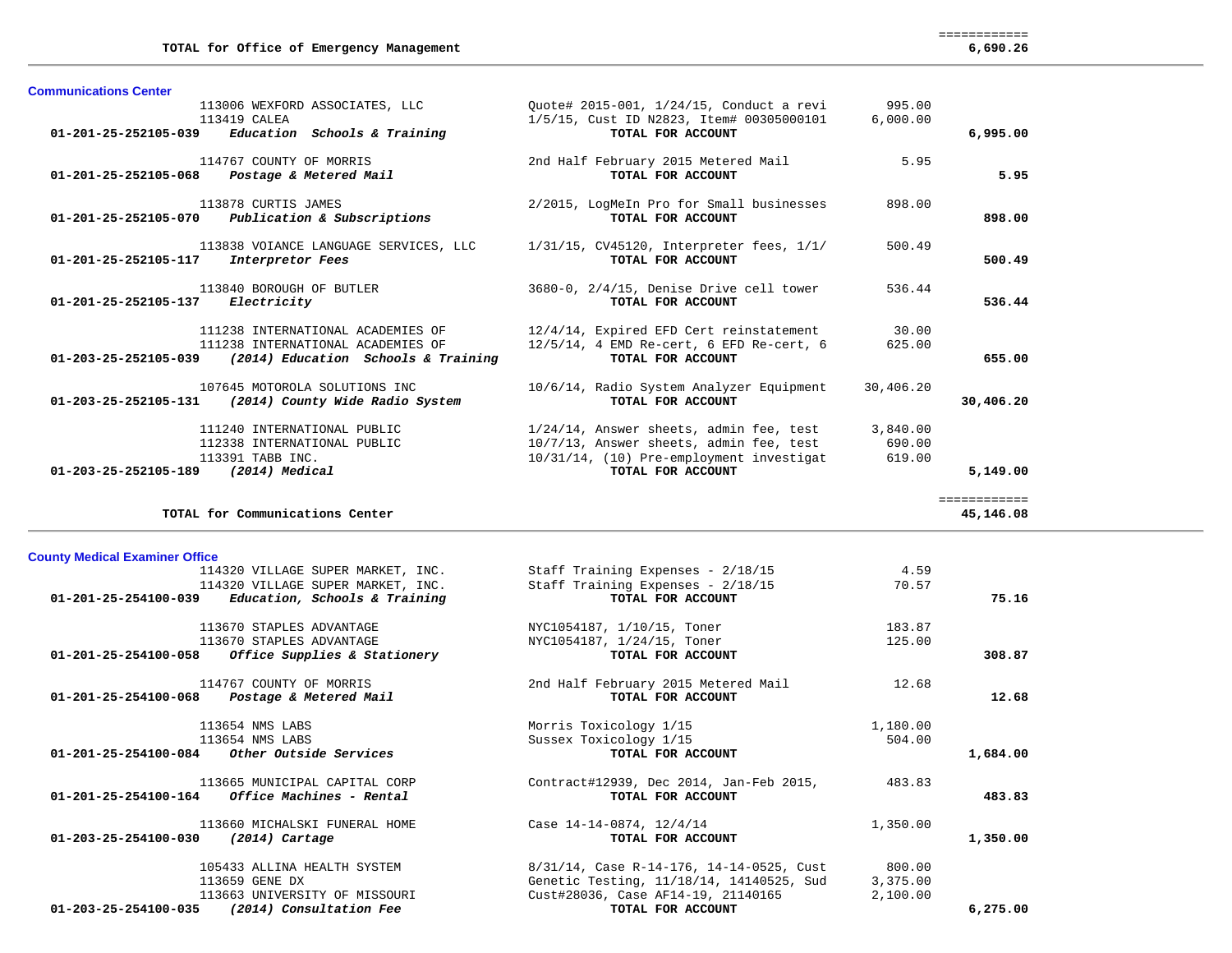| 01-203-25-254100-059                | 114347 GIOVANNA ALVES<br>(2014) Other General Expenses                                                          | RMB Mileage 4th OTR 2014<br>TOTAL FOR ACCOUNT                                                                                          | 248.85                       | 248.85                    |
|-------------------------------------|-----------------------------------------------------------------------------------------------------------------|----------------------------------------------------------------------------------------------------------------------------------------|------------------------------|---------------------------|
|                                     | 113700 NMS LABS<br>113700 NMS LABS<br>113700 NMS LABS<br>01-203-25-254100-084 (2014) Other Outside Services     | Morris Toxicology 1/15 (prior year)<br>Sussex Toxicology 1/15 (prior year)<br>Warren Toxicology 1/15 (prior year)<br>TOTAL FOR ACCOUNT | 1,408.00<br>295.00<br>681.00 | 2,384.00                  |
| 01-203-25-254100-203                | 110029 MORRISTOWN MEMORIAL/PATHOLOGY<br>110029 MORRISTOWN MEMORIAL/PATHOLOGY<br>(2014) X-Ray & Medical Supplies | October 2014 Lab Fees<br>November 2014 Lab Fees<br>TOTAL FOR ACCOUNT                                                                   | 3,460.00<br>1,089.00         | 4,549.00                  |
|                                     | TOTAL for County Medical Examiner Office                                                                        |                                                                                                                                        |                              | ============<br>17,371.39 |
| <b>County Sheriff's Department</b>  |                                                                                                                 |                                                                                                                                        |                              |                           |
|                                     | 113448 COANJ                                                                                                    | 2015 Membership Dues - Edward V. Rochfor                                                                                               | 750.00                       |                           |
| 01-201-25-270100-023                | 113450 SHERIFF'S ASSOCIATION OF<br>Associations and Memberships                                                 | 2015 Dues - SANJ &NSA Sheriff Rochford<br>TOTAL FOR ACCOUNT                                                                            | 1,174.00                     | 1,924.00                  |
| 01-201-25-270100-039                | 113558 M C POLICE CHIEF'S ASSOCIATION<br>Education Schools & Training                                           | Registration Form/Invoice for Gordan Gra<br>TOTAL FOR ACCOUNT                                                                          | 500.00                       | 500.00                    |
|                                     | 111090 POWERDMS, INC.                                                                                           | Annual Subscription fee, Cust#A-3100 (12                                                                                               | 2,524.21                     |                           |
|                                     | 111090 POWERDMS, INC.                                                                                           | License - Annual Policy Client (16), Inv                                                                                               | 333.76                       |                           |
| 01-201-25-270100-044                | Equipment Service Agreements                                                                                    | TOTAL FOR ACCOUNT                                                                                                                      |                              | 2,857.97                  |
|                                     | 114147 STAPLES ADVANTAGE                                                                                        | $(4)$ "2015" Desk Calendars, Inv dtd $2/3/1$                                                                                           | 29.40                        |                           |
|                                     | 114147 STAPLES ADVANTAGE                                                                                        | Tape, Inv dtd 2/5/15, Order#7131228882-0                                                                                               | 26.39                        |                           |
|                                     | 114147 STAPLES ADVANTAGE                                                                                        | CREDIT - Invoice #3246182260 (PO#108243)                                                                                               | $-39.48$                     |                           |
| 01-201-25-270100-058                | Office Supplies & Stationery                                                                                    | TOTAL FOR ACCOUNT                                                                                                                      |                              | 16.31                     |
|                                     | 113444 DEER PARK                                                                                                | Billing Period 12/15/14-01/14/15 Acct #0                                                                                               | 273.84                       |                           |
|                                     | 114149 STAPLES ADVANTAGE                                                                                        | Supplies - Order#7131042933-01, Order dt                                                                                               | 403.19                       |                           |
|                                     | 114149 STAPLES ADVANTAGE                                                                                        | Supplies - Order#7131042933-02, Order dt                                                                                               | 17.95                        |                           |
| 01-201-25-270100-059                | Other General Expenses                                                                                          | TOTAL FOR ACCOUNT                                                                                                                      |                              | 694.98                    |
|                                     | 111655 LASER TECHNOLOGY, INC.                                                                                   | ITEM#7053038 - (TS) 36" LT1 4-PIN to DB9                                                                                               | 136.50                       |                           |
| 01-201-25-270100-064                | Photographic Suppies                                                                                            | TOTAL FOR ACCOUNT                                                                                                                      |                              | 136.50                    |
| 01-201-25-270100-068                | 114767 COUNTY OF MORRIS<br>Postage & Metered Mail                                                               | 2nd Half February 2015 Metered Mail<br>TOTAL FOR ACCOUNT                                                                               | 340.44                       | 340.44                    |
| 01-201-25-270100-078                | 112876 KEYSTONE PUBLIC SAFETY INC.<br>Software Maintenance                                                      | Software Maint: 01/01/2015-12/31/2015 Po<br>TOTAL FOR ACCOUNT                                                                          | 12,232.00                    | 12,232.00                 |
|                                     | 114154 FRANK PEREZ                                                                                              | FOOD & FUEL REIMBURSEMENT for class: "Ac                                                                                               | 264.45                       |                           |
|                                     | 114103 MICHAEL MCMAHON                                                                                          | FOOD - Class "Acquisition of New Canine"                                                                                               | 76.16                        |                           |
| 01-201-25-270100-082 Travel Expense |                                                                                                                 | TOTAL FOR ACCOUNT                                                                                                                      |                              | 340.61                    |
|                                     | 114140 STAPLES ADVANTAGE                                                                                        | Labels - D.Blank/Legal Order#7129728067-                                                                                               | 62.76                        |                           |
|                                     | 114140 STAPLES ADVANTAGE                                                                                        | Office Supplies - D. Blank/Legal, Order#                                                                                               | 637.49                       |                           |
|                                     | 114140 STAPLES ADVANTAGE                                                                                        | Office Supplies - K. Lehman/Admin, Order                                                                                               | 286.69                       |                           |
|                                     | 114140 STAPLES ADVANTAGE                                                                                        | Pens - K. Rogers/CIS, Order#7130355355-0                                                                                               | 12.60                        |                           |
|                                     | 114140 STAPLES ADVANTAGE                                                                                        | Office Supplies - K. Rogers/CIS, Order#7                                                                                               | 798.09                       |                           |
|                                     | 114150 STAPLES ADVANTAGE                                                                                        | Supplies - Times-Up Badges for POS, Orde                                                                                               | 384.95                       |                           |
|                                     | 114150 STAPLES ADVANTAGE                                                                                        | Supplies - Order#7131228882-01 dtd 2/4/1                                                                                               | 269.79                       |                           |
|                                     | 114150 STAPLES ADVANTAGE                                                                                        | Supplies - Order#7131639008-01 dtd 2/10/                                                                                               | 17.98                        |                           |
| 01-201-25-270100-095                | 114150 STAPLES ADVANTAGE<br>Other Administrative Supplies                                                       | Supplies - Order#7131639008-02 dtd 2/10/<br>TOTAL FOR ACCOUNT                                                                          | 57.71                        | 2,528.06                  |
|                                     |                                                                                                                 |                                                                                                                                        |                              |                           |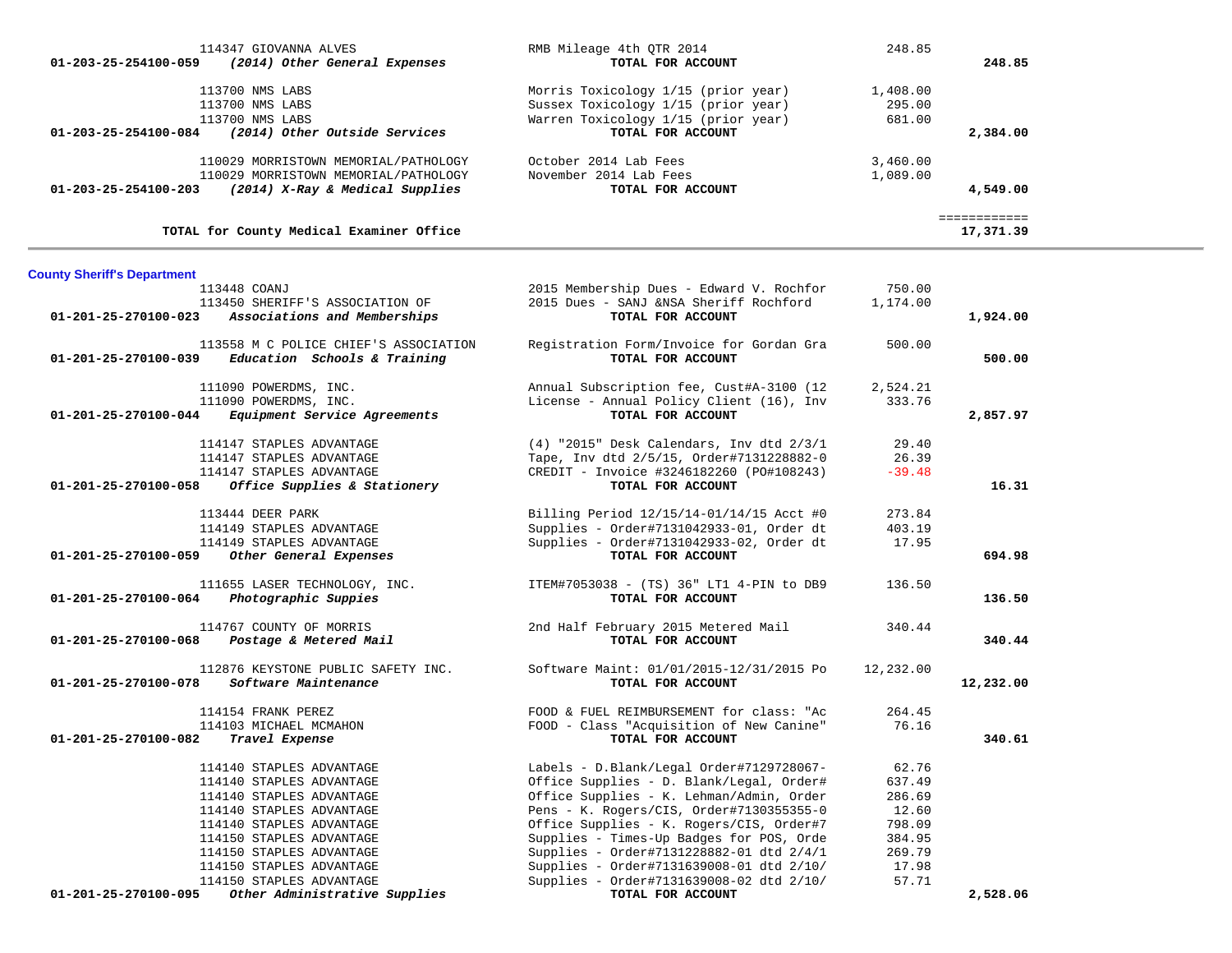| 01-201-25-270100-258              | Equipment                                                               | TOTAL FOR ACCOUNT                                                                                                               |                | 360.00       |
|-----------------------------------|-------------------------------------------------------------------------|---------------------------------------------------------------------------------------------------------------------------------|----------------|--------------|
|                                   | 112308 STATE OF NJ CIVIL SERVICE COMMISSIO                              | 112308 STATE OF NJ CIVIL SERVICE COMMISSIO Undersheriff Richard Wall, Inv dtd 8/12/<br>Undersheriff Edward Crooker, Inv dtd 8/1 | 75.00<br>75.00 |              |
| 01-203-25-270100-039              | (2014) Education Schools & Training                                     | TOTAL FOR ACCOUNT                                                                                                               |                | 150.00       |
|                                   | 111341 CDW GOVERNMENT LLC                                               | ITEM#3163377 - WD MY CLOUD EX4 16TB CLOU                                                                                        | 959.99         |              |
| $01 - 203 - 25 - 270100 - 064$    | (2014) Photographic Suppies                                             | TOTAL FOR ACCOUNT                                                                                                               |                | 959.99       |
| 01-203-25-270100-185              | 110451 FAUNA FOODS CORP.<br>$(2014)$ Food                               | Bags IMS30119 BG PFB Euk PP 30/20 441b,<br>TOTAL FOR ACCOUNT                                                                    | 1,348.00       | 1,348.00     |
| 01-203-25-270100-203              | 112316 MIRION TECHNOLOGIES (GDS) INC<br>(2014) X-Ray & Medical Supplies | 11512S (43) Item#M0187TLD Badges, Contr<br>TOTAL FOR ACCOUNT                                                                    | 869.34         | 869.34       |
|                                   |                                                                         |                                                                                                                                 |                | ============ |
|                                   | TOTAL for County Sheriff's Department                                   |                                                                                                                                 |                | 30,950.17    |
| <b>County Prosecutor's Office</b> |                                                                         |                                                                                                                                 |                |              |
|                                   | 113786 JAIME SHANAPHY                                                   | Supplemental Weekday Hours-January 2015                                                                                         | 30.40          |              |
|                                   | 113786 JAIME SHANAPHY                                                   | Supplemental Wkend & Holiday-January 201                                                                                        | 23.00          |              |
|                                   | 113786 JAIME SHANAPHY                                                   | Supplemental Case Pay-#150122MRMMC -1/22                                                                                        | 75.00          |              |
|                                   | 113787 JUNE WITTY                                                       | Supplemental Weekday Pay-January 2015                                                                                           | 122.40         |              |
|                                   | 113787 JUNE WITTY                                                       | Supplemental Wkend & Holiday -January 20                                                                                        | 22.50          |              |
|                                   | 113787 JUNE WITTY                                                       | Supplemental Case Pay: #150128MCSD06 - 1                                                                                        | 150.00         |              |
|                                   | 113784 JANET B. NOVELLO                                                 | Supplemental Weekday Hours-January 2015                                                                                         | 14.00          |              |
|                                   | 113784 JANET B. NOVELLO                                                 | Supplemental Weekend & Holiday Pay-Janua                                                                                        | 18.25          |              |
| 01-201-25-275100-016              | Outside Salaries & Wages                                                | TOTAL FOR ACCOUNT                                                                                                               |                | 455.55       |
|                                   | 114235 MATTHEW TRIOANO                                                  | 2015 Annual Fee for Certified Attorneys*                                                                                        | 125.00         |              |
|                                   | 113801 NJ STATE ASSO. OF CHIEFS POLICE                                  | 2015 Dues** Chief John Speirs                                                                                                   | 275.00         |              |
| 01-201-25-275100-023              | Associations and Memberships                                            | TOTAL FOR ACCOUNT                                                                                                               |                | 400.00       |
|                                   | 113800 BENCHMARK PROFESSIONAL                                           | ROLE OF THE LEAD INVESTIGATOR IN A MAJOR                                                                                        | 295.00         |              |
| 01-201-25-275100-039              | Education Schools & Training                                            | TOTAL FOR ACCOUNT                                                                                                               |                | 295.00       |
|                                   | 113805 STAPLES ADVANTAGE                                                | Account#NYC1054187(Misc.Supplies)                                                                                               | 143.85         |              |
|                                   | 113805 STAPLES ADVANTAGE                                                | Account#NYC1054187(Misc.Supplies)                                                                                               | 96.67          |              |
|                                   | 113805 STAPLES ADVANTAGE                                                | Account#3256397479 X-Stamper                                                                                                    | 45.95          |              |
|                                   | 114285 STAPLES ADVANTAGE                                                | Account #NYC1054187 Stationary                                                                                                  | 43.98          |              |
|                                   | 114285 STAPLES ADVANTAGE                                                | Account#NYC1054187 Headphones                                                                                                   | 13.98          |              |
|                                   | 114285 STAPLES ADVANTAGE                                                | Account#NYC1054187 Headphones                                                                                                   | 13.98          |              |
|                                   | 114285 STAPLES ADVANTAGE                                                | Account#NYC1054187 wYWO DUP NCR11x8.5                                                                                           | 25.17          |              |
|                                   | 114285 STAPLES ADVANTAGE                                                | Account#NYC1054187 Foam Cups                                                                                                    | 40.56          |              |
|                                   | 114285 STAPLES ADVANTAGE                                                | Account#NYC1054187 Misc.Office Supplies                                                                                         | 205.59         |              |
|                                   | Office Supplies & Stationery                                            | TOTAL FOR ACCOUNT                                                                                                               |                | 629.73       |
| 01-201-25-275100-058              |                                                                         |                                                                                                                                 |                |              |
|                                   | 114767 COUNTY OF MORRIS                                                 | 2nd Half February 2015 Metered Mail                                                                                             | 931.85         |              |
| 01-201-25-275100-068              | Postage & Metered Mail                                                  | TOTAL FOR ACCOUNT                                                                                                               |                | 931.85       |
| 01-201-25-275100-078              | 112860 POWERDMS, INC.<br>Software Maintenance                           | *Quote #000270090**Annual Power DMS.com<br>TOTAL FOR ACCOUNT                                                                    | 4,845.00       | 4,845.00     |

 113855 MUNICIPAL CAPITAL CORP (9) Copiers - Jan/Feb/March 2015, Inv dt 5,333.65 113857 MUNICIPAL CAPITAL CORP (1) RICOH Digital Copier - Quarterly Pay 178.32<br>1 **Office Machines - Rental 118.32 10TAL FOR ACCOUNT 01-201-25-270100-164** *Office Machines - Rental* **TOTAL FOR ACCOUNT 5,511.97**

 113445 CALEA Nameplates for new officers 160.00 113445 CALEA 20.00<br>20.00 Shipping Toral For Account  **01-201-25-270100-202** *Uniform And Accessories* **TOTAL FOR ACCOUNT 180.00**

113456 COMMUNICATIONS SERVICE Inv#56519 dated 1/21/2015 Item Code #102 360.00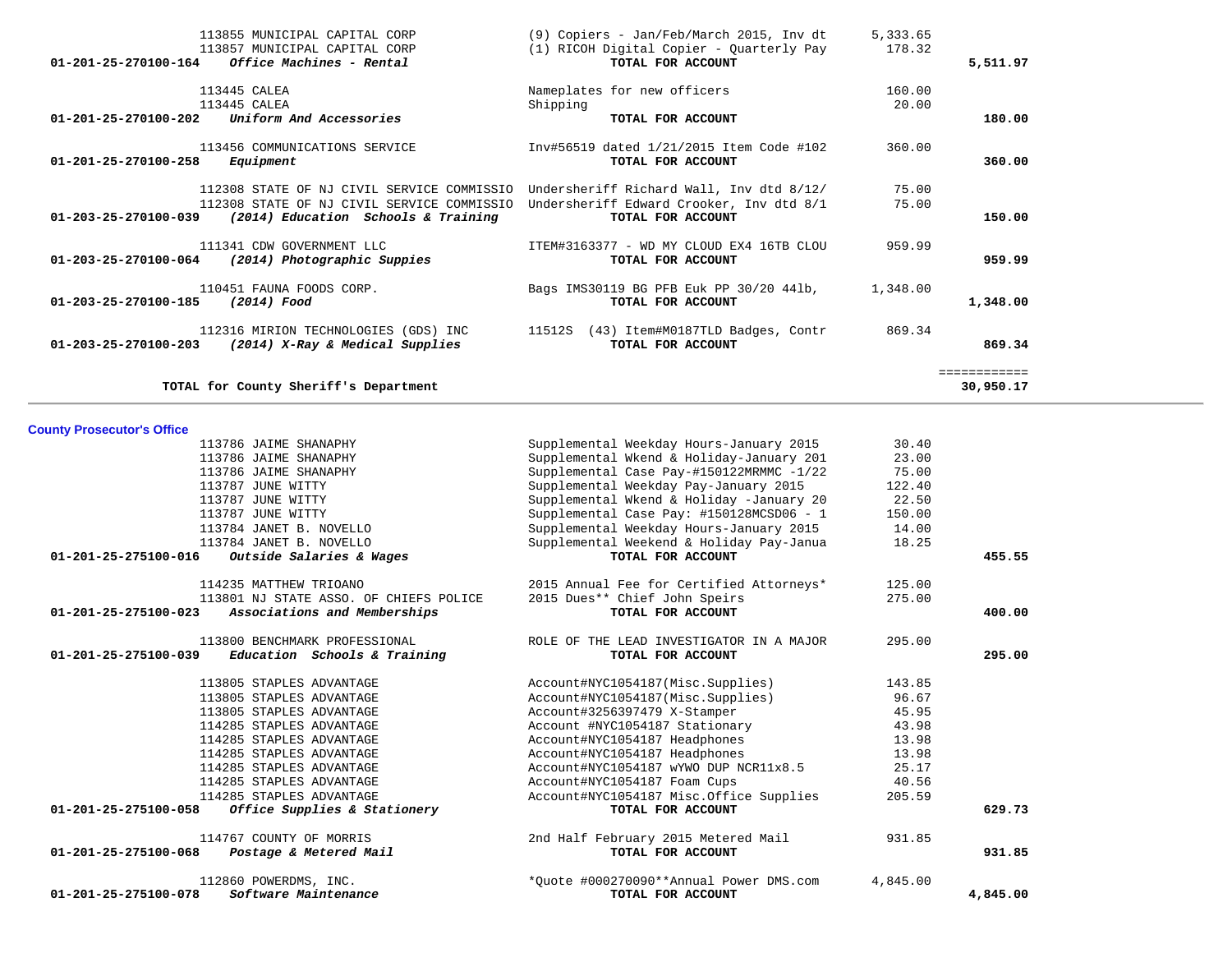| 113169 PROFORMA WTB ENTERPRISES<br>01-203-25-275100-202<br>(2014) Uniform And Accessories                                                                                                                                               | 100 Black Administration Lapel Pins<br>TOTAL FOR ACCOUNT                                                                                                                                                                    | 370.00                                         | 370.00                    |
|-----------------------------------------------------------------------------------------------------------------------------------------------------------------------------------------------------------------------------------------|-----------------------------------------------------------------------------------------------------------------------------------------------------------------------------------------------------------------------------|------------------------------------------------|---------------------------|
| TOTAL for County Prosecutor's Office                                                                                                                                                                                                    |                                                                                                                                                                                                                             |                                                | ============<br>19,539.71 |
| <b>County Jail</b>                                                                                                                                                                                                                      |                                                                                                                                                                                                                             |                                                |                           |
| 112865 GILBY'S<br>112537 MORRIS COUNTY CHAMBER OF<br>Education Schools & Training<br>01-201-25-280100-039                                                                                                                               | ACADEMY UNIFORMS FOR 1 RECRUIT DATED 1.2<br>ID#11628 TRAINING FOR WARDEN KLEIN ON 2.<br>TOTAL FOR ACCOUNT                                                                                                                   | 164.00<br>1,700.00                             | 1,864.00                  |
| 112848 STAPLES ADVANTAGE<br>112897 STAPLES ADVANTAGE                                                                                                                                                                                    | OFFICE SUPPLIES DATED 1.9.15<br>OFFICE SUPPLIES DATED 1.14.15                                                                                                                                                               | 18.06<br>43.57                                 |                           |
| 113136 TRITEC OFFICE EQUIPMENT INC<br>Office Supplies & Stationery<br>01-201-25-280100-058                                                                                                                                              | COPIER STAPLES DATED 1.20.15<br>TOTAL FOR ACCOUNT                                                                                                                                                                           | 318.00                                         | 379.63                    |
| 114767 COUNTY OF MORRIS<br>Postage & Metered Mail<br>01-201-25-280100-068                                                                                                                                                               | 2nd Half February 2015 Metered Mail<br>TOTAL FOR ACCOUNT                                                                                                                                                                    | 317.93                                         | 317.93                    |
| 112302 CLIFTON ELEVATOR SERVICE CO INC<br>Other Outside Services<br>01-201-25-280100-084                                                                                                                                                | ELEVATOR MAINTENANCE FOR JAN. 2015 DATED<br>TOTAL FOR ACCOUNT                                                                                                                                                               | 1,400.00                                       | 1,400.00                  |
| 112821 ARAMARK CORRECTIONAL SERVICES<br>112821 ARAMARK CORRECTIONAL SERVICES<br>112833 ARAMARK CORRECTIONAL SERVICES<br>01-201-25-280100-185<br>Food                                                                                    | STAFF AND INMATE MEALS DATED 1.14.15<br>STAFF AND INMATE MEALS DATED 1.14.15<br>MEALS FOR COUNTY EVENT DATED 1.7.15<br>TOTAL FOR ACCOUNT                                                                                    | 13,563.00<br>14,089.03<br>1,960.00             | 29,612.03                 |
| 112962 HEALTH CARE LOGISTICS INC.<br>112982 HEALTH CARE LOGISTICS INC.<br>112893 MORRIS COUNTY AFTER CARE CENTER<br>112816 MORRIS COUNTY AFTER CARE CENTER<br>112816 MORRIS COUNTY AFTER CARE CENTER<br>Medical<br>01-201-25-280100-189 | MEDICAL SUPPLIES DATED 1.21.15<br>MEDICAL SUPPLIES DATED 1.16.15<br>MEDICAL CARE FOR C. THOMPSON FROM 1.23.15<br>MEDICAL CARE FOR C. THOMPSON FROM 1.16.15<br>MEDICAL CARE FOR C. THOMPSON FROM 1.9.15<br>TOTAL FOR ACCOUNT | 101.81<br>121.61<br>140.00<br>140.00<br>170.00 | 673.42                    |
| 112898 UNIVERSAL UNIFORM SALES CO INC                                                                                                                                                                                                   | UNIFORMS FOR PALAZZOLO DATED 1.18.15                                                                                                                                                                                        | 786.90                                         |                           |

| 114344 ANNE-MARIE TRUPPO                                           | 36th Annual Hostage Negotiation Seminar   | 37.95    |              |
|--------------------------------------------------------------------|-------------------------------------------|----------|--------------|
| 114253 KATHRYN KUTEPOW                                             | 36th Annual Hostage Negotiation Seminar   | 320.51   |              |
| 01-201-25-275100-082<br>Travel Expense                             | TOTAL FOR ACCOUNT                         |          | 358.46       |
| 113122 VERIZON WIRELESS                                            | Account #882249917-00001 (12/10/14-1/9/1  | 59.45    |              |
| 01-201-25-275100-118<br>Investigation Expense                      | TOTAL FOR ACCOUNT                         |          | 59.45        |
| 114289 MUNICIPAL CAPITAL CORP                                      | Account (Contract)10046 -8 Digital Copie  | 9,816.15 |              |
| 01-201-25-275100-164<br>Office Machines - Rental                   | TOTAL FOR ACCOUNT                         |          | 9,816.15     |
| 113115 ATLANTIC TACTICAL OF NJ, INC.                               | 2- Assistant Prosecutor Badges - Expedit  | 169.00   |              |
| Uniform And Accessories<br>$01 - 201 - 25 - 275100 - 202$          | TOTAL FOR ACCOUNT                         |          | 169.00       |
| 113784 JANET B. NOVELLO                                            | Supplemental Weekday Hours-December 2014  | 33.20    |              |
| 113784 JANET B. NOVELLO                                            | Supplemental Weekend & Holiday Pay -Dece  | 2.50     |              |
| 01-203-25-275100-016 (2014) Outside Salaries & Wages               | TOTAL FOR ACCOUNT                         |          | 35.70        |
| 112810 BENCHMARK PROFESSIONAL                                      | Det. Glen West- Investigative Report Writ | 295.00   |              |
| 111248 NJ SEX CRIMES OFFICERS ASSOC                                | 17th Annual Sex Crimes Information Shari  | 660.00   |              |
| (2014) Education Schools & Training<br>01-203-25-275100-039        | TOTAL FOR ACCOUNT                         |          | 955.00       |
| 111217 ALPHA GRAPHICS MORRISTOWN                                   | AP Certificate, 11x14-D.Dvorak            | 17.50    |              |
| 113805 STAPLES ADVANTAGE                                           | Account #NYC1054187 (coax surge & storag  | 142.95   |              |
| 113805 STAPLES ADVANTAGE                                           | Account#NYC1054187(Pencil Sharpeners-SEU  | 6.38     |              |
| 113805 STAPLES ADVANTAGE                                           | Account#NYC1054187(Pressboard)            | 51.99    |              |
| $01 - 203 - 25 - 275100 - 058$ (2014) Office Supplies & Stationery | TOTAL FOR ACCOUNT                         |          | 218.82       |
| 113169 PROFORMA WTB ENTERPRISES                                    | 100 Black Administration Lapel Pins       | 370.00   |              |
| 01-203-25-275100-202<br>(2014) Uniform And Accessories             | TOTAL FOR ACCOUNT                         |          | 370.00       |
|                                                                    |                                           |          | ============ |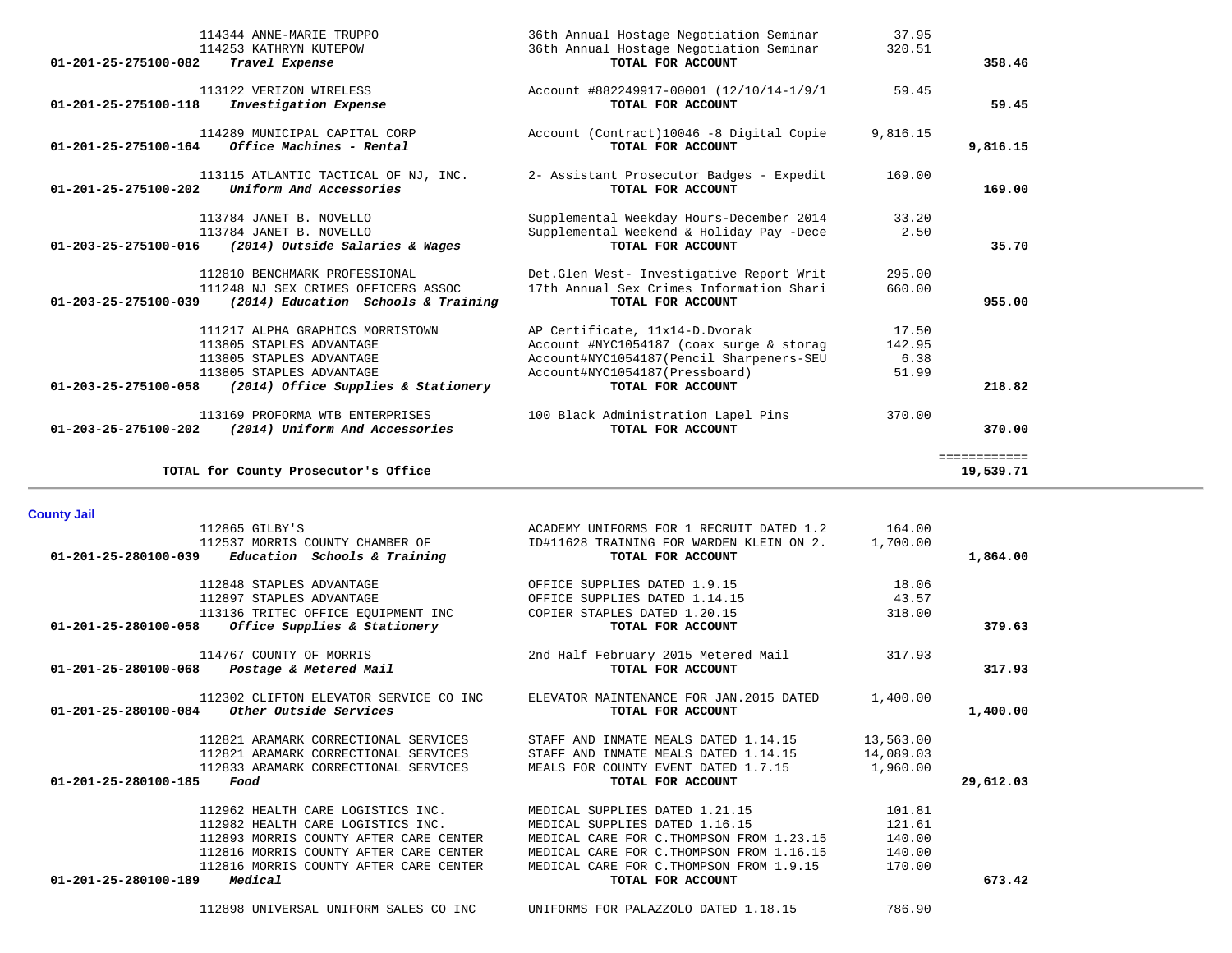| 112898 UNIVERSAL UNIFORM SALES CO INC                                                                                                                                                                                                                                                                                                                                                                                                               | UNIFORMS FOR HERRERA-GARCIA DATED 1.18.1                                                                                                                                                                                                    | 786.90    |           |
|-----------------------------------------------------------------------------------------------------------------------------------------------------------------------------------------------------------------------------------------------------------------------------------------------------------------------------------------------------------------------------------------------------------------------------------------------------|---------------------------------------------------------------------------------------------------------------------------------------------------------------------------------------------------------------------------------------------|-----------|-----------|
|                                                                                                                                                                                                                                                                                                                                                                                                                                                     |                                                                                                                                                                                                                                             |           |           |
|                                                                                                                                                                                                                                                                                                                                                                                                                                                     |                                                                                                                                                                                                                                             |           |           |
|                                                                                                                                                                                                                                                                                                                                                                                                                                                     |                                                                                                                                                                                                                                             |           |           |
|                                                                                                                                                                                                                                                                                                                                                                                                                                                     |                                                                                                                                                                                                                                             |           |           |
|                                                                                                                                                                                                                                                                                                                                                                                                                                                     |                                                                                                                                                                                                                                             |           |           |
|                                                                                                                                                                                                                                                                                                                                                                                                                                                     |                                                                                                                                                                                                                                             |           | 4,680.39  |
|                                                                                                                                                                                                                                                                                                                                                                                                                                                     |                                                                                                                                                                                                                                             |           |           |
|                                                                                                                                                                                                                                                                                                                                                                                                                                                     |                                                                                                                                                                                                                                             |           |           |
|                                                                                                                                                                                                                                                                                                                                                                                                                                                     |                                                                                                                                                                                                                                             |           |           |
|                                                                                                                                                                                                                                                                                                                                                                                                                                                     |                                                                                                                                                                                                                                             |           |           |
|                                                                                                                                                                                                                                                                                                                                                                                                                                                     |                                                                                                                                                                                                                                             |           |           |
|                                                                                                                                                                                                                                                                                                                                                                                                                                                     |                                                                                                                                                                                                                                             |           |           |
|                                                                                                                                                                                                                                                                                                                                                                                                                                                     |                                                                                                                                                                                                                                             |           |           |
|                                                                                                                                                                                                                                                                                                                                                                                                                                                     |                                                                                                                                                                                                                                             |           |           |
|                                                                                                                                                                                                                                                                                                                                                                                                                                                     |                                                                                                                                                                                                                                             |           |           |
| 112898 UNIVERSAL UNIFORM SALES CO INC UNIFORMS FOR J.GENCHAT DATED 118.1 786.90<br>112961 UNIVERSAL UNIFORM SALES CO INC UNIFORMS FOR J.GENCHIUS DATED 1.2.15 786.90<br>113137 UNIVERSAL UNIFORM SALES CO INC UNIFORMS FOR RENAMI                                                                                                                                                                                                                   |                                                                                                                                                                                                                                             |           | 2,286.81  |
|                                                                                                                                                                                                                                                                                                                                                                                                                                                     |                                                                                                                                                                                                                                             |           |           |
|                                                                                                                                                                                                                                                                                                                                                                                                                                                     |                                                                                                                                                                                                                                             |           |           |
|                                                                                                                                                                                                                                                                                                                                                                                                                                                     |                                                                                                                                                                                                                                             |           |           |
|                                                                                                                                                                                                                                                                                                                                                                                                                                                     |                                                                                                                                                                                                                                             |           |           |
|                                                                                                                                                                                                                                                                                                                                                                                                                                                     |                                                                                                                                                                                                                                             |           |           |
| $01-201-25-280100-252$ Janitorial Supplies                                                                                                                                                                                                                                                                                                                                                                                                          | 112978 ALLEN PAPER & SUPPLY CO<br>112978 ALLEN PAPER & SUPPLY CO<br>112978 ALLEN PAPER & SUPPLY CO<br>112850 PERFORMANCE SAFETY GROUP, INC.<br>112966 E.A. MORSE & CO. INC.<br>2 Janitorial Supplies<br>112966 E.A. MORSE & CO. INC.<br>2 J |           | 10,309.43 |
| 112890 R & J CONTROL, INC.<br>01-201-25-280100-262 Machinery Repairs & Parts<br>TOTAL FOR ACCOUNT                                                                                                                                                                                                                                                                                                                                                   |                                                                                                                                                                                                                                             |           |           |
|                                                                                                                                                                                                                                                                                                                                                                                                                                                     |                                                                                                                                                                                                                                             |           | 374.00    |
|                                                                                                                                                                                                                                                                                                                                                                                                                                                     |                                                                                                                                                                                                                                             |           |           |
|                                                                                                                                                                                                                                                                                                                                                                                                                                                     |                                                                                                                                                                                                                                             |           |           |
|                                                                                                                                                                                                                                                                                                                                                                                                                                                     |                                                                                                                                                                                                                                             |           |           |
|                                                                                                                                                                                                                                                                                                                                                                                                                                                     |                                                                                                                                                                                                                                             |           |           |
|                                                                                                                                                                                                                                                                                                                                                                                                                                                     |                                                                                                                                                                                                                                             |           |           |
|                                                                                                                                                                                                                                                                                                                                                                                                                                                     |                                                                                                                                                                                                                                             |           |           |
|                                                                                                                                                                                                                                                                                                                                                                                                                                                     |                                                                                                                                                                                                                                             |           |           |
|                                                                                                                                                                                                                                                                                                                                                                                                                                                     |                                                                                                                                                                                                                                             |           |           |
|                                                                                                                                                                                                                                                                                                                                                                                                                                                     |                                                                                                                                                                                                                                             |           |           |
|                                                                                                                                                                                                                                                                                                                                                                                                                                                     |                                                                                                                                                                                                                                             |           | 1,771.58  |
| 112533 COLLEGE OF ST ELIZABETH COLLEGE TUITION FOR ROBERT HORVOT FOR TH 1,992.00<br><b>01-203-25-280100-039</b> (2014) Education Schools & Training <b>TOTAL FOR ACCOUNT</b>                                                                                                                                                                                                                                                                        |                                                                                                                                                                                                                                             |           |           |
|                                                                                                                                                                                                                                                                                                                                                                                                                                                     |                                                                                                                                                                                                                                             |           | 1,992.00  |
|                                                                                                                                                                                                                                                                                                                                                                                                                                                     |                                                                                                                                                                                                                                             |           |           |
|                                                                                                                                                                                                                                                                                                                                                                                                                                                     |                                                                                                                                                                                                                                             |           |           |
|                                                                                                                                                                                                                                                                                                                                                                                                                                                     |                                                                                                                                                                                                                                             |           |           |
| $\begin{tabular}{c c c c c} \multicolumn{1}{c}{112844}\quad\text{TRITEC OFFICE EQUIPMENT INC} &\text{COLOR COPIES FOR INTAKE COPIER FROM 10.1} & 337.75\\ \multicolumn{1}{c}{112844}\quad\text{TRITEC OFFICE EQUIPMENT INC} & \text{COLOR COPIES FOR ADMIN COPIER FROM 10.1.} & 405.79\\ \multicolumn{1}{c}{112844}\quad\text{TRITEC OFFICE EQUIPMENT INC} & \text{COLOR COPIES FOR I.A. COPIER FROM 10.1.} & 405.79\\ \multicolumn{1}{c}{112844}\$ |                                                                                                                                                                                                                                             |           | 867.51    |
|                                                                                                                                                                                                                                                                                                                                                                                                                                                     |                                                                                                                                                                                                                                             |           |           |
|                                                                                                                                                                                                                                                                                                                                                                                                                                                     |                                                                                                                                                                                                                                             |           |           |
|                                                                                                                                                                                                                                                                                                                                                                                                                                                     |                                                                                                                                                                                                                                             |           |           |
| 112538 LANGUAGE LINE SERVICES<br>112832 BROWNELLS INC<br>01-203-25-280100-059 (2014) Other General Expenses<br>TOTAL FOR ACCOUNT<br>TOTAL FOR ACCOUNT                                                                                                                                                                                                                                                                                               |                                                                                                                                                                                                                                             |           | 603.96    |
| 110845 ACME AMERICAN REPAIRS INC.                                                                                                                                                                                                                                                                                                                                                                                                                   | REFRIGERANT DATED 12.10.14                                                                                                                                                                                                                  | 35.00     |           |
| 112411 ACME AMERICAN REPAIRS INC.                                                                                                                                                                                                                                                                                                                                                                                                                   | PARTS/REPAIR OF KITCHEN MIXER DATED 1.7.                                                                                                                                                                                                    | 1,156.02  |           |
| 112303 ACME AMERICAN REPAIRS INC.                                                                                                                                                                                                                                                                                                                                                                                                                   | REPAIR/PARTS FOR KITCHEN OVEN DATED 12.2                                                                                                                                                                                                    | 661.60    |           |
| 112303 ACME AMERICAN REPAIRS INC.                                                                                                                                                                                                                                                                                                                                                                                                                   | REPAIR/PARTS FOR KITCHEN WASHER DATED 12                                                                                                                                                                                                    | 2,132.00  |           |
| 112303 ACME AMERICAN REPAIRS INC.                                                                                                                                                                                                                                                                                                                                                                                                                   | REPAIR/PARTS FOR KITCHEN KETTLE DATED 12                                                                                                                                                                                                    | 869.38    |           |
| 110879 STATE TOXICOLOGY LABORATORY                                                                                                                                                                                                                                                                                                                                                                                                                  | APPLICANT DRUG SCREENINGS DATED 11.30.14                                                                                                                                                                                                    | 495.00    |           |
| 110879 STATE TOXICOLOGY LABORATORY                                                                                                                                                                                                                                                                                                                                                                                                                  | APPLICANT DRUG SCREENINGS DATED 12.31.14                                                                                                                                                                                                    | 90.00     |           |
| 01-203-25-280100-084 (2014) Other Outside Services                                                                                                                                                                                                                                                                                                                                                                                                  | TOTAL FOR ACCOUNT                                                                                                                                                                                                                           |           | 5,439.00  |
|                                                                                                                                                                                                                                                                                                                                                                                                                                                     |                                                                                                                                                                                                                                             |           |           |
| 112818 ARAMARK CORRECTIONAL SERVICES                                                                                                                                                                                                                                                                                                                                                                                                                | STAFF AND INMATE MEALS FOR LAST WEEK IN                                                                                                                                                                                                     | 14,462.76 |           |
| 01-203-25-280100-185 (2014) Food                                                                                                                                                                                                                                                                                                                                                                                                                    | TOTAL FOR ACCOUNT                                                                                                                                                                                                                           |           | 14,462.76 |
| 112355 CONTRACT PHARMACY SERVICES INC                                                                                                                                                                                                                                                                                                                                                                                                               | INMATE MEDICATION FOR DEC.2014 DATED 12.                                                                                                                                                                                                    | 21,368.35 |           |
| 112301 LAKE PHYSICIANS & HOSPITAL                                                                                                                                                                                                                                                                                                                                                                                                                   | MEDICAL SUPPLIES DATED 12.8.14                                                                                                                                                                                                              | 69.95     |           |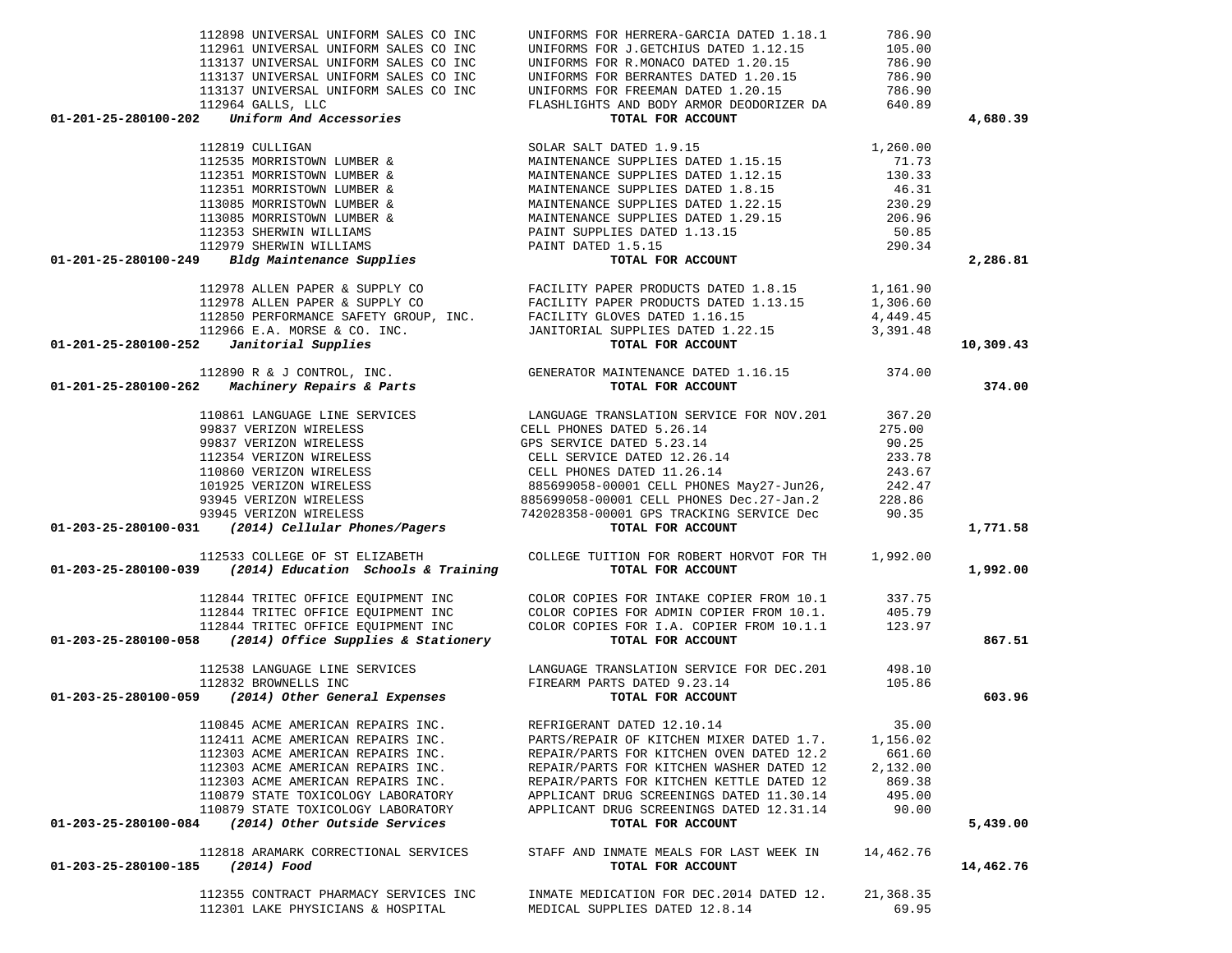| 112305 MOORE MEDICAL LLC<br>112847 STERICYCLE INC.<br>01-203-25-280100-189<br>(2014) Medical    | MEDICAL SUPPLIES RECEIVED IN 2014 DATED<br>MEDICAL SUPPLIES RECEIVED IN 2014 DATED<br>TOTAL FOR ACCOUNT | 78.96<br>73.45  | 21,590.71                  |  |
|-------------------------------------------------------------------------------------------------|---------------------------------------------------------------------------------------------------------|-----------------|----------------------------|--|
| 112894 INSTITUTE FOR FORENSIC PSYCHOLOGY<br>01-203-25-280100-198<br>(2014) Psychiatric Services | 6 NEW HIRE EVALUATIONS DATED 10.15.14<br>TOTAL FOR ACCOUNT                                              | 2,550.00        | 2,550.00                   |  |
| 112381 E.A. MORSE & CO. INC.<br>01-203-25-280100-252 (2014) Janitorial Supplies                 | FACILITY GLOVES DATED 12.17.14<br>TOTAL FOR ACCOUNT                                                     | 3, 535, 00      | 3,535.00                   |  |
| TOTAL for County Jail                                                                           |                                                                                                         |                 | ============<br>104,710.16 |  |
| <b>County Youth Detention Facilit</b>                                                           |                                                                                                         |                 |                            |  |
| 112660 J & J ENTERPRISES                                                                        | Drug Recognition/Under the Influence Cou                                                                | 140.00          |                            |  |
| 113249 MARIN CONSULTING ASSOCIATES<br>113058 J & J ENTERPRISES                                  | Performance and Accountability workshop<br>Drug Recognition/Under the Influence cou                     | 480.00<br>70.00 |                            |  |
| Education Schools & Training<br>01-201-25-281100-039                                            | TOTAL FOR ACCOUNT                                                                                       |                 | 690.00                     |  |
| 114767 COUNTY OF MORRIS<br>$01 - 201 - 25 - 281100 - 068$ Postage & Metered Mail                | 2nd Half February 2015 Metered Mail<br>TOTAL FOR ACCOUNT                                                | 74.36           | 74.36                      |  |
|                                                                                                 |                                                                                                         |                 |                            |  |
| 113569 MUNICIPAL CAPITAL CORP<br>$01-201-25-281100-164$ Office Machines - Rental                | 2 Ricoh MP4002SP Copiers, Quarterly paym<br>TOTAL FOR ACCOUNT                                           | 1,452.77        | 1,452.77                   |  |
| 112787 MOORE MEDICAL LLC                                                                        | thermometer                                                                                             | 245.79          |                            |  |
| $01 - 201 - 25 - 281100 - 189$ Medical                                                          | TOTAL FOR ACCOUNT                                                                                       |                 | 245.79                     |  |
| 109611 STAPLES ADVANTAGE<br>(2014) Other General Expenses<br>01-203-25-281100-059               | Bulletin Bar, Classification Folders, pu<br>TOTAL FOR ACCOUNT                                           | 127.51          | 127.51                     |  |
| 110621 BOB BARKER COMPANY, INC.                                                                 | Sports bras                                                                                             | 271.40          |                            |  |
| 110621 BOB BARKER COMPANY, INC.                                                                 | Freight                                                                                                 | 2.48            |                            |  |
| 110621 BOB BARKER COMPANY, INC.                                                                 | t-shirts                                                                                                | 129.06          |                            |  |
| 110621 BOB BARKER COMPANY, INC.                                                                 | freight                                                                                                 | 6.76            |                            |  |
| 110614 BOB BARKER COMPANY, INC.<br>110614 BOB BARKER COMPANY, INC.                              | Sweatshirt - navy XL<br>Freight                                                                         | 44.30<br>1.97   |                            |  |
| 110614 BOB BARKER COMPANY, INC.                                                                 | Towels, socks, washcloth, sandal, shoe,                                                                 | 1,658.06        |                            |  |
| 110614 BOB BARKER COMPANY, INC.                                                                 | Freight                                                                                                 | 138.97          |                            |  |
| 01-203-25-281100-202 (2014) Uniform And Accessories                                             | TOTAL FOR ACCOUNT                                                                                       |                 | 2,253.00                   |  |
| TOTAL for County Youth Detention Facilit                                                        |                                                                                                         |                 | ============<br>4,843.43   |  |
| <b>Road Repairs</b>                                                                             |                                                                                                         |                 |                            |  |
| 113877 STAPLES ADVANTAGE                                                                        | X-stamper                                                                                               | 83.75           |                            |  |
| $01-201-26-290100-058$ Office Supplies & Stationery                                             | TOTAL FOR ACCOUNT                                                                                       |                 | 83.75                      |  |
| 114767 COUNTY OF MORRIS<br>01-201-26-290100-068 Postage & Metered Mail                          | 2nd Half February 2015 Metered Mail<br>TOTAL FOR ACCOUNT                                                | 2.15            | 2.15                       |  |
|                                                                                                 |                                                                                                         |                 |                            |  |

113359 COMCAST 01-201-26-290100-146 *Telephone* 

01-201-26-290100-188 Meals

113073 HUNAN WOK 113073 HUNAN WOK 113360 PAULS DINER 113360 PAULS DINER 113228 R.B.'S DELI 113228 R.B.'S DELI

| <u>.</u> |        | TOIAD FOR ACCOUNT                                             |
|----------|--------|---------------------------------------------------------------|
| 92.85    | 92.85  | 8499 05 276 0081952 billing date 1/24/20<br>TOTAL FOR ACCOUNT |
|          | 330.00 | Meals $1/3 - 1/29/2015$                                       |
|          | 49.50  | 15% Gratuity                                                  |
|          | 140.00 | meals $1/7 - 1/25/2015$                                       |
|          | 21.00  | 15% Gratuity                                                  |
|          | 200.00 | Meals 1/03-1/15/2015                                          |
|          | 30.00  | 15% Gratuity                                                  |
| 770.50   |        | TOTAL FOR ACCOUNT                                             |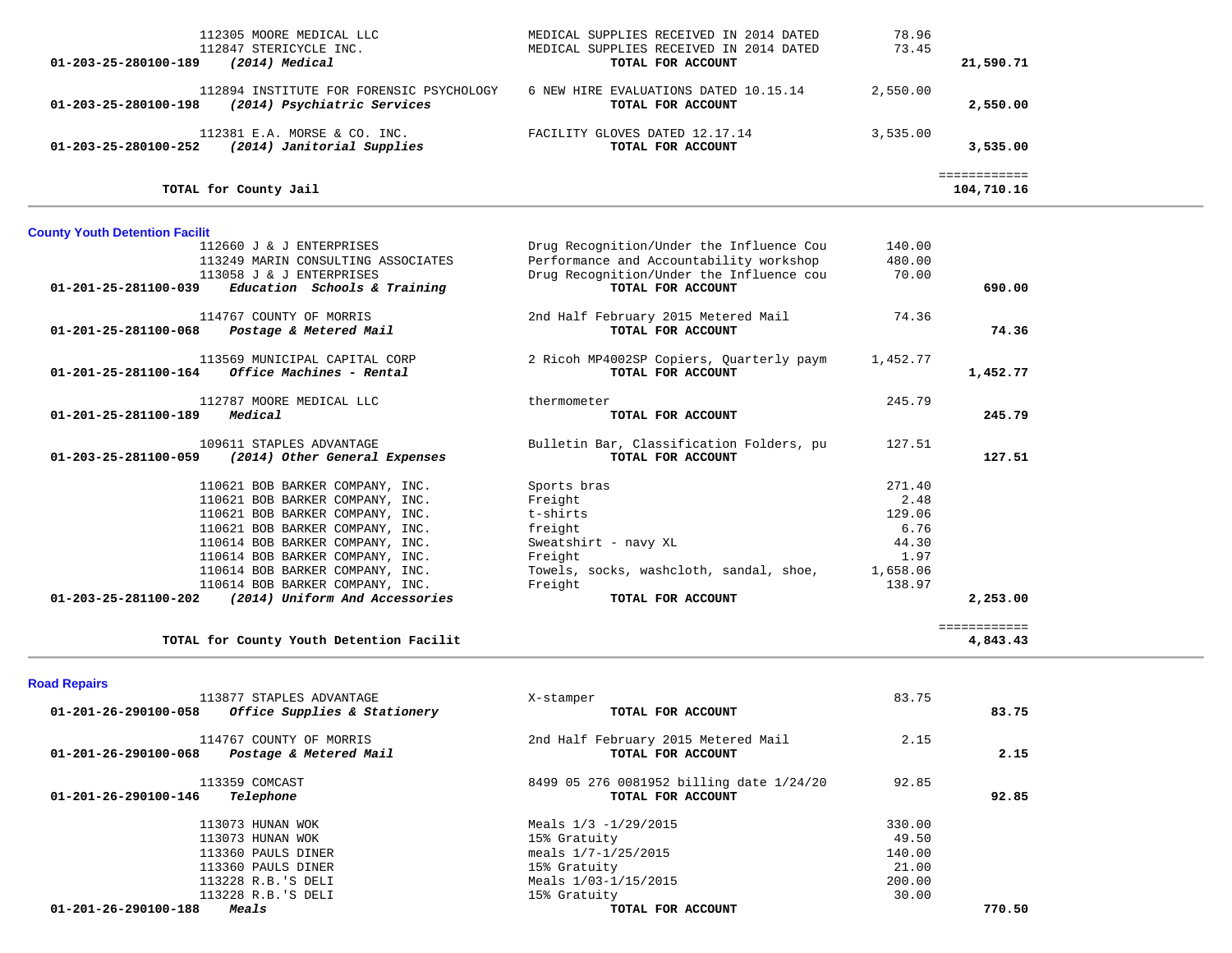| 112959 TILCON NEW YORK INC.<br>112959 TILCON NEW YORK INC.<br>113080 TILCON NEW YORK INC.                    | I-6<br>$I-5$ , $I-6$<br>$I-5$ , $I-6$                                                                                                    | 475.31<br>1,881.94<br>2,379.33     |                          |  |
|--------------------------------------------------------------------------------------------------------------|------------------------------------------------------------------------------------------------------------------------------------------|------------------------------------|--------------------------|--|
| 01-201-26-290100-222<br>Bituminous Concrete                                                                  | TOTAL FOR ACCOUNT                                                                                                                        |                                    | 4,736.58                 |  |
| 113355 PEOUANNOCK TOWNSHIP<br>113363 TREE KING INC<br>113363 TREE KING INC                                   | Snow Removal/Salting County Roads 2/1 -2<br>Storm #13 1/26/2015 Sect. 10, 17, 22, 23, 26<br>Storm #14 1/14/2015 Sect. 10, 17, 22, 23, 26 | 3,500.00<br>81,507.50<br>22,397.50 |                          |  |
| 113363 TREE KING INC<br>Contracted Snow/Ice Removal<br>01-201-26-290100-228                                  | Storm #15 2/3/2015 Sect. 10, 17, 22, 23, 26,<br>TOTAL FOR ACCOUNT                                                                        | 79,237.50                          | 186,642.50               |  |
| 113078 REED SYSTEMS, LTD.                                                                                    | Envirobrine Liquid Agent w/corrosion Han                                                                                                 | 2,061.43                           |                          |  |
| 113078 REED SYSTEMS, LTD.<br>113357 REED SYSTEMS, LTD.<br>01-201-26-290100-242<br>Snow Removal & Ice Control | Envirobrine Liquid Agent w/corrosion Wha<br>envirobrine liquid agent w/corrosion(Wha<br>TOTAL FOR ACCOUNT                                | 2,563.39<br>1,111.12               | 5,735.94                 |  |
|                                                                                                              |                                                                                                                                          |                                    |                          |  |
| 113024 EASTERN CONCRETE MATERIALS, INC.<br>01-201-26-290100-244<br>Stone                                     | $3/4"$ OP<br>TOTAL FOR ACCOUNT                                                                                                           | 329.72                             | 329.72                   |  |
| 113368 MORRISTOWN LUMBER &<br>01-201-26-290100-260<br>Construction Materials                                 | spray cleaner, white steel mailboxes, shea<br>TOTAL FOR ACCOUNT                                                                          | 103.16                             | 103.16                   |  |
| 113073 HUNAN WOK                                                                                             | Meals $12/12 - 12/31/2014$                                                                                                               | 40.00                              |                          |  |
| 113073 HUNAN WOK                                                                                             | 15% Gratuity                                                                                                                             | 6.00                               |                          |  |
| 113360 PAULS DINER                                                                                           | meals 12/17-12/31/2014<br>15% Gratuity                                                                                                   | 60.00<br>9.00                      |                          |  |
| 113360 PAULS DINER<br>113228 R.B.'S DELI                                                                     | Meals $8/4-12/26/2014$                                                                                                                   | 400.00                             |                          |  |
| 113228 R.B.'S DELI                                                                                           | 15% Gratuity                                                                                                                             | 60.00                              |                          |  |
| 01-203-26-290100-188<br>(2014) Meals                                                                         | TOTAL FOR ACCOUNT                                                                                                                        |                                    | 575.00                   |  |
| 113354 GARDEN STATE HIGHWAY<br>$(2014)$ Signage<br>01-203-26-290100-238                                      | Various Highway Signs<br>TOTAL FOR ACCOUNT                                                                                               | 9,966.44                           | 9,966.44                 |  |
|                                                                                                              |                                                                                                                                          |                                    | ============             |  |
| TOTAL for Road Repairs                                                                                       |                                                                                                                                          |                                    | 209,038.59               |  |
|                                                                                                              |                                                                                                                                          |                                    |                          |  |
| <b>Bridges and Culverts</b><br>112638 KENVIL POWER EQUIPMENT, INC.<br>112638 KENVIL POWER EQUIPMENT, INC.    | Part# 3005-008-3909STPP 14 Bar St 3/8 04<br>Surcharge                                                                                    | 35.16<br>0.35                      |                          |  |
| 113077 BOONTON POWER EQUIPMENT INC                                                                           | V BELT HA 42.88 ( 2 ) Part# 1725416SM                                                                                                    | 52.68                              |                          |  |
| 113077 BOONTON POWER EQUIPMENT INC                                                                           | V BELT 3L 32.30PART NO. 1700415 SM                                                                                                       | 12.77                              |                          |  |
| 113077 BOONTON POWER EQUIPMENT INC                                                                           | SURCHARGE                                                                                                                                | 0.65                               |                          |  |
| 112222 SHEAFFER SUPPLY, INC.                                                                                 | AJ 44-Spring                                                                                                                             | 8.12                               |                          |  |
| 112222 SHEAFFER SUPPLY, INC.<br>Small Tools<br>01-201-26-292100-239                                          | 5/8 Forged D-Ring w/weld on bracket<br>TOTAL FOR ACCOUNT                                                                                 | 10.95                              | 120.68                   |  |
| 113048 GRAY SUPPLY CORP<br>01-201-26-292100-259<br>Equipment Rental                                          | Komatsu ModelHydraulic Excavator, Operat<br>TOTAL FOR ACCOUNT                                                                            | 1,800.00                           | 1,800.00                 |  |
| 112710 PARK UNION BUILDING<br>$(2014)$ Lumber<br>01-203-26-292100-233                                        | Pusher Snow Shovels<br>TOTAL FOR ACCOUNT                                                                                                 | 89.97                              | 89.97                    |  |
| TOTAL for Bridges and Culverts                                                                               |                                                                                                                                          |                                    | ============<br>2,010.65 |  |
| <b>Shade Tree Commission</b>                                                                                 |                                                                                                                                          |                                    |                          |  |

114202 JOSEPH DEMAIO work boots per contract 90.00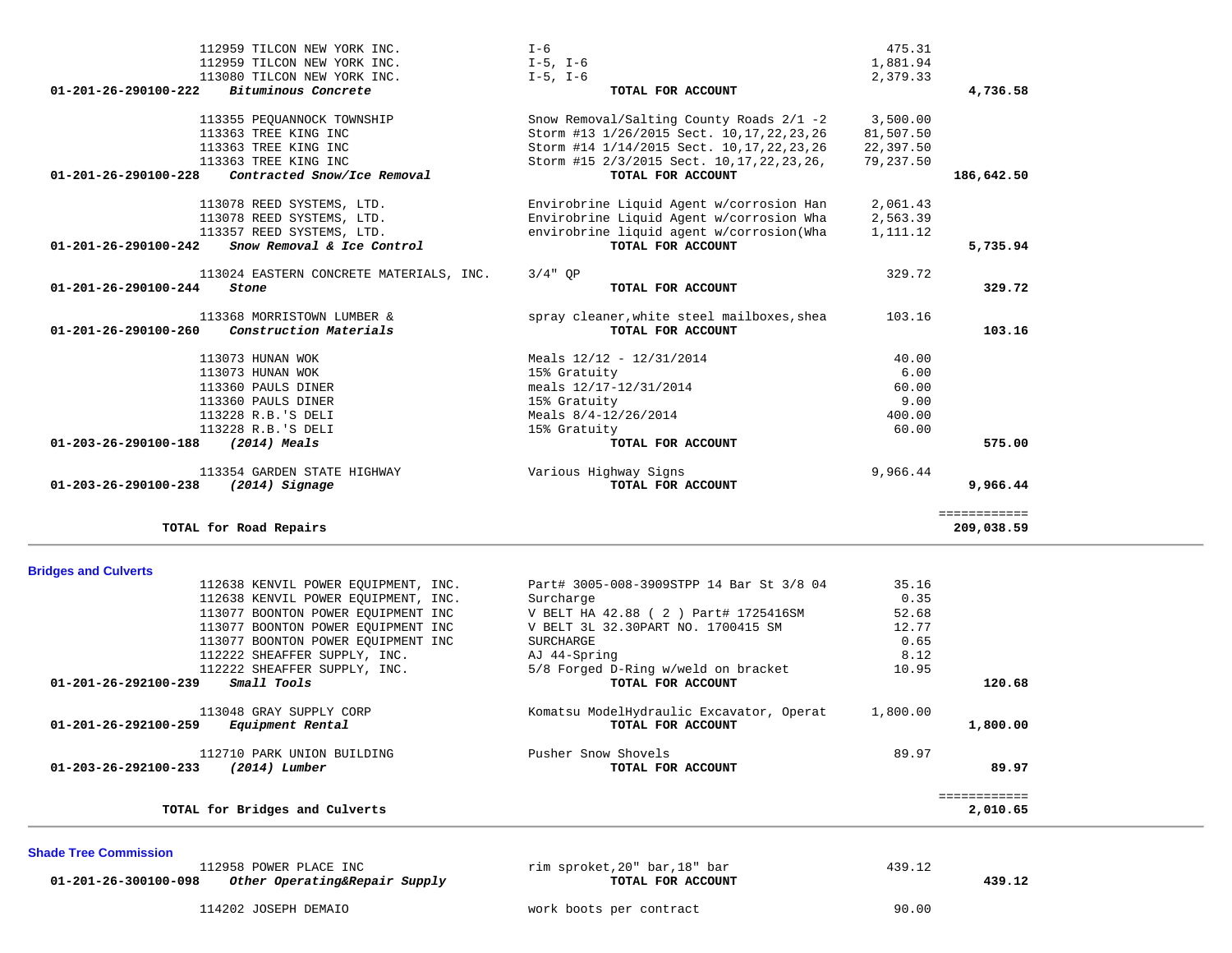|                                         | 01-201-26-300100-207 Uniform & Clothing Allowance                                                                                                                                                                                                                                                                                                                                                                                                                                                                                                                                                                                                                                                                                                                                                                                       | TOTAL FOR ACCOUNT                                                                                                                                                                                                                                                                                                                                                                                                                                                                                                                                                                                                                                                                                                                                                                                                                                                                                                                                                                                                                                                                                                                                                                                                                                                                                                                                                                                                                                                                            |                                                                                                                                                                                                                   | 90.00                    |  |
|-----------------------------------------|-----------------------------------------------------------------------------------------------------------------------------------------------------------------------------------------------------------------------------------------------------------------------------------------------------------------------------------------------------------------------------------------------------------------------------------------------------------------------------------------------------------------------------------------------------------------------------------------------------------------------------------------------------------------------------------------------------------------------------------------------------------------------------------------------------------------------------------------|----------------------------------------------------------------------------------------------------------------------------------------------------------------------------------------------------------------------------------------------------------------------------------------------------------------------------------------------------------------------------------------------------------------------------------------------------------------------------------------------------------------------------------------------------------------------------------------------------------------------------------------------------------------------------------------------------------------------------------------------------------------------------------------------------------------------------------------------------------------------------------------------------------------------------------------------------------------------------------------------------------------------------------------------------------------------------------------------------------------------------------------------------------------------------------------------------------------------------------------------------------------------------------------------------------------------------------------------------------------------------------------------------------------------------------------------------------------------------------------------|-------------------------------------------------------------------------------------------------------------------------------------------------------------------------------------------------------------------|--------------------------|--|
|                                         |                                                                                                                                                                                                                                                                                                                                                                                                                                                                                                                                                                                                                                                                                                                                                                                                                                         | 113229 KENVIL POWER EQUIPMENT, INC. pico chain for chain saw 113229 KENVIL POWER EQUIPMENT, INC. pico chain for chain saw 113358 ONE SOURCE OF NEW JERSEY LLC starting fluid, diesel fluid antigel 192.52<br>01-201-26-300100-262                                                                                                                                                                                                                                                                                                                                                                                                                                                                                                                                                                                                                                                                                                                                                                                                                                                                                                                                                                                                                                                                                                                                                                                                                                                            |                                                                                                                                                                                                                   |                          |  |
|                                         |                                                                                                                                                                                                                                                                                                                                                                                                                                                                                                                                                                                                                                                                                                                                                                                                                                         |                                                                                                                                                                                                                                                                                                                                                                                                                                                                                                                                                                                                                                                                                                                                                                                                                                                                                                                                                                                                                                                                                                                                                                                                                                                                                                                                                                                                                                                                                              |                                                                                                                                                                                                                   | 348.96                   |  |
| 01-201-26-300100-266 Safety Items       |                                                                                                                                                                                                                                                                                                                                                                                                                                                                                                                                                                                                                                                                                                                                                                                                                                         | TOTAL FOR ACCOUNT                                                                                                                                                                                                                                                                                                                                                                                                                                                                                                                                                                                                                                                                                                                                                                                                                                                                                                                                                                                                                                                                                                                                                                                                                                                                                                                                                                                                                                                                            |                                                                                                                                                                                                                   | 167.85                   |  |
|                                         | TOTAL for Shade Tree Commission                                                                                                                                                                                                                                                                                                                                                                                                                                                                                                                                                                                                                                                                                                                                                                                                         |                                                                                                                                                                                                                                                                                                                                                                                                                                                                                                                                                                                                                                                                                                                                                                                                                                                                                                                                                                                                                                                                                                                                                                                                                                                                                                                                                                                                                                                                                              |                                                                                                                                                                                                                   | ============<br>1,045.93 |  |
| <b>Buildings &amp; Grounds</b>          |                                                                                                                                                                                                                                                                                                                                                                                                                                                                                                                                                                                                                                                                                                                                                                                                                                         |                                                                                                                                                                                                                                                                                                                                                                                                                                                                                                                                                                                                                                                                                                                                                                                                                                                                                                                                                                                                                                                                                                                                                                                                                                                                                                                                                                                                                                                                                              |                                                                                                                                                                                                                   |                          |  |
|                                         | 113695 MONROE SYSTEMS FOR BUSINESS RE: OFFICE SUPPLIES<br>01-201-26-310100-058 Office Supplies & Stationery                                                                                                                                                                                                                                                                                                                                                                                                                                                                                                                                                                                                                                                                                                                             | TOTAL FOR ACCOUNT                                                                                                                                                                                                                                                                                                                                                                                                                                                                                                                                                                                                                                                                                                                                                                                                                                                                                                                                                                                                                                                                                                                                                                                                                                                                                                                                                                                                                                                                            | 42.24                                                                                                                                                                                                             | 42.24                    |  |
| 01-201-26-310100-062 Parking Lot Rental | 114143 LAZ PARKING                                                                                                                                                                                                                                                                                                                                                                                                                                                                                                                                                                                                                                                                                                                                                                                                                      | 590803109/ JUROR PKG - JANUARY 2015/ DAT 7,859.00<br>TOTAL FOR ACCOUNT                                                                                                                                                                                                                                                                                                                                                                                                                                                                                                                                                                                                                                                                                                                                                                                                                                                                                                                                                                                                                                                                                                                                                                                                                                                                                                                                                                                                                       |                                                                                                                                                                                                                   | 7,859.00                 |  |
|                                         | 113408 CLIFTON ELEVATOR SERVICE CO INC<br>113408 CLIFTON ELEVATOR SERVICE CO INC<br>113408 CLIFTON ELEVATOR SERVICE CO INC<br>113408 CLIFTON ELEVATOR SERVICE CO INC<br>113408 CLIFTON ELEVATOR SERVICE CO INC<br>113408 CLIFTON ELEVATOR SERVICE CO INC<br>113408 CLIFTON ELEVATOR SERVICE CO INC<br>113062 KORNER STORE INC<br>114133 LOVEYS PIZZA & GRILL<br>113227 PROCOMM SYSTEMS, INC.<br>114110 CLIFTON ELEVATOR SERVICE CO INC<br>114110 CLIFTON ELEVATOR SERVICE CO INC<br>114110 CLIFTON ELEVATOR SERVICE CO INC<br>114110 CLIFTON ELEVATOR SERVICE CO INC<br>114110 CLIFTON ELEVATOR SERVICE CO INC<br>114110 CLIFTON ELEVATOR SERVICE CO INC<br>114110 CLIFTON ELEVATOR SERVICE CO INC<br>114110 CLIFTON ELEVATOR SERVICE CO INC<br>114110 CLIFTON ELEVATOR SERVICE CO INC<br>$01-201-26-310100-084$ Other Outside Services | 113408 CLIFTON ELEVATOR SERVICE CO INC RE: A & R BLDG - COURT ST - (4) CAR(S) 1,472.00<br>113408 CLIFTON ELEVATOR SERVICE CO INC RE: CH - ANN ST - (3) CAR(S)<br>RE: SCHUYLER ANNEX - 30 SCHUYLER - (2) C<br>RE: LIBRARY - 30 E. HANOVER - (1) CAR(S)<br>RE: LIBRARY - 30 E. HANOVER - $(1)$ CAR $(S)$<br>RE: CAC COMPLEX - 1 MEDICAL DR - (1) CA<br>$RE: SEU - 102 RAYNOR RD - (1) CAR(S)$<br>RE: HUMAN SERVICES - 340 W. HANOVER - (2<br>RE: HOMELESS CENTER- 540 W. HANOVER - (1<br>RE: $\texttt{PSTA - 500 W. HANOVER - (1) CAR(S)-}$<br>113408 CLIFTON ELEVATOR SERVICE CO INC RE: LPS - 450 W. HANOVER - $(2)$ CAR $(5)$ -<br>RE: MEAL RECEIPTS/ 01-03-15 THRU 01-27-1<br>RE: MEAL RECEIPTS/ 02-02-15 THRU 02-17-1 1,320.00<br>RE: COUNTY LIBRARY/ 01-07-15 2,873.00<br>RE: A & R BLDG - COURT ST - (4) CAR(S) 1,472.00<br>RE: $CH - ANN ST - (3) CAR(S)$<br>RE: SCHUYLER ANNEX - 30 SCHUYLER - $(2)$ C 600.00<br>RE: LIBRARY - 30 E. HANOVER - $(1)$ CAR $(S)$<br>RE: CAC COMPLEX - 1 MEDICAL DR - (1) CA<br>$RE: SEU - 102 RAYNOR RD - (1) CAR(S)$<br>RE: HUMAN SERVICES - 340 W. HANOVER - (2<br>RE: HOMELESS CENTER- 540 W. HANOVER - (1<br>RE: PSTA - 500 W. HANOVER - $(1)$ CAR $(S)$ -<br>114110 CLIFTON ELEVATOR SERVICE CO INC RE: LPS - 450 W. HANOVER - (2) CAR(S)<br>114148 EMPLOYMENT HORIZONS, INC. CLEANING SERVICES - JANUARY 2015/ DATED<br>113215 SERVICE ASSOCIATES II, INC. WO74305/ RE: HEALTH MGMT - CLEAN CARPETS<br>4 Other Outside Services TOTAL FOR ACCOUNT | 978.00<br>600.00<br>245.00<br>245.00<br>245.00<br>580.00<br>315.00<br>315.00<br>245.00<br>245.00<br>440.00<br>978.00<br>245.00<br>245.00<br>245.00<br>580.00<br>315.00<br>245.00<br>490.00<br>34,859.00<br>824.18 | 50,901.18                |  |
|                                         | 114531 DEER PARK                                                                                                                                                                                                                                                                                                                                                                                                                                                                                                                                                                                                                                                                                                                                                                                                                        | 0434507703/ DATED 01-15-15 THRU 02-14-15                                                                                                                                                                                                                                                                                                                                                                                                                                                                                                                                                                                                                                                                                                                                                                                                                                                                                                                                                                                                                                                                                                                                                                                                                                                                                                                                                                                                                                                     | 146.55                                                                                                                                                                                                            |                          |  |
|                                         | 114531 DEER PARK<br>01-201-26-310100-095 Other Administrative Supplies                                                                                                                                                                                                                                                                                                                                                                                                                                                                                                                                                                                                                                                                                                                                                                  | less sales tax<br>TOTAL FOR ACCOUNT                                                                                                                                                                                                                                                                                                                                                                                                                                                                                                                                                                                                                                                                                                                                                                                                                                                                                                                                                                                                                                                                                                                                                                                                                                                                                                                                                                                                                                                          | $-0.46$                                                                                                                                                                                                           | 146.09                   |  |
|                                         | 113702 M.C. MUA<br>$01-201-26-310100-143$ Rubbish & Trash Removal                                                                                                                                                                                                                                                                                                                                                                                                                                                                                                                                                                                                                                                                                                                                                                       | 000291/ RE: REFUSE REMOVAL/ JANUARY 2015<br>TOTAL FOR ACCOUNT                                                                                                                                                                                                                                                                                                                                                                                                                                                                                                                                                                                                                                                                                                                                                                                                                                                                                                                                                                                                                                                                                                                                                                                                                                                                                                                                                                                                                                | 285.73                                                                                                                                                                                                            | 285.73                   |  |
|                                         | 114107 ORLAN HENAO<br>114336 DAVID ENDLY<br>114108 EVERT PADILLA<br>$01-201-26-310100-207$ Uniform & Clothing Allowance                                                                                                                                                                                                                                                                                                                                                                                                                                                                                                                                                                                                                                                                                                                 | 2015 WORK BOOTS - NIGHTCREW<br>2015 WORK BOOTS - HILL<br>2015 WORK BOOTS<br>TOTAL FOR ACCOUNT                                                                                                                                                                                                                                                                                                                                                                                                                                                                                                                                                                                                                                                                                                                                                                                                                                                                                                                                                                                                                                                                                                                                                                                                                                                                                                                                                                                                | 90.00<br>90.00<br>90.00                                                                                                                                                                                           | 270.00                   |  |
|                                         | 113206 AMERICAN FLOORS & BLINDS<br>113064 COUNTY CONCRETE CORP.<br>113064 COUNTY CONCRETE CORP.<br>113605 MORRIS BRICK AND STONE CO.                                                                                                                                                                                                                                                                                                                                                                                                                                                                                                                                                                                                                                                                                                    | WO73110/ RE: CH/ 01-22-15<br>RE: MONTVILLE GARAGE - REPAIR SIDEWALK/<br>RE: MONTVILLE GARAGE - REPAIR SIDEWALK-<br>W3074418/ RE: MV/ 01-22-15                                                                                                                                                                                                                                                                                                                                                                                                                                                                                                                                                                                                                                                                                                                                                                                                                                                                                                                                                                                                                                                                                                                                                                                                                                                                                                                                                | 104.00<br>441.20<br>$-78.10$<br>21.60                                                                                                                                                                             |                          |  |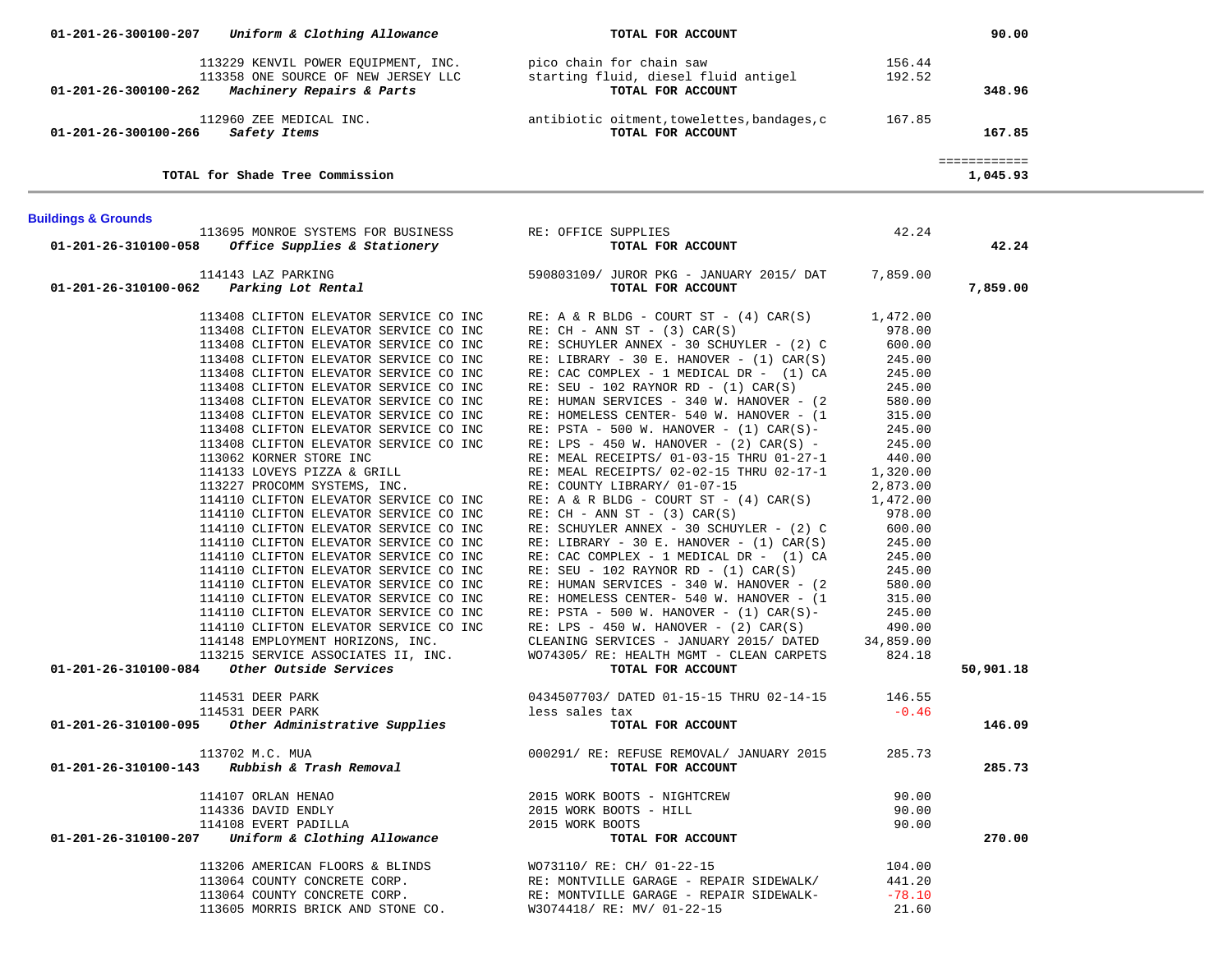|                                                                                                                                                                                                                                              | 113605 MORRIS BRICK AND STONE CO. WO74297/RE: MED. EXAMINER/01-14-15                                                                                                                                                                             | 74.90  |           |
|----------------------------------------------------------------------------------------------------------------------------------------------------------------------------------------------------------------------------------------------|--------------------------------------------------------------------------------------------------------------------------------------------------------------------------------------------------------------------------------------------------|--------|-----------|
|                                                                                                                                                                                                                                              | 113605 MORRIS BRICK AND STONE CO. WO74331/RE: HEALTH MGMT/01-09-15<br>3 Building Repairs Torm Torm Torm Por ACCOUNT                                                                                                                              | 84.70  |           |
| $01 - 201 - 26 - 310100 - 223$ Building Repairs                                                                                                                                                                                              |                                                                                                                                                                                                                                                  |        | 648.30    |
|                                                                                                                                                                                                                                              |                                                                                                                                                                                                                                                  |        |           |
|                                                                                                                                                                                                                                              |                                                                                                                                                                                                                                                  |        |           |
|                                                                                                                                                                                                                                              |                                                                                                                                                                                                                                                  |        |           |
|                                                                                                                                                                                                                                              |                                                                                                                                                                                                                                                  |        |           |
|                                                                                                                                                                                                                                              |                                                                                                                                                                                                                                                  |        |           |
| $01 - 201 - 26 - 310100 - 234$ Paint                                                                                                                                                                                                         |                                                                                                                                                                                                                                                  |        | 427.45    |
|                                                                                                                                                                                                                                              |                                                                                                                                                                                                                                                  |        |           |
| $01 - 201 - 26 - 310100 - 235$ Pipes - Others                                                                                                                                                                                                | 112951 SHERWIN-WILLIAMS<br>112951 SHERWIN-WILLIAMS<br>112951 SHERWIN-WILLIAMS<br>12951 SHERWIN-WILLIAMS<br>12951 SHERWIN-WILLIAMS<br>12951 SHERWIN-WILLIAMS<br>12951 SHERWIN-WILLIAMS<br>12951 SHERWIN-WILLIAMS<br>12951 SHERWIN-WILLIAMS<br>139 |        | 150.00    |
|                                                                                                                                                                                                                                              |                                                                                                                                                                                                                                                  |        |           |
|                                                                                                                                                                                                                                              |                                                                                                                                                                                                                                                  |        |           |
|                                                                                                                                                                                                                                              |                                                                                                                                                                                                                                                  |        |           |
|                                                                                                                                                                                                                                              |                                                                                                                                                                                                                                                  |        |           |
|                                                                                                                                                                                                                                              |                                                                                                                                                                                                                                                  |        |           |
|                                                                                                                                                                                                                                              |                                                                                                                                                                                                                                                  |        |           |
| $01 - 201 - 26 - 310100 - 239$ Small Tools                                                                                                                                                                                                   |                                                                                                                                                                                                                                                  |        | 778.33    |
|                                                                                                                                                                                                                                              |                                                                                                                                                                                                                                                  |        |           |
|                                                                                                                                                                                                                                              |                                                                                                                                                                                                                                                  |        |           |
|                                                                                                                                                                                                                                              |                                                                                                                                                                                                                                                  |        |           |
|                                                                                                                                                                                                                                              |                                                                                                                                                                                                                                                  |        |           |
|                                                                                                                                                                                                                                              |                                                                                                                                                                                                                                                  |        | 22,331.00 |
|                                                                                                                                                                                                                                              |                                                                                                                                                                                                                                                  |        |           |
|                                                                                                                                                                                                                                              |                                                                                                                                                                                                                                                  |        |           |
|                                                                                                                                                                                                                                              |                                                                                                                                                                                                                                                  |        |           |
|                                                                                                                                                                                                                                              |                                                                                                                                                                                                                                                  |        |           |
|                                                                                                                                                                                                                                              |                                                                                                                                                                                                                                                  |        |           |
|                                                                                                                                                                                                                                              |                                                                                                                                                                                                                                                  |        |           |
|                                                                                                                                                                                                                                              |                                                                                                                                                                                                                                                  |        |           |
|                                                                                                                                                                                                                                              |                                                                                                                                                                                                                                                  |        |           |
|                                                                                                                                                                                                                                              |                                                                                                                                                                                                                                                  |        |           |
|                                                                                                                                                                                                                                              |                                                                                                                                                                                                                                                  |        |           |
|                                                                                                                                                                                                                                              |                                                                                                                                                                                                                                                  |        |           |
|                                                                                                                                                                                                                                              |                                                                                                                                                                                                                                                  |        |           |
|                                                                                                                                                                                                                                              |                                                                                                                                                                                                                                                  |        |           |
|                                                                                                                                                                                                                                              |                                                                                                                                                                                                                                                  |        |           |
|                                                                                                                                                                                                                                              |                                                                                                                                                                                                                                                  |        |           |
| 01–201–26-310100–239 Small Tools<br>11300 CENTRAL FOLY CORP<br>113190 ISBN VICES, INC.<br>114138 JUS SERVICES, INC.<br>114138 JUS SERVICES, INC.<br>114138 JUS SERVICES, INC.<br>114138 JUS SERVICES, INC.<br>114147 RAYNAN LUMBER<br>113460 |                                                                                                                                                                                                                                                  |        | 4,986.65  |
|                                                                                                                                                                                                                                              |                                                                                                                                                                                                                                                  |        |           |
|                                                                                                                                                                                                                                              |                                                                                                                                                                                                                                                  |        |           |
|                                                                                                                                                                                                                                              |                                                                                                                                                                                                                                                  |        |           |
|                                                                                                                                                                                                                                              |                                                                                                                                                                                                                                                  |        |           |
| 113068 GRAINGER                                                                                                                                                                                                                              | WO74322/ RE: B&G - HILL/ 01-08-15                                                                                                                                                                                                                | 24.47  |           |
| 113068 GRAINGER                                                                                                                                                                                                                              | WO74322/ B&G - HILL/ 01-21-15                                                                                                                                                                                                                    | 270.38 |           |
| Janitorial Supplies<br>01-201-26-310100-252                                                                                                                                                                                                  | TOTAL FOR ACCOUNT                                                                                                                                                                                                                                |        | 3,763.65  |
| 113431 R & J CONTROL, INC.                                                                                                                                                                                                                   | 002839/ A & R BLDG-KOHLER                                                                                                                                                                                                                        | 165.00 |           |
| 113431 R & J CONTROL, INC.                                                                                                                                                                                                                   | 002840/ A & R BLDG - ONAN                                                                                                                                                                                                                        | 165.00 |           |
| 113431 R & J CONTROL, INC.                                                                                                                                                                                                                   | 003113/ CAC BLDG                                                                                                                                                                                                                                 | 165.00 |           |
| 113431 R & J CONTROL, INC.                                                                                                                                                                                                                   | 002867/ COUNTY GARAGE                                                                                                                                                                                                                            | 165.00 |           |
| 113431 R & J CONTROL, INC.                                                                                                                                                                                                                   | 003108/ HEALTH MNGMNT                                                                                                                                                                                                                            | 165.00 |           |
| 113431 R & J CONTROL, INC.                                                                                                                                                                                                                   | 002841/ JDC                                                                                                                                                                                                                                      | 165.00 |           |
| 113431 R & J CONTROL, INC.                                                                                                                                                                                                                   | 003109/ MONTVILLE                                                                                                                                                                                                                                | 165.00 |           |
| 113431 R & J CONTROL, INC.                                                                                                                                                                                                                   | 002838/ PSTA                                                                                                                                                                                                                                     | 330.00 |           |
| 113431 R & J CONTROL, INC.                                                                                                                                                                                                                   | 002869/ SCHUYLER                                                                                                                                                                                                                                 | 165.00 |           |
| 113431 R & J CONTROL, INC.                                                                                                                                                                                                                   | 003114/ SEU                                                                                                                                                                                                                                      | 165.00 |           |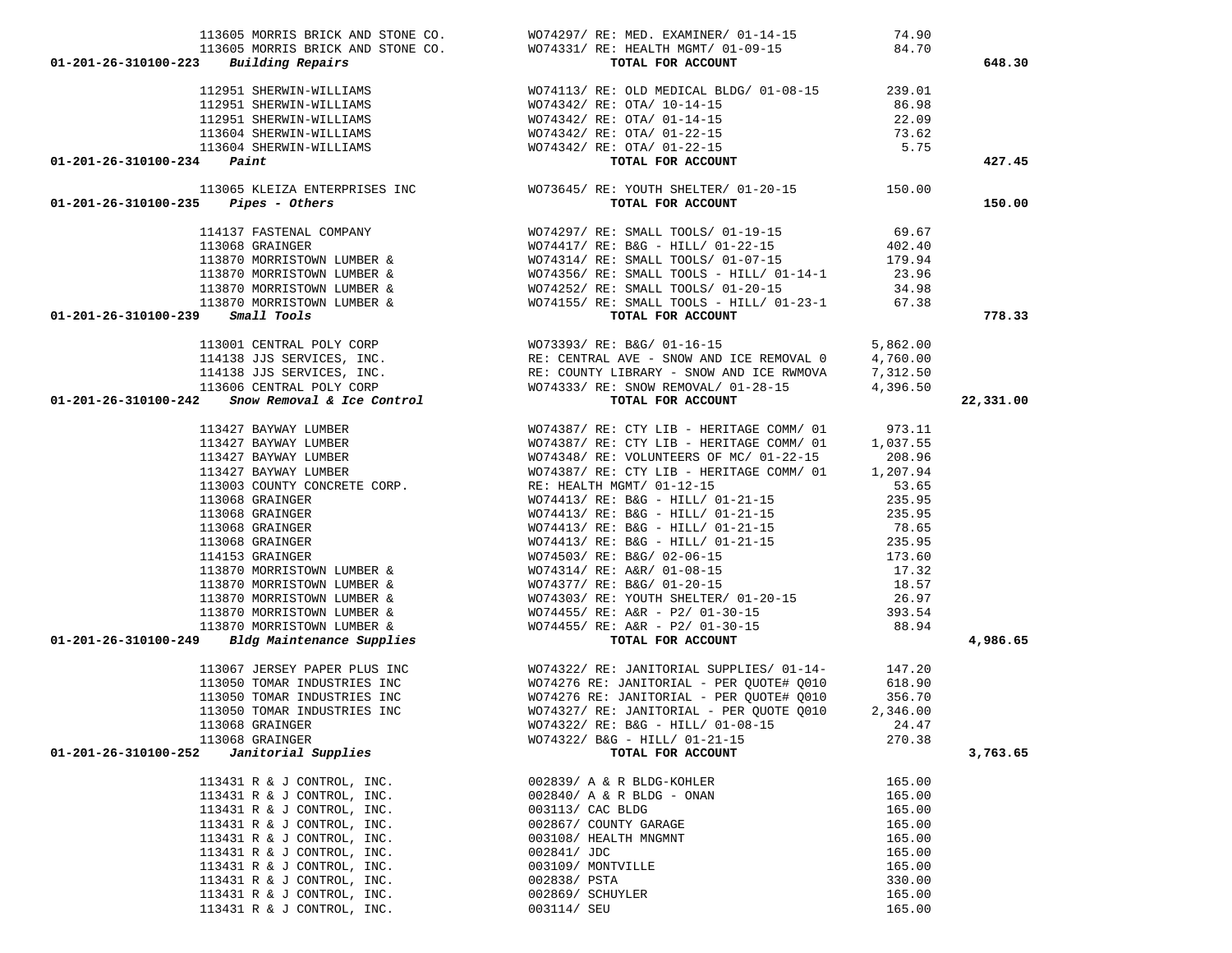|                                                                                                                                                                                                                                                                                               |                                                               |          | 9,584.99  |
|-----------------------------------------------------------------------------------------------------------------------------------------------------------------------------------------------------------------------------------------------------------------------------------------------|---------------------------------------------------------------|----------|-----------|
|                                                                                                                                                                                                                                                                                               |                                                               |          |           |
|                                                                                                                                                                                                                                                                                               |                                                               |          |           |
|                                                                                                                                                                                                                                                                                               |                                                               |          |           |
|                                                                                                                                                                                                                                                                                               |                                                               |          |           |
|                                                                                                                                                                                                                                                                                               |                                                               |          |           |
|                                                                                                                                                                                                                                                                                               |                                                               |          | 2,246.56  |
|                                                                                                                                                                                                                                                                                               |                                                               |          |           |
|                                                                                                                                                                                                                                                                                               |                                                               |          |           |
|                                                                                                                                                                                                                                                                                               |                                                               |          |           |
|                                                                                                                                                                                                                                                                                               |                                                               |          |           |
|                                                                                                                                                                                                                                                                                               |                                                               |          |           |
|                                                                                                                                                                                                                                                                                               |                                                               |          |           |
|                                                                                                                                                                                                                                                                                               |                                                               |          |           |
|                                                                                                                                                                                                                                                                                               |                                                               |          | 2,584.97  |
|                                                                                                                                                                                                                                                                                               |                                                               |          |           |
|                                                                                                                                                                                                                                                                                               |                                                               |          |           |
|                                                                                                                                                                                                                                                                                               |                                                               |          | 70.70     |
|                                                                                                                                                                                                                                                                                               |                                                               |          |           |
|                                                                                                                                                                                                                                                                                               |                                                               |          |           |
| 113066 RICCIARDI BROTHERS OF                                                                                                                                                                                                                                                                  | WO73783/ RE: CH/ 12-01-14                                     | 69.13    |           |
| 113066 RICCIARDI BROTHERS OF                                                                                                                                                                                                                                                                  | WO73783/ RE: CH/ 12-04-14                                     | 132.29   |           |
| 113066 RICCIARDI BROTHERS OF                                                                                                                                                                                                                                                                  | WO74084/ RE: CH/ 12-10-14                                     | 41.38    |           |
| 113066 RICCIARDI BROTHERS OF                                                                                                                                                                                                                                                                  | WO74146/ RE: B&G/ 12-10-14                                    | 70.90    |           |
| 113066 RICCIARDI BROTHERS OF                                                                                                                                                                                                                                                                  | WO73809/ RE: W&M/ 12-15-14                                    | 169.68   |           |
| 11 (141) $4 \pm 1$ , choren, ret.<br>11 (141) $4 \pm 1$ , choren, ret.<br>11 (141) $4 \pm 1$ , choren, ret.<br>11 (142) $4 \pm 2$ , choren, ret.<br>11 (142) $4 \pm 2$ , company, ret.<br>11 (142) $4 \pm 2$ , company, ret.<br>11 (142) $4 \pm 2$ , company,<br>113066 RICCIARDI BROTHERS OF | WO74113/ RE: VOLUNTEERS - OLD MEDICAL/ 1                      | 52.96    |           |
| 01-203-26-310100-234<br>(2014) Paint                                                                                                                                                                                                                                                          | TOTAL FOR ACCOUNT                                             |          | 536.34    |
|                                                                                                                                                                                                                                                                                               |                                                               |          |           |
| 114109 JJS SERVICES, INC.                                                                                                                                                                                                                                                                     | RE: COUNTY LIBRARY - SNOW AND ICE REMOVA                      | 9,025.00 |           |
| 114109 JJS SERVICES, INC.                                                                                                                                                                                                                                                                     | RE: CENTRAL AVE - ICE REMOVAL 11-18-14 T                      | 6,032.50 |           |
| 114109 JJS SERVICES, INC.                                                                                                                                                                                                                                                                     | RE: PSTA - SNOW REMOVAL 11-26-14                              | 2,500.00 |           |
| 114109 JJS SERVICES, INC.<br>$01 - 203 - 26 - 310100 - 242$ (2014) Snow Removal & Ice Control                                                                                                                                                                                                 | RE: WESTERN AVE - SNOW AND ICE REMOVAL 1<br>TOTAL FOR ACCOUNT | 600.00   | 18,157.50 |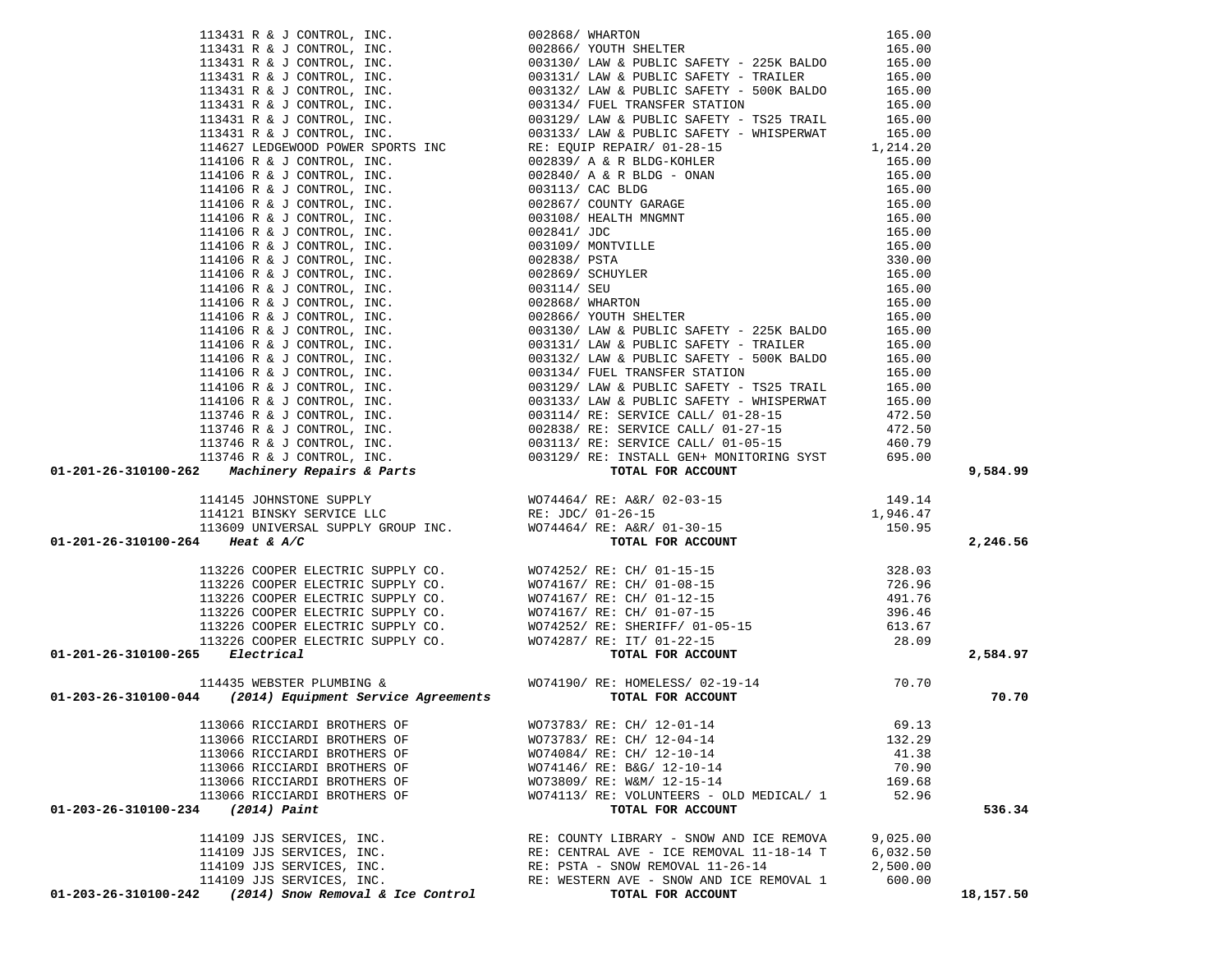| 113063 KUIKEN BROTHERS CO. INC.<br>113063 KUIKEN BROTHERS CO. INC.<br>113063 KUIKEN BROTHERS CO. INC.<br>113063 KUIKEN BROTHERS CO. INC.<br>(2014) Bldg Maintenance Supplies<br>01-203-26-310100-249 | WO74218/ RE: PROSECUTOR/ 12-19-15<br>WO74218/ RE: PROSECUTOR/ 12-23-14<br>WO74029/ RE: CH/ 12-01-14<br>WO74209/ RE: SHERIFF/ 12-18-14<br>TOTAL FOR ACCOUNT | 264.87<br>74.26<br>626.74<br>122.91<br>1,088.78 |  |
|------------------------------------------------------------------------------------------------------------------------------------------------------------------------------------------------------|------------------------------------------------------------------------------------------------------------------------------------------------------------|-------------------------------------------------|--|
| 113426 CLIFTON ELEVATOR SERVICE CO INC<br>113603 R & J CONTROL, INC.<br>(2014) Machinery Repairs & Parts<br>01-203-26-310100-262                                                                     | RE: HUMAN SERVICES/ 01-28-15<br>002838/ RE: PSTA - SERVICE CALL/ 12-23-1<br>TOTAL FOR ACCOUNT                                                              | 357.50<br>262.50<br>620.00                      |  |
| 112879 BINSKY SERVICE LLC<br>01-203-26-310100-264<br>$(2014)$ Heat & A/C                                                                                                                             | RE: FREEDOM HOUSE/ 01-16-15<br>TOTAL FOR ACCOUNT                                                                                                           | 1,316.00<br>1,316.00                            |  |
| TOTAL for Buildings & Grounds                                                                                                                                                                        |                                                                                                                                                            | ============<br>128,795.46                      |  |

#### **Motor Services Center**

|                      | 112914 MSC INDUSTRIAL SUPPLY CO.                                                                                                                | SPARK LIGHTER                                | 95.12    |          |
|----------------------|-------------------------------------------------------------------------------------------------------------------------------------------------|----------------------------------------------|----------|----------|
|                      | 112914 MSC INDUSTRIAL SUPPLY CO.                                                                                                                | FOUNDRY BLUE FIRE<br>LENS COVER              | 48.20    |          |
|                      | 112914 MSC INDUSTRIAL SUPPLY CO. LENS COVER                                                                                                     |                                              | 37.46    |          |
|                      | 112914 MSC INDUSTRIAL SUPPLY CO.<br>112914 MSC INDUSTRIAL SUPPLY CO. STEP ROLLS<br>112914 MSC INDUSTRIAL SUPPLY CO. TORQUE LOCKNUT, FLAT WASHER |                                              | 99.47    |          |
|                      |                                                                                                                                                 |                                              | 217.75   |          |
|                      |                                                                                                                                                 |                                              | 172.54   |          |
|                      | 113685 MUNICIPAL CAPITAL CORP                                                                                                                   |                                              | 151.52   |          |
|                      | 113685 MUNICIPAL CAPITAL CORP                                                                                                                   | LEASE ON COPIER<br>LEASE ON COPIER           | 792.55   |          |
|                      | 113492 BOONTON AUTO PARTS                                                                                                                       | CHROMABASE PAINT                             | 100.16   |          |
|                      | 113499 GRAINGER                                                                                                                                 | WHEEL NUT, PLASTIC CAP                       | 612.80   |          |
|                      | 112917 ONE SOURCE OF NEW JERSEY LLC                                                                                                             | DRILL BIT, ALLIGATOR CLIP, BLANK KEY         | 363.08   |          |
|                      | 113505 MSC INDUSTRIAL SUPPLY CO.                                                                                                                | TOROUE LOCKNUT                               | 26.05    |          |
|                      | 113505 MSC INDUSTRIAL SUPPLY CO.                                                                                                                |                                              |          |          |
|                      | 113518 WHITEMARSH CORPORATION                                                                                                                   |                                              |          |          |
|                      | 113518 WHITEMARSH CORPORATION                                                                                                                   | FREIGHT                                      | 13.53    |          |
| 01-201-26-315100-098 | Other Operating&Repair Supply                                                                                                                   | TOTAL FOR ACCOUNT                            |          | 3,693.62 |
|                      | 113488 AMERICAN WEAR INC.                                                                                                                       | UNIFORMS                                     | 215.55   |          |
|                      | 113488 AMERICAN WEAR INC.                                                                                                                       | UNIFORMS                                     | 271.35   |          |
|                      | $01-201-26-315100-207$ Uniform & Clothing Allowance                                                                                             | TOTAL FOR ACCOUNT                            |          | 486.90   |
|                      | 113508 PETROCHOICE                                                                                                                              | 5W30 OIL                                     | 617.45   |          |
|                      | $01-201-26-315100-232$ Lubricants & Anti Freeze                                                                                                 | TOTAL FOR ACCOUNT                            |          | 617.45   |
|                      | 112904 E. M. KUTZ INC                                                                                                                           | LIFT BEAM FLB NEW LEVEL LIFT                 | 385.21   |          |
|                      | 01-201-26-315100-241 Snow Plowing Parts                                                                                                         | TOTAL FOR ACCOUNT                            |          | 385.21   |
|                      | 113501 INTER CITY TIRE                                                                                                                          | TIRES                                        | 1,558.44 |          |
|                      | 113501 INTER CITY TIRE                                                                                                                          | TIRES                                        | 584.97   |          |
| 01-201-26-315100-245 | Tires                                                                                                                                           | TOTAL FOR ACCOUNT                            |          | 2,143.41 |
|                      | 113511 PRAXAIR DISTRIBUTION                                                                                                                     | CYLINDER RENTAL                              | 299.70   |          |
|                      | $01-201-26-315100-248$ Welding-Oxygen-Acetylene Etc                                                                                             | TOTAL FOR ACCOUNT                            |          | 299.70   |
|                      | 113491 BEYER BROS CORP                                                                                                                          | EXHAUST, VBAND, FLANGE LOCK, MUFFLER, WASHER | 2,432.48 |          |
|                      | 112908 GUARANTEED REBUILDERS INC                                                                                                                | ALTERNATOR                                   | 345.25   |          |
|                      | 113502 JESCO INC.                                                                                                                               | SCREW, HINGE, BUSHING, WASHER, BUMPER, LATCH | 127.71   |          |
|                      | 113502 JESCO INC.                                                                                                                               | <b>VALVE</b>                                 | 98.09    |          |
|                      | 113503 MCMASTER-CARR SUPPLY CO                                                                                                                  | WELD ON HOOK                                 | 187.98   |          |
|                      | 113493 BUNKY'S TOWING & AUTO REPAIR                                                                                                             | TOWING $(8-8)$                               | 650.00   |          |
|                      | 113500 HOOVER TRUCK CENTERS INC                                                                                                                 | AIRDRIER                                     | 494.25   |          |
|                      | 113500 HOOVER TRUCK CENTERS INC                                                                                                                 | STUD HUB                                     | 1,899.50 |          |
|                      | 113500 HOOVER TRUCK CENTERS INC                                                                                                                 | COMPRESSOR, BELT                             | 319.97   |          |
|                      | 113516 TONY SANCHEZ LTD                                                                                                                         | OAC RECEIVER                                 | 960.00   |          |
|                      | 113516 TONY SANCHEZ LTD                                                                                                                         | BOLT ASSY, TRIP EDGES, TORSION TRIP          | 1,298.55 |          |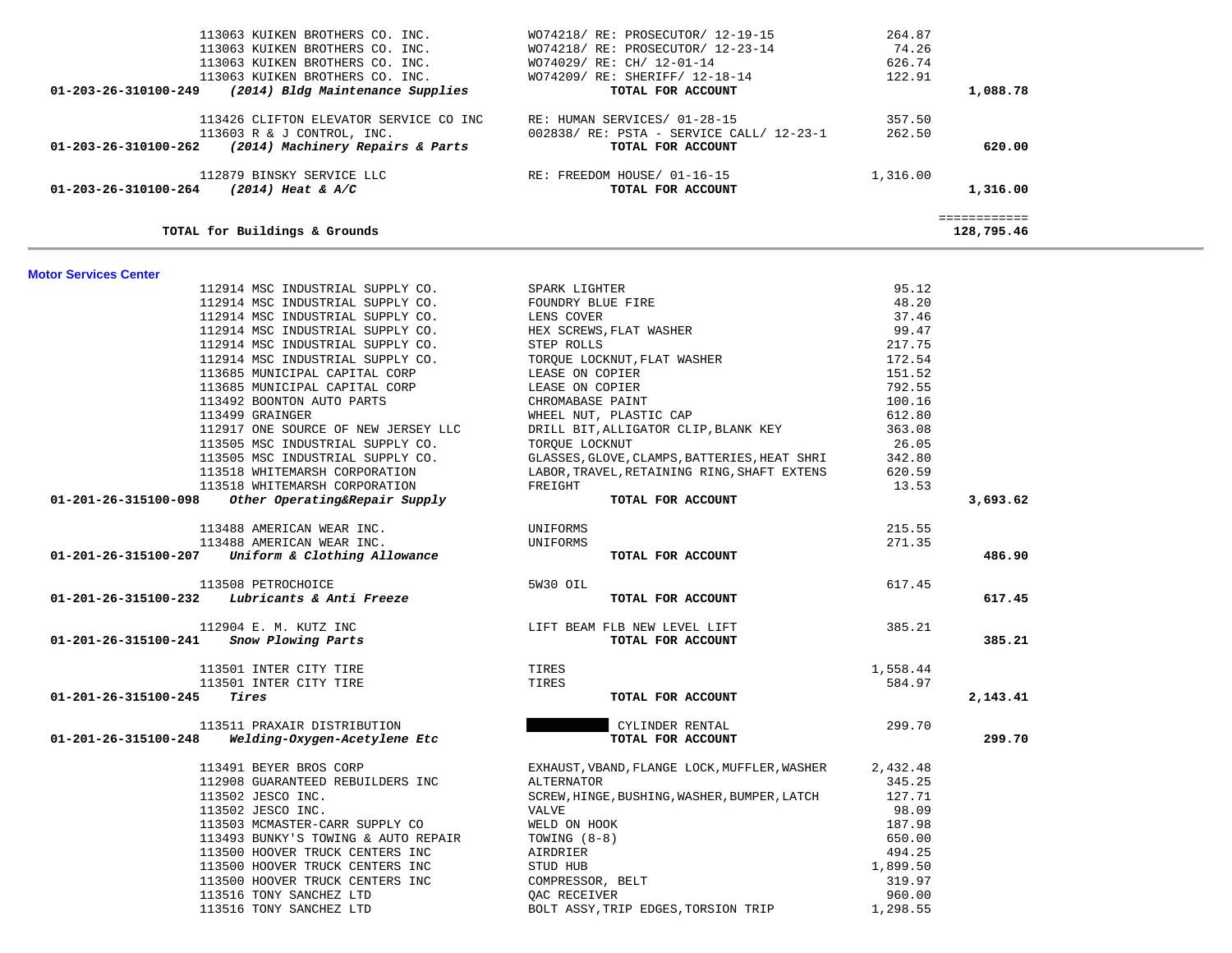| 108.56<br>FILTER KIT                                                                                                                                                                                                                                     | 113504 MID-ATLANTIC TRUCK CENTRE INC                                       |                      |
|----------------------------------------------------------------------------------------------------------------------------------------------------------------------------------------------------------------------------------------------------------|----------------------------------------------------------------------------|----------------------|
| 178.34<br>VALVE KIT                                                                                                                                                                                                                                      | 113504 MID-ATLANTIC TRUCK CENTRE INC                                       |                      |
| <b>CUT EDGE</b><br>307.78                                                                                                                                                                                                                                | 113517 WEST CHESTER MACHINERY AND                                          |                      |
| 9,408.46<br>TOTAL FOR ACCOUNT                                                                                                                                                                                                                            | Spare Parts for Equipment                                                  | 01-201-26-315100-261 |
| BRAKE LAMP, OIL FILTER, AIR FILTER, DISC BR<br>729.63                                                                                                                                                                                                    | 113495 D&B AUTO SUPPLY                                                     |                      |
| DISC PAD, DEXCOOL, BULB, SOCKET, CONTROL ARM<br>585.93                                                                                                                                                                                                   |                                                                            |                      |
| OIL FLTER, AIR FILTER, CLAMP, BULB, DISC BRA<br>193.93                                                                                                                                                                                                   | 113495 D&B AUTO SUPPLY<br>113495 D&B AUTO SUPPLY<br>113495 D&B AUTO SUPPLY |                      |
| FUEL FILTER, CLAMP, CONNECTOR, TWINBULB, BRA<br>154.73                                                                                                                                                                                                   | 113495 D&B AUTO SUPPLY                                                     |                      |
| $-273.03$<br>CREDIT                                                                                                                                                                                                                                      | 113495 D&B AUTO SUPPLY                                                     |                      |
| 33.65<br>FILTER                                                                                                                                                                                                                                          | 113498 FLEMINGTON CHRYSLER                                                 |                      |
| BATTERRACK<br>165.32                                                                                                                                                                                                                                     | 113498 FLEMINGTON CHRYSLER                                                 |                      |
| CREDIT<br>$-40.00$                                                                                                                                                                                                                                       | 113498 FLEMINGTON CHRYSLER                                                 |                      |
| 680.75                                                                                                                                                                                                                                                   | 113490 BEYER FORD                                                          |                      |
| CREDIT<br>VEHICLE REPAIR (12-23)<br>NUT, BOLT-HEX<br>IGNITION<br>F COIL KIT<br>GRILLE<br>BOLT<br>PIPE<br>THERMOSTAT<br>WINDSHIELD (3-60)<br>JUMPSTARTER<br>PIN, HOSE, CLIP<br>SOLENOID<br>SULENOID<br>WIRSTARTER<br>PIN, HOSE, CLIP<br>SOLENOID<br>39.76 | 113490 BEYER FORD                                                          |                      |
| 33.00                                                                                                                                                                                                                                                    | 113494 CY DRAKE LOCKSMITHS, INC.                                           |                      |
| 154.65                                                                                                                                                                                                                                                   | 113497 FLEMINGTON BUICK CHEVROLET                                          |                      |
| 104.88                                                                                                                                                                                                                                                   | 113497 FLEMINGTON BUICK CHEVROLET                                          |                      |
| 23.58                                                                                                                                                                                                                                                    | 112916 NORMAN GALE BUICK GMC                                               |                      |
| 13.50                                                                                                                                                                                                                                                    | 112916 NORMAN GALE BUICK GMC                                               |                      |
| 17.51                                                                                                                                                                                                                                                    | 112916 NORMAN GALE BUICK GMC                                               |                      |
| 232.79                                                                                                                                                                                                                                                   | 113512 QUALITY AUTO GLASS, INC                                             |                      |
| 99.99                                                                                                                                                                                                                                                    | 113513 RE-TRON TECHNOLOGIES INC.                                           |                      |
| 60.03                                                                                                                                                                                                                                                    | 112922 ROUTE 23 AUTOMALL LLC                                               |                      |
| 87.83                                                                                                                                                                                                                                                    | 112922 ROUTE 23 AUTOMALL LLC                                               |                      |
| 120.54<br>MIRROR                                                                                                                                                                                                                                         | 112922 ROUTE 23 AUTOMALL LLC                                               |                      |
| 32.36<br>SWITCH ASY                                                                                                                                                                                                                                      | 113515 SMITH MOTOR CO., INC.                                               |                      |
| ROTOR ASY, BRAKE LINING<br>298.94                                                                                                                                                                                                                        | 113515 SMITH MOTOR CO., INC.                                               |                      |
| 261.67<br>BALLAST                                                                                                                                                                                                                                        | 113506 NORMAN GALE BUICK GMC                                               |                      |
| 371.60<br>BUMPER ASY, COVER                                                                                                                                                                                                                              | 113514 ROUTE 23 AUTOMALL LLC                                               |                      |
| 57.56<br>PAD                                                                                                                                                                                                                                             | 113514 ROUTE 23 AUTOMALL LLC                                               |                      |
| 4,241.10<br>TOTAL FOR ACCOUNT                                                                                                                                                                                                                            | Vehicle Repairs                                                            | 01-201-26-315100-291 |
| 187.05                                                                                                                                                                                                                                                   | 112569 COUNTY WELDING SUPPLY CO BRASS TORCH TO HOSE SET                    |                      |
| TOTAL FOR ACCOUNT<br>187.05                                                                                                                                                                                                                              | $01-203-26-315100-248$ (2014) Welding-Oxygen-Acetylene Etc                 |                      |
| 113507 NORTHEAST COMMUNICATIONS, INC. M0350MAPS - CONNECTOR, CABLE, BRACKET 63.00                                                                                                                                                                        |                                                                            |                      |
| TOTAL FOR ACCOUNT<br>63.00                                                                                                                                                                                                                               | 01-203-26-315100-261 (2014) Spare Parts for Equipment                      |                      |
| ============<br>21,525.90                                                                                                                                                                                                                                | TOTAL for Motor Services Center                                            |                      |

**Mosquito Extermination** 

| 112597 NEW JERSEY MOSOUITO CONTROL ASSO.                       | Registration & Membership Fee for Kris M | 240.00   |        |
|----------------------------------------------------------------|------------------------------------------|----------|--------|
| 113351 NEW JERSEY MOSOUITO CONTROL ASSO.                       | Registration and Membership Fee for Marc | 240.00   |        |
| 113351 NEW JERSEY MOSOUITO CONTROL ASSO.                       | Registration and Membership Fee for Henr | 240.00   |        |
| Administrative Services<br>$01 - 201 - 26 - 320100 - 021$      | TOTAL FOR ACCOUNT                        |          | 720.00 |
| 112597 NEW JERSEY MOSOUITO CONTROL ASSO.                       | Registration & Membership Fee for Teresa | 240.00   |        |
| 112597 NEW JERSEY MOSOUITO CONTROL ASSO.                       | Registration Fee for Russell Berger      | 200.00   |        |
| 112597 NEW JERSEY MOSOUITO CONTROL ASSO.                       | Registration Fee for Michael Rosellini   | 200.00   |        |
| 112597 NEW JERSEY MOSOUITO CONTROL ASSO.                       | Registration Fee for Bill Karlak         | 200.00   |        |
| 113757 RUTGERS, THE STATE UNIVERSITY                           | Core Pesticide Training Manual           | 90.00    |        |
| 113757 RUTGERS, THE STATE UNIVERSITY                           | Mosquito Pest Control Manual             | 36.00    |        |
| Education Schools & Training<br>$01 - 201 - 26 - 320100 - 039$ | TOTAL FOR ACCOUNT                        |          | 966.00 |
| 113884 STAPLES ADVANTAGE                                       | Credit for Inv# 3252687540 Refund price  | $-20.00$ |        |
| 113884 STAPLES ADVANTAGE                                       | HP 100 Gray Photo Ink                    | 49.20    |        |
| 113884 STAPLES ADVANTAGE                                       | Envelopes, 4500 Wireless E-AIO, Ink, Tap | 229.28   |        |
| 113884 STAPLES ADVANTAGE                                       | 36X48 Kraft Sheets                       | 13.19    |        |
| Office Supplies & Stationery<br>01-201-26-320100-058           | TOTAL FOR ACCOUNT                        |          | 271.67 |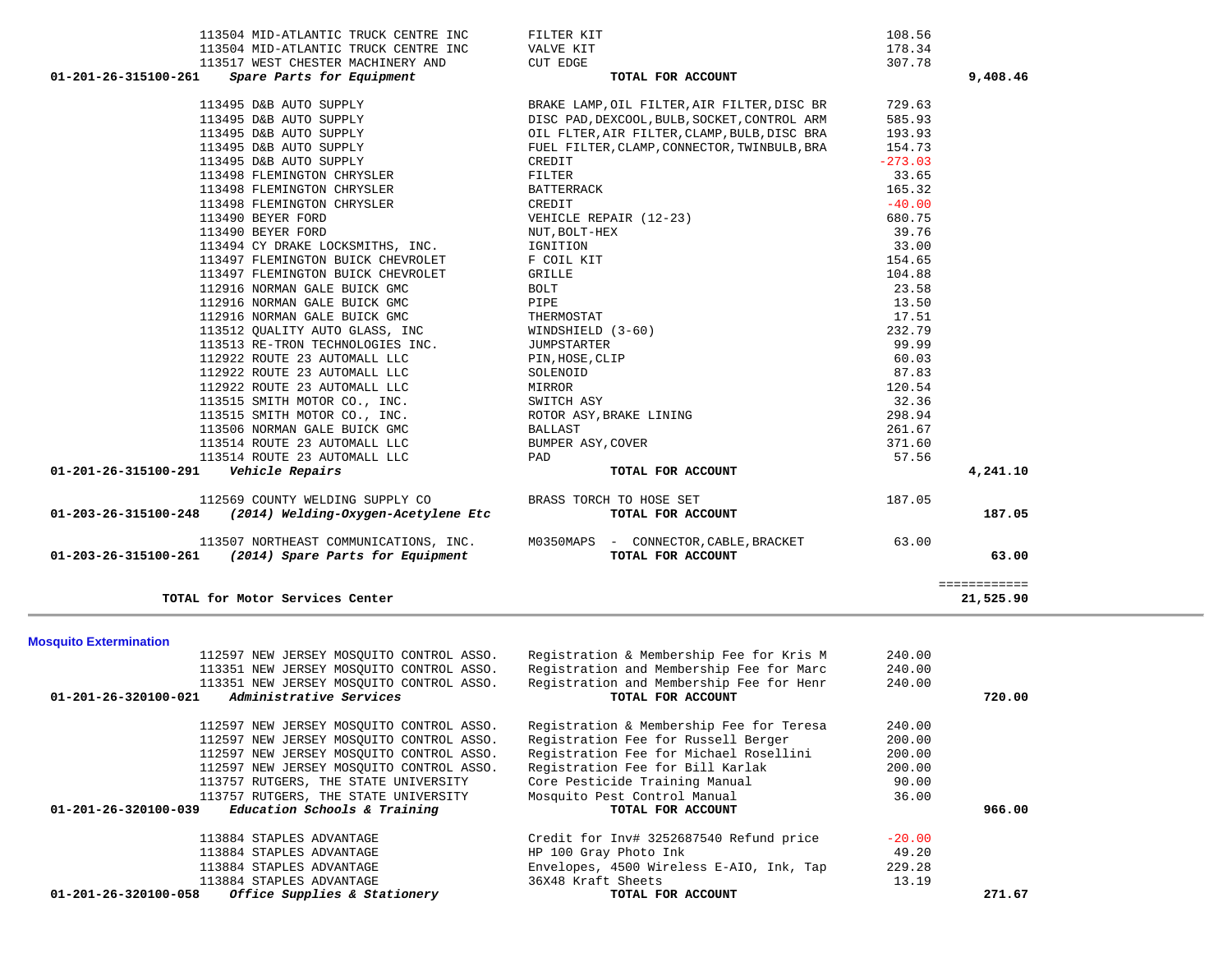|                                   | $110634 HANOVER POWER SPORTS\n114176 JOHN ZEGERS\n114175 MICHAEL HENDERSON\n114175 MICHAEL HENDERSON\n113028 AMERTCAN WEAR INC.\n113028 AMERTCAN WEAR INC.\n113028 AMERTCAN WEAR INC.\n113028 AMERTCAN WEAR INC.\n113028 AMERTCAN WEAR INC.\n113028 AMERTCAN WEAR INC.\n113028 AMERTCAN WEAR INC.\n113028 AMERTCON WEAR INC.\n113028 AMERTCON WEAR INC.\n1$ |        |        |
|-----------------------------------|-------------------------------------------------------------------------------------------------------------------------------------------------------------------------------------------------------------------------------------------------------------------------------------------------------------------------------------------------------------|--------|--------|
|                                   |                                                                                                                                                                                                                                                                                                                                                             |        | 537.68 |
|                                   |                                                                                                                                                                                                                                                                                                                                                             |        |        |
|                                   |                                                                                                                                                                                                                                                                                                                                                             |        |        |
|                                   |                                                                                                                                                                                                                                                                                                                                                             |        |        |
|                                   |                                                                                                                                                                                                                                                                                                                                                             |        |        |
|                                   |                                                                                                                                                                                                                                                                                                                                                             |        |        |
|                                   |                                                                                                                                                                                                                                                                                                                                                             |        |        |
|                                   |                                                                                                                                                                                                                                                                                                                                                             |        |        |
|                                   |                                                                                                                                                                                                                                                                                                                                                             |        |        |
|                                   |                                                                                                                                                                                                                                                                                                                                                             |        |        |
| 01-201-26-320100-098              |                                                                                                                                                                                                                                                                                                                                                             |        | 523.45 |
|                                   |                                                                                                                                                                                                                                                                                                                                                             |        |        |
|                                   |                                                                                                                                                                                                                                                                                                                                                             |        |        |
|                                   |                                                                                                                                                                                                                                                                                                                                                             |        |        |
|                                   |                                                                                                                                                                                                                                                                                                                                                             |        |        |
|                                   |                                                                                                                                                                                                                                                                                                                                                             |        |        |
|                                   |                                                                                                                                                                                                                                                                                                                                                             |        |        |
|                                   |                                                                                                                                                                                                                                                                                                                                                             |        |        |
|                                   |                                                                                                                                                                                                                                                                                                                                                             |        |        |
| 01-201-26-320100-249              | 113079 MORRISTOWN LUMBER & Gal. Bleach Pure Bright Ultra #210143 3.09<br>113079 MORRISTOWN LUMBER & 5361 Ajax Cleanser 21oz. #6721468 0.99<br>113884 STAPLES ADVANTAGE Diswashing Liq., sponges, towels, spoons 119.34<br>113884 STAPLE<br>zer 28.44<br>P<br>TOTAL FOR ACCOUNT                                                                              |        | 177.05 |
|                                   |                                                                                                                                                                                                                                                                                                                                                             |        |        |
|                                   |                                                                                                                                                                                                                                                                                                                                                             |        |        |
|                                   |                                                                                                                                                                                                                                                                                                                                                             |        |        |
|                                   | 112203 MORRISTOWN LUMBER &<br>112203 MORRISTOWN LUMBER &<br>112203 MORRISTOWN LUMBER &<br>112203 MORRISTOWN LUMBER &<br>112203 MORRISTOWN LUMBER &<br>3521111c 8-10 slotted pwr bit #35211<br>352111c 8-10 slotted pwr bit #35211<br>352111                                                                                                                 |        |        |
|                                   |                                                                                                                                                                                                                                                                                                                                                             |        |        |
|                                   |                                                                                                                                                                                                                                                                                                                                                             |        |        |
|                                   |                                                                                                                                                                                                                                                                                                                                                             |        |        |
|                                   |                                                                                                                                                                                                                                                                                                                                                             |        |        |
|                                   |                                                                                                                                                                                                                                                                                                                                                             |        |        |
|                                   |                                                                                                                                                                                                                                                                                                                                                             |        |        |
|                                   |                                                                                                                                                                                                                                                                                                                                                             |        |        |
|                                   |                                                                                                                                                                                                                                                                                                                                                             |        |        |
|                                   |                                                                                                                                                                                                                                                                                                                                                             |        |        |
|                                   |                                                                                                                                                                                                                                                                                                                                                             |        |        |
| 01-201-26-320100-251              | 112203 MORRISTOWN LOMBER &<br>112203 MORRISTOWN LUMBER &<br>112203 MORRISTOWN LUMBER &<br>12303 MORRISTOWN LUMBER &<br>12303 MORRISTOWN LUMBER &<br>12303 MORRISTOWN LUMBER &<br>12397 MORRISTOWN LUMBER &<br>11.58<br>113997 MORRISTOWN LUMBE                                                                                                              |        | 111.16 |
|                                   |                                                                                                                                                                                                                                                                                                                                                             |        |        |
|                                   |                                                                                                                                                                                                                                                                                                                                                             |        |        |
|                                   |                                                                                                                                                                                                                                                                                                                                                             |        |        |
|                                   |                                                                                                                                                                                                                                                                                                                                                             |        |        |
|                                   |                                                                                                                                                                                                                                                                                                                                                             |        |        |
|                                   |                                                                                                                                                                                                                                                                                                                                                             |        |        |
| 110577 BEN MEADOWS                |                                                                                                                                                                                                                                                                                                                                                             |        |        |
|                                   | Tree Mrkng Arsl Paint Aervoe P #84313 58.20<br>Anti-Itch Gel Dual Action #109211 29.10                                                                                                                                                                                                                                                                      |        |        |
| 110577 BEN MEADOWS                |                                                                                                                                                                                                                                                                                                                                                             |        |        |
| 110577 BEN MEADOWS                | Strobe Amber Mag Strobe Tube #131494 118.00<br>Bow Saw Repl Bld #150272 13.65                                                                                                                                                                                                                                                                               |        |        |
| 110577 BEN MEADOWS                | Bow Saw Repl Bld #150272                                                                                                                                                                                                                                                                                                                                    |        |        |
| 110577 BEN MEADOWS                | Bow Saw Repl bid #150272<br>Bow Saw Bahco North America SA #150258 26.80                                                                                                                                                                                                                                                                                    |        |        |
| 110577 BEN MEADOWS                | Shipping and Handling                                                                                                                                                                                                                                                                                                                                       | 17.40  |        |
|                                   | Reimb. for Work Boots 2015 - Council #6                                                                                                                                                                                                                                                                                                                     | 90.00  |        |
| 114177 CHARLES MOORE              |                                                                                                                                                                                                                                                                                                                                                             |        |        |
| 111518 GEN-EL SAFETY & INDUSTRIAL | Hip Wader, Lacrosse Trapline, Wool Insul                                                                                                                                                                                                                                                                                                                    | 140.00 |        |
| 111518 GEN-EL SAFETY & INDUSTRIAL | Hip Boots, Insulated Rubber with Track-L                                                                                                                                                                                                                                                                                                                    | 135.00 |        |
| 113299 LEVITT'S LLC               | Blue Latex Large Sure Grip 12Pr/Pkg #24                                                                                                                                                                                                                                                                                                                     | 9.95   |        |
| 113299 LEVITT'S LLC               | Truper 4" Scraper L-H #5562510602                                                                                                                                                                                                                                                                                                                           | 18.50  |        |
|                                   |                                                                                                                                                                                                                                                                                                                                                             |        |        |
| 113299 LEVITT'S LLC               | Shovel Transfer Sq Pnt 48" - Truper #55                                                                                                                                                                                                                                                                                                                     | 21.90  |        |
| 113299 LEVITT'S LLC               | RZBK Hook Forged Potato Lightweightrefus                                                                                                                                                                                                                                                                                                                    | 29.95  |        |
| 113299 LEVITT'S LLC               | RZBK Cultivator Forged 4 sharp curved ro                                                                                                                                                                                                                                                                                                                    | 34.25  |        |
| 112759 MORRISTOWN LUMBER &        | 3521111C 8-10 Slotted Pwr Bit #35211                                                                                                                                                                                                                                                                                                                        | 1.99   |        |
| 112759 MORRISTOWN LUMBER &        | 2" 60 Grt 1/16" cut off wheel #35203                                                                                                                                                                                                                                                                                                                        | 1.29   |        |
| 112759 MORRISTOWN LUMBER &        | 7776504 MS Flat Black Qt #8564221                                                                                                                                                                                                                                                                                                                           | 10.99  |        |
|                                   |                                                                                                                                                                                                                                                                                                                                                             |        |        |
| 112759 MORRISTOWN LUMBER &        | 7776504 MS Flat Black Qt #8564221                                                                                                                                                                                                                                                                                                                           | 10.99  |        |
| 112759 MORRISTOWN LUMBER &        | Ivory Decora/FGCI Outlet Plate #1606221                                                                                                                                                                                                                                                                                                                     | 0.99   |        |
| 112759 MORRISTOWN LUMBER &        | CDOW-25 3" X 2" X 2 1/2" SW #6530702                                                                                                                                                                                                                                                                                                                        | 2.25   |        |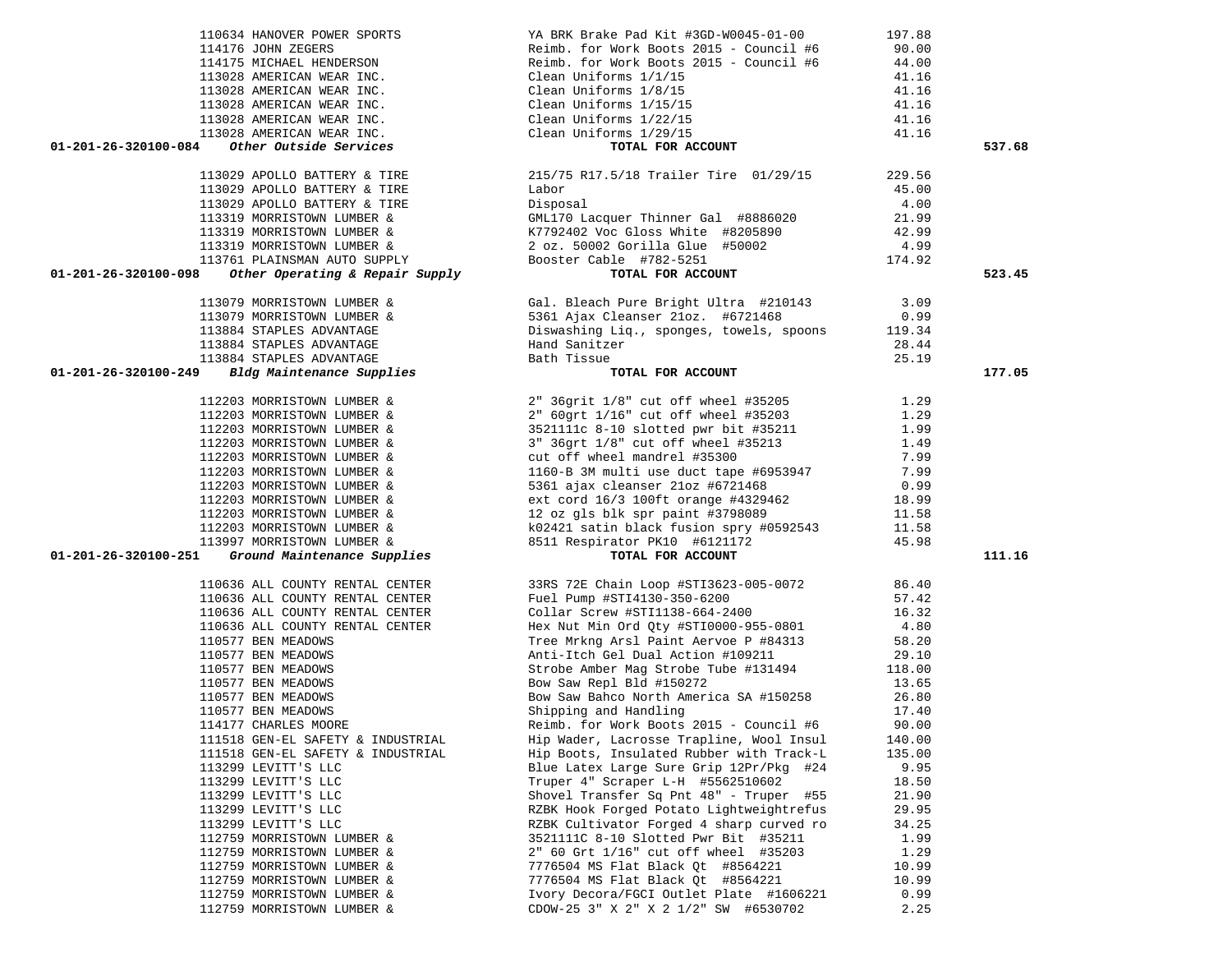| 112759 MORRISTOWN LUMBER &               | 1# 1 1/4" Galv. Deck Screw PG Ten #1080 5.99                                                                                                                                                                                                 |       |          |
|------------------------------------------|----------------------------------------------------------------------------------------------------------------------------------------------------------------------------------------------------------------------------------------------|-------|----------|
|                                          |                                                                                                                                                                                                                                              |       |          |
|                                          |                                                                                                                                                                                                                                              |       |          |
|                                          |                                                                                                                                                                                                                                              |       |          |
|                                          |                                                                                                                                                                                                                                              |       |          |
|                                          |                                                                                                                                                                                                                                              |       |          |
|                                          |                                                                                                                                                                                                                                              |       |          |
|                                          |                                                                                                                                                                                                                                              |       |          |
|                                          |                                                                                                                                                                                                                                              |       |          |
|                                          |                                                                                                                                                                                                                                              |       |          |
|                                          |                                                                                                                                                                                                                                              |       |          |
|                                          |                                                                                                                                                                                                                                              |       |          |
|                                          |                                                                                                                                                                                                                                              |       |          |
|                                          |                                                                                                                                                                                                                                              |       |          |
|                                          |                                                                                                                                                                                                                                              |       |          |
|                                          |                                                                                                                                                                                                                                              |       |          |
|                                          |                                                                                                                                                                                                                                              |       |          |
|                                          |                                                                                                                                                                                                                                              |       |          |
|                                          |                                                                                                                                                                                                                                              |       |          |
|                                          |                                                                                                                                                                                                                                              |       |          |
|                                          |                                                                                                                                                                                                                                              |       |          |
| 01-201-26-320100-258                     | 111724 TOMAR INDUSTRIES INC<br>111724 TOMAR INDUSTRIES INC<br>111724 TOMAR INDUSTRIES INC<br>111724 TOMAR INDUSTRIES INC<br>111724 TOMAR INDUSTRIES INC<br>111724 TOMAR INDUSTRIES INC<br>111724 TOMAR INDUSTRIES INC<br>111724 TOMAR INDUST |       | 1,665.82 |
|                                          |                                                                                                                                                                                                                                              |       |          |
|                                          |                                                                                                                                                                                                                                              |       |          |
|                                          |                                                                                                                                                                                                                                              |       |          |
|                                          |                                                                                                                                                                                                                                              |       |          |
|                                          |                                                                                                                                                                                                                                              |       |          |
|                                          |                                                                                                                                                                                                                                              |       |          |
|                                          |                                                                                                                                                                                                                                              |       |          |
|                                          |                                                                                                                                                                                                                                              |       |          |
|                                          |                                                                                                                                                                                                                                              |       |          |
|                                          |                                                                                                                                                                                                                                              |       |          |
|                                          |                                                                                                                                                                                                                                              |       |          |
|                                          |                                                                                                                                                                                                                                              |       |          |
|                                          |                                                                                                                                                                                                                                              |       |          |
|                                          |                                                                                                                                                                                                                                              |       |          |
|                                          |                                                                                                                                                                                                                                              |       |          |
|                                          |                                                                                                                                                                                                                                              |       |          |
|                                          |                                                                                                                                                                                                                                              |       |          |
|                                          |                                                                                                                                                                                                                                              |       |          |
|                                          |                                                                                                                                                                                                                                              |       |          |
|                                          |                                                                                                                                                                                                                                              |       |          |
|                                          |                                                                                                                                                                                                                                              |       |          |
|                                          |                                                                                                                                                                                                                                              |       |          |
|                                          |                                                                                                                                                                                                                                              |       |          |
|                                          |                                                                                                                                                                                                                                              |       |          |
|                                          |                                                                                                                                                                                                                                              |       |          |
|                                          |                                                                                                                                                                                                                                              |       |          |
|                                          |                                                                                                                                                                                                                                              |       |          |
|                                          |                                                                                                                                                                                                                                              |       |          |
|                                          |                                                                                                                                                                                                                                              |       | 1,116.54 |
|                                          | Vehicle First Aid Kits #220-0                                                                                                                                                                                                                | 66.00 |          |
| 110025 THE OLYMPIC GLOVE & SAFETY CO.    |                                                                                                                                                                                                                                              |       |          |
| 110025 THE OLYMPIC GLOVE & SAFETY CO.    | H305-200 Alcohol Cleaning Pads<br>G121 band Aids                                                                                                                                                                                             | 7.00  |          |
| 110025 THE OLYMPIC GLOVE & SAFETY CO.    |                                                                                                                                                                                                                                              | 7.00  |          |
| 110025 THE OLYMPIC GLOVE & SAFETY CO.    | Hydrocortisone Cream #M4033-144                                                                                                                                                                                                              | 29.00 |          |
| 110025 THE OLYMPIC GLOVE & SAFETY CO.    | Hycron Gloves 1 doz.                                                                                                                                                                                                                         | 48.00 |          |
| 110025 THE OLYMPIC GLOVE & SAFETY CO.    | White Dot Gloves 1 doz.                                                                                                                                                                                                                      | 8.00  |          |
| 110025 THE OLYMPIC GLOVE & SAFETY CO.    | Shipping & Handling                                                                                                                                                                                                                          | 15.00 |          |
| (2014) Equipment<br>01-203-26-320100-258 | TOTAL FOR ACCOUNT                                                                                                                                                                                                                            |       | 180.00   |
|                                          |                                                                                                                                                                                                                                              |       |          |

112759 MORRISTOWN LUMBER & 15A Smart Lock GFCI IV No Plate #646337 15.19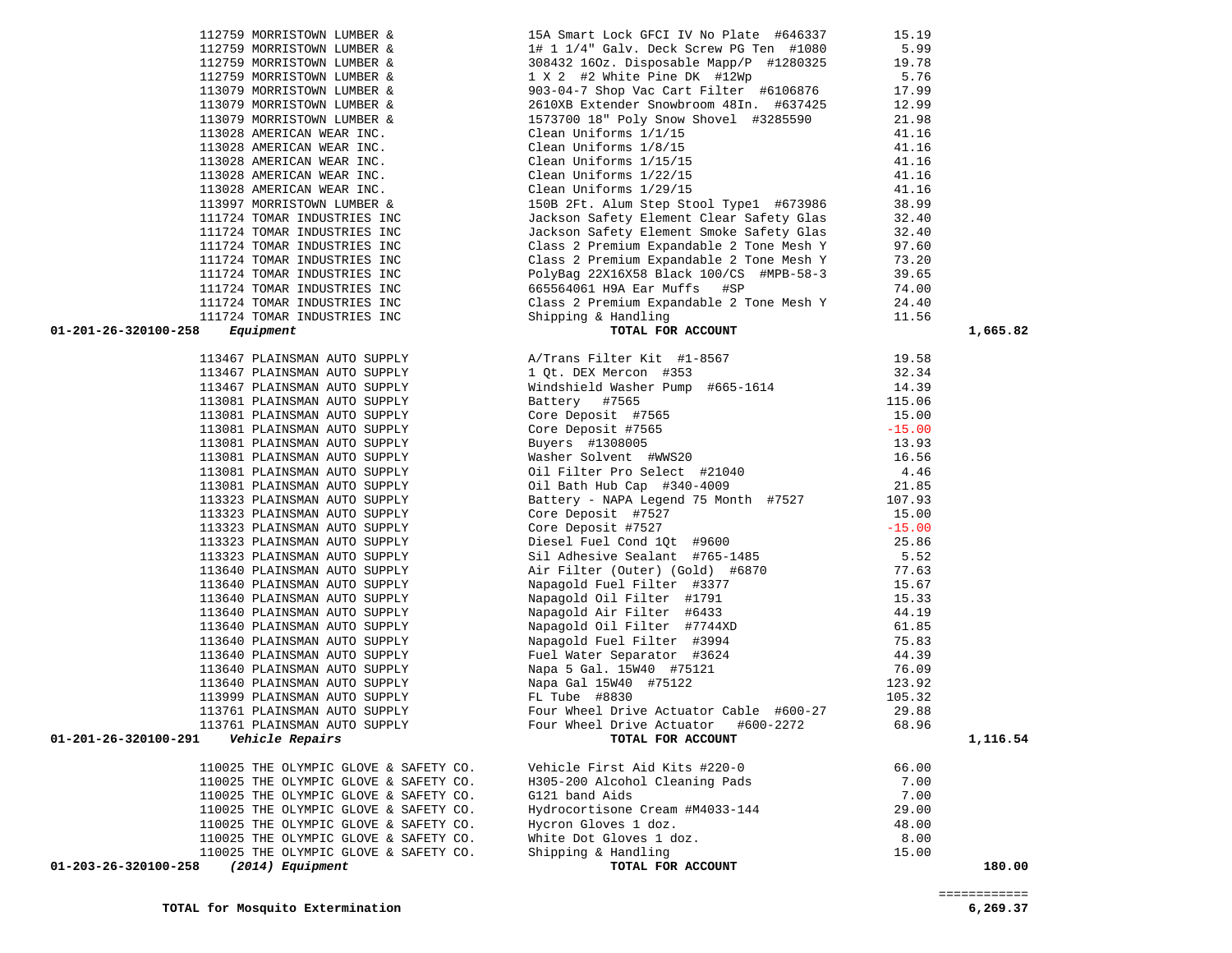| <b>Health Management</b>                                               |                                                               |           |              |  |
|------------------------------------------------------------------------|---------------------------------------------------------------|-----------|--------------|--|
| 114834 VERIZON WIRELESS                                                | L&PS / Health Management - Grant                              | 417.79    |              |  |
| 114834 VERIZON WIRELESS                                                | L&PS / Health Management - O&E                                | 114.03    |              |  |
| 114835 VERIZON WIRELESS                                                | L&PS / Health Management - Grant                              | 454.50    |              |  |
| 114835 VERIZON WIRELESS                                                | L&PS / Health Management - O&E                                | 114.03    |              |  |
| Cellular Phone/Pagers<br>01-201-27-330100-031                          | TOTAL FOR ACCOUNT                                             |           | 1,100.35     |  |
| 113566 MORRISTOWN MEDICAL CENTER                                       | For the Month of January 2015                                 | 10,000.00 |              |  |
| Special Projects<br>01-201-27-330100-079                               | TOTAL FOR ACCOUNT                                             |           | 10,000.00    |  |
| 114100 STEPHANIE GORMAN                                                | Parking reimbursement                                         | 4.00      |              |  |
| Other Outside Services<br>01-201-27-330100-084                         | TOTAL FOR ACCOUNT                                             |           | 4.00         |  |
| 113321 STEP ONE SIGNS LLC                                              | HazMat Labels Estimate # 505-1691 dated                       | 150.00    |              |  |
| 112707 TSI INCORPORATED                                                | Quote # 20064441 dated 1/22/2015 Clean                        | 780.00    |              |  |
| 112707 TSI INCORPORATED                                                | Clean and Calibrate N95 Companion only                        | 180.00    |              |  |
| 112707 TSI INCORPORATED                                                | Freight                                                       | 28.02     |              |  |
| 113353 SAFE-T                                                          | Secured Gear Racks Proposal # 3781 dated                      | 2,879.04  |              |  |
| 01-201-27-330100-210<br>Environmental Compliance                       | TOTAL FOR ACCOUNT                                             |           | 4,017.06     |  |
| 112697 TREASURER-STATE OF NEW JERSEY                                   | NJEMS Bill ID 135282200 Program Interest                      | 60.00     |              |  |
| 01-201-27-330100-231<br>Hazardous Material Disposal                    | TOTAL FOR ACCOUNT                                             |           | 60.00        |  |
|                                                                        |                                                               |           | ============ |  |
| TOTAL for Health Management                                            |                                                               |           | 15,181.41    |  |
|                                                                        |                                                               |           |              |  |
|                                                                        |                                                               |           |              |  |
| <b>Human Services</b>                                                  |                                                               |           |              |  |
| 114767 COUNTY OF MORRIS<br>01-201-27-331100-068                        | 2nd Half February 2015 Metered Mail<br>TOTAL FOR ACCOUNT      | 25.33     | 25.33        |  |
| Postage & Metered Mail                                                 |                                                               |           |              |  |
|                                                                        |                                                               |           | ============ |  |
| TOTAL for Human Services                                               |                                                               |           | 25.33        |  |
|                                                                        |                                                               |           |              |  |
| <b>Youth Shelter</b>                                                   |                                                               |           |              |  |
| 114309 THOMAS POLLIO<br>01-201-27-331110-059<br>Other General Expenses | PETTY CASH REIMBURSEMENT<br>TOTAL FOR ACCOUNT                 | 113.00    | 113.00       |  |
|                                                                        |                                                               |           |              |  |
| 114767 COUNTY OF MORRIS                                                | 2nd Half February 2015 Metered Mail                           | 5.26      |              |  |
| Postage and Metered Mail<br>01-201-27-331110-068                       | TOTAL FOR ACCOUNT                                             |           | 5.26         |  |
|                                                                        |                                                               |           |              |  |
| 114326 LOVEYS PIZZA & GRILL<br>01-203-27-331110-185<br>(2014) Food     | MCYS RESIDENT WEEKLY REWARDS FOR 12/2014<br>TOTAL FOR ACCOUNT | 114.12    | 114.12       |  |
|                                                                        |                                                               |           |              |  |
| 111110 BSN SPORTS INC.                                                 | Resident in house activity supplies                           | 788.51    |              |  |
| 01-203-27-331110-258<br>(2014) Equipment                               | TOTAL FOR ACCOUNT                                             |           | 788.51       |  |
|                                                                        |                                                               |           | ============ |  |
| TOTAL for Youth Shelter                                                |                                                               |           | 1,020.89     |  |

-

-

| 114377 NJ ASSOCIATION OF AREA                                                               | County Dues 2015                                              | 1,000.00 |          |
|---------------------------------------------------------------------------------------------|---------------------------------------------------------------|----------|----------|
| Associations and Memberships<br>01-201-27-333100-023                                        | TOTAL FOR ACCOUNT                                             |          | 1,000.00 |
| 114376 MENTAL HEALTH ASSOCIATION OF<br>Education Schools & Training<br>01-201-27-333100-039 | Date: February 17,2015Time 8am-5pmTopic:<br>TOTAL FOR ACCOUNT | 100.00   | 100.00   |
| 114047 BETH DENMEAD                                                                         | Car Insurance reimbursement for Jan-2015                      | 12.00    |          |
| 01-201-27-333100-048<br>Insurance                                                           | TOTAL FOR ACCOUNT                                             |          | 12.00    |

**Office on Aging**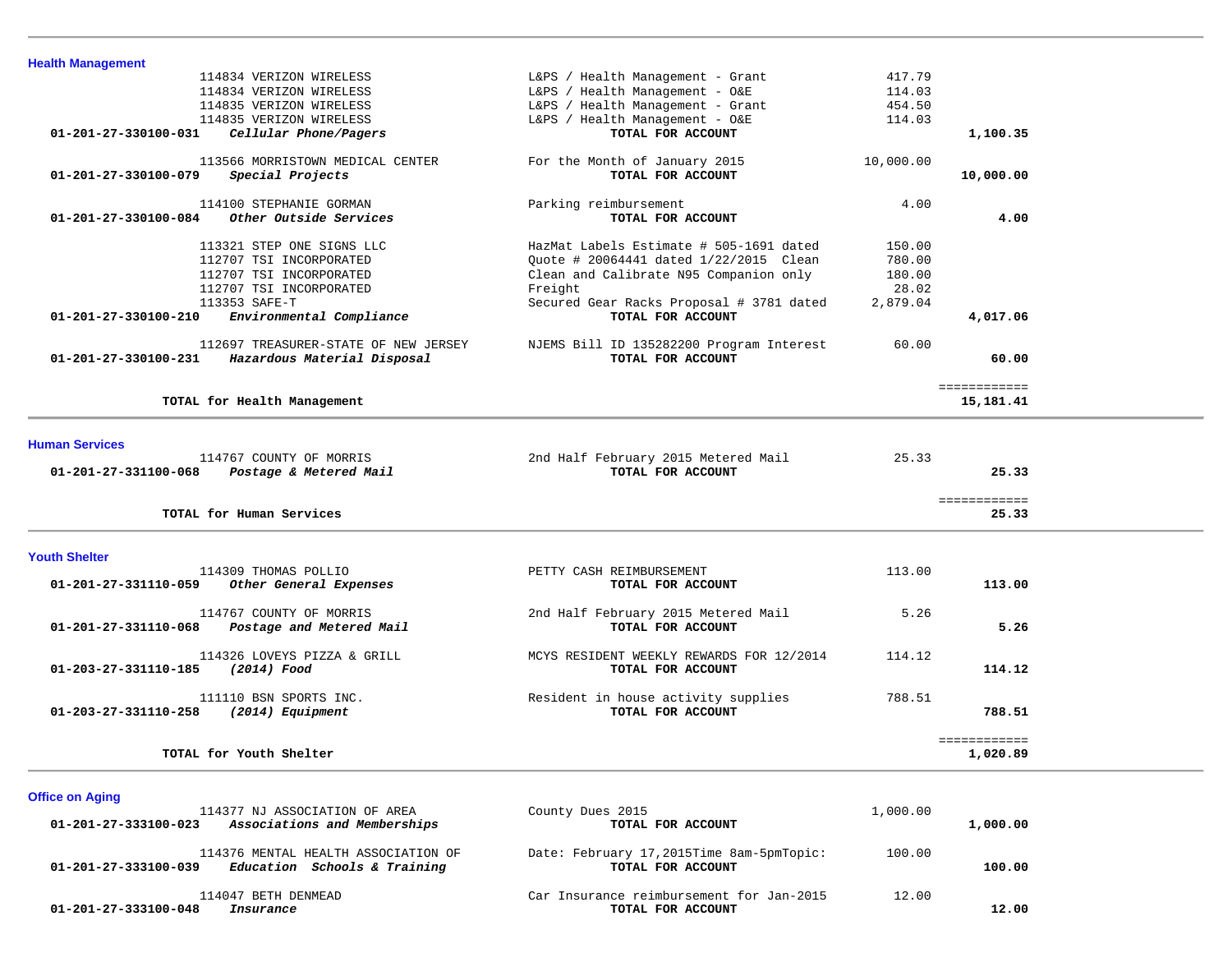| 01-201-27-333100-058                    | 114051 STAPLES ADVANTAGE<br>Office Supplies & Stationery   | Spls reman HP 96 blk, Post it linsignher<br>TOTAL FOR ACCOUNT | 191.09               | 191.09                    |  |
|-----------------------------------------|------------------------------------------------------------|---------------------------------------------------------------|----------------------|---------------------------|--|
| 01-201-27-333100-068                    | 114767 COUNTY OF MORRIS<br>Postage & Metered Mail          | 2nd Half February 2015 Metered Mail<br>TOTAL FOR ACCOUNT      | 190.19               | 190.19                    |  |
|                                         | 114047 BETH DENMEAD                                        | Miles reimbursement for Jan-2015                              | 248.50               |                           |  |
|                                         | 114613 DAVID GILLIHAM                                      | Miles reimbursement for Jan -2015                             | 10.50                |                           |  |
| 01-201-27-333100-082                    | Travel Expense                                             | TOTAL FOR ACCOUNT                                             |                      | 259.00                    |  |
|                                         | TOTAL for Office on Aging                                  |                                                               |                      | ============<br>1,752.28  |  |
| <b>Grant in Aid</b>                     |                                                            |                                                               |                      |                           |  |
|                                         | 114380 EL PRIMER PASO, LTD.                                | ESL CLasses                                                   | 1,440.00             |                           |  |
|                                         | 114380 EL PRIMER PASO, LTD.<br>114380 EL PRIMER PASO, LTD. | Preschool Classes<br>Preschool Scholarships                   | 2,772.00             |                           |  |
|                                         | 114380 EL PRIMER PASO, LTD.                                | Aftercare Program                                             | 1,950.00<br>1,200.00 |                           |  |
| 01-201-27-342000-459                    | Grant in Aid GIA: HISPANIC AFFAIRS                         | TOTAL FOR ACCOUNT                                             |                      | 7,362.00                  |  |
|                                         | TOTAL for Grant in Aid                                     |                                                               |                      | ============<br>7,362.00  |  |
|                                         |                                                            |                                                               |                      |                           |  |
| <b>Seniors, Disabled &amp; Veterans</b> | 114579 CORNERSTONE FAMILY PROGRAMS                         |                                                               | 12,808.09            |                           |  |
| 01-201-27-343100-036                    | Contracted Services - Adult Day Care                       | Operation of Adult Day Care MV Period 1<br>TOTAL FOR ACCOUNT  |                      | 12,808.09                 |  |
|                                         | 109125 METRO FLAG INC                                      | Flags, Gross of 12"x18" 50 Star US Flags                      | 14,688.00            |                           |  |
|                                         | 114985 VFW POST 2833                                       | 2013 CDBG GRANT-PROJECT CODE 1202 VFW PA                      | 28,000.00            |                           |  |
|                                         | 01-203-27-343100-059 (2014) Other General Expenses         | TOTAL FOR ACCOUNT                                             |                      | 42,688.00                 |  |
|                                         | TOTAL for Seniors, Disabled & Veterans                     |                                                               |                      | ============<br>55,496.09 |  |
| <b>County Board of Social Service</b>   |                                                            |                                                               |                      |                           |  |
|                                         | 114012 STAPLES ADVANTAGE                                   | Order #7130754965-000-001/01-23-15                            | 96.78                |                           |  |
|                                         | 114012 STAPLES ADVANTAGE                                   | Order #130754965-000-002/01-23-15                             | 41.04                |                           |  |
|                                         | 114012 STAPLES ADVANTAGE                                   | Credit Memo for Order #7092228298-001-00                      | $-57.45$             |                           |  |
| 01-201-27-345100-058                    | Office Supplies & Stationery                               | TOTAL FOR ACCOUNT                                             |                      | 80.37                     |  |
|                                         | 114565 DEER PARK                                           | Acct. #0434488383/ 01-15-15 to 02-14-15                       | 363.34               |                           |  |
| 01-201-27-345100-059                    | Other General Expenses                                     | TOTAL FOR ACCOUNT                                             |                      | 363.34                    |  |
|                                         | 114005 U.S. SECURITY ASSOCIATES, INC.                      | Payment for Security Officer - Client 57                      | 496.40               |                           |  |
|                                         | 114514 JOHNSON & JOHNSON, ESQS                             | Legal services rendered for the month of                      | 4,860.00             |                           |  |
|                                         | 114514 JOHNSON & JOHNSON, ESQS                             | Collections - Professional Service                            | 41.00                |                           |  |
|                                         | 114510 U.S. SECURITY ASSOCIATES, INC.                      | Payment for Security Officer - Client #                       | 518.30               |                           |  |
| 01-201-27-345100-325                    | 114510 U.S. SECURITY ASSOCIATES, INC.<br>Special Services  | $02/06/15 - 02/12/15$<br>TOTAL FOR ACCOUNT                    | 470.85               | 6,386.55                  |  |
|                                         | 114009 JAMES MCDANIEL                                      | Mileage reimb. for January 2015                               | 36.75                |                           |  |
|                                         | 114004 LASZLO CSENGETO                                     | ADM - Mileage reimb. for January 2015                         | 26.60                |                           |  |
|                                         | 114525 AMPAI STEBER                                        | Mileage reimb. for February 2015                              | 4.20                 |                           |  |
|                                         | 114496 JESSICA REYMUNDO                                    | Mi. reimb. for January & February 2015<br>TOTAL FOR ACCOUNT   | 5.25                 |                           |  |
| 01-201-27-345100-332                    | Mileage                                                    |                                                               |                      | 72.80                     |  |
|                                         | 114003 DALA EKENEZAR                                       | FIS - Insurance reimb. for January to Ju                      | 72.00                |                           |  |
|                                         | 114013 ERICA BAUERLEIN                                     | Insurance reimb. for January to June 201                      | 72.00                |                           |  |
|                                         | 114022 ERICA JOHNSON                                       | MAP - Insurance reimb. for January to Ju                      | 72.00                |                           |  |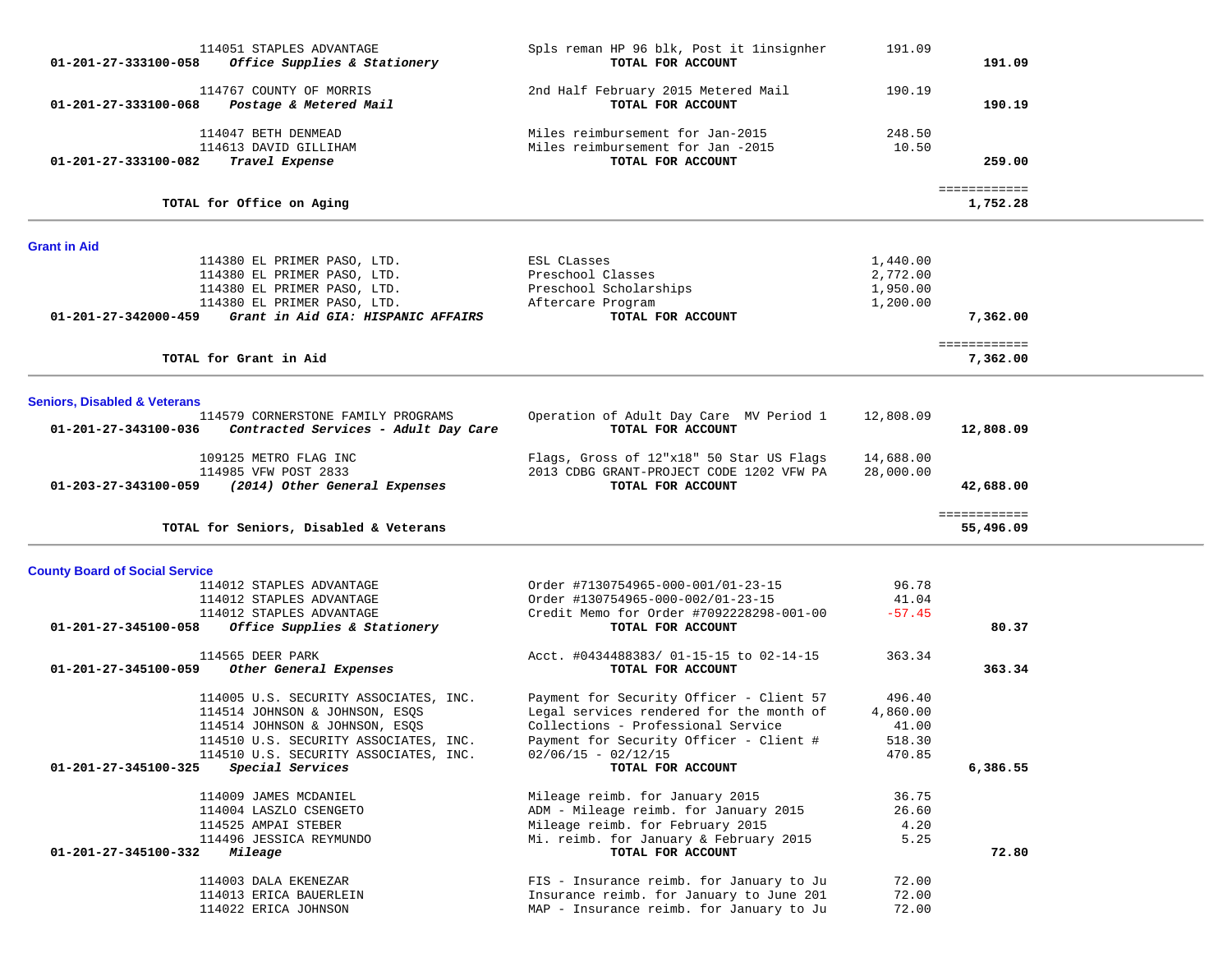| 114009 JAMES MCDANIEL                                   | Insurance reimb. for January to June 201     | 90.00    |                     |
|---------------------------------------------------------|----------------------------------------------|----------|---------------------|
| 114014 MALLORY BUTLER                                   | Insurance reimb. for January to June 201     | 72.00    |                     |
| 114006 SIBGATH KHAN                                     | ADM - Insurance reimb. for January to Ju     | 72.00    |                     |
| 114007 STEVEN A. TOTH                                   | ADM - Insurance reimb. for January to Ju     | 72.00    |                     |
| 114470 ARUNA DADA                                       | Insurance reimb. for January to June 201     | 72.00    |                     |
| 114477 CHARLES F. ROUFAEAL                              | FSS - Insurance reimb. for January to Ju     | 72.00    |                     |
| 114463 EDILMA ACEVEDO                                   | CSP - Insurance reimb. for January to Ju     | 72.00    |                     |
| 114525 AMPAI STEBER                                     | Insurance reimb. for January to June 201     | 72.00    |                     |
| 114466 JULIE CICCHETTI                                  | CSP - Insurance reimb. for January to Ju     | 72.00    |                     |
| 114496 JESSICA REYMUNDO                                 | Insurance reimb. for January to June 201     | 97.50    |                     |
| 114502 MARIA T VELASOUEZ                                | CSP - Insurance reimb. for January to Ju     | 72.00    |                     |
| Other Allowances<br>01-201-27-345100-333                | TOTAL FOR ACCOUNT                            |          | 1,051.50            |
| 111875 F & E CHECK PROTECTOR SALES CO.                  | One Headman 5000 Checksigner Triple Sign     | 470.00   |                     |
| 111875 F & E CHECK PROTECTOR SALES CO.                  | Shipping & Handling                          | 29.50    |                     |
| 01-201-27-345100-334<br>Minor Equipment Purchases       | TOTAL FOR ACCOUNT                            |          | 499.50              |
| 112824 LANGUAGE LINE SERVICES                           | Acct. #9020510005 Over the phone interpr     | 158.10   |                     |
| 01-203-27-345100-059<br>(2014) Other General Expenses   | TOTAL FOR ACCOUNT                            |          | 158.10              |
| 111854 PITNEY BOWES CREDIT CORP                         | Rental charges for postage & mail machin     | 870.00   |                     |
| 111854 PITNEY BOWES CREDIT CORP                         | Schedule 402                                 | 1,197.00 |                     |
| 01-203-27-345100-164<br>(2014) Office Machines - Rental | TOTAL FOR ACCOUNT                            |          | 2,067.00            |
| 114013 ERICA BAUERLEIN                                  | FSS - Mileage reimb. for July to Decembe     | 39.90    |                     |
| 114009 JAMES MCDANIEL                                   | CSP - Mileage reimb. for October & Decem     | 64.75    |                     |
| 114014 MALLORY BUTLER                                   | FSS - Mileage reimb. for July to Decembe     | 19.60    |                     |
| 114525 AMPAI STEBER                                     | ADM - Mileage reimb. for November & Dece     | 8.40     |                     |
| 114496 JESSICA REYMUNDO                                 | Mi. reimb. for September to December 201     | 21.00    |                     |
| 01-203-27-345100-332<br>(2014) Mileage                  | TOTAL FOR ACCOUNT                            |          | 153.65              |
| 114470 ARUNA DADA                                       | FSS - Insurance reimb. for November & De     | 24.00    |                     |
| 114496 JESSICA REYMUNDO                                 | Parking Fees                                 | 34.50    |                     |
| (2014) Other Allowances<br>01-203-27-345100-333         | TOTAL FOR ACCOUNT                            |          | 58.50               |
| 112835 LABORATORY CORPORATION OF                        | DNA testing from $11/29/14$ to $12/2714 - A$ | 129.00   |                     |
| 01-203-27-345100-351<br>(2014) Paternity Expenses       | TOTAL FOR ACCOUNT                            |          | 129.00              |
|                                                         |                                              |          | <b>BEBBEBBBBBBB</b> |
| TOTAL for County Board of Social Service                |                                              |          | 11,020.31           |

**MV:Administration** 

| 114768 ARNEL P GARCIA         | LPN,2-15-2015 thru 2-28-2015  | 2,552.00 |
|-------------------------------|-------------------------------|----------|
| 114769 BARKEL FLEMMING        | LPN,2-15-2015 thru 2-28-2015  | 464.00   |
| 114770 CARLO N DURAN          | RN, 2-15-2015 thru 2-28-2015  | 888.00   |
| 114772 CARRELLE L CALIXTE     | LPN, 2-15-2015 thru 2-28-2015 | 3,016.00 |
| 114771 DAMACINA L. OKE        | LPN, 2-15-2015 thru 2-28-2015 | 464.00   |
| 114773 DANILO LAPID           | RN,2-15-2015 thru 2-28-2015   | 1,476.30 |
| 114774 DAVID JEAN-LOUIS       | LPN,2-15-2015 thru 2-28-2015  | 2,100.93 |
| 114775 ELIZABETH VILLASENOR   | RN,2-15-2015 thru 2-28-2015   | 3,561.25 |
| 114776 ELLEN M. NOLL          | LPN, 2-15-2015 thru 2-28-2015 | 870.00   |
| 114777 EVELYN TOLENTINO       | RN,2-15-2015 thru 2-28-2015   | 1,239.50 |
| 114778 GEORGINA GRAY-HORSLEY  | LPN, 2-15-2015 thru 2-28-2015 | 928.00   |
| 114779 HARRIET VALLECER RN    | RN,2-15-2015 thru 2-28-2015   | 592.00   |
| 114780 ILLIENE CHARLES, RN    | RN,2-15-2015 thru 2-28-2015   | 3,348.50 |
| 114750 LOREEN RAFISURA        | RN,2-15-2015 thru 2-28-2015   | 903.54   |
| 114751 MA. LIZA IMPERIAL      | RN,2-15-2015 thru 2-28-2015   | 888.00   |
| 114752 MADUKWE IMO IBOKO, RN  | RN,2-15-2015 thru 2-28-2015   | 2,368.00 |
| 114753 MARIA CARMELITA OBLINA | LPN, 2-15-2015 thru 2-28-2015 | 725.00   |
| 114754 MARION ENNIS           | LPN, 2-15-2015 thru 2-28-2015 | 2,355.00 |
| 114755 MARTHA YAGHI           | RN,2-15-2015 thru 2-28-2015   | 1,193.25 |
| 114756 MELOJANE CELESTINO     | RN, 2-15-2015 thru 2-28-2015  | 1,184.00 |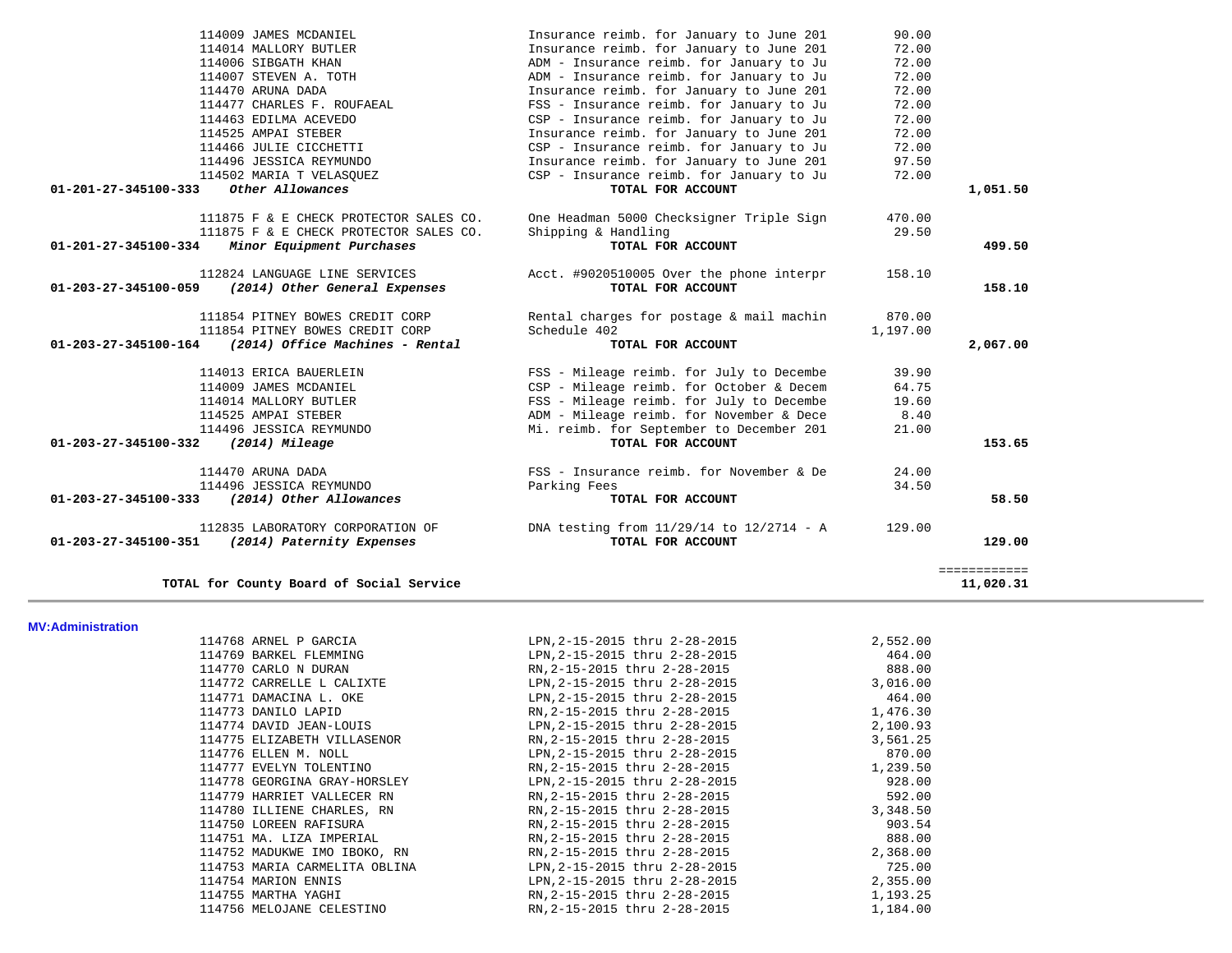| 01-201-27-350100-036           | 114671 CABLEVISION<br>Contracted Services                    | 7876-630379-1,2015 Annual Charge/Youth S<br>TOTAL FOR ACCOUNT | 779.80     | 1,529.80     |
|--------------------------------|--------------------------------------------------------------|---------------------------------------------------------------|------------|--------------|
| 01-201-27-350100-041           | 113109 KILBOURNE & KILBOURNE<br>Employee Recognition Program | Retirement Plaque(Velma V), 1-19-2015<br>TOTAL FOR ACCOUNT    | 82.90      | 82.90        |
| 01-201-27-350100-058           | 114646 CARSTENS, INC<br>Office Supplies & Stationery         | 574715, 2-11-2015<br>TOTAL FOR ACCOUNT                        | 570.42     | 570.42       |
|                                |                                                              |                                                               |            |              |
| 01-201-27-350100-068           | 114767 COUNTY OF MORRIS<br>Postage & Metered Mail            | 2nd Half February 2015 Metered Mail<br>TOTAL FOR ACCOUNT      | 85.19      | 85.19        |
|                                |                                                              |                                                               |            |              |
|                                | 114665 KURT'S LOCKSMITH SERVICE, LLC                         | Lock & Key Repair, $1-14-2015$                                | 383.00     |              |
|                                | 114665 KURT'S LOCKSMITH SERVICE, LLC                         | Lock & Key Repair, $1-25-2015$                                | 110.50     |              |
|                                | 114665 KURT'S LOCKSMITH SERVICE, LLC                         | Lock & Key Repair, $2-11-2015$                                | 145.00     |              |
|                                | 114665 KURT'S LOCKSMITH SERVICE, LLC                         | Lock & Key Repair, $2-18-2015$                                | 920.45     |              |
|                                | 114684 U.S. SECURITY ASSOCIATES, INC.                        | 573-1134-000,1-2 thru 1-8-2015                                | 5,773.47   |              |
|                                | 114684 U.S. SECURITY ASSOCIATES, INC.                        | 573-1134-000,1-9 thru 1-15-2015                               | 5,403.05   |              |
|                                | 114684 U.S. SECURITY ASSOCIATES, INC.                        | 573-1134-000,1-16 thru 1-22-2015                              | 5,397.18   |              |
|                                | 114684 U.S. SECURITY ASSOCIATES, INC.                        | 573-1134-000, 1-23 thru 1-29-2015                             | 5,530.66   |              |
|                                | 114684 U.S. SECURITY ASSOCIATES, INC.                        | 573-1134-000,1-30 thru 2-5-2015                               | 5,576.16   |              |
|                                | 114684 U.S. SECURITY ASSOCIATES, INC.                        | 573-1134-000, 2-6 thru 2-12-2015                              | 5,645.68   |              |
| 01-201-27-350100-266           | Safety Items                                                 | TOTAL FOR ACCOUNT                                             |            | 34,885.15    |
|                                | 114641 ODINE SERVIL-MICHAEL                                  | Course toward Nursing Degree, 1-3-14 thru                     | 1,035.00   |              |
| $01 - 203 - 27 - 350100 - 080$ | (2014) Staff Development                                     | TOTAL FOR ACCOUNT                                             |            | 1,035.00     |
|                                |                                                              |                                                               |            | ============ |
|                                | TOTAL for MV:Administration                                  |                                                               |            | 181,339.83   |
|                                |                                                              |                                                               |            |              |
| <b>MV:Building Services</b>    | 114680 SODEXO INC & AFFILIATES                               | 100022833, January~2015                                       | 175,810.12 |              |
| 01-201-27-350110-036           | Contracted Services                                          | TOTAL FOR ACCOUNT                                             |            | 175,810.12   |
|                                | 113120 TBS CONTROLS LLC                                      | M13000, Janaury-2015 Contract Charges                         | 2,679.17   |              |
|                                | 113120 TBS CONTROLS LLC                                      | M13000, February-2015 Contract Charges                        | 2,679.17   |              |
| 01-201-27-350110-044           | Equipment Service Agreements                                 | TOTAL FOR ACCOUNT                                             |            | 5,358.34     |
|                                |                                                              | $20955, 2 - 5 - 2015$                                         | 481.50     |              |
|                                | 114673 PENN-JERSEY PAPER CO.                                 |                                                               |            |              |
| 01-201-27-350110-046           | General Stores                                               | TOTAL FOR ACCOUNT                                             |            | 481.50       |
| 01-201-27-350110-144           | 114114 TOWNSHIP OF MORRIS<br>Sewer                           | 1609-0/ MORRIS VIEW/ SPLIT INVOICE<br>TOTAL FOR ACCOUNT       | 72,564.73  | 72,564.73    |

 114757 MICHAEL ZINN RN,2-15-2015 thru 2-28-2015 2,368.00 114758 MICHELLE CAPILI RN,2-15-2015 thru 2-28-2015 296.00 114759 MIRLENE ESTRIPLET RN,2-15-2015 thru 2-28-2015 4,199.50 114760 ROSE DUMAPIT RN,2-15-2015 thru 2-28-2015 1,184.00 114761 ROSEMARY BATANE COBCOBO RN,2-15-2015 thru 2-28-2015 1,202.50 114762 SUZIE COLLIN RN,2-15-2015 thru 2-28-2015 2,830.50

 114643 AEQUOR HEALTHCARE SERVICES, LLC Nursing Services,2-1 thru 2-7-2015 8,937.51 114643 AEQUOR HEALTHCARE SERVICES, LLC Nursing Services,2-8 thru 2-14-2015 10,020.19  **01-201-27-350100-016** *Outside Salaries & Wages* **TOTAL FOR ACCOUNT 18,957.70**

 114676 PREMIER HEALTHCARE Professional Management,February~2015 77,111.64  **01-201-27-350100-035** *Consultation Fee* **TOTAL FOR ACCOUNT 77,111.64**

114642 ACORN TERMITE AND PEST Pest Control,January~2015 750.00

 **01-201-27-350100-013** *Temporary Help - Per Diem Nurses* **TOTAL FOR ACCOUNT 47,082.03**

 114763 TEODORA O. DELEON RN,2-15-2015 thru 2-28-2015 2,701.00 114764 TERESA OMWENGA RN,2-15-2015 thru 2-28-2015 1,183.26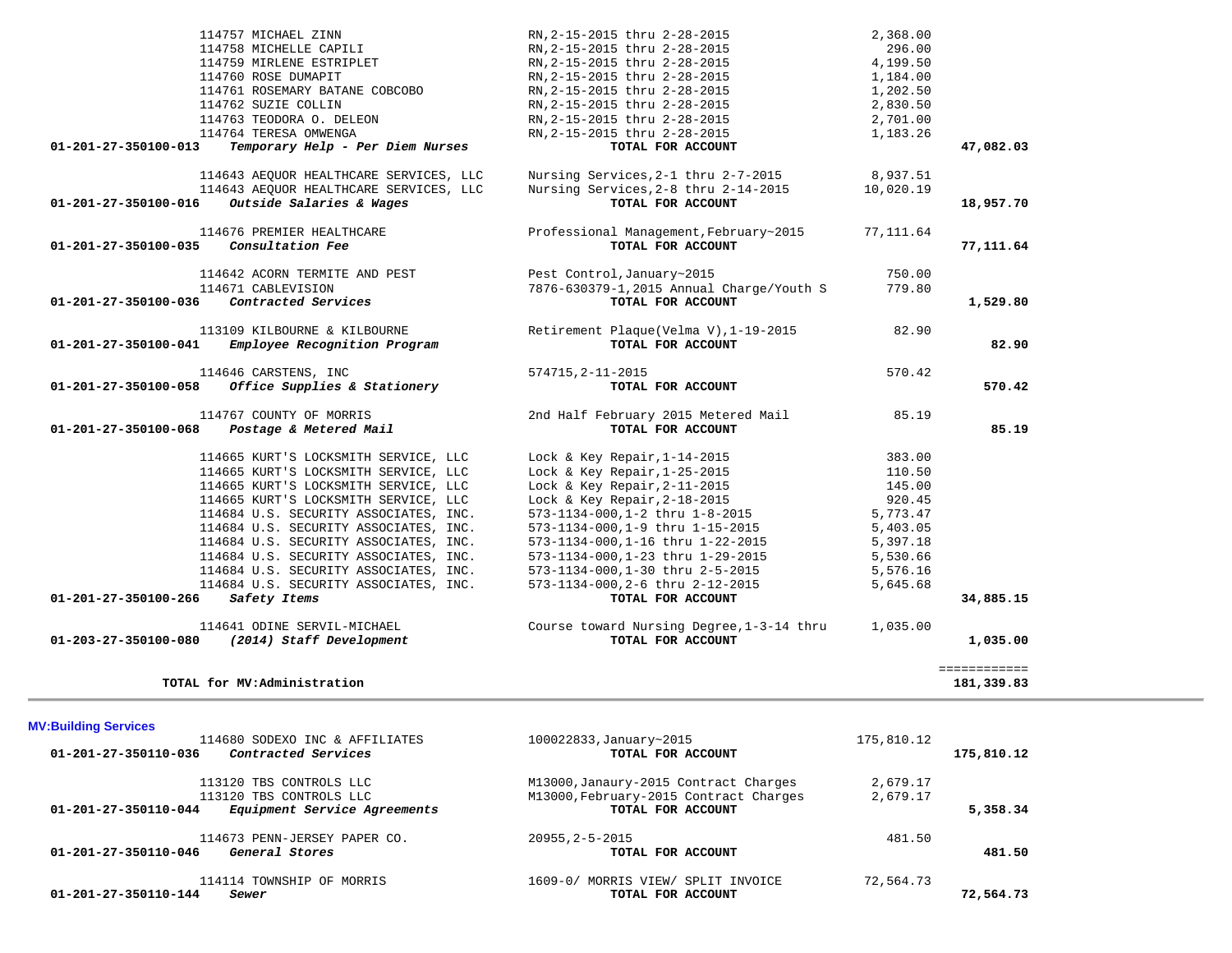| 01-201-27-350110-204 | 114650 DIRECT SUPPLY INC<br>Plant Operation                                                                                                                                                                          | 29406, 2-13-2015<br>TOTAL FOR ACCOUNT                                                                                                                                    | 1,375.98                                                                    | 1,375.98                   |  |
|----------------------|----------------------------------------------------------------------------------------------------------------------------------------------------------------------------------------------------------------------|--------------------------------------------------------------------------------------------------------------------------------------------------------------------------|-----------------------------------------------------------------------------|----------------------------|--|
| 01-203-27-350110-204 | 113119 GRAINGER<br>(2014) Plant Operation                                                                                                                                                                            | 806884128, 12-11-2014<br>TOTAL FOR ACCOUNT                                                                                                                               | 48.62                                                                       | 48.62                      |  |
| 01-203-27-350110-262 | 113117 DIRECT MACHINERY SERVICE CORP.<br>113117 DIRECT MACHINERY SERVICE CORP.<br>113118 WHITE & SHAUGER INC.                                                                                                        | Laundry Equipment Repair, 12-16-2014<br>Laundry Equipment Repair, 12-17-2014<br>COU200, 12-18-2014<br>TOTAL FOR ACCOUNT                                                  | 400.00<br>3,335.28<br>121.34                                                | 3,856.62                   |  |
|                      | (2014) Machinery Repairs & Parts                                                                                                                                                                                     |                                                                                                                                                                          |                                                                             |                            |  |
|                      | TOTAL for MV: Building Services                                                                                                                                                                                      |                                                                                                                                                                          |                                                                             | ============<br>259,495.91 |  |
| <b>MV:Dietary</b>    |                                                                                                                                                                                                                      |                                                                                                                                                                          |                                                                             |                            |  |
| 01-201-27-350115-036 | 114679 SODEXO INC & AFFILIATES<br>Contracted Services                                                                                                                                                                | 100005746, January~2015<br>TOTAL FOR ACCOUNT                                                                                                                             | 273,667.21                                                                  | 273,667.21                 |  |
| 01-201-27-350115-186 | 114683 STAR LEDGER<br>114683 STAR LEDGER                                                                                                                                                                             | 947758, w/e 2-14-2015<br>947758, w/e 2-21-2015                                                                                                                           | 67.52<br>81.12                                                              | 148.64                     |  |
|                      | Coffee / Gift Shop                                                                                                                                                                                                   | TOTAL FOR ACCOUNT                                                                                                                                                        |                                                                             |                            |  |
|                      | TOTAL for MV: Dietary                                                                                                                                                                                                |                                                                                                                                                                          |                                                                             | ============<br>273,815.85 |  |
| <b>MV:Laundry</b>    |                                                                                                                                                                                                                      |                                                                                                                                                                          |                                                                             |                            |  |
| 01-201-27-350125-036 | 114681 SODEXO INC & AFFILIATES<br>Contracted Services                                                                                                                                                                | 100011720, January~2015<br>TOTAL FOR ACCOUNT                                                                                                                             | 91,332.37                                                                   | 91,332.37                  |  |
|                      | TOTAL for MV: Laundry                                                                                                                                                                                                |                                                                                                                                                                          |                                                                             | ============<br>91,332.37  |  |
| <b>MV:Nursing</b>    |                                                                                                                                                                                                                      |                                                                                                                                                                          |                                                                             |                            |  |
| 01-201-27-350130-035 | 114674 PHARMA CARE INC<br>Consultation Fee                                                                                                                                                                           | MORR02, January~2015<br>TOTAL FOR ACCOUNT                                                                                                                                | 3,835.30                                                                    | 3,835.30                   |  |
|                      | 114660 IPC HOSPITALIST PHYSICIANS NJ<br>114661 JAGDISH DANG<br>114676 PREMIER HEALTHCARE                                                                                                                             | Medical Director, 2-5 thru 2-23-2015<br>Psychiatric Services, January~2015<br>Nursing for Admissions, February~2015                                                      | 1,875.00<br>2,200.00<br>9,916.66                                            |                            |  |
| 01-201-27-350130-036 | Contracted Services                                                                                                                                                                                                  | TOTAL FOR ACCOUNT                                                                                                                                                        |                                                                             | 13,991.66                  |  |
|                      | 113932 EMERALD PROFESSIONAL<br>114645 ASSOCIATED SALES AND BAG CO.<br>114652 EMERALD PROFESSIONAL<br>114663 JML MEDICAL INC.<br>114666 MEDLINE INDUSTRIES INC<br>114673 PENN-JERSEY PAPER CO.<br>114677 READY SUPPLY | 285632, 1-14-2015<br>314307, 2-6-2015<br>285632, 2-19-2015<br>5MOC02, MorPay Charges~January/2015<br>1183053, 2-7-2015<br>$20955, 2 - 5 - 2015$<br>$B06Q, 1 - 26 - 2015$ | 5,510.00<br>33.49<br>4,060.00<br>1,971.51<br>426.00<br>2,075.45<br>1,162.50 |                            |  |
| 01-201-27-350130-046 | General Stores                                                                                                                                                                                                       | TOTAL FOR ACCOUNT                                                                                                                                                        |                                                                             | 15,238.95                  |  |
| 01-201-27-350130-171 | 114655 GERISCRIPT PHARMACY<br>Legend Drugs (Prescription)                                                                                                                                                            | Legendary, January~2015<br>TOTAL FOR ACCOUNT                                                                                                                             | 24,573.70                                                                   | 24,573.70                  |  |
| 01-201-27-350130-172 | 114651 DISCOVER RX<br>114655 GERISCRIPT PHARMACY<br>Non-Legend Drugs (OTC)                                                                                                                                           | 5438, January~2015<br>IV Supply & House Stock, January~2015<br>TOTAL FOR ACCOUNT                                                                                         | 800.00<br>3,539.79                                                          | 4,339.79                   |  |
|                      | 114659 HILL-ROM CO, INC.<br>114657 HB & HS, INC.<br>114682 SPECIALTY MEDICAL PRODUCTS INC.                                                                                                                           | 616884, Clinitron Rental from 1-1 thru 1-<br>Amputee Sling, 2-24-2015<br>MOVMN, January~2015                                                                             | 1,805.00<br>294.95<br>4,919.76                                              |                            |  |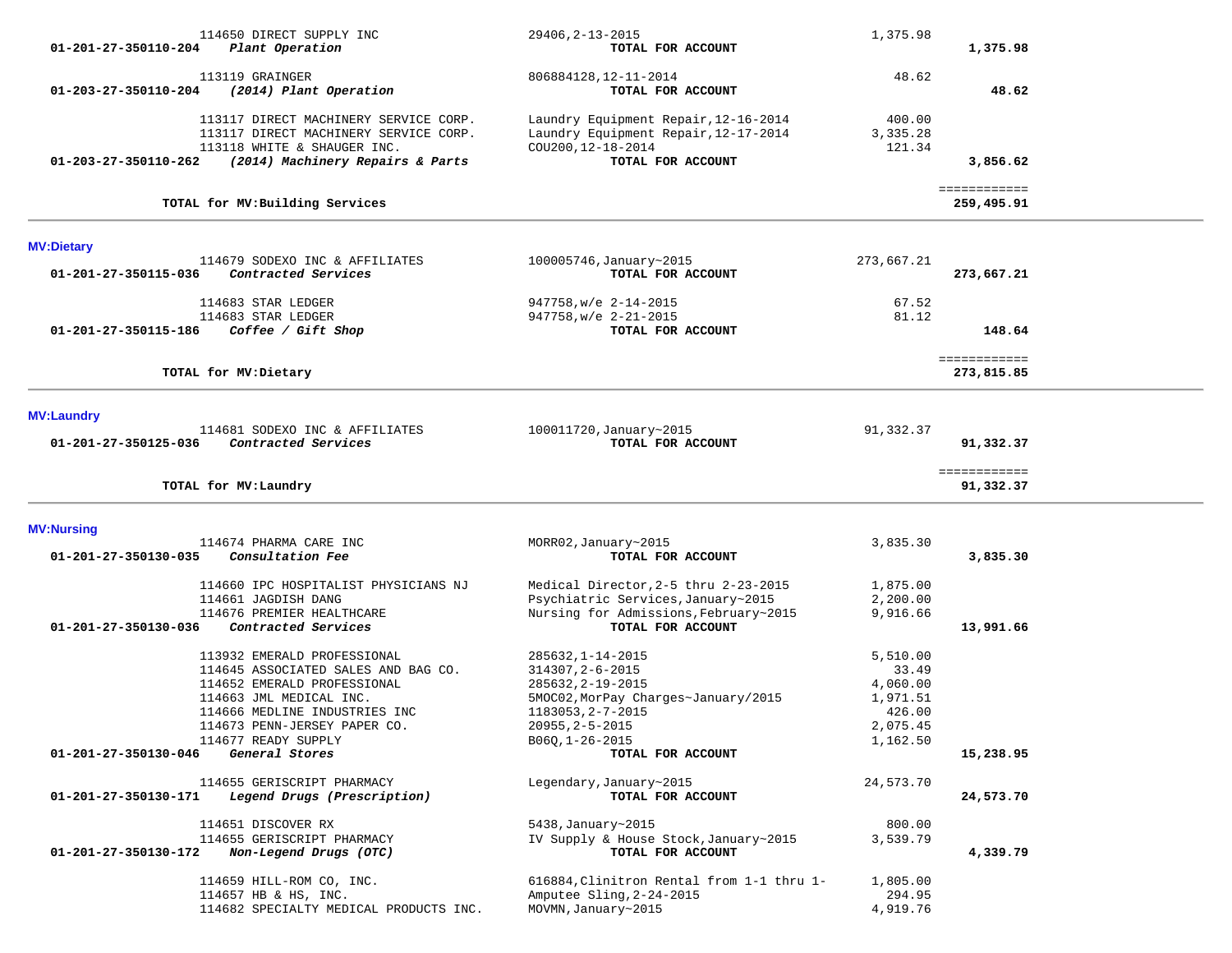| 01-201-27-350130-258               | Equipment                                                                                                                          | TOTAL FOR ACCOUNT                                                                                                                              |                                      | 7,019.71                  |  |
|------------------------------------|------------------------------------------------------------------------------------------------------------------------------------|------------------------------------------------------------------------------------------------------------------------------------------------|--------------------------------------|---------------------------|--|
|                                    | 114669 ON TIME AMBULANCE, INC.<br>114669 ON TIME AMBULANCE, INC.<br>114670 ON TIME TRANSPORT INC.<br>114670 ON TIME TRANSPORT INC. | Medical Transport/Stretcher, 2-9-2015<br>Medical Transport/Stretcher, 2-12-2015<br>Medical Transport, 2-2-2015<br>Medical Transport, 2-11-2015 | 434.00<br>422.00<br>368.00<br>106.00 |                           |  |
| 01-201-27-350130-340               | Transportation Services                                                                                                            | TOTAL FOR ACCOUNT                                                                                                                              |                                      | 1,330.00                  |  |
| 01-203-27-350130-189               | 114668 MORRISTOWN HEARING<br>(2014) Medical                                                                                        | SVI1576352, 12-23-2014<br>TOTAL FOR ACCOUNT                                                                                                    | 200.00                               | 200.00                    |  |
|                                    | TOTAL for MV: Nursing                                                                                                              |                                                                                                                                                |                                      | ============<br>70,529.11 |  |
| <b>MV:Recreation/Volunteer Svc</b> |                                                                                                                                    |                                                                                                                                                |                                      |                           |  |
|                                    | 114644 ARTISTIC AQUARIA INC                                                                                                        | Maintenance of Tanks, January~2015                                                                                                             | 587.50                               |                           |  |
|                                    | 114648 CREATING WITH CLAY LLC                                                                                                      | Clay Class, 2-12-2015                                                                                                                          | 100.00                               |                           |  |
|                                    | 114648 CREATING WITH CLAY LLC                                                                                                      | Clay Class, 2-19-2015                                                                                                                          | 100.00                               |                           |  |
|                                    | 114649 DENNIS GRAU                                                                                                                 | Music Therapy~Atrium, 2/3/2015                                                                                                                 | 150.00                               |                           |  |
|                                    | 114649 DENNIS GRAU                                                                                                                 | Music Therapy~2A, 2/17/2015                                                                                                                    | 150.00                               |                           |  |
|                                    | 114662 JENNIFER CARPINTERI                                                                                                         | Petty Cash Disbursements for Resident Ac                                                                                                       | 153.60                               |                           |  |
|                                    | 113106 POSITIVE PROMOTIONS, INC.                                                                                                   | $00371625 - 24, 1 - 14 - 2015$                                                                                                                 | 283.45                               |                           |  |
|                                    | 114667 MOONLIGHT DESIGNS                                                                                                           | Art Class, 1-28-2015                                                                                                                           | 165.00                               |                           |  |
|                                    | 114672 ORIENTAL TRADING COMPANY INC.                                                                                               | 194078861, 2-4-2015                                                                                                                            | 127.27                               |                           |  |
|                                    | 114673 PENN-JERSEY PAPER CO.                                                                                                       | 20955, 2-18-2015                                                                                                                               | 46.04                                |                           |  |
|                                    | 114675 QUIVER FARM PROJECTS INC                                                                                                    | Hatchling Project, 2015                                                                                                                        | 300.00                               |                           |  |
|                                    | 114685 VIKTOR FLORIAN SCHANTZ                                                                                                      | President's Day Jazz Celebration, 2-16-20                                                                                                      | 250.00                               |                           |  |
| 01-201-27-350135-194               | Patient Activities                                                                                                                 | TOTAL FOR ACCOUNT                                                                                                                              |                                      | 2,412.86                  |  |
|                                    |                                                                                                                                    |                                                                                                                                                |                                      | ============              |  |
|                                    | TOTAL for MV: Recreation/Volunteer Svc                                                                                             |                                                                                                                                                |                                      | 2,412.86                  |  |
| <b>MV:Rehabilitation</b>           |                                                                                                                                    |                                                                                                                                                |                                      |                           |  |
|                                    | 114678 SELECT REHABILITATION INC.                                                                                                  | 850, January~2015                                                                                                                              | 146,504.74                           |                           |  |
| 01-201-27-350140-036               | Contracted Services                                                                                                                | TOTAL FOR ACCOUNT                                                                                                                              |                                      | 146,504.74                |  |
|                                    |                                                                                                                                    |                                                                                                                                                |                                      | ============              |  |
|                                    | TOTAL for MV: Rehabilitation                                                                                                       |                                                                                                                                                |                                      | 146,504.74                |  |
| <b>County Adjuster</b>             |                                                                                                                                    |                                                                                                                                                |                                      |                           |  |
|                                    | 114767 COUNTY OF MORRIS                                                                                                            | 2nd Half February 2015 Metered Mail                                                                                                            | 164.81                               |                           |  |
| 01-201-27-357100-068               | Postage & Metered Mail                                                                                                             | TOTAL FOR ACCOUNT                                                                                                                              |                                      | 164.81                    |  |
|                                    |                                                                                                                                    |                                                                                                                                                |                                      | ============              |  |
|                                    | TOTAL for County Adjuster                                                                                                          |                                                                                                                                                |                                      | 164.81                    |  |
| <b>Dental Clinic</b>               |                                                                                                                                    |                                                                                                                                                |                                      |                           |  |
|                                    | 114587 WILLIAM J. BARON, DMD.                                                                                                      | Joshua Pledger - Exam, cleaning, fluorid                                                                                                       | 90.00                                |                           |  |
| 01-201-27-365100-095               | Dental Clinic Other Administrative Suppl                                                                                           | TOTAL FOR ACCOUNT                                                                                                                              |                                      | 90.00                     |  |
|                                    | TOTAL for Dental Clinic                                                                                                            |                                                                                                                                                |                                      | ============<br>90.00     |  |
|                                    |                                                                                                                                    |                                                                                                                                                |                                      |                           |  |
| <b>County Library</b>              |                                                                                                                                    |                                                                                                                                                |                                      |                           |  |
|                                    | 113903 INGRAM LIBRARY SERVICES                                                                                                     | 20C0083 dated 01/02/15                                                                                                                         | 55.15                                |                           |  |
|                                    | 113903 INGRAM LIBRARY SERVICES                                                                                                     | 20C0083 dated 01/05/15                                                                                                                         | 221.00                               |                           |  |
|                                    | 113903 INGRAM LIBRARY SERVICES                                                                                                     | 20C0083 dated 01/06/15                                                                                                                         | 218.52                               |                           |  |
|                                    | 113903 INGRAM LIBRARY SERVICES                                                                                                     | 20C0083 dated 01/07/15 Split Object Code                                                                                                       | 11.99                                |                           |  |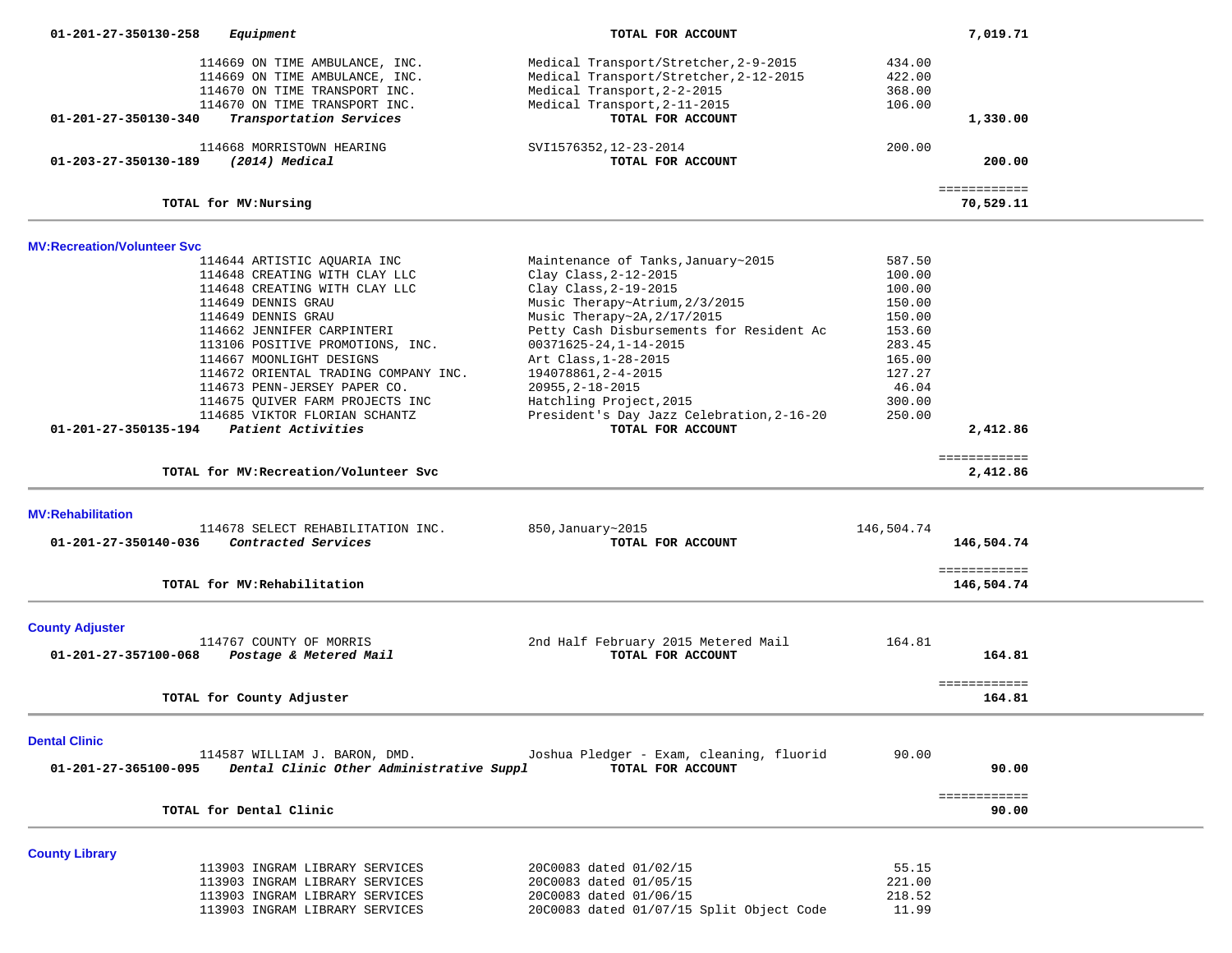| 01-201-29-390100-028 Books & Periodicals                                                                                                                                                                                                          |                                                                                                                                                                                                                                                                                                                            |        | 2,857.15 |
|---------------------------------------------------------------------------------------------------------------------------------------------------------------------------------------------------------------------------------------------------|----------------------------------------------------------------------------------------------------------------------------------------------------------------------------------------------------------------------------------------------------------------------------------------------------------------------------|--------|----------|
|                                                                                                                                                                                                                                                   |                                                                                                                                                                                                                                                                                                                            |        |          |
|                                                                                                                                                                                                                                                   |                                                                                                                                                                                                                                                                                                                            |        |          |
| 113822 STORAGE SYSTEMS USA 165-16 dated 11/11/14 - Ref 1500.00<br>113822 STORAGE SYSTEMS USA 165-16 dated 11/11/14 - M&M 1,000.00<br>1,000.00 165-16 dated 11/11/14 - M&M 1,000.00                                                                |                                                                                                                                                                                                                                                                                                                            |        | 2,500.00 |
| 114767 COUNTY OF MORRIS 2nd Half February 2015 Metered Mail 691.71<br>114767 COUNTY OF MORRIS 2nd Half February 2015 Metered Mail 691.71                                                                                                          |                                                                                                                                                                                                                                                                                                                            |        |          |
|                                                                                                                                                                                                                                                   |                                                                                                                                                                                                                                                                                                                            |        | 691.71   |
| 113903 INGRAM LIBRARY SERVICES<br>113903 INGRAM LIBRARY SERVICES<br>113903 INGRAM LIBRARY SERVICES<br>2000083 dated 01/13/15<br><b>12901-201-29-390100-083</b> <i>Video &amp; Film Materials</i>                                                  |                                                                                                                                                                                                                                                                                                                            |        |          |
|                                                                                                                                                                                                                                                   |                                                                                                                                                                                                                                                                                                                            |        |          |
|                                                                                                                                                                                                                                                   |                                                                                                                                                                                                                                                                                                                            |        | 44.76    |
| 113824 W.B. MASON COMPANY INC COMBINER COMPASS CONSUMING CONSUMING CONSUMING CONSUMING TOTAL PORT OF PARSIPPANY CONSUMING TOTAL FOR ACCOUNT                                                                                                       |                                                                                                                                                                                                                                                                                                                            | 220.75 |          |
|                                                                                                                                                                                                                                                   |                                                                                                                                                                                                                                                                                                                            | 599.85 |          |
|                                                                                                                                                                                                                                                   | TOTAL FOR ACCOUNT                                                                                                                                                                                                                                                                                                          |        | 820.60   |
| 113820 MUNICIPAL CAPITAL CORP 9723 dated 01/02/15 - Ref \$874.59; Tech 1,657.12<br>113820 MUNICIPAL CAPITAL CORP 9725 dated 01/02/15 - Admin \$775.63; R/S 1,333.12<br><b>01-201-29-390100-164</b> Office Machines - Rental <b>101-201-800 TO</b> |                                                                                                                                                                                                                                                                                                                            |        |          |
|                                                                                                                                                                                                                                                   |                                                                                                                                                                                                                                                                                                                            |        |          |
|                                                                                                                                                                                                                                                   |                                                                                                                                                                                                                                                                                                                            |        | 2,990.24 |
|                                                                                                                                                                                                                                                   | 113155 CENTER POINT LARGE PRINT (113155 CENTER POINT LARGE PRINT (113153 BAKER & TAYLOR BOOKS 113153 BAKER & TAYLOR BOOKS 113153 BAKER & TAYLOR BOOKS 113153 BAKER & TAYLOR BOOKS 121652 L044405 3 B00000 dated 12/08/14 106.0                                                                                             |        |          |
|                                                                                                                                                                                                                                                   |                                                                                                                                                                                                                                                                                                                            |        |          |
|                                                                                                                                                                                                                                                   |                                                                                                                                                                                                                                                                                                                            |        |          |
|                                                                                                                                                                                                                                                   |                                                                                                                                                                                                                                                                                                                            |        |          |
|                                                                                                                                                                                                                                                   |                                                                                                                                                                                                                                                                                                                            |        |          |
|                                                                                                                                                                                                                                                   |                                                                                                                                                                                                                                                                                                                            |        |          |
|                                                                                                                                                                                                                                                   |                                                                                                                                                                                                                                                                                                                            |        |          |
|                                                                                                                                                                                                                                                   |                                                                                                                                                                                                                                                                                                                            |        |          |
|                                                                                                                                                                                                                                                   |                                                                                                                                                                                                                                                                                                                            |        |          |
|                                                                                                                                                                                                                                                   |                                                                                                                                                                                                                                                                                                                            |        |          |
|                                                                                                                                                                                                                                                   |                                                                                                                                                                                                                                                                                                                            |        |          |
|                                                                                                                                                                                                                                                   |                                                                                                                                                                                                                                                                                                                            |        |          |
|                                                                                                                                                                                                                                                   |                                                                                                                                                                                                                                                                                                                            |        |          |
|                                                                                                                                                                                                                                                   |                                                                                                                                                                                                                                                                                                                            |        |          |
|                                                                                                                                                                                                                                                   |                                                                                                                                                                                                                                                                                                                            |        |          |
|                                                                                                                                                                                                                                                   |                                                                                                                                                                                                                                                                                                                            |        | 1,881.62 |
| 113213 INNOVATIVE DOCUMENT IMAGING LLC<br>113212 PDR DISTRIBUTION, LLC<br>113211 NEW JERSEY LAW JOURNAL<br>113211 NEW JERSEY LAW JOURNAL<br>113211 NEW JERSEY LAW JOURNAL<br>113211 NEW JERSEY LAW JOURNAL<br>113211 NEW JERSEY LAW JOURNA        | $\begin{tabular}{l c c c c c} \hline 113153 BAKER & $TAYLOR BOKS & 321652 L044405 & 3 B00000 dated 12/08/14 & 106.05 \\ 113157 MAPQUIS WHO'S WHO LLC & 078867000 dated 11/28/14 & 79.50 \\ 113154 BERNAN & 0783711 dated 12/08/14 & 172.38 \\ 113156 GALE & 116418 dated 12/03/14 & 27.19 \\ 113156 GALE & 116418 dated 1$ |        |          |
|                                                                                                                                                                                                                                                   | 113184 FAST SIGNS<br>113185 GAYLORD BROS., INC. 682988 dated 12/15/14 278.67<br>113185 GAYLORD BROS., INC. 682988 dated 12/31/14 76.10                                                                                                                                                                                     |        |          |
|                                                                                                                                                                                                                                                   |                                                                                                                                                                                                                                                                                                                            |        |          |
|                                                                                                                                                                                                                                                   |                                                                                                                                                                                                                                                                                                                            |        |          |
| 113183 DEMCO                                                                                                                                                                                                                                      | 290190055 : Proforma Invoice Ref#4363055                                                                                                                                                                                                                                                                                   | 623.20 |          |
| 113190 UPSTART                                                                                                                                                                                                                                    | 290190055 Order#43420464 was received on                                                                                                                                                                                                                                                                                   | 198.69 |          |
| (2014) Office Supplies & Stationery<br>01-203-29-390100-058                                                                                                                                                                                       | TOTAL FOR ACCOUNT                                                                                                                                                                                                                                                                                                          |        | 1,344.66 |
| 113160 UNITED PARCEL SERVICE                                                                                                                                                                                                                      | 708309 dated 12/20/14                                                                                                                                                                                                                                                                                                      | 7.14   |          |
| 113160 UNITED PARCEL SERVICE                                                                                                                                                                                                                      | 708309 dated 12/27/14                                                                                                                                                                                                                                                                                                      | 9.21   |          |
| (2014) Postage & Metered Mail<br>01-203-29-390100-068                                                                                                                                                                                             | TOTAL FOR ACCOUNT                                                                                                                                                                                                                                                                                                          |        | 16.35    |
| 113158 MIDWEST TAPE LLC                                                                                                                                                                                                                           | 2000001148 dated 12/05/14                                                                                                                                                                                                                                                                                                  | 52.97  |          |
| (2014) Video & Film Materials<br>01-203-29-390100-083                                                                                                                                                                                             | TOTAL FOR ACCOUNT                                                                                                                                                                                                                                                                                                          |        | 52.97    |
| 113183 DEMCO                                                                                                                                                                                                                                      | 290190055 : Proforma Invoice Ref#4342048                                                                                                                                                                                                                                                                                   | 737.28 |          |
| 110062 SCHOOL SPECIALTY INC.                                                                                                                                                                                                                      | 290713 dated 11/04/14                                                                                                                                                                                                                                                                                                      | 52.02  |          |
| 113186 METRO IMAGING SERVICES INC                                                                                                                                                                                                                 | Received 2 SP3000 Toners dated 11/13/14                                                                                                                                                                                                                                                                                    | 360.00 |          |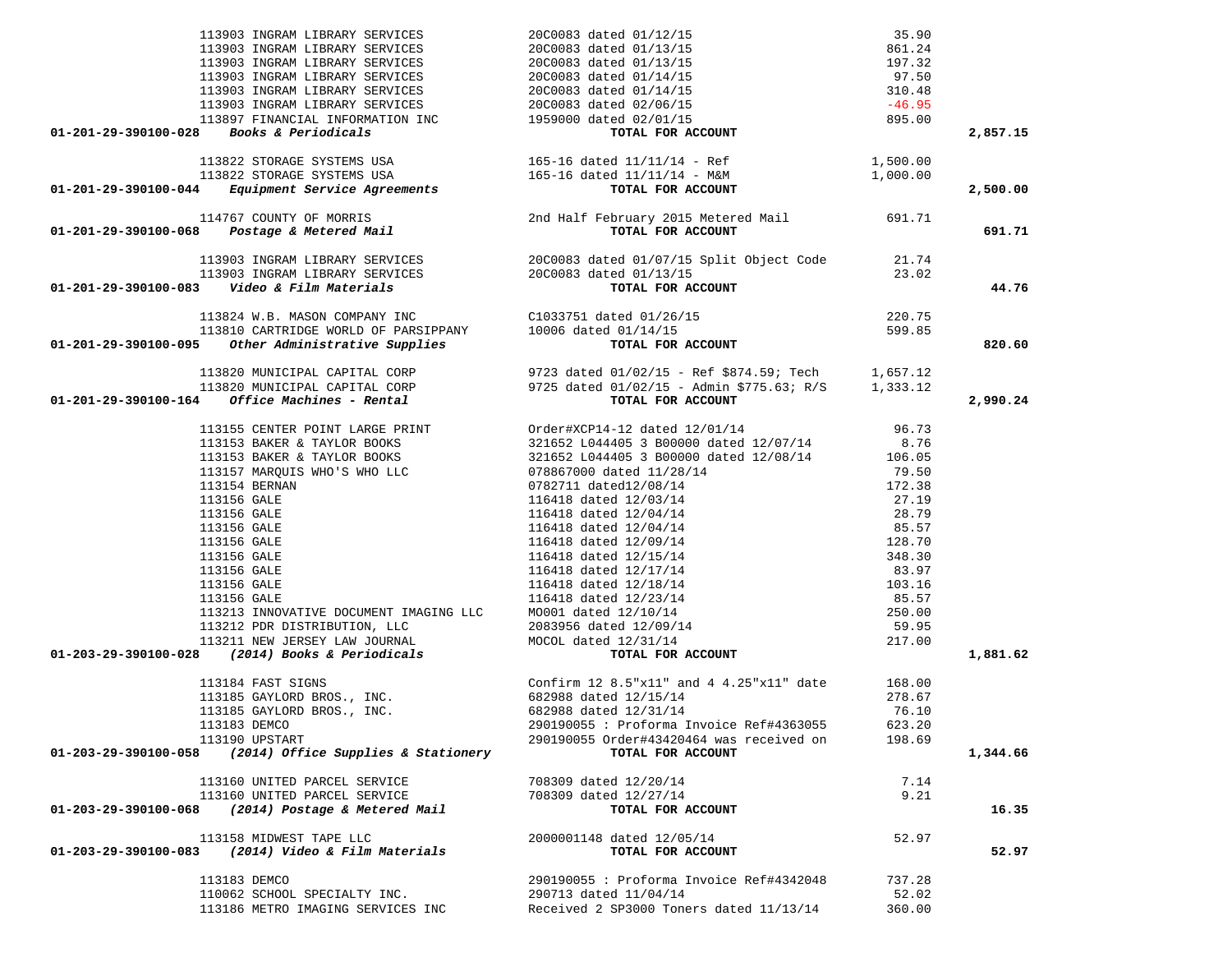| 01-203-29-390100-095                  | (2014) Other Administrative Supplies                                              | TOTAL FOR ACCOUNT                                          |            | 1,149.30                   |  |
|---------------------------------------|-----------------------------------------------------------------------------------|------------------------------------------------------------|------------|----------------------------|--|
|                                       | TOTAL for County Library                                                          |                                                            |            | ============<br>14,349.36  |  |
| <b>County Superintendent of Schoo</b> |                                                                                   |                                                            |            |                            |  |
| 01-201-29-392100-058                  | 114542 TRITEC OFFICE EOUIPMENT INC<br>Office Supplies & Stationery                | Color Cost Per Copy 1/9/2015<br>TOTAL FOR ACCOUNT          | 229.32     | 229.32                     |  |
| 01-201-29-392100-068                  | 114767 COUNTY OF MORRIS<br>Postage & Metered Mail                                 | 2nd Half February 2015 Metered Mail<br>TOTAL FOR ACCOUNT   | 81.42      | 81.42                      |  |
| 01-201-29-392100-082                  | 114321 ROSALIE LAMONTE<br>Travel Expense                                          | December 10, 2015 - December 12, 2015<br>TOTAL FOR ACCOUNT | 11.16      | 11.16                      |  |
|                                       | TOTAL for County Superintendent of Schoo                                          |                                                            |            | ============<br>321.90     |  |
| <b>Contribution to County College</b> |                                                                                   |                                                            |            |                            |  |
| 01-201-29-395100-090                  | 114724 COUNTY COLLEGE OF MORRIS<br>Expenditures                                   | 1ST HALF 3/15 OPERATING BUDGET<br>TOTAL FOR ACCOUNT        | 568,256.75 | 568,256.75                 |  |
|                                       | TOTAL for Contribution to County College                                          |                                                            |            | ============<br>568,256.75 |  |
| <b>Rutgers Extension Service</b>      |                                                                                   |                                                            |            |                            |  |
|                                       | 113892 STAPLES ADVANTAGE                                                          | Office Supplies                                            | 19.99      |                            |  |
|                                       | 113892 STAPLES ADVANTAGE                                                          | Office Supplies                                            | 194.90     |                            |  |
| 01-201-29-396100-058                  | Office Supplies & Stationery                                                      | TOTAL FOR ACCOUNT                                          |            | 214.89                     |  |
|                                       | 114767 COUNTY OF MORRIS                                                           |                                                            | 68.81      |                            |  |
| 01-201-29-396100-068                  | Postage & Metered Mail                                                            | 2nd Half February 2015 Metered Mail<br>TOTAL FOR ACCOUNT   |            | 68.81                      |  |
|                                       | TOTAL for Rutgers Extension Service                                               |                                                            |            | ============<br>283.70     |  |
| <b>Rmb Out of Cty Two Yr Coll</b>     |                                                                                   |                                                            |            |                            |  |
|                                       | 114730 BROOKDALE COMMUNITY                                                        | Chargeback for Spring 2015 Garcia                          | 1,018.16   |                            |  |
|                                       | 114975 RARITAN VALLEY COMMUNITY                                                   | A.WEAVER 17 CREDITS                                        | 1,524.22   |                            |  |
|                                       | 114975 RARITAN VALLEY COMMUNITY                                                   | MINOR CAPITAL 17 CREDITS                                   | 17.00      |                            |  |
|                                       | 114976 RARITAN VALLEY COMMUNITY                                                   | B. BETINES 3 CREDITS                                       | 268.98     |                            |  |
|                                       | 114976 RARITAN VALLEY COMMUNITY                                                   | MINOR CAPITAL 3 CREDITS                                    | 3.00       |                            |  |
|                                       | 114980 SUSSEX COUNTY COMMUNITY COLLEGE                                            | PARKER                                                     | 629.00     |                            |  |
|                                       | 114980 SUSSEX COUNTY COMMUNITY COLLEGE                                            | STOLL                                                      | 189.00     |                            |  |
| 01-201-29-397100-090                  | 114980 SUSSEX COUNTY COMMUNITY COLLEGE<br>Rmb Out of Cty Two Yr Coll Expenditures | GEIGER<br>TOTAL FOR ACCOUNT                                | 189.00     | 3,838.36                   |  |
|                                       |                                                                                   |                                                            |            |                            |  |
|                                       | 114978 UNION COUNTY COLLEGE                                                       | 2014 FALL SEMESTER CHARGEBACK BILLING                      | 4,794.18   |                            |  |
|                                       | 114978 UNION COUNTY COLLEGE                                                       | MINOR CAPITAL CHARGE                                       | 77.00      |                            |  |
|                                       | 114978 UNION COUNTY COLLEGE                                                       | PRIOR YR. DIFF. C/B RATE                                   | 2,058.59   |                            |  |
| 01-203-29-397100-090                  | (2014) Rmb Out of Cty Two Yr Coll Expend                                          | TOTAL FOR ACCOUNT                                          |            | 6,929.77                   |  |
|                                       |                                                                                   |                                                            |            | ============               |  |
|                                       | TOTAL for Rmb Out of Cty Two Yr Coll                                              |                                                            |            | 10,768.13                  |  |

# **Fire and Police Academy**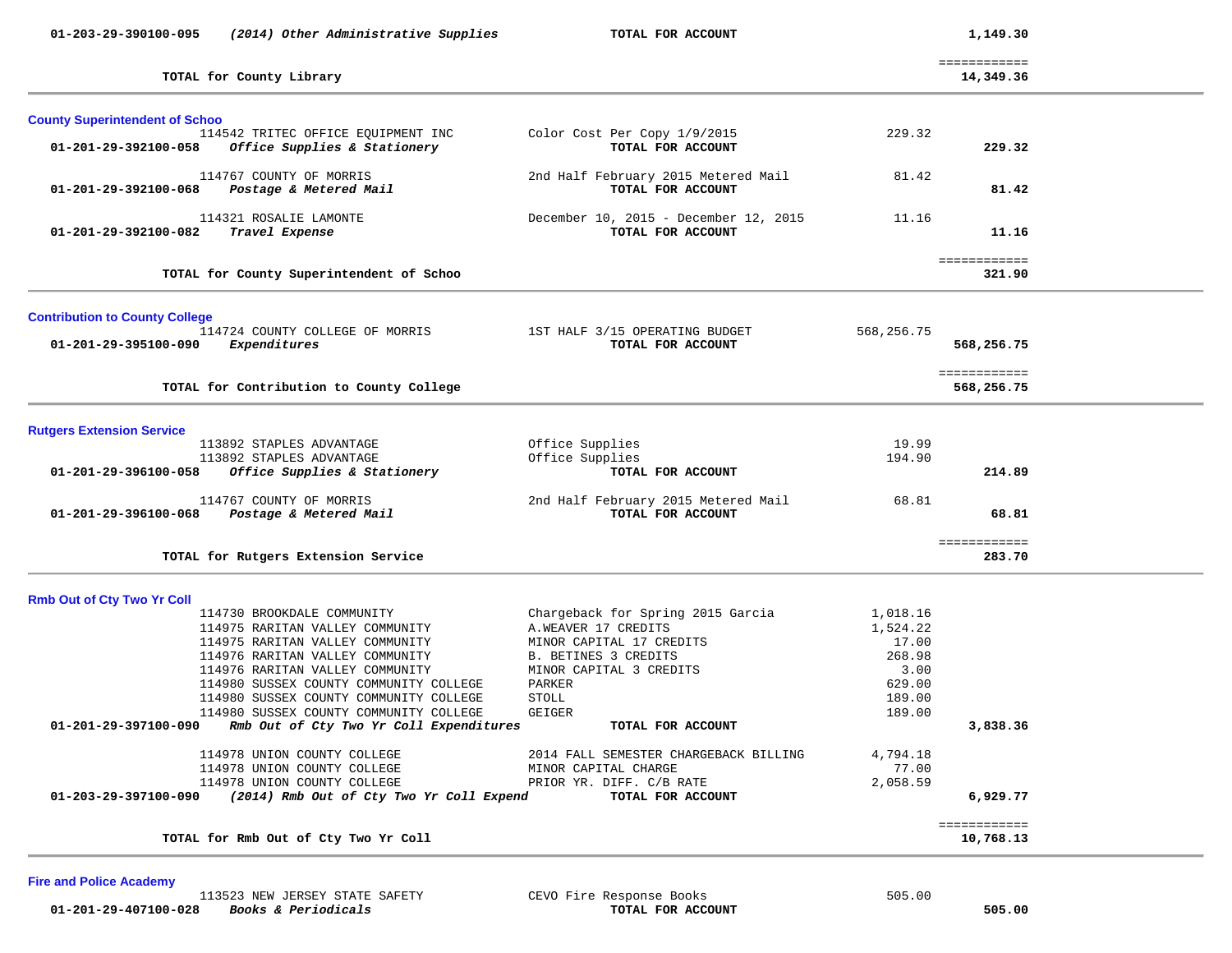| 01-201-29-407100-068             | Postage & Metered Mail                                                     | TOTAL FOR ACCOUNT                                                                    |                   | 45.58                    |  |
|----------------------------------|----------------------------------------------------------------------------|--------------------------------------------------------------------------------------|-------------------|--------------------------|--|
|                                  | 108574 CENTRAL LEWMAR                                                      |                                                                                      | 244.50            |                          |  |
| 01-203-29-407100-058             | (2014) Office Supplies & Stationery                                        | Paper<br>TOTAL FOR ACCOUNT                                                           |                   | 244.50                   |  |
|                                  | 109945 FF1 PROFESSIONAL SAFETY SERVICES                                    | Rebuild Eng. Pump Service Quote 140915                                               | 2,432.92          |                          |  |
| 01-203-29-407100-223             | (2014) Building Repairs                                                    | TOTAL FOR ACCOUNT                                                                    |                   | 2,432.92                 |  |
|                                  | TOTAL for Fire and Police Academy                                          |                                                                                      |                   | ============<br>3,228.00 |  |
|                                  |                                                                            |                                                                                      |                   |                          |  |
| <b>Utilities</b>                 |                                                                            |                                                                                      |                   |                          |  |
|                                  | 112932 JERSEY CENTRAL POWER & LIGHT<br>113904 JERSEY CENTRAL POWER & LIGHT | 10-00-05-8414-2-2 Street Lighting-Morris<br>10-00-59-9968-9-0 Rt 15 & Dewey Ave 2/10 | 348.89<br>72.83   |                          |  |
|                                  | 112957 JERSEY CENTRAL POWER & LIGHT                                        | 10-00-89-1397-3-5 0 Rt 206 Chester Jan.                                              | 106.62            |                          |  |
|                                  | 114322 JERSEY CENTRAL POWER & LIGHT                                        |                                                                                      |                   |                          |  |
|                                  |                                                                            | $10-00-01-6063-0-8$ street lighting $2/17/2$                                         | 664.06            |                          |  |
|                                  | 113765 JERSEY CENTRAL POWER & LIGHT                                        | 10-00-64-2465-3-9 Rt 53 & Diamond Spring                                             | 37.40             |                          |  |
|                                  | 112930 JERSEY CENTRAL POWER & LIGHT                                        | Jan 20, 2015 100 105 119 190 ) Rt 10 & H                                             | 46.31             |                          |  |
|                                  | 114348 JERSEY CENTRAL POWER & LIGHT                                        | 10-00-44-7627-6-1 Rt 46 & Canfield Ave 2                                             | 37.72             |                          |  |
|                                  | 114064 JERSEY CENTRAL POWER & LIGHT                                        | 10-00-84-5137-1-0 O Berkshire Valley Roa                                             | 23.99             |                          |  |
|                                  | 114559 JERSEY CENTRAL POWER & LIGHT                                        | 100 102 601 695 - COMM CENTER 1/20/15 -                                              | 15,035.08         |                          |  |
| 01-201-31-430100-137             | 114549 JERSEY CENTRAL POWER & LIGHT<br>Electricity                         | 100 102 459 516 - WARRANTS DATED 2/18/15<br>TOTAL FOR ACCOUNT                        | 802.27            | 17,175.17                |  |
|                                  |                                                                            |                                                                                      |                   |                          |  |
|                                  | 114126 ELIZABETHTOWN GAS COMPANY                                           | 3333344641 / RE: LONG VALLEY/ 01-07-15 T                                             | 388.60            |                          |  |
|                                  | 114125 DIRECT ENERGY BUSINESS MARKETING                                    | 612830/612953 - LONG VALLEY GRG/DATED 12                                             | 560.94            |                          |  |
|                                  | 114127 N.J. NATURAL GAS COMPANY                                            | 06-1126-4174-12/ RE: WHARTON OFF/ 12-30-                                             | 251.74            |                          |  |
|                                  | 114118 N.J. NATURAL GAS COMPANY                                            | 22-0009-4999-6Y/ RE: MONTVILLE/ 01-12-15                                             | 1,212.93          |                          |  |
|                                  | 114113 N.J. NATURAL GAS COMPANY                                            | 06-1126-4370-18/ RE: WHARTON ROADS/ 12-3                                             | 944.98            |                          |  |
|                                  | 114129 N.J. NATURAL GAS COMPANY                                            | 22-0009-8231-77/ RE: WHARTON BRIDGE GEN/                                             | 26.11             |                          |  |
|                                  | 114128 N.J. NATURAL GAS COMPANY                                            | 06-1126-4355-14/ RE: WHARTON BRIDGES/ 12                                             | 2,219.26          |                          |  |
|                                  | 114130 N.J. NATURAL GAS COMPANY                                            | 12-1157-4515-09/ RE: DOVER PROBATION/ 12                                             | 471.92            |                          |  |
|                                  | 114123 PSE&G CO                                                            | REF # MOMBAG/ 66-254-142-04 - 18 HIGHVIE                                             | 1,697.94          |                          |  |
| 01-201-31-430100-141 Natural Gas |                                                                            | TOTAL FOR ACCOUNT                                                                    |                   | 7,774.42                 |  |
|                                  | 114142 TAX COLLECTOR                                                       | 502-0 / A & R BLDG                                                                   | 6,726.72          |                          |  |
|                                  | 114142 TAX COLLECTOR                                                       | 2083-0 / COURTHOUSE                                                                  | 12,344.64         |                          |  |
|                                  | 114142 TAX COLLECTOR                                                       | 513-0 / 8 COURT ST                                                                   | 127.18            |                          |  |
|                                  | 114142 TAX COLLECTOR                                                       | 2593-0 / SCHUYLER                                                                    | 1,573.44          |                          |  |
|                                  | 114142 TAX COLLECTOR                                                       | 512-0 / 6 COURT ST                                                                   | 127.18            |                          |  |
|                                  | 114142 TAX COLLECTOR                                                       | 3688-0 / W & M                                                                       | 165.51            |                          |  |
|                                  | 114142 TAX COLLECTOR                                                       | 5537-0 / CORRECTION FACILITY                                                         | 40,678.94         |                          |  |
|                                  | 114114 TOWNSHIP OF MORRIS                                                  | 1609-0/ MORRIS VIEW/ SPLIT INVOICE - B &                                             | 8,062.75          |                          |  |
|                                  | 114114 TOWNSHIP OF MORRIS                                                  | 2101-0/ HEALTH MANAGEMENT                                                            | 285.50            |                          |  |
| 01-201-31-430100-144             | Sewer                                                                      | TOTAL FOR ACCOUNT                                                                    |                   | 70,091.86                |  |
|                                  |                                                                            |                                                                                      |                   |                          |  |
|                                  | 114834 VERIZON WIRELESS                                                    | 486023883 County Wide                                                                | 7,532.12          |                          |  |
|                                  | 114835 VERIZON WIRELESS                                                    | 486023883 County Wide                                                                | 7,607.60<br>66.21 |                          |  |
|                                  | 114041 VERIZON<br>112678 EXTEL COMMUNICATIONS                              | 973 993-1440 628 16Y 02/01/15<br>Morris View IDF Wiring as per Quote Date            | 4,119.00          |                          |  |
|                                  |                                                                            |                                                                                      | 15,544.00         |                          |  |
|                                  | 112678 EXTEL COMMUNICATIONS                                                | VOIP Wiring as per quote Dated 01/06/201<br>UTPSP7BUY Panduit Corp                   |                   |                          |  |
|                                  | 112684 GRAYBAR ELECTRIC COMPANY                                            |                                                                                      | 399.50            |                          |  |
|                                  | 112684 GRAYBAR ELECTRIC COMPANY                                            | UTPSP5BUY Panduit Corp                                                               | 741.00            |                          |  |
|                                  | 112684 GRAYBAR ELECTRIC COMPANY<br>112684 GRAYBAR ELECTRIC COMPANY         | UTPSP4BUY Panduit Corp                                                               | 711.00            |                          |  |
|                                  |                                                                            | UTPSPO.5MBUY Panduit Corp                                                            | 325.00            |                          |  |
|                                  | 112684 GRAYBAR ELECTRIC COMPANY                                            | FR2XSL-RSM02 Panduit Corp                                                            | 615.10            |                          |  |
|                                  | 112684 GRAYBAR ELECTRIC COMPANY                                            | FR2XSL-RSM02 Panduit Corp                                                            | 615.10            |                          |  |
|                                  | 113798 VERIZON                                                             | 973-838-8083 446 48Y, 1/28/15, Kinnelon                                              | 32.18             |                          |  |
|                                  | 113798 VERIZON                                                             | 973-361-0398 892 16Y, 2/1/15, Randolph T                                             | 124.05            |                          |  |
|                                  | 113798 VERIZON                                                             | 973-455-1700 480 36Y, 2/2/15, Emerg NonC                                             | 100.32            |                          |  |

114767 COUNTY OF MORRIS 2nd Half February 2015 Metered Mail 45.58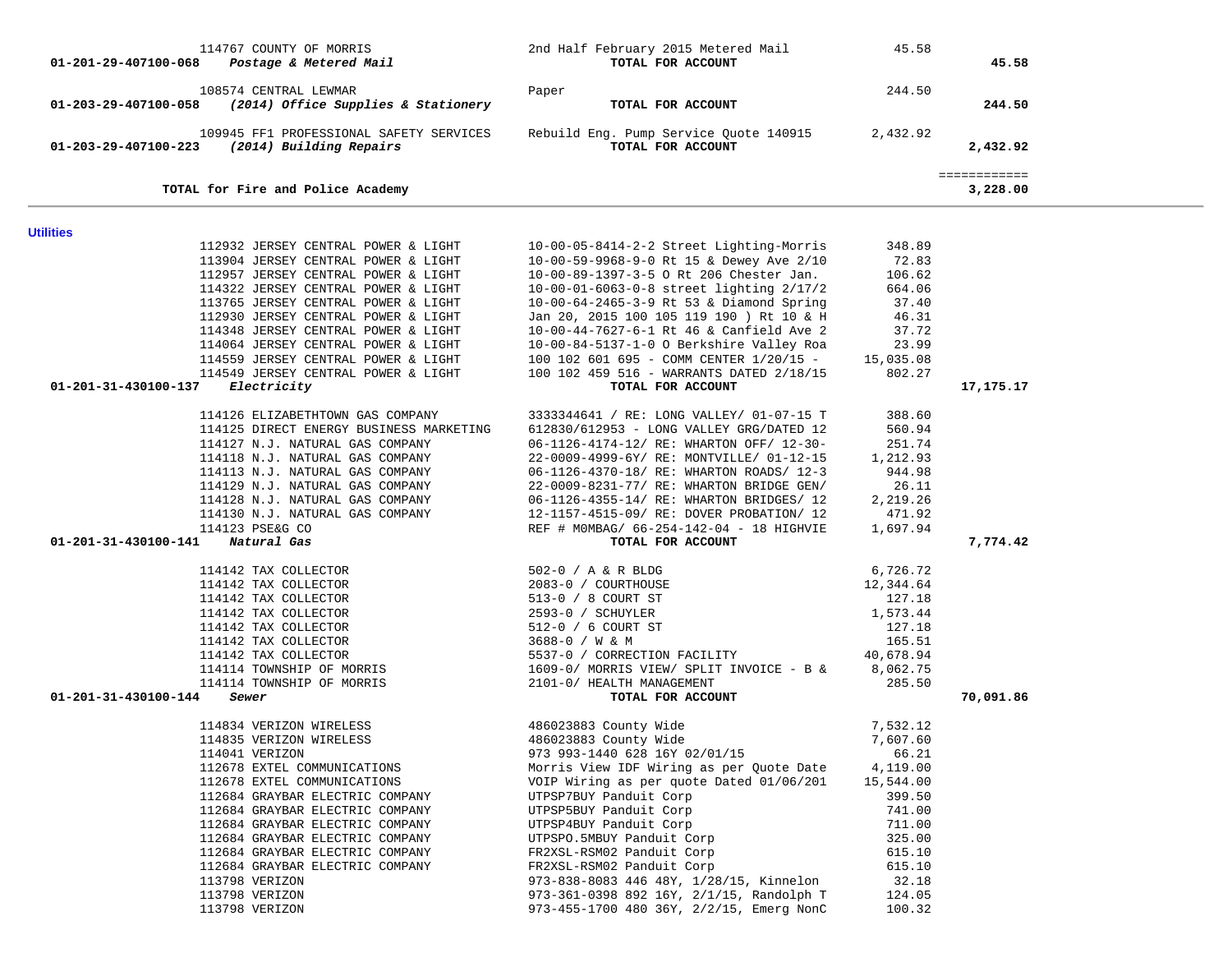| 114375 PATRICIA W. GIBBONS<br>114375 PATRICIA W. GIBBONS<br>01-201-41-716100-098<br>Other Operating&Repair Supply                                                                                                                          | Mileage                                                                         | Hours Nutrition Support Services. Jan 201<br>TOTAL FOR ACCOUNT                                          | 277.45<br>40.74                                                                | 318.19       |
|--------------------------------------------------------------------------------------------------------------------------------------------------------------------------------------------------------------------------------------------|---------------------------------------------------------------------------------|---------------------------------------------------------------------------------------------------------|--------------------------------------------------------------------------------|--------------|
| 114439 VERIZON<br>$01 - 201 - 41 - 716100 - 146$<br>Telephone                                                                                                                                                                              |                                                                                 | Monthly Service Charge, Feb-2015Acct#201<br>TOTAL FOR ACCOUNT                                           | 767.90                                                                         | 767.90       |
| 114382 SODEXO INC & AFFILIATES<br>114382 SODEXO INC & AFFILIATES<br>114382 SODEXO INC & AFFILIATES<br>114382 SODEXO INC & AFFILIATES<br>114382 SODEXO INC & AFFILIATES<br>114382 SODEXO INC & AFFILIATES<br>114382 SODEXO INC & AFFILIATES | Weekend Meals<br>Frozen Meals<br>Boxed Melas<br>Kosher Meals<br>Coffee<br>Other | Daily Meals. Services for 1/3/15-1/30/15                                                                | 144,827.20<br>8,496.00<br>13,282.88<br>16,983.04<br>177.06<br>952.56<br>774.88 |              |
| 01-201-41-716100-185<br>Food                                                                                                                                                                                                               |                                                                                 | TOTAL FOR ACCOUNT                                                                                       |                                                                                | 185,493.62   |
| 114066 DOROTHY TAYLOR<br>01-203-41-716100-059<br>(2014) Other General Expenses                                                                                                                                                             |                                                                                 | For Nutrition Site Holiday Party.<br>TOTAL FOR ACCOUNT                                                  | 89.94                                                                          | 89.94        |
| 114046 HOUSING AUTHORITY OF THE TOWN<br>114067 ST. JOHN EPISCOPAL CHURCH<br>01-203-41-716100-148<br>(2014) Other Utilities                                                                                                                 |                                                                                 | Cost for Rent and Utilities for Morristo<br>Congregate Nutrition Site Jan-Dec 2014<br>TOTAL FOR ACCOUNT | 1,000.00<br>2,000.00                                                           | 3,000,00     |
| 114381 SODEXO INC & AFFILIATES<br>01-203-41-716100-185<br>(2014) Food                                                                                                                                                                      |                                                                                 | Dietary Services.Missed Charge 700 Boxed<br>TOTAL FOR ACCOUNT                                           | 3,367.00                                                                       | 3,367.00     |
|                                                                                                                                                                                                                                            |                                                                                 |                                                                                                         |                                                                                | ============ |

#### **Nutrition**

| 114136 WHARTON WATER DEPARTMENT            | 10859 / 2465A - WHARTON ROAD             | 48.00     |           |
|--------------------------------------------|------------------------------------------|-----------|-----------|
| 114136 WHARTON WATER DEPARTMENT            | 10866 / 2465B - WHARTON ROAD             | 22.00     |           |
| 114136 WHARTON WATER DEPARTMENT            | 10873 / 2465C - WHARTON BRIDGE           | 46.75     |           |
| 114112 SOUTHEAST MORRIS COUNTY             | 3423203530.00/ JDC/ 11-04-14 THRU 02-05- | 710.87    |           |
| 114530 TOWNSHIP OF RANDOLPH                | 9999 593/ HEALTH MNGMNT/ 10-15-14 THRU 0 | 67.31     |           |
| 01-201-31-430100-147<br>Water              | TOTAL FOR ACCOUNT                        |           | 897.43    |
| 114124 JERSEY CENTRAL POWER & LIGHT        | 200-000-971-008/ RUTH DAVIS DRIVE/ 12/1  | 383.04    |           |
| 109250 JERSEY CENTRAL POWER & LIGHT        | 100 079 438 253 - CAC COMPLEX/ 09-19-14  | 13,310.68 |           |
| 01-203-31-430100-137<br>(2014) Electricity | TOTAL FOR ACCOUNT                        |           | 13,693.72 |
| 113833 VERIZON                             | Account 201 V63-2263 733 75Y             | 12,204.00 |           |
| 113522 AT&T                                | 1001-102-9542 Telephone Services         | 1,650.26  |           |
| 113520 AT&T                                | 1001-102-9542 Telephone Services         | 2,313.31  |           |
| 113519 VERIZON                             | 201 V63-1789 999 12Y Telephone Services  | 15,009.15 |           |
| 113521 VERIZON                             | 201 V63-1789 999 12Y Telephone Services  | 14,710.66 |           |

 **01-203-31-430100-146** *(2014) Telephone* **TOTAL FOR ACCOUNT 45,887.38**

**TOTAL for Utilities 194,191.83**

 114051 STAPLES ADVANTAGE Storage Cabinets 382.84  **01-201-41-716100-058** *Office Supplies & Stationery* **TOTAL FOR ACCOUNT 382.84**

 114379 PETER LIMONE JR. Entertainment for Madison Site.2/13/15 75.00  **01-201-41-716100-059** *Other General Expenses* **TOTAL FOR ACCOUNT 75.00**

============

114136 WHARTON WATER DEPARTMENT 10841 / 2465 - WHARTON OFFICE 2.50

### 113798 VERIZON 973-328-3165 445 58Y, 2/4/15, Dover WT (32.11<br>113798 VERIZON 973-329-0312 882 15Y, 2/4/15, Randolph 0 66.21<br>973-829-0312 882 15Y, 2/4/15, Randolph 0 66.21 113798 VERIZON 973-829-0312 882 15Y, 2/4/15, Randolph O 66.21 114040 VERIZON 973 267-2255 164 81Y 01/19/15 41.35  **01-201-31-430100-146** *Telephone* **TOTAL FOR ACCOUNT 38,671.85**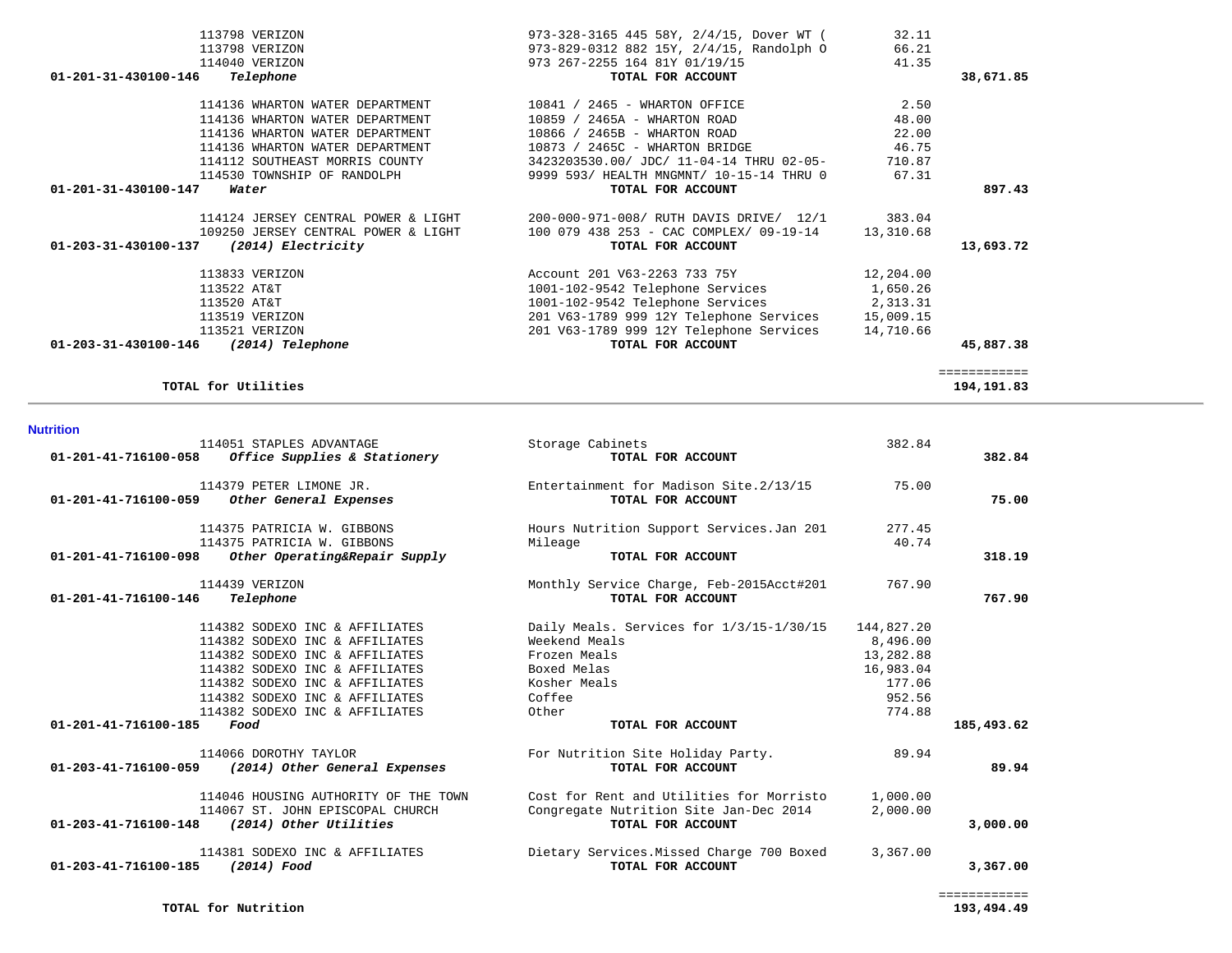| <b>Area Plan Grant</b>     |                                                                              |                                          |           |                          |  |
|----------------------------|------------------------------------------------------------------------------|------------------------------------------|-----------|--------------------------|--|
|                            | 114312 NEWBRIDGE SERVICES INC                                                | 2014 Funding through the Older Americans | 3,710.00  |                          |  |
|                            | 114049 VMC                                                                   | 2014 Funding through the Older Americans | 60.67     |                          |  |
| 01-203-41-716110-090       | (2014) Expenditures                                                          | TOTAL FOR ACCOUNT                        |           | 3,770.67                 |  |
|                            | TOTAL for Area Plan Grant                                                    |                                          |           | ============<br>3,770.67 |  |
|                            |                                                                              |                                          |           |                          |  |
|                            |                                                                              |                                          |           |                          |  |
|                            |                                                                              |                                          |           |                          |  |
|                            |                                                                              | <b>Grant Fund</b>                        |           |                          |  |
| <b>Bio-Terrorism Grant</b> |                                                                              |                                          |           |                          |  |
|                            | 113668 CABLEVISION                                                           | 07876 616465 01 8 Billing period 2/1/201 | 225.48    |                          |  |
|                            | 114765 COUNTY OF MORRIS                                                      | 2nd Half February 2015 Metered Mail      | 85.58     |                          |  |
|                            | 113247 RUTGERS BIOMEDICAL                                                    | Epidemiology & Prevention of Vaccine-Pre | 75.00     |                          |  |
|                            | 02-213-41-718505-391 Public Health Emer Grant(7/1/14-6/30/15)                | TOTAL FOR ACCOUNT                        |           | 386.06                   |  |
|                            |                                                                              |                                          |           |                          |  |
|                            | TOTAL for Bio-Terrorism Grant                                                |                                          |           | ============<br>386.06   |  |
|                            |                                                                              |                                          |           |                          |  |
| <b>DEPARTMENT 741415</b>   |                                                                              |                                          |           |                          |  |
|                            | 99856 OFFICE MASTER INC.                                                     |                                          | 201.15    |                          |  |
|                            | $02 - 213 - 41 - 741415 - 392$ WFNJ-TANF $(7/1/13 - 6/30/14)$                | TOTAL FOR ACCOUNT                        |           | 201.15                   |  |
|                            |                                                                              |                                          |           |                          |  |
|                            |                                                                              |                                          |           | ============             |  |
|                            | TOTAL for DEPARTMENT 741415                                                  |                                          |           | 201.15                   |  |
|                            |                                                                              |                                          |           |                          |  |
| <b>DEPARTMENT 741420</b>   |                                                                              |                                          |           |                          |  |
|                            | 99856 OFFICE MASTER INC.                                                     |                                          | 160.92    |                          |  |
|                            | $02 - 213 - 41 - 741420 - 392$ WFNJ-General Assistance( $7/1/13 - 6/30/14$ ) | TOTAL FOR ACCOUNT                        |           | 160.92                   |  |
|                            |                                                                              |                                          |           | ============             |  |
|                            | TOTAL for DEPARTMENT 741420                                                  |                                          |           | 160.92                   |  |
|                            |                                                                              |                                          |           |                          |  |
| <b>DEPARTMENT 741435</b>   |                                                                              |                                          |           |                          |  |
| 02-213-41-741435-392       | 114560 AVTECH INSTITUTE<br>WDP DW $(7/1/13-6/30/14)$                         | Nancy F.<br>TOTAL FOR ACCOUNT            | 800.00    | 800.00                   |  |
|                            |                                                                              |                                          |           |                          |  |
|                            |                                                                              |                                          |           | ============             |  |
|                            | TOTAL for DEPARTMENT 741435                                                  |                                          |           | 800.00                   |  |
|                            |                                                                              |                                          |           |                          |  |
| <b>DEPARTMENT 741515</b>   |                                                                              |                                          |           |                          |  |
|                            | 107398 ADELPHIA STEEL EQUIPMENT CO INC.                                      | 804-30L Drawer #6 Fog Gray, 805-42L 4 dr | 3,598.55  |                          |  |
|                            | 113416 CENTURYLINK                                                           |                                          | 10.24     |                          |  |
|                            | 114233 DONNA BUCHANAN                                                        |                                          | 17.79     |                          |  |
|                            | 114290 EDWARDS LEARNING CENTER                                               | January monthly reimbursable expenses.   | 4,382.21  |                          |  |
|                            | 114343 GREAT-WEST RETIREMENT SERVICES                                        |                                          | 22,108.47 |                          |  |
|                            | 114480 EDWARDS LEARNING CENTER                                               | Susanne J.                               | 1,600.00  |                          |  |
|                            | 114481 EDWARDS LEARNING CENTER                                               | Melissa N.                               | 800.00    |                          |  |
|                            | 114636 EDWARDS LEARNING CENTER                                               | Tammy B.                                 | 444.00    |                          |  |
|                            | 114636 EDWARDS LEARNING CENTER                                               | Carl J.                                  | 444.00    |                          |  |
|                            | 114478 EDWARDS LEARNING CENTER                                               | Kim W.                                   | 800.00    |                          |  |
|                            | 114479 EDWARDS LEARNING CENTER                                               | Angelique W.                             | 800.00    |                          |  |
|                            | 113852 TELESEARCH INC                                                        |                                          | 17.52     |                          |  |
|                            | 113852 TELESEARCH INC                                                        |                                          | 20.54     |                          |  |
|                            |                                                                              |                                          |           |                          |  |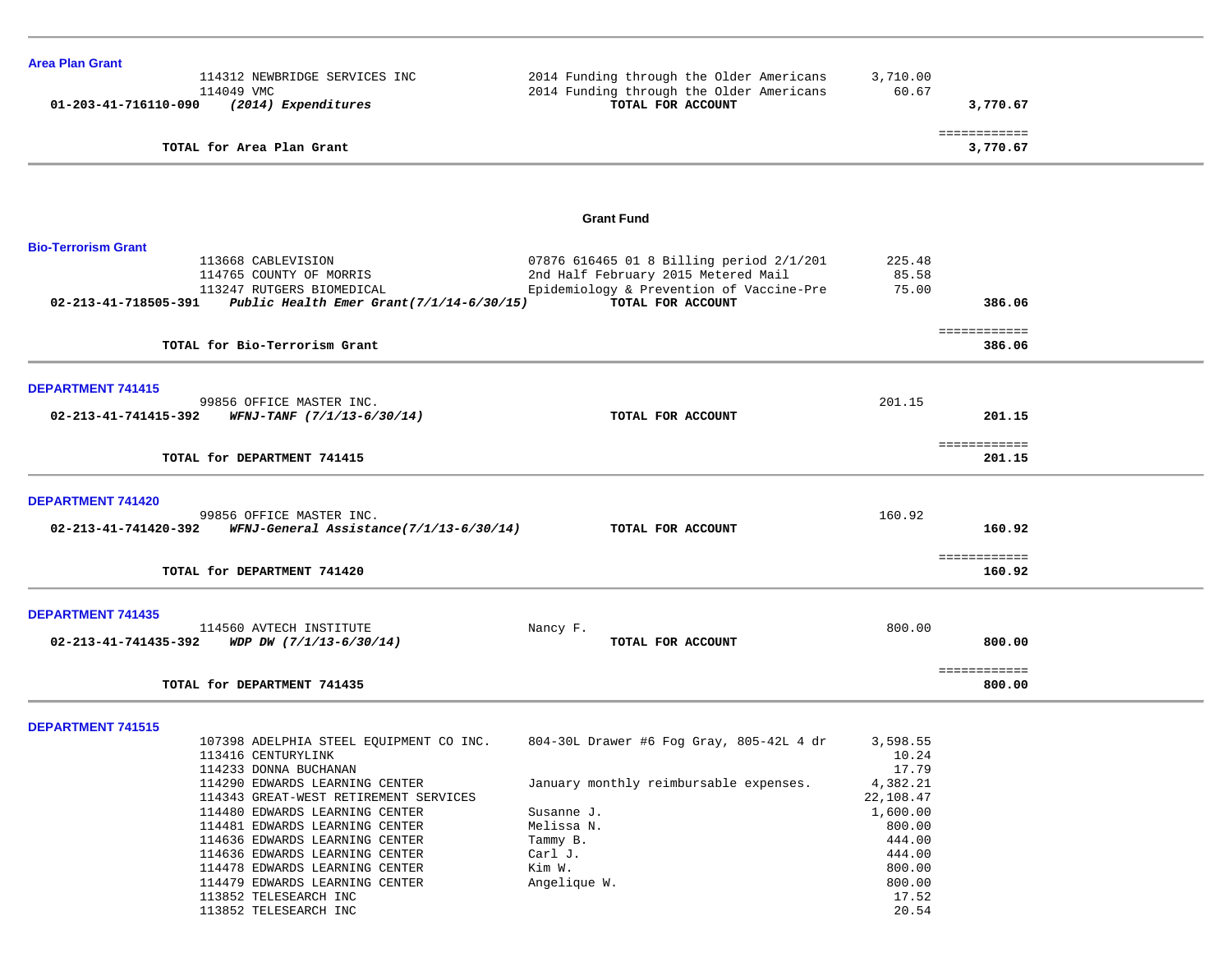| 113852 TELESEARCH INC<br>113851 TELESEARCH INC                                           | Kathleen B., W/E 2/1/15.                 | 20.44<br>672.29 |                           |
|------------------------------------------------------------------------------------------|------------------------------------------|-----------------|---------------------------|
| 113773 TRITEC OFFICE EQUIPMENT INC                                                       |                                          | 29.12           |                           |
| 113407 SPRINT NEXTEL                                                                     |                                          | 1.29            |                           |
| 02-213-41-741515-392<br>$WFNJ-TANF$ $(7/1/14-12/31/15)$                                  | TOTAL FOR ACCOUNT                        |                 | 35,766.46                 |
| TOTAL for DEPARTMENT 741515                                                              |                                          |                 | ============<br>35,766.46 |
|                                                                                          |                                          |                 |                           |
| <b>DEPARTMENT 741520</b><br>107398 ADELPHIA STEEL EQUIPMENT CO INC.                      | 34% government discount                  | 1,727.65        |                           |
| 113400 TELESEARCH INC                                                                    | Abigail P., W/E 1/18/15                  | 1,001.00        |                           |
| 113400 TELESEARCH INC                                                                    | Abigail P., W/E 1/25/15                  | 800.80          |                           |
| 113416 CENTURYLINK                                                                       |                                          | 7.68            |                           |
| 114233 DONNA BUCHANAN                                                                    |                                          | 13.35           |                           |
| 114343 GREAT-WEST RETIREMENT SERVICES                                                    |                                          | 9,114.46        |                           |
| 113236 MANPOWER                                                                          | Sarah D., W/E 1/18/15                    | 907.20          |                           |
| 113852 TELESEARCH INC                                                                    |                                          | 13.14           |                           |
| 113852 TELESEARCH INC                                                                    |                                          | 15.41           |                           |
| 113852 TELESEARCH INC                                                                    |                                          | 15.35           |                           |
| 113852 TELESEARCH INC                                                                    | Teresa S.                                | 418.60          |                           |
| 113851 TELESEARCH INC                                                                    | Abigail P., W/E 2/1/15.                  | 729.30          |                           |
| 113773 TRITEC OFFICE EQUIPMENT INC                                                       |                                          | 21.84           |                           |
| 113407 SPRINT NEXTEL<br>02-213-41-741520-392<br>WFNJ-General Assistance(7/1/14-12/31/15) | TOTAL FOR ACCOUNT                        | 0.97            | 14,786.75                 |
|                                                                                          |                                          |                 |                           |
| TOTAL for DEPARTMENT 741520                                                              |                                          |                 | ============<br>14,786.75 |
|                                                                                          |                                          |                 |                           |
| <b>DEPARTMENT 741530</b><br>114343 GREAT-WEST RETIREMENT SERVICES                        |                                          | 5,750.40        |                           |
| WFNJ-WLLP (7/1/14-6/30/15)<br>02-213-41-741530-392                                       | TOTAL FOR ACCOUNT                        |                 | 5,750.40                  |
|                                                                                          |                                          |                 | ============              |
| TOTAL for DEPARTMENT 741530                                                              |                                          |                 | 5,750.40                  |
| <b>DEPARTMENT 742505</b>                                                                 |                                          |                 |                           |
| 114354 LORI L. KINTNER                                                                   | Travel                                   | 17.93           |                           |
| 99856 OFFICE MASTER INC.                                                                 |                                          | 764.37          |                           |
| 113416 CENTURYLINK                                                                       |                                          | 69.11           |                           |
| 114434 BERGEN COMMUNITY COLLEGE                                                          | Naryensi V                               | 646.00          |                           |
| 114343 GREAT-WEST RETIREMENT SERVICES                                                    | M/S/W ETS profit sharing.                | 15,640.70       |                           |
| 114246 KELLY O'NEILL-MCGUIRE                                                             |                                          | 72.13           |                           |
| 114232 KELLY O'NEILL-MCGUIRE                                                             |                                          | 89.19           |                           |
| 113852 TELESEARCH INC                                                                    |                                          | 138.65          |                           |
| 113852 TELESEARCH INC                                                                    |                                          | 137.91          |                           |
| 113773 TRITEC OFFICE EQUIPMENT INC                                                       |                                          | 196.56          |                           |
| 02-213-41-742505-391<br>WIA Adult (7/1/13-6/30/15)                                       | TOTAL FOR ACCOUNT                        |                 | 17,772.55                 |
| TOTAL for DEPARTMENT 742505                                                              |                                          |                 | ============<br>17,772.55 |
|                                                                                          |                                          |                 |                           |
| DEPARTMENT 742510                                                                        |                                          |                 |                           |
| 114765 COUNTY OF MORRIS                                                                  | 2nd Half February 2015 Metered Mail      | 686.06          |                           |
| 114354 LORI L. KINTNER                                                                   | 11/14/2014 to 1/29/2015                  | 36.41           |                           |
| 99856 OFFICE MASTER INC.                                                                 | (15) Task chairs w/Grade 1 fabric. Quote | 2,212.65        |                           |

113416 CENTURYLINK 113416 CENTURYLINK 114242 FORTIS INSTITUTE 135.67<br>Elvis T. 114242 FORTIS INSTITUTE 1,405.08 114242 FORTIS INSTITUTE Elvis T. 1,405.08 travel & expense reimbursement for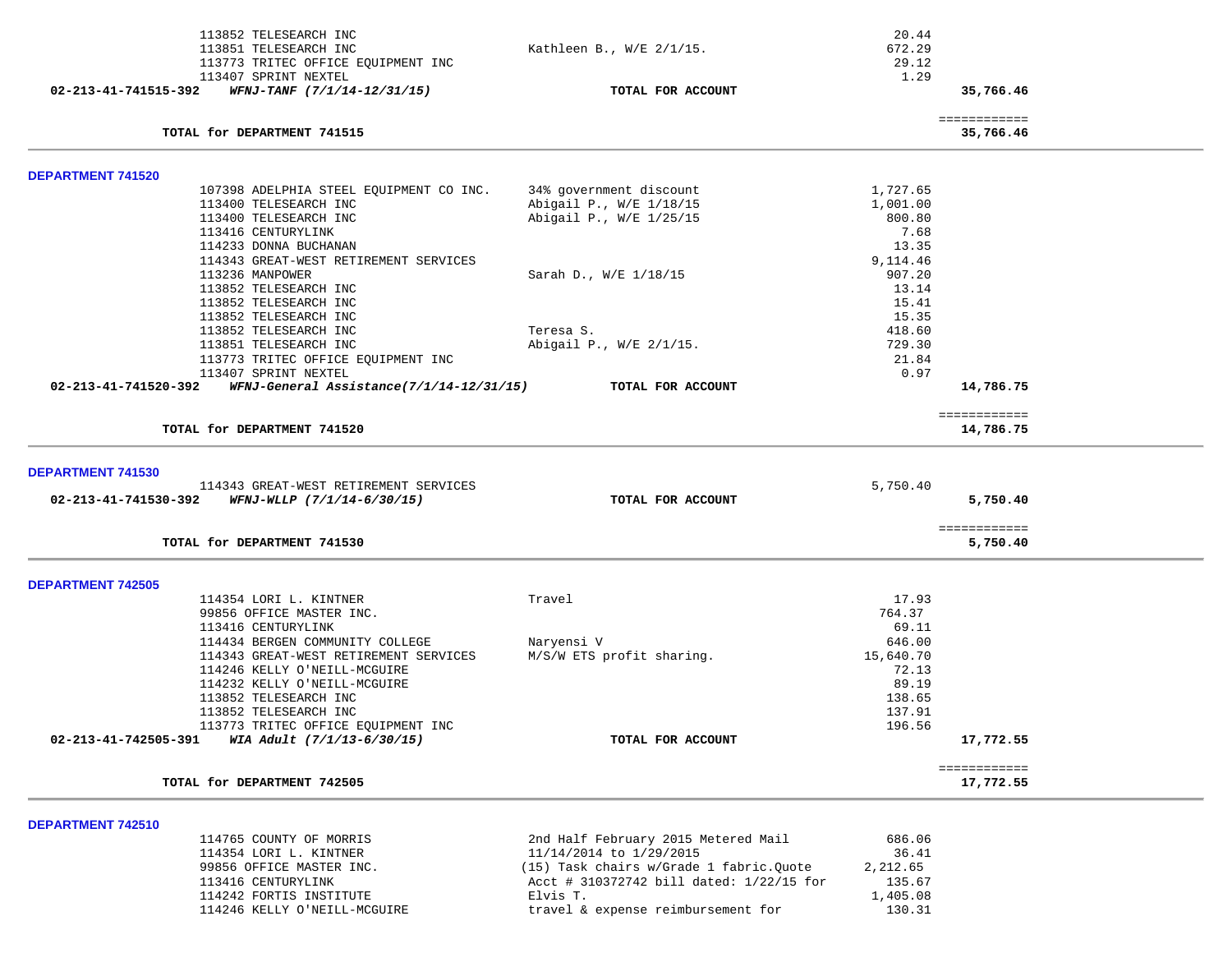| 114232 KELLY O'NEILL-MCGUIRE                                     | Travel from $1/8/14$ through $6/18/14$ .  | 181.53    |                           |  |
|------------------------------------------------------------------|-------------------------------------------|-----------|---------------------------|--|
| 114299 NEW HORIZONS COMPUTER LEARNING                            | Carolyn W.                                | 3,200.00  |                           |  |
| 114647 MEDICAL & DENTAL INSTITUTE                                | Patti Anne M.                             | 3,200.00  |                           |  |
| 113852 TELESEARCH INC                                            | Linda B.                                  | 272.15    |                           |  |
| 113852 TELESEARCH INC                                            | Lilly H., W/E 2/1/15.                     | 270.78    |                           |  |
| 113773 TRITEC OFFICE EQUIPMENT INC                               | toner cartridges for Panasonic fax machi  | 385.84    |                           |  |
| 02-213-41-742510-391<br>WIA Dislocated Worker $(7/1/13-6/30/15)$ | TOTAL FOR ACCOUNT                         |           | 12,116.48                 |  |
|                                                                  |                                           |           | ============              |  |
| TOTAL for DEPARTMENT 742510                                      |                                           |           | 12,116.48                 |  |
| <b>DEPARTMENT 742520</b>                                         |                                           |           |                           |  |
| 99856 OFFICE MASTER INC.                                         |                                           | 683.91    |                           |  |
| 113416 CENTURYLINK                                               |                                           | 33.28     |                           |  |
| 114343 GREAT-WEST RETIREMENT SERVICES                            |                                           | 4,182.93  |                           |  |
| 114246 KELLY O'NEILL-MCGUIRE                                     |                                           | 30.25     |                           |  |
| 114232 KELLY O'NEILL-MCGUIRE                                     |                                           | 47.78     |                           |  |
| 113852 TELESEARCH INC                                            |                                           | 66.75     |                           |  |
| 113852 TELESEARCH INC                                            |                                           | 66.42     |                           |  |
| 113773 TRITEC OFFICE EQUIPMENT INC                               |                                           | 94.64     |                           |  |
|                                                                  |                                           |           |                           |  |
| WIA Youth (7/1/13-6/30/15)<br>02-213-41-742520-391               | TOTAL FOR ACCOUNT                         |           | 5,205.96                  |  |
| TOTAL for DEPARTMENT 742520                                      |                                           |           | ============<br>5,205.96  |  |
|                                                                  |                                           |           |                           |  |
| <b>DEPARTMENT 742605</b>                                         |                                           |           |                           |  |
| 114240 BRANFORD INSTITUTE                                        | Tanya C.                                  | 3,200.00  |                           |  |
| 114302 AVTECH INSTITUTE                                          | Heidi W.                                  | 752.00    |                           |  |
| 114305 AVTECH INSTITUTE                                          | Scott A.                                  | 1,168.00  |                           |  |
| 114304 AVTECH INSTITUTE                                          | Peining G.                                | 932.00    |                           |  |
| 114306 COUNTY COLLEGE OF MORRIS                                  | Sonya E.                                  | 458.00    |                           |  |
| 114307 COUNTY COLLEGE OF MORRIS                                  | Sonya E.                                  | 1,720.75  |                           |  |
| 114233 DONNA BUCHANAN                                            |                                           | 120.10    |                           |  |
| 114452 INFORMATION & TECHNOLOGY                                  | Leydi H.                                  | 1,050.00  |                           |  |
| 114451 INFORMATION & TECHNOLOGY                                  | Lillian C.                                | 1,080.00  |                           |  |
| 114633 INFORMATION & TECHNOLOGY                                  | Khuong N.                                 | 1,080.00  |                           |  |
| 114632 INFORMATION & TECHNOLOGY                                  | Brenda V.                                 | 810.00    |                           |  |
| 113852 TELESEARCH INC                                            |                                           | 118.29    |                           |  |
| 114293 WILLIAM PATERSON UNIVERSITY                               | Linda M.                                  | 1,932.85  |                           |  |
| 114292 WILLIAM PATERSON UNIVERSITY                               | Mark M.                                   | 1,333.80  |                           |  |
| 113407 SPRINT NEXTEL                                             |                                           | 8.72      |                           |  |
| 02-213-41-742605-391<br>WIA Adult (7/1/14-6/30/16)               | TOTAL FOR ACCOUNT                         |           | 15,764.51                 |  |
|                                                                  |                                           |           |                           |  |
| TOTAL for DEPARTMENT 742605                                      |                                           |           | ============<br>15,764.51 |  |
|                                                                  |                                           |           |                           |  |
| DEPARTMENT 742610<br>112334 NJ INSTITUTE FOR CONTINUING          | 415841 Labor & Employment Law Forum.      | 220.00    |                           |  |
| 114300 AVTECH INSTITUTE                                          | Linwood W.                                | 845.00    |                           |  |
| 114303 AVTECH INSTITUTE                                          | Michael G.                                | 1,216.00  |                           |  |
| 114238 BTII INSTITUTE, LLC                                       | Farrade H.                                | 3,200.00  |                           |  |
| 114239 BTII INSTITUTE, LLC                                       | Michael W.                                | 3,200.00  |                           |  |
| 114233 DONNA BUCHANAN                                            | Travel from $10/28/14$ through $2/4/15$ . | 235.77    |                           |  |
| 114296 FORTIS INSTITUTE                                          | Monica P.                                 | 696.96    |                           |  |
| 114241 FORTIS INSTITUTE                                          | Amy Z.                                    | 704.00    |                           |  |
| 114297 FORTIS INSTITUTE                                          | Janeth L.                                 | 668.80    |                           |  |
|                                                                  |                                           | 30,421.56 |                           |  |
| 114343 GREAT-WEST RETIREMENT SERVICES                            | Daniel G.                                 | 3,200.00  |                           |  |
| 114308 JERSEY TRACTOR-TRAILER                                    |                                           |           |                           |  |
| 114298 LASCOMP INSTITUTE                                         | Jon K.                                    | 4,000.00  |                           |  |
| 114234 LASCOMP INSTITUTE                                         | Don D.                                    | 3,200.00  |                           |  |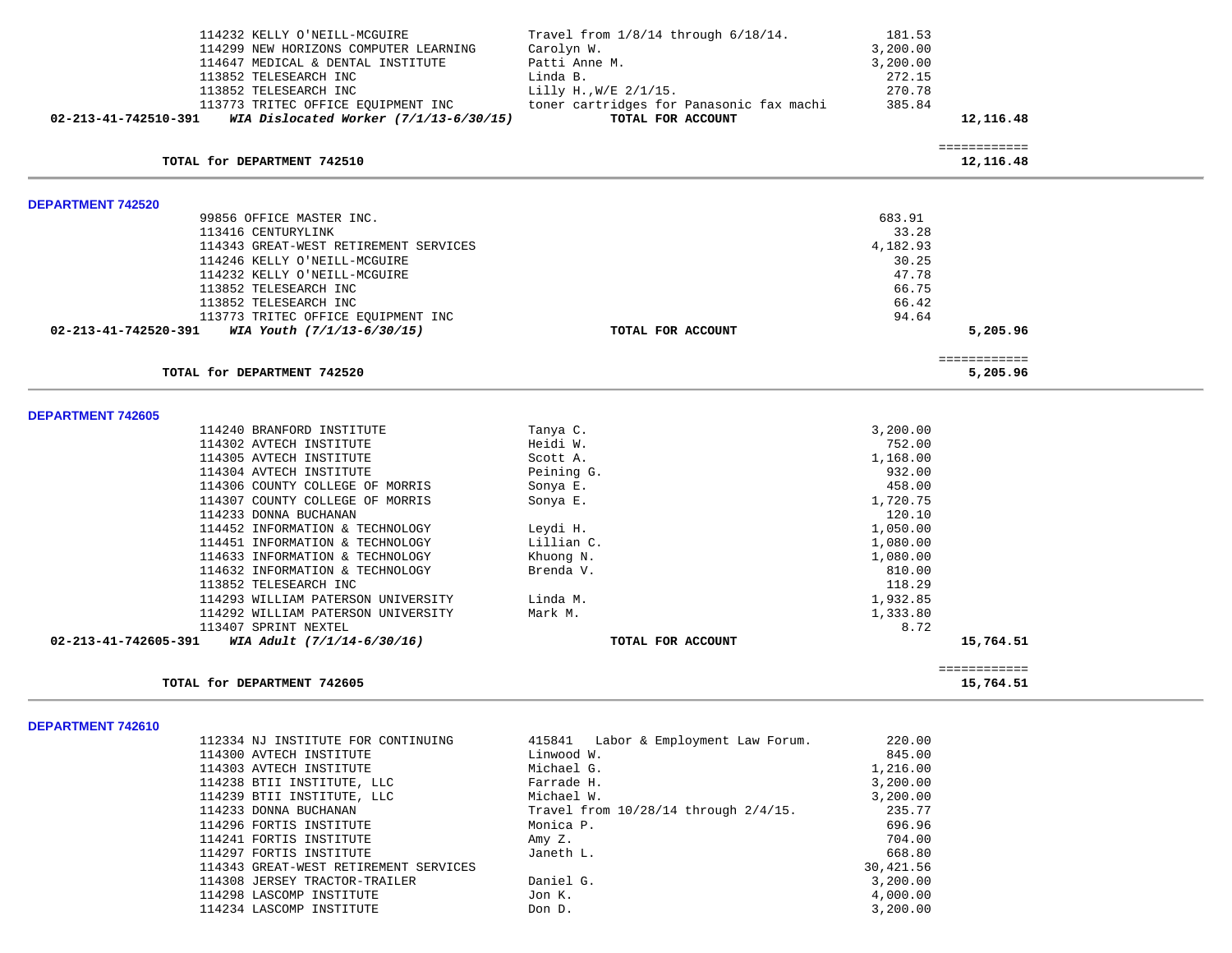|                                      | 114301 M.C. SCHOOL OF TECHNOLOGY         | Jose M.                                  | 769.00    |                           |  |
|--------------------------------------|------------------------------------------|------------------------------------------|-----------|---------------------------|--|
|                                      | 114631 INFORMATION & TECHNOLOGY          | Mercy V.                                 | 1,080.00  |                           |  |
|                                      | 114453 INFORMATION & TECHNOLOGY          | Luz G.                                   | 1,080.00  |                           |  |
|                                      | 114449 INFORMATION & TECHNOLOGY          | Gabriela G-F.                            | 1,050.00  |                           |  |
|                                      | 114634 INFORMATION & TECHNOLOGY          | Maria R.                                 | 690.00    |                           |  |
|                                      | 114629 INFORMATION & TECHNOLOGY          | Claudia R.                               | 1,200.00  |                           |  |
|                                      | 114450 INFORMATION & TECHNOLOGY          | Maria M.G.                               | 1,080.00  |                           |  |
|                                      | 114237 SMITH & SOLOMON                   | Aide E.                                  | 3,200.00  |                           |  |
|                                      | 113852 TELESEARCH INC                    | Robert a., W/E 2/1/15.                   | 232.20    |                           |  |
|                                      | 114295 WILLIAM PATERSON UNIVERSITY       | Jennifer P.                              | 546.30    |                           |  |
|                                      | 114291 WILLIAM PATERSON UNIVERSITY       | Georgiana S.                             | 1,386.10  |                           |  |
|                                      | 114294 WILLIAM PATERSON UNIVERSITY       | Denise Z.                                | 799.80    |                           |  |
|                                      | 114635 SUSSEX COUNTY COMMUNITY COLLEGE   | Deborah C.                               | 2,300.00  |                           |  |
|                                      | 113407 SPRINT NEXTEL                     | 564861630 DEC 27-JAN 26,2015 973-765-372 | 17.10     |                           |  |
|                                      | 114476 RUTGERS CENTER FOR CONTINUING     | Summer C.                                | 1,820.00  |                           |  |
|                                      | 114638 RUTGERS, THE STATE UNIVERSITY     | Linda W.                                 | 3,200.00  |                           |  |
|                                      | 114640 RAMAPO COLLEGE OF NJ              | Kathleen V.                              | 3,200.00  |                           |  |
|                                      | 114637 RUTGERS, THE STATE UNIVERSITY     | Diane B.                                 | 3,200.00  |                           |  |
|                                      | 114639 RAMAPO COLLEGE OF NJ              | Carlos P.                                | 3,200.00  |                           |  |
|                                      | 114630 RUTGERS SCHOOL OF BUSINESS        | Dhanajay A.                              | 3,160.00  |                           |  |
| 02-213-41-742610-391                 | WIA Dislocated Worker $(7/1/14-6/30/16)$ | TOTAL FOR ACCOUNT                        |           | 85,018.59                 |  |
|                                      |                                          |                                          |           | ============              |  |
|                                      | TOTAL for DEPARTMENT 742610              |                                          |           | 85,018.59                 |  |
|                                      |                                          |                                          |           |                           |  |
|                                      |                                          |                                          |           |                           |  |
| <b>DEPARTMENT 742620</b>             | 114233 DONNA BUCHANAN                    |                                          | 57.83     |                           |  |
|                                      | 113852 TELESEARCH INC                    |                                          | 56.95     |                           |  |
|                                      | 113407 SPRINT NEXTEL                     |                                          | 4.20      |                           |  |
| 02-213-41-742620-391                 | WIA Youth (7/1/14-6/30/16)               | TOTAL FOR ACCOUNT                        |           | 118.98                    |  |
|                                      |                                          |                                          |           |                           |  |
|                                      |                                          |                                          |           | ============              |  |
|                                      | TOTAL for DEPARTMENT 742620              |                                          |           | 118.98                    |  |
|                                      |                                          |                                          |           |                           |  |
| <b>DEPARTMENT 754515</b>             |                                          |                                          |           |                           |  |
|                                      | 114748 TREASURER. ST OF NJ               | REFUND OVERPAYMENT - SSBG & SHRAP CONTRA | 924.00    |                           |  |
| 02-118-03-754515-391                 | SSBG-SHRAP (9/1/13-9/30/15)              | TOTAL FOR ACCOUNT                        |           | 924.00                    |  |
|                                      |                                          |                                          |           | ============              |  |
|                                      | TOTAL for DEPARTMENT 754515              |                                          |           | 924.00                    |  |
|                                      |                                          |                                          |           |                           |  |
|                                      |                                          |                                          |           |                           |  |
| DEPARTMENT 758510                    |                                          |                                          |           |                           |  |
|                                      | 113875 LONGFELLOWS SANDWICH DELI         | Food for Alliance Funding Review on 2/10 | 103.92    |                           |  |
|                                      | 113615 TOWNSHIP OF CHESTER               | FY 2015 Chester Municipal Alliance Q2 Ex | 3,488.24  |                           |  |
| 02-213-41-758510-392                 | Municipal Alliance $(7/1/14-6/30/15)$    | TOTAL FOR ACCOUNT                        |           | 3,592.16                  |  |
|                                      |                                          |                                          |           | ============              |  |
|                                      | TOTAL for DEPARTMENT 758510              |                                          |           | 3,592.16                  |  |
|                                      |                                          |                                          |           |                           |  |
| <b>Safe Communities Construction</b> |                                          |                                          |           |                           |  |
|                                      | 114979 MORRISTOWN MEDICAL CENTER         | SAFE COMMUNITIES OCT 2014-DEC 2014 QUART | 17,756.14 |                           |  |
| 02-213-41-773505-391                 | Safe Communities (10/1/14-9/30/15)       | TOTAL FOR ACCOUNT                        |           | 17,756.14                 |  |
|                                      |                                          |                                          |           |                           |  |
|                                      | TOTAL for Safe Communities Construction  |                                          |           | ============<br>17,756.14 |  |
|                                      |                                          |                                          |           |                           |  |
|                                      |                                          |                                          |           |                           |  |

**DEPARTMENT 774505**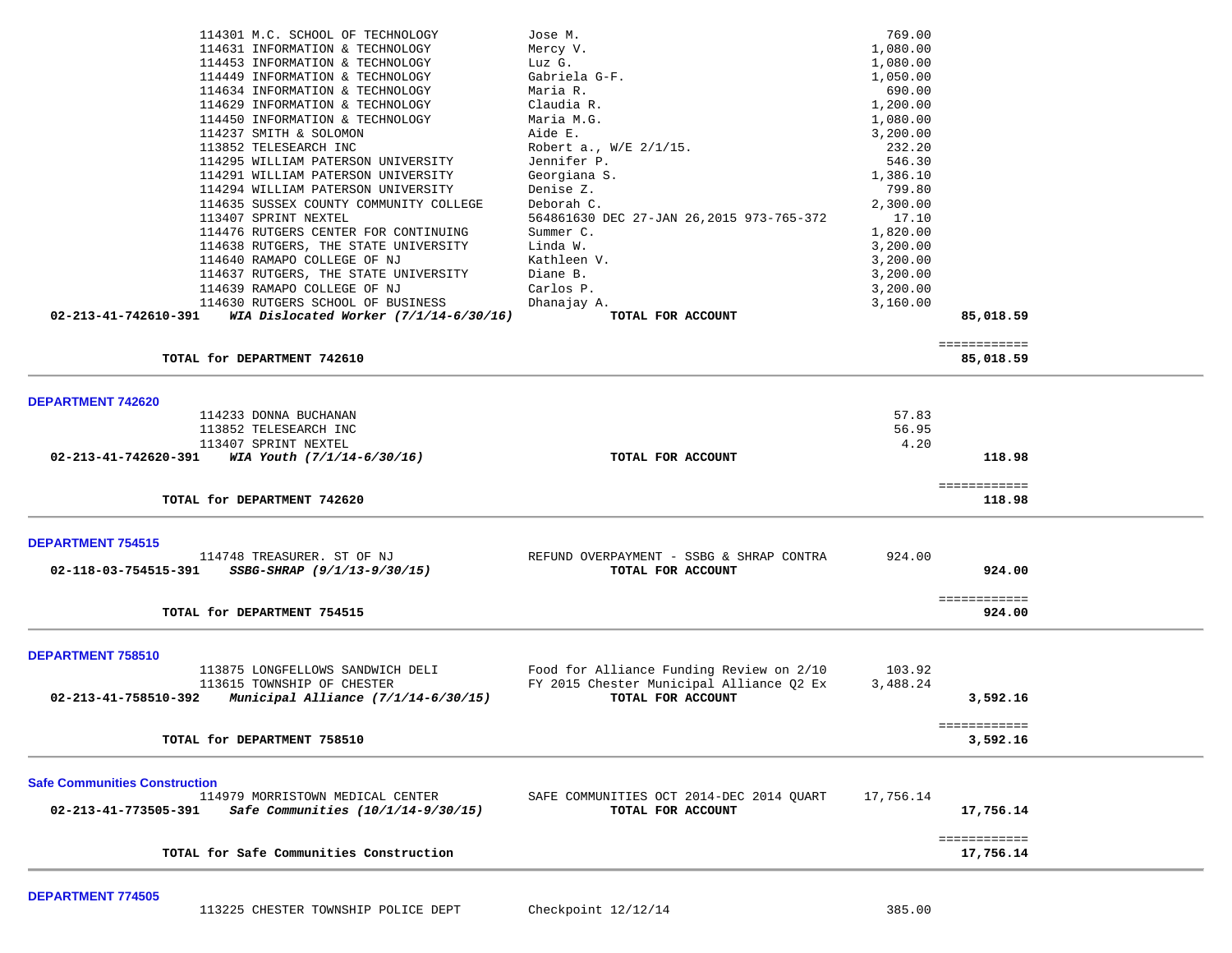| 113225 CHESTER TOWNSHIP POLICE DEPT<br>02-213-41-774505-391<br>DRE Call Out (10/1/14-9/30/15)                                                                    | Callout 12/28/14<br>TOTAL FOR ACCOUNT                                                                                                                | 220.00                           | 605.00                    |
|------------------------------------------------------------------------------------------------------------------------------------------------------------------|------------------------------------------------------------------------------------------------------------------------------------------------------|----------------------------------|---------------------------|
| TOTAL for DEPARTMENT 774505                                                                                                                                      |                                                                                                                                                      |                                  | ============<br>605.00    |
| <b>DEPARTMENT 784505</b>                                                                                                                                         |                                                                                                                                                      |                                  |                           |
| 112359 PERFORMANCE TRAILERS INC.<br>113527 SHI INTERNATIONAL CORP<br>02-213-41-784505-391 FFY13 Homeland Security (9/1/13-8/31/15)                               | Equipment order per attached Quote dated<br>Order per Attached Quote #9168873 Dated<br>TOTAL FOR ACCOUNT                                             | 4,056.00<br>5,998.68             | 10,054.68                 |
| TOTAL for DEPARTMENT 784505                                                                                                                                      |                                                                                                                                                      |                                  | ============<br>10,054.68 |
| <b>Urban Areas Security Initiativ</b>                                                                                                                            |                                                                                                                                                      |                                  |                           |
| 113059 FIRE FIGHTERS EQUIPMENT CO INC<br>112668 FIRE FIGHTERS EQUIPMENT CO INC<br>113466 R & J CONTROL, INC.<br>02-213-41-784530-391 FFY13 UASI (9/1/13-8/31/15) | Item TW 347 ValveCascade Air Cylinder -<br>Cascade Air Cylinder Test per Attached Q<br>Labor and materials for Light Tower Gene<br>TOTAL FOR ACCOUNT | 1,176.00<br>1,140.00<br>740.00   | 3,056.00                  |
| TOTAL for Urban Areas Security Initiativ                                                                                                                         |                                                                                                                                                      |                                  | ============<br>3,056.00  |
|                                                                                                                                                                  |                                                                                                                                                      |                                  |                           |
| <b>Urban Areas Security Initiativ</b><br>114337 TELVENT DTN, LLC<br>FFY14 UASI (9/1/14-8/31/16)<br>02-213-41-784630-391                                          | EOC Weather Service $2/25/15-2/21/16$ Per<br>TOTAL FOR ACCOUNT                                                                                       | 4,224.00                         | 4,224.00                  |
| TOTAL for Urban Areas Security Initiativ                                                                                                                         |                                                                                                                                                      |                                  | ============<br>4,224.00  |
| <b>MAPS</b>                                                                                                                                                      |                                                                                                                                                      |                                  |                           |
| 114526 TOWNSHIP OF ROXBURY<br>02-213-41-786405-394 MAPS $(1/1/14-12/31/14)$                                                                                      | SCADRTAP Subgrant# SC005.04<br>TOTAL FOR ACCOUNT                                                                                                     | 1,527.75                         | 1,527.75                  |
| TOTAL for MAPS                                                                                                                                                   |                                                                                                                                                      |                                  | ============<br>1,527.75  |
| <b>DEPARTMENT 792520</b>                                                                                                                                         |                                                                                                                                                      |                                  |                           |
| 114628 AEROFUND FINANCIAL INC.<br>114484 AEROFUND FINANCIAL INC.<br>114482 AEROFUND FINANCIAL INC.<br>02-213-41-792520-392 NJ JARC Round 1 $(7/1/14-6/30/15)$    | Transportation from 2/9/15 to 2/15/15.<br>Transportation from 2/2/15 to 2/6/15.<br>Transportation from 1/26/15 to 2/1/15<br>TOTAL FOR ACCOUNT        | 2,993.76<br>3,041.58<br>2,993.76 | 9,029.10                  |
| TOTAL for DEPARTMENT 792520                                                                                                                                      |                                                                                                                                                      |                                  | ============<br>9,029.10  |
| <b>Police &amp; Fire Training</b>                                                                                                                                |                                                                                                                                                      |                                  |                           |
| 106576 BSN SPORTS INC.<br>02-213-41-803905-392<br>State Share                                                                                                    | Jump ropes 100<br>TOTAL FOR ACCOUNT                                                                                                                  | 227.00                           | 227.00                    |
| TOTAL for Police & Fire Training                                                                                                                                 |                                                                                                                                                      |                                  | ============<br>227.00    |
| <b>General Operating Support</b>                                                                                                                                 |                                                                                                                                                      |                                  |                           |
| 113333 MT. TABOR HISTORICAL SOCIETY INC.                                                                                                                         | 2015 RE-GRANT AWARD ---- 80% OF TOTAL AW                                                                                                             | 3,615.20                         |                           |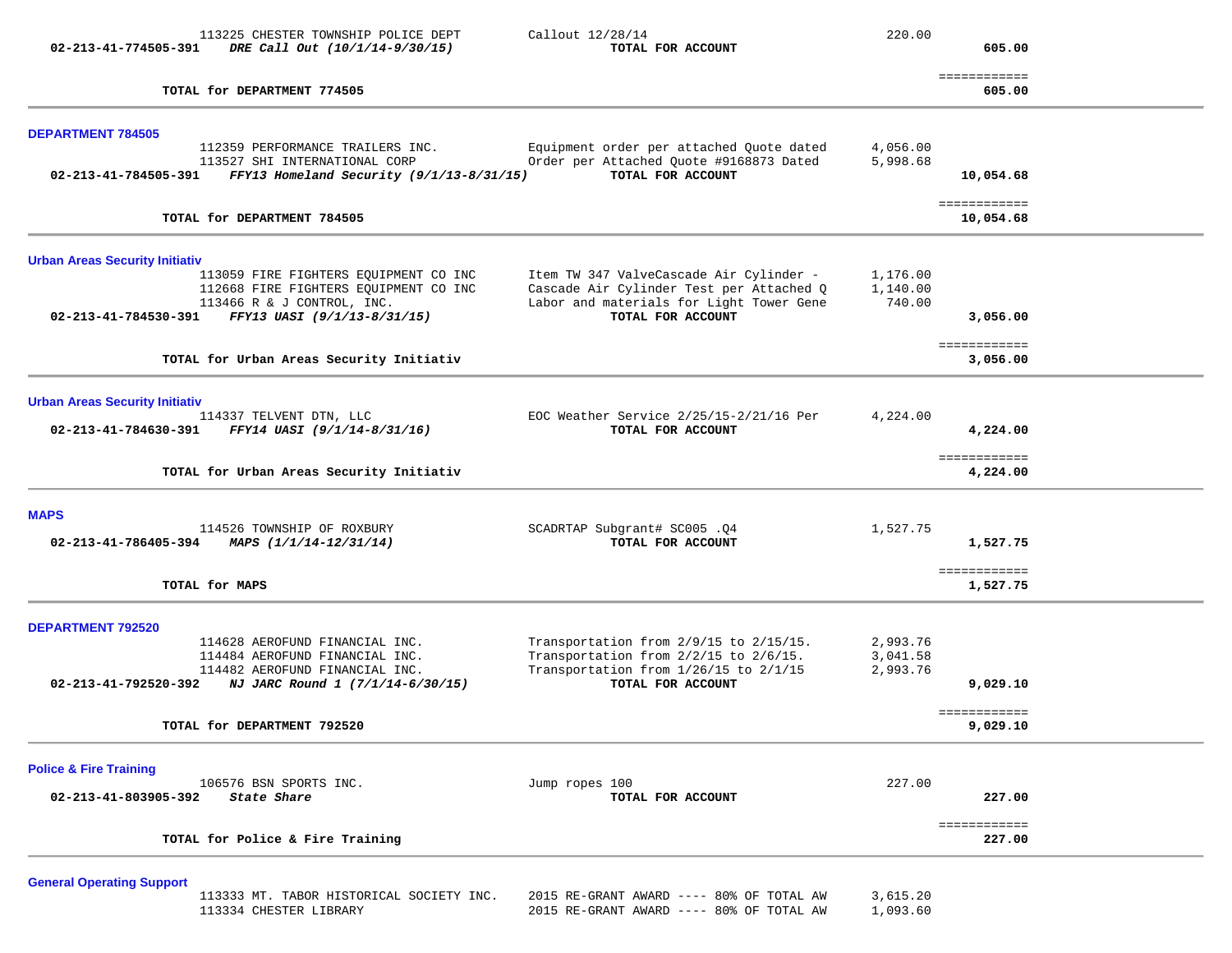| 113336 MONTVILLE TWP HISTORICAL<br>113335 HISTORICAL SOCIETY BOONTON TWP<br>General Operating Spprt (7/1/14-6/30/15)<br>02-213-41-860505-392                                    | 2015 RE-GRANT AWARD --- 80% OF TOTAL AWA<br>2015 RE-GRANT AWARD --- 80% OF TOTAL AWA<br>TOTAL FOR ACCOUNT                 | 2,936.00<br>3,824.00      | 11,468.80                 |
|---------------------------------------------------------------------------------------------------------------------------------------------------------------------------------|---------------------------------------------------------------------------------------------------------------------------|---------------------------|---------------------------|
| TOTAL for General Operating Support                                                                                                                                             |                                                                                                                           |                           | ============<br>11,468.80 |
| <b>DEPARTMENT 864405</b><br>114096 CENTRAL JERSEY TITLE CO INC<br>CR 617/STP-0350(106)ROW(6/27/12-6/27/14)<br>02-213-41-864405-391                                              | Sussex Tpk. - Voynick<br>TOTAL FOR ACCOUNT                                                                                | 270.00                    | 270.00                    |
| TOTAL for DEPARTMENT 864405                                                                                                                                                     |                                                                                                                           |                           | ============<br>270.00    |
| <b>DEPARTMENT 864505</b><br>114054 CHERRY WEBER & ASSOC. PC<br>02-213-41-864505-392<br>Nwbrgh Rd STP-C00S(211)(9/11/12-9/11/15)                                                 | Professional engineering construction s<br>TOTAL FOR ACCOUNT                                                              | 571.07                    | 571.07<br>============    |
| TOTAL for DEPARTMENT 864505                                                                                                                                                     |                                                                                                                           |                           | 571.07                    |
|                                                                                                                                                                                 | <b>County Capital</b>                                                                                                     |                           |                           |
| Cty roadwy drainage improv<br>114052 VAN CLEEF ENGINEERING ASSOC<br>04-216-55-953098-909 Miscellaneous - Other                                                                  | TOTAL FOR ACCOUNT                                                                                                         | 3,368.85                  | 3,368.85                  |
| TOTAL for Cty roadwy drainage improv                                                                                                                                            |                                                                                                                           |                           | ============<br>3,368.85  |
| <b>Cty Road Drainage Improvements</b><br>114052 VAN CLEEF ENGINEERING ASSOC<br>$04 - 216 - 55 - 953178 - 909$ Miscellaneous - Other                                             | Drainage Improvements along Berkshire Va<br>TOTAL FOR ACCOUNT                                                             | 5,729.65                  | 5,729.65<br>============  |
| TOTAL for Cty Road Drainage Improvements                                                                                                                                        |                                                                                                                           |                           | 5,729.65                  |
| DEPARTMENT 953202<br>114096 CENTRAL JERSEY TITLE CO INC<br>04-216-55-953202-909<br>Road Resurfacing/Construction/Imprvments                                                     | Belantrae Condos. Florham Park<br>TOTAL FOR ACCOUNT                                                                       | 512.00                    | 512.00                    |
| TOTAL for DEPARTMENT 953202                                                                                                                                                     |                                                                                                                           |                           | ============<br>512.00    |
| <b>DEPARTMENT 953211</b><br>114435 WEBSTER PLUMBING &<br>114435 WEBSTER PLUMBING &<br>114435 WEBSTER PLUMBING &<br>$04-216-55-953211-951$ Replace Plumbing Fixtures - Var Facil | WO74190/ RE: HOMELESS/ 02-19-14<br>WO71218/ RE: CTY LIBRARY/ 01-15-14<br>WO74189/ RE: PSTA/ 05-07-14<br>TOTAL FOR ACCOUNT | 46.60<br>683.40<br>766.38 | 1,496.38<br>============  |
| TOTAL for DEPARTMENT 953211                                                                                                                                                     |                                                                                                                           |                           | 1,496.38                  |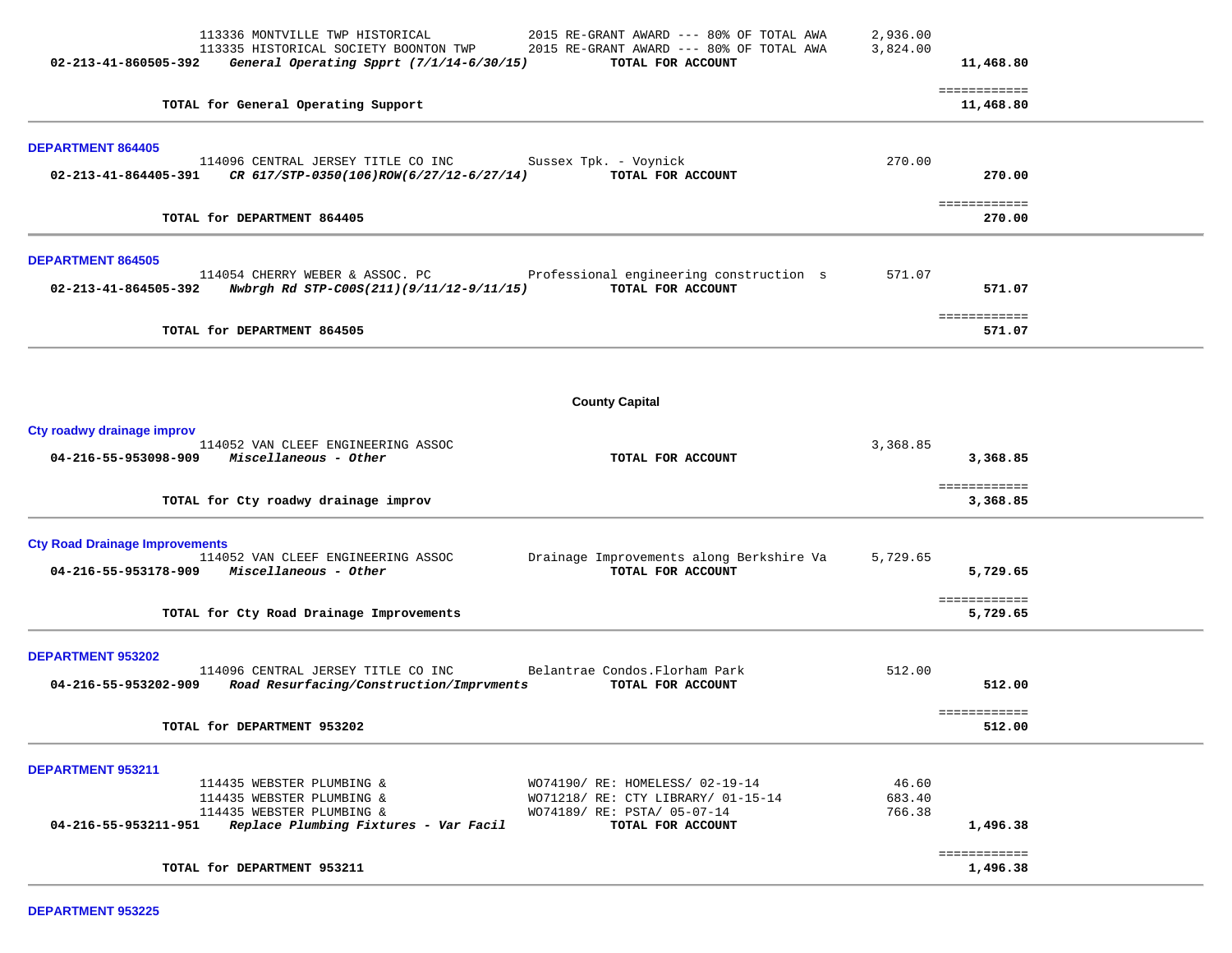|                          | 114096 CENTRAL JERSEY TITLE CO INC       | W.Main St., Mendham                      | 250.00    |                           |  |
|--------------------------|------------------------------------------|------------------------------------------|-----------|---------------------------|--|
| 04-216-55-953225-909     | Bridge Design, Renov, Construc - Var Loc | TOTAL FOR ACCOUNT                        |           | 250.00                    |  |
|                          | TOTAL for DEPARTMENT 953225              |                                          |           | ============<br>250.00    |  |
| <b>DEPARTMENT 953269</b> |                                          |                                          |           |                           |  |
|                          | 114053 CHERRY WEBER & ASSOC. PC          | Clerk of the Works Agreement for the Con | 10,176.00 |                           |  |
|                          | 114096 CENTRAL JERSEY TITLE CO INC       | Washington Twp.-Logan                    | 50.00     |                           |  |
| 04-216-55-953269-909     | Bridge Design/Constr - var locations     | TOTAL FOR ACCOUNT                        |           | 10,226.00                 |  |
|                          | TOTAL for DEPARTMENT 953269              |                                          |           | ============<br>10,226.00 |  |
|                          |                                          |                                          |           |                           |  |
| <b>DEPARTMENT 953270</b> |                                          |                                          |           |                           |  |
|                          | 114096 CENTRAL JERSEY TITLE CO INC       | Changebridge.Main Rd., Montville         | 105.00    |                           |  |
| 04-216-55-953270-909     | Road Design/Construc - var locations     | TOTAL FOR ACCOUNT                        |           | 105.00                    |  |
|                          |                                          |                                          |           | ============              |  |
|                          | TOTAL for DEPARTMENT 953270              |                                          |           | 105.00                    |  |
| <b>DEPARTMENT 953291</b> |                                          |                                          |           |                           |  |
|                          | 114062 D.R. JOHNSON & ASSOCIATES, LLC    | General Engineering Services for the per | 2,518.77  |                           |  |
| 04-216-55-953291-909     | Var Roadway Drainage Proj - Public Works | TOTAL FOR ACCOUNT                        |           | 2,518.77                  |  |
|                          |                                          |                                          |           |                           |  |
|                          | TOTAL for DEPARTMENT 953291              |                                          |           | ============<br>2,518.77  |  |
|                          |                                          |                                          |           |                           |  |
| DEPARTMENT 953309        | 113000 AUTOMATED BUILDING CONTROLS       | RE; PARKING GARAGE AHU/ 01-13-15         | 1,267.00  |                           |  |
|                          | 113000 AUTOMATED BUILDING CONTROLS       | RE: COURT HOUSE BOILER                   | 2,100.00  |                           |  |
| 04-216-55-953309-951     | Upgr HVAC BldgAutomationSys-BldgsGrnds   | TOTAL FOR ACCOUNT                        |           | 3,367.00                  |  |
|                          |                                          |                                          |           | ============              |  |
|                          | TOTAL for DEPARTMENT 953309              |                                          |           | 3,367.00                  |  |
|                          |                                          |                                          |           |                           |  |
| DEPARTMENT 953311        | 112953 GRAINGER                          | WO74103/ RE: B&G/ 12-08-14               | 1,826.24  |                           |  |
| 04-216-55-953311-951     | Rplc Motors/Pumps/Fans - BldgsGrnds      | TOTAL FOR ACCOUNT                        |           | 1,826.24                  |  |
|                          |                                          |                                          |           | ============              |  |
|                          | TOTAL for DEPARTMENT 953311              |                                          |           | 1,826.24                  |  |
|                          |                                          |                                          |           |                           |  |
| DEPARTMENT 953312        | 114146 CAPOZZI OVERHEAD DOORS, INC.      | WO74502/ RE: LONG VALLEY GRG/ 02-03-15   | 490.00    |                           |  |
|                          | 114146 CAPOZZI OVERHEAD DOORS, INC.      | RE: WHARTON GRG/ 02-03-15                | 440.40    |                           |  |
|                          | 114146 CAPOZZI OVERHEAD DOORS, INC.      | RE: COUNTY LIBRARY/ 02-03-15             | 364.40    |                           |  |
| 04-216-55-953312-951     | Rplc Pedestrian/Overhd Doors-BldgsGrnds  | TOTAL FOR ACCOUNT                        |           | 1,294.80                  |  |
|                          | TOTAL for DEPARTMENT 953312              |                                          |           | ============<br>1,294.80  |  |
|                          |                                          |                                          |           |                           |  |
| DEPARTMENT 953314        |                                          |                                          |           |                           |  |
|                          | 114555 LS ENGINEERING ASSOCIATES CORP.   | RE: MAIL ROOM AND GARAGE DOOR, ADMINISTR | 1,400.00  |                           |  |
|                          | 114556 LS ENGINEERING ASSOCIATES CORP.   | 2014-50 RE: MAIL ROOM AND GARAGE DOOR,   | 1,150.00  |                           |  |
|                          | 114557 VOLKER CRANE LLC                  | RE: CH - MAIN AHU UPGRADE                | 460.00    |                           |  |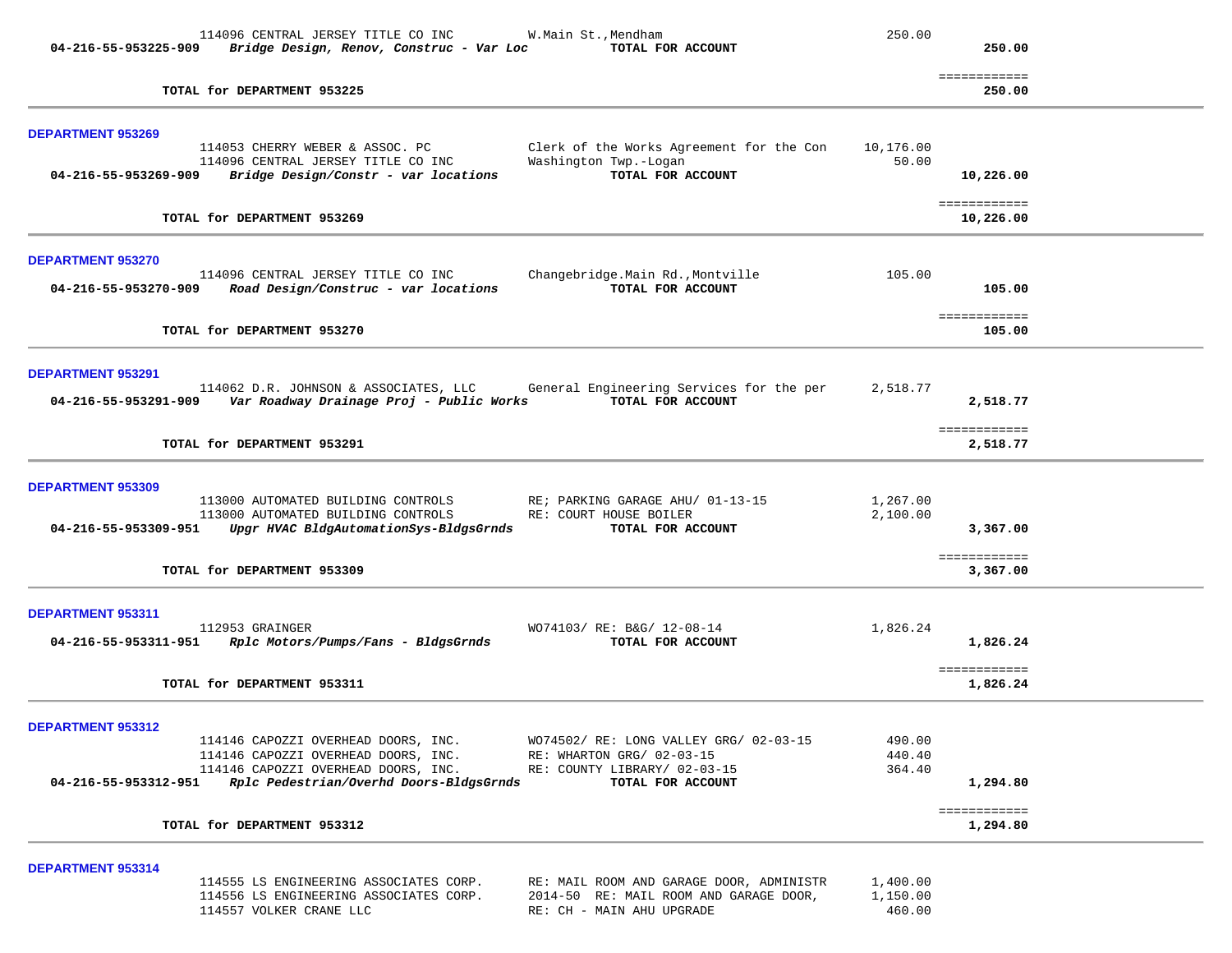| 04-216-55-953314-909                                     | Repair/Rplcment/Upgrd VarEquip-BldgGrnds                                                                                                                                     | TOTAL FOR ACCOUNT                                                                                                                                                                                                 |                                                          | 3,010.00                   |  |
|----------------------------------------------------------|------------------------------------------------------------------------------------------------------------------------------------------------------------------------------|-------------------------------------------------------------------------------------------------------------------------------------------------------------------------------------------------------------------|----------------------------------------------------------|----------------------------|--|
| 04-216-55-953314-951                                     | 114135 PANCIELLO CONSTRUCTION LLC<br>Repair/Rplcment/Upgrd VarEquip-BldgGrnds                                                                                                | RE: A&R - PARKING GRG - CONCRETE REPAIR/<br>TOTAL FOR ACCOUNT                                                                                                                                                     | 3,530.00                                                 | 3,530.00                   |  |
|                                                          | TOTAL for DEPARTMENT 953314                                                                                                                                                  |                                                                                                                                                                                                                   |                                                          | ============<br>6,540.00   |  |
| <b>DEPARTMENT 953347</b>                                 |                                                                                                                                                                              |                                                                                                                                                                                                                   |                                                          |                            |  |
|                                                          | 113053 PARETTE SOMJEN ARCHITECTS LLC<br>04-216-55-953347-909 HVAC-Replace or Repair Various Bldgs                                                                            | HVAC UPGRADES @ THE MORRIS COUNTY ADMINI<br>TOTAL FOR ACCOUNT                                                                                                                                                     | 52.28                                                    | 52.28                      |  |
|                                                          | 113602 BINSKY SERVICE LLC<br>04-216-55-953347-951 HVAC-Replace or Repair Various Bldgs                                                                                       | RE: A&R/ 01-15-15<br>TOTAL FOR ACCOUNT                                                                                                                                                                            | 967.00                                                   | 967.00                     |  |
|                                                          | TOTAL for DEPARTMENT 953347                                                                                                                                                  |                                                                                                                                                                                                                   |                                                          | ============<br>1,019.28   |  |
| <b>DEPARTMENT 953348</b>                                 |                                                                                                                                                                              |                                                                                                                                                                                                                   |                                                          |                            |  |
|                                                          | 114115 PARETTE SOMJEN ARCHITECTS LLC <b>FROJECT 6139 - MC COURTHOUSE ROOF REPLAC</b><br>04-216-55-953348-909     Various Roof Replace - County Wide                          | TOTAL FOR ACCOUNT                                                                                                                                                                                                 | 4,000.00                                                 | 4,000.00                   |  |
|                                                          | TOTAL for DEPARTMENT 953348                                                                                                                                                  |                                                                                                                                                                                                                   |                                                          | ============<br>4,000.00   |  |
| <b>DEPARTMENT 953352</b><br>04-216-55-953352-951         | 113207 RUG AND FLOOR STORE<br>Replace-Carpet, Flooring, etc Various Bldg                   TOTAL FOR ACCOUNT                                                                 | WO74113/RE: VOLUNTEERS - OLD MEDICAL SE                                                                                                                                                                           | 21,000.00                                                | 21,000.00                  |  |
|                                                          | TOTAL for DEPARTMENT 953352                                                                                                                                                  |                                                                                                                                                                                                                   |                                                          | ============<br>21,000.00  |  |
| <b>DEPARTMENT 953353</b>                                 | 114550 LS ENGINEERING ASSOCIATES CORP.<br>114553 LS ENGINEERING ASSOCIATES CORP.<br>04-216-55-953353-909 Various Improvements at Courthouse                                  | RE: CH ASBESTOS ABATEMENT<br>2014-60 RE: CH ASBESTOS ABATEMENT<br>TOTAL FOR ACCOUNT                                                                                                                               | 2,400.00<br>2,400.00                                     | 4,800.00                   |  |
|                                                          | TOTAL for DEPARTMENT 953353                                                                                                                                                  |                                                                                                                                                                                                                   |                                                          | ============<br>4,800.00   |  |
| <b>DEPARTMENT 953362</b><br>04-216-55-953362-951         | 113436 EXTEL COMMUNICATIONS<br>113068 GRAINGER<br>112953 GRAINGER<br>113437 EXTEL COMMUNICATIONS<br>106933 SMITHS DETECTION, INC.<br>Security Improvement AR Bldg/Courthouse | RE: CH - INSTALLATION OF 3 CAT6 DROPS TO<br>WO74349/ RE: B&G/ 01-16-15<br>WO74349/ RE: B&G/ 01-13-15<br>RE: CH - INSTALLATION OF 18 CAT6 DROPS F<br>X-RAY INSPECTION SYSTEM, ADVANCE SOFTWAR<br>TOTAL FOR ACCOUNT | 1,188.00<br>399.76<br>2,636.00<br>4,930.00<br>149,768.64 | 158,922.40                 |  |
|                                                          | TOTAL for DEPARTMENT 953362                                                                                                                                                  |                                                                                                                                                                                                                   |                                                          | ============<br>158,922.40 |  |
| <b>NJDEP Drainage Improv Rds</b><br>04-216-55-953876-909 | 114052 VAN CLEEF ENGINEERING ASSOC<br>Miscellaneous - Other                                                                                                                  | TOTAL FOR ACCOUNT                                                                                                                                                                                                 | 618.82                                                   | 618.82<br>============     |  |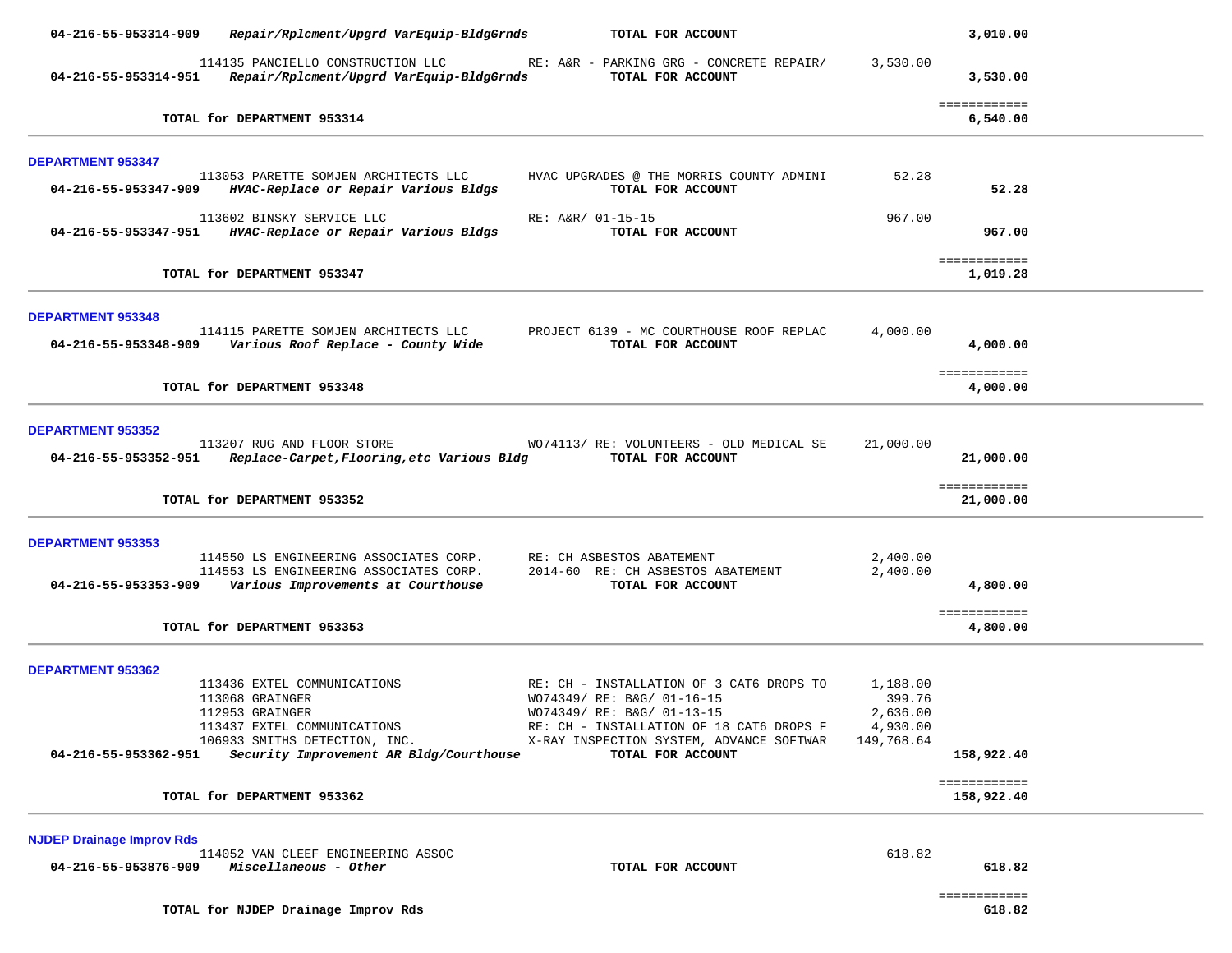| <b>DEPARTMENT 954359</b> |                                                                                                                        |                                                                                                          |                      |                           |
|--------------------------|------------------------------------------------------------------------------------------------------------------------|----------------------------------------------------------------------------------------------------------|----------------------|---------------------------|
| 04-216-55-954359-956     | 113458 COMPLETE SECURITY SYSTEMS, INC.<br>113458 COMPLETE SECURITY SYSTEMS, INC.<br>Replace & Upgrade Security Cameras | CUST#5006 Upgrade 8 Vivotek Cameras In.<br>CUST#5006 Camera Upgrade Project, Fourte<br>TOTAL FOR ACCOUNT | 2,584.00<br>2,660.00 | 5,244.00                  |
|                          | TOTAL for DEPARTMENT 954359                                                                                            |                                                                                                          |                      | ============<br>5,244.00  |
| <b>DEPARTMENT 955345</b> |                                                                                                                        |                                                                                                          |                      |                           |
|                          | 112392 CULINARY DEPOT                                                                                                  | 9145, 9-30-2014                                                                                          | 1,495.00             |                           |
| 04-216-55-955345-940     | 113209 R.D. SALES DOOR & HARDWARE LLC<br>Various Projects - Morris View                                                | Professional Fees, 12-15-2014<br>TOTAL FOR ACCOUNT                                                       | 6,500.00             | 7,995.00                  |
|                          | TOTAL for DEPARTMENT 955345                                                                                            |                                                                                                          |                      | ============<br>7,995.00  |
| <b>DEPARTMENT 962343</b> |                                                                                                                        |                                                                                                          |                      |                           |
|                          | 111485 DELL MARKETING L.P.                                                                                             | Dell Optiplex 3020                                                                                       | 97,795.60            |                           |
| 04-216-55-962343-955     | Purchase Various Equip for IT                                                                                          | TOTAL FOR ACCOUNT                                                                                        |                      | 97,795.60                 |
|                          | TOTAL for DEPARTMENT 962343                                                                                            |                                                                                                          |                      | ============<br>97,795.60 |
| <b>DEPARTMENT 963218</b> |                                                                                                                        |                                                                                                          |                      |                           |
| 04-216-55-963218-951     | 98698 U.S. CHEMICAL STORAGE, LLC<br>Acq Equip-HanovrGarageHazardWasteStorage                                           | SUPERLoc Model SL3212<br>TOTAL FOR ACCOUNT                                                               | 45,000.00            | 45,000.00                 |
|                          | TOTAL for DEPARTMENT 963218                                                                                            |                                                                                                          |                      | ============<br>45,000.00 |
| <b>DEPARTMENT 963247</b> |                                                                                                                        |                                                                                                          |                      |                           |
|                          | 112967 DONALD J. PARKS, INC.                                                                                           | HazShed Crane service per proposal dated                                                                 | 4,000.00             |                           |
|                          | 114430 U.S. CHEMICAL STORAGE, LLC<br>98698 U.S. CHEMICAL STORAGE, LLC                                                  | Price adjustment to original PO 98698 Da<br>Prefabricated Hazardous Material Storage                     | 273.00<br>42,821.00  |                           |
| 04-216-55-963247-951     | UpdateHanovrGarageHazrdWasteStorageFacil                                                                               | TOTAL FOR ACCOUNT                                                                                        |                      | 47,094.00                 |
|                          | TOTAL for DEPARTMENT 963247                                                                                            |                                                                                                          |                      | ============<br>47,094.00 |
|                          |                                                                                                                        | <b>Dedicated Trust</b>                                                                                   |                      |                           |

| 13-290-56-575701-888<br>Motor Vehicle Fines | TOTAL FOR ACCOUNT                           |           | 106,632.50 |
|---------------------------------------------|---------------------------------------------|-----------|------------|
| 112975 V.A. SPATZ & SONS INC.               | Storm 1/26-1/27/2015 Sections 13, 29, 32, 3 | 14,175.00 |            |
| 112975 V.A. SPATZ & SONS INC.               | Storm 1/24/2015 Sections 12, 32, 33         | 9,545.00  |            |
| 113082 TREE KING INC                        | Storm #12 Jan. 23, 2015 Sections 10, 17, 2  | 44,850.00 |            |
| 112974 HOIMARK-LEMBO PAVING, LLC            | Insurance Reimbursement                     | 2,000.00  |            |
| 113101 FRANK BRODEEN OLC                    | Storm #13 1/26/2015 Sections 24, 28, 31     | 20,562.50 |            |
| 112809 FRANK BRODEEN OLC                    | Storm #12 1/23/2015 Sections 24, 28, 31     | 15,500.00 |            |

**Motor Vehicle Fines** 

 ============ ============<br>106,632.50 **TOTAL for Motor Vehicle Fines 106,632.50**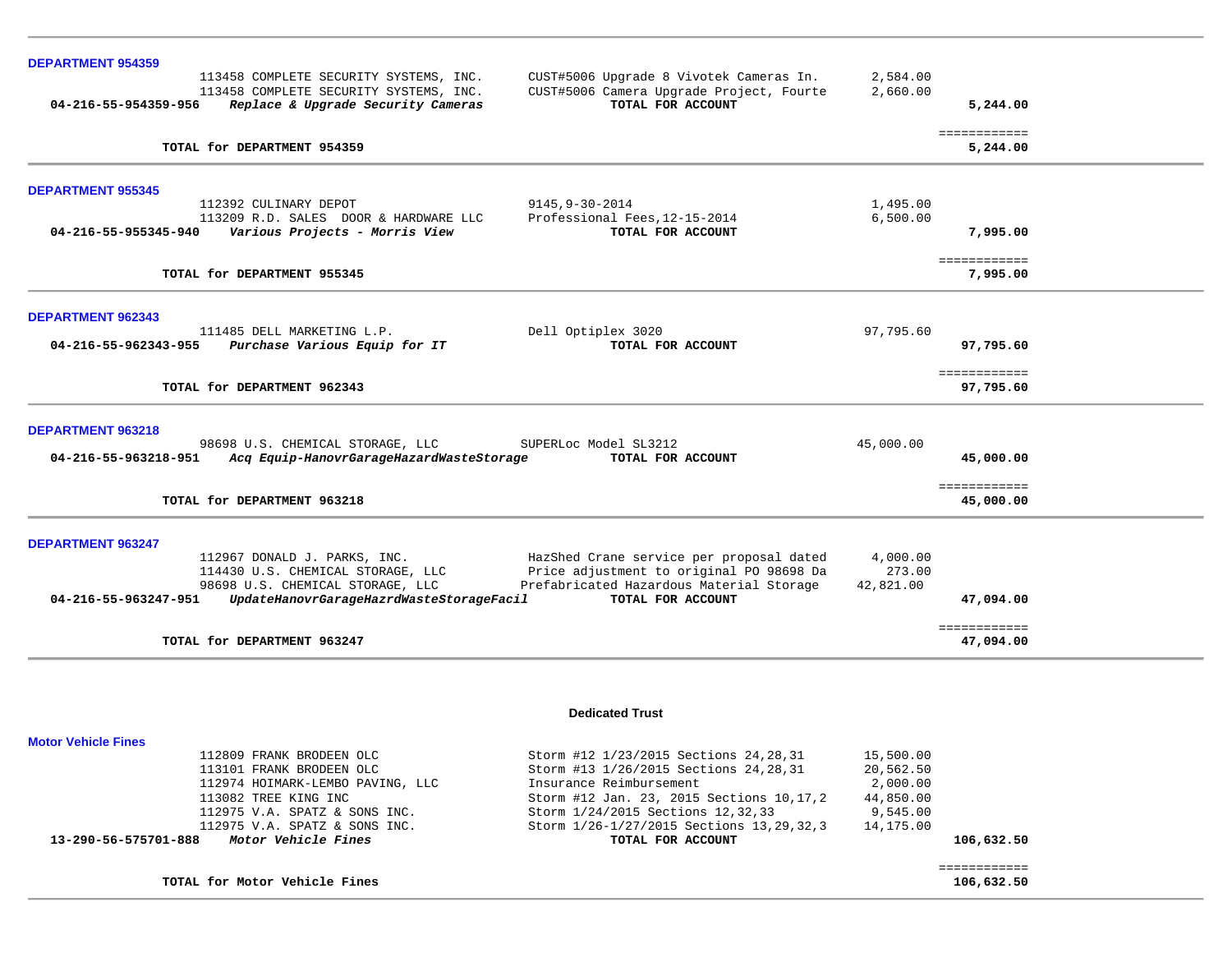| 4,309.00  |                                                                                                         |
|-----------|---------------------------------------------------------------------------------------------------------|
|           |                                                                                                         |
| 994.00    |                                                                                                         |
|           | 5,303.00                                                                                                |
|           | ============<br>5,303.00                                                                                |
|           |                                                                                                         |
| 20,000.00 |                                                                                                         |
|           | 20,000.00                                                                                               |
|           | ============<br>20,000.00                                                                               |
|           |                                                                                                         |
| 9,760.35  | 9,760.35                                                                                                |
|           | ============<br>9,760.35                                                                                |
|           |                                                                                                         |
| 288.04    |                                                                                                         |
|           |                                                                                                         |
|           |                                                                                                         |
|           |                                                                                                         |
|           |                                                                                                         |
|           |                                                                                                         |
|           |                                                                                                         |
|           |                                                                                                         |
|           |                                                                                                         |
| 265.20    |                                                                                                         |
| 216.00    |                                                                                                         |
| 72.00     |                                                                                                         |
| 24.00     |                                                                                                         |
| 204.00    |                                                                                                         |
|           |                                                                                                         |
|           | 3,913.21                                                                                                |
|           | ============<br>3,913.21                                                                                |
|           |                                                                                                         |
|           |                                                                                                         |
| 6,485.39  |                                                                                                         |
| 1,365.00  |                                                                                                         |
| 6,795.00  |                                                                                                         |
| 98.00     |                                                                                                         |
| 60.00     |                                                                                                         |
|           | 15,003.39                                                                                               |
|           | ============                                                                                            |
|           | 286.52<br>24.00<br>60.00<br>96.00<br>68.68<br>460.55<br>36.00<br>282.99<br>1,337.23<br>192.00<br>200.00 |